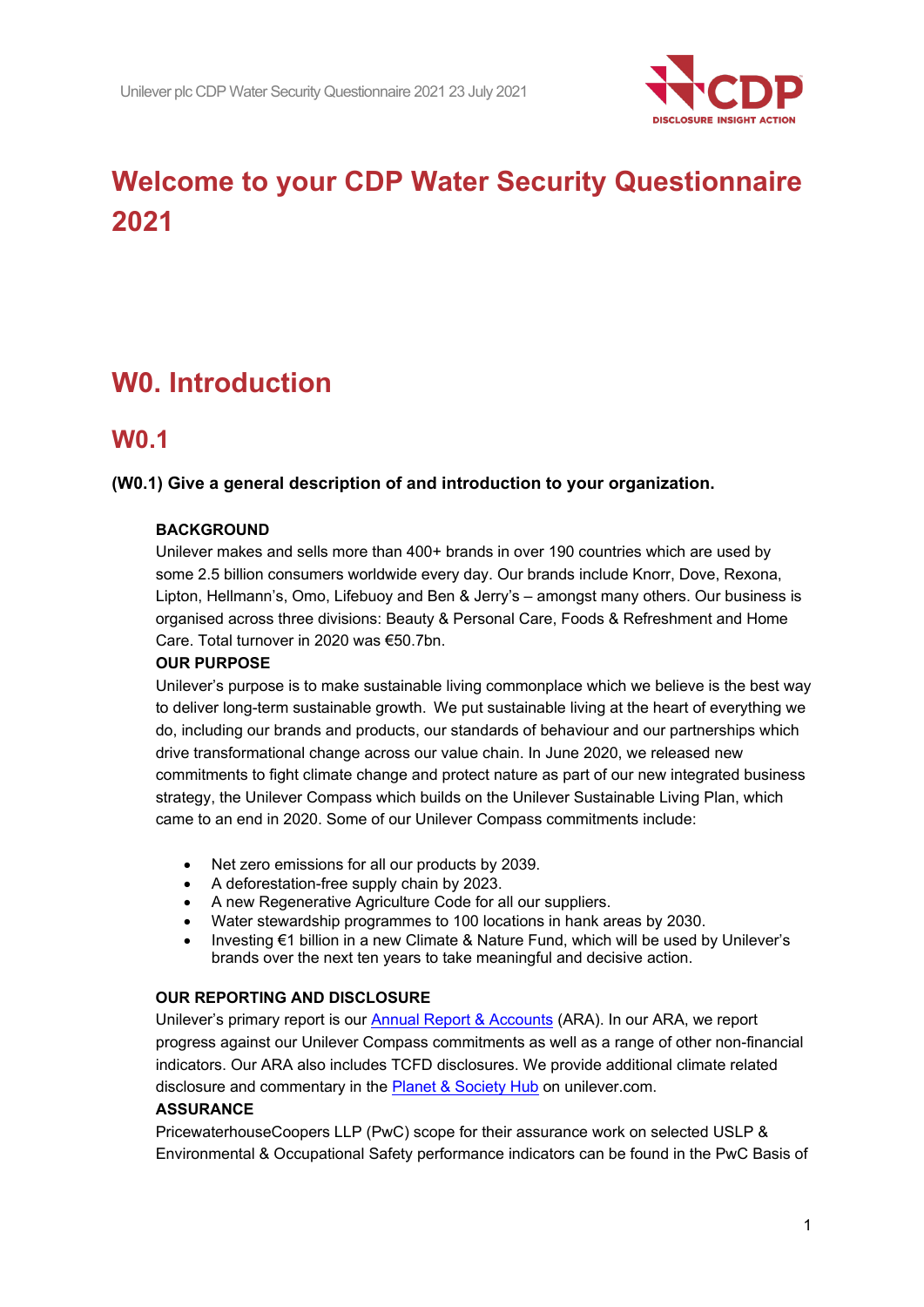

Preparation 2020 document in the Independent Assurance and metrics section on our website, alongside their findings in the PwC Limited Assurance Statement for 2020.  **DISCLAIMER**

This CDP submission may contain forward-looking statements, including 'forward-looking statements' within the meaning of the United States Private Securities Litigation Reform Act of 1995. Words such as 'will', 'aim', 'expects', 'anticipates', 'intends', 'looks', 'believes', 'vision', or the negative of these terms and other similar expressions of future performance or results, and their negatives, are intended to identify such forward-looking statements. These forwardlooking statements are based upon current expectations and assumptions regarding anticipated developments and other factors affecting the Unilever Group (the 'Group'). They are not historical facts, nor are they guarantees of future performance. Because these forwardlooking statements involve risks and uncertainties, there are important factors that could cause actual results to differ materially from those expressed or implied by these forward-looking statements. These forward-looking statements speak only as of the date of this document. Except as required by any applicable law or regulation, the Group expressly disclaims any obligation or undertaking to release publicly any updates or revisions to any forward-looking statements contained herein to reflect any change in the Group's expectations with regard thereto or any change in events, conditions or circumstances on which any such statement is based.     

## **W-FB0.1a**

### **(W-FB0.1a) Which activities in the food, beverage, and tobacco sector does your organization engage in?**

**Agriculture** Processing/Manufacturing Distribution

## **W0.2**

### **(W0.2) State the start and end date of the year for which you are reporting data.**

|                | <b>Start date</b> | <b>End date</b>    |
|----------------|-------------------|--------------------|
| Reporting year | October 1, 2019   | September 30, 2020 |

## **W0.3**

### **(W0.3) Select the countries/areas for which you will be supplying data.**

Algeria Argentina Australia Bangladesh **Belgium** Bolivia (Plurinational State of) Brazil Canada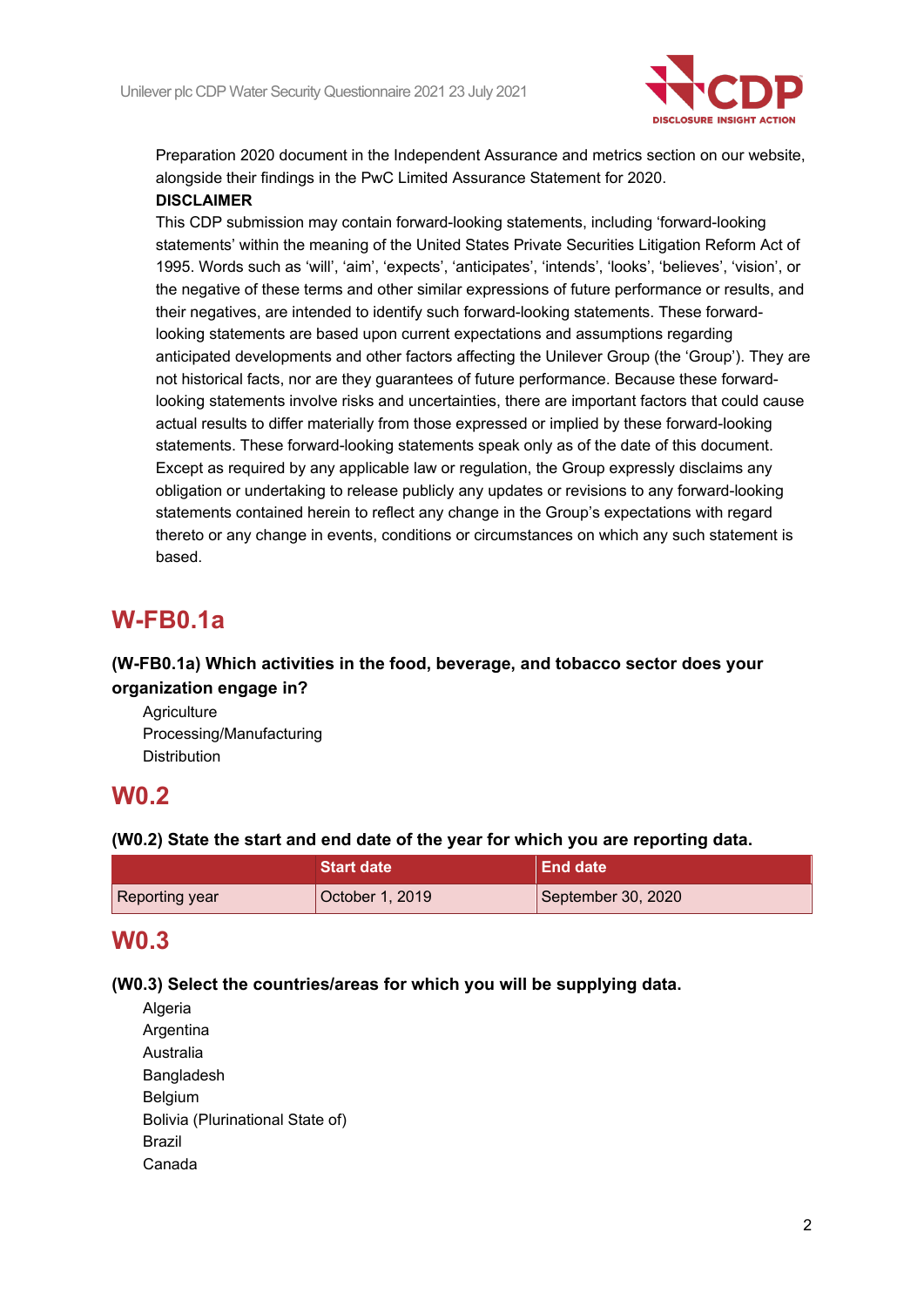Unilever plc CDP Water Security Questionnaire 2021 23 July 2021



Chile China Colombia Costa Rica Côte d'Ivoire Cyprus Denmark Dominican Republic Ecuador Egypt El Salvador Ethiopia Finland France **Germany** Ghana Greece Honduras Hungary India Indonesia Iran (Islamic Republic of) Ireland Israel Italy Japan Kenya Lithuania Mexico Morocco Myanmar Nepal **Netherlands** Niger Nigeria Pakistan Philippines Poland Portugal Romania Russian Federation Saudi Arabia South Africa Spain Sri Lanka Sweden **Switzerland**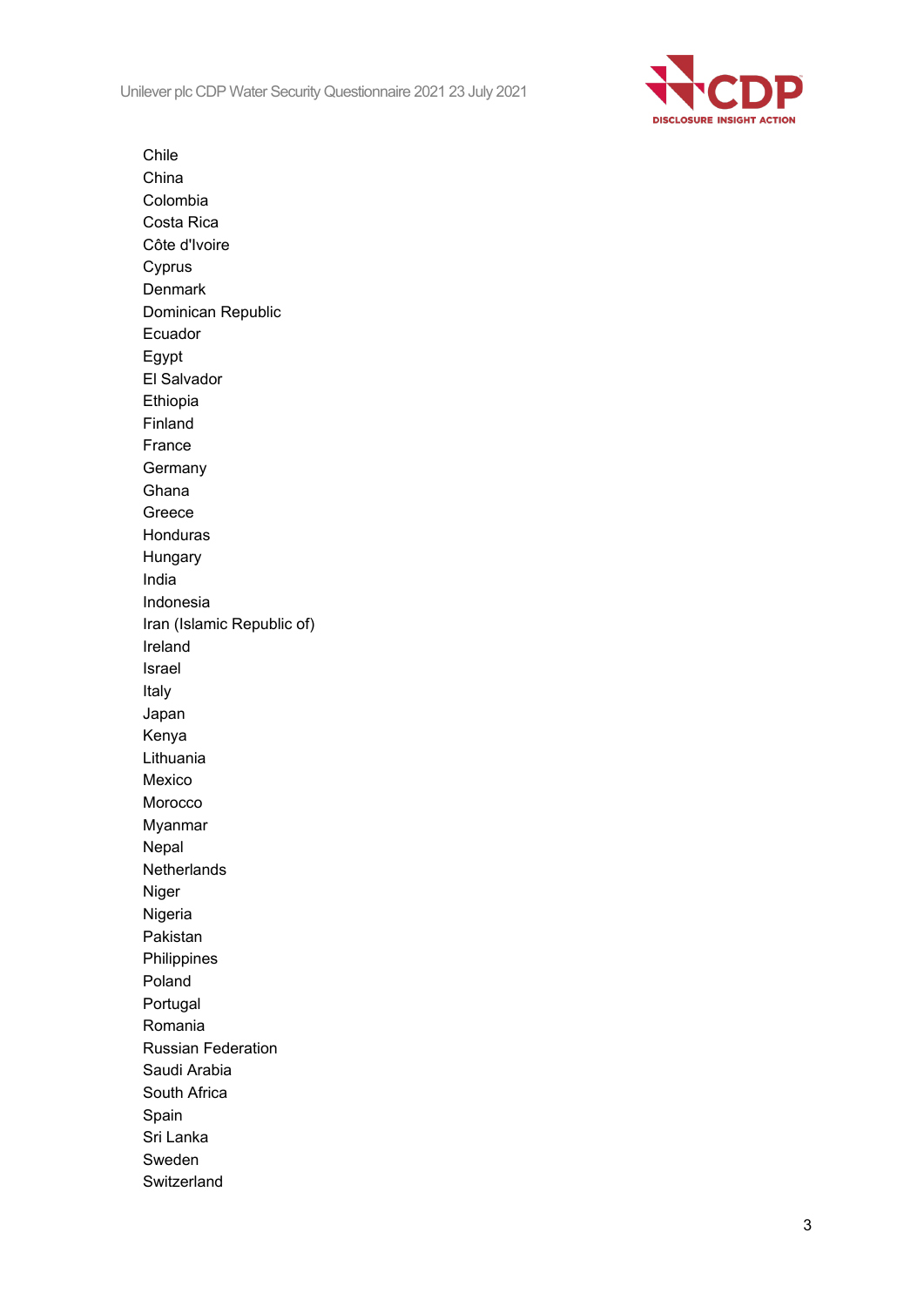

Taiwan, Greater China **Thailand** Trinidad and Tobago Tunisia **Turkey** Ukraine United Arab Emirates United Kingdom of Great Britain and Northern Ireland United Republic of Tanzania United States of America Venezuela (Bolivarian Republic of) Viet Nam Zimbabwe

## **W0.4**

**(W0.4) Select the currency used for all financial information disclosed throughout your response.**

EUR

## **W0.5**

**(W0.5) Select the option that best describes the reporting boundary for companies, entities, or groups for which water impacts on your business are being reported.**

Companies, entities or groups over which operational control is exercised

## **W0.6**

**(W0.6) Within this boundary, are there any geographies, facilities, water aspects, or other exclusions from your disclosure?**

No

# **W1. Current state**

## **W1.1**

**(W1.1) Rate the importance (current and future) of water quality and water quantity to the success of your business.**

|                                                                          | <b>Direct use</b><br><b>importance</b><br>rating | Indirect use<br>importance<br>rating | <b>Please explain</b>                                                                                                                                                                              |
|--------------------------------------------------------------------------|--------------------------------------------------|--------------------------------------|----------------------------------------------------------------------------------------------------------------------------------------------------------------------------------------------------|
| Sufficient<br>amounts of good<br>quality freshwater<br>available for use | Vital                                            | Vital                                | Direct primary use: Good quality water is a vital<br>ingredient in many of our Foods & Refreshment,<br>Home Care and Beauty and Personal Care<br>products. It is also vital for heating, cooling & |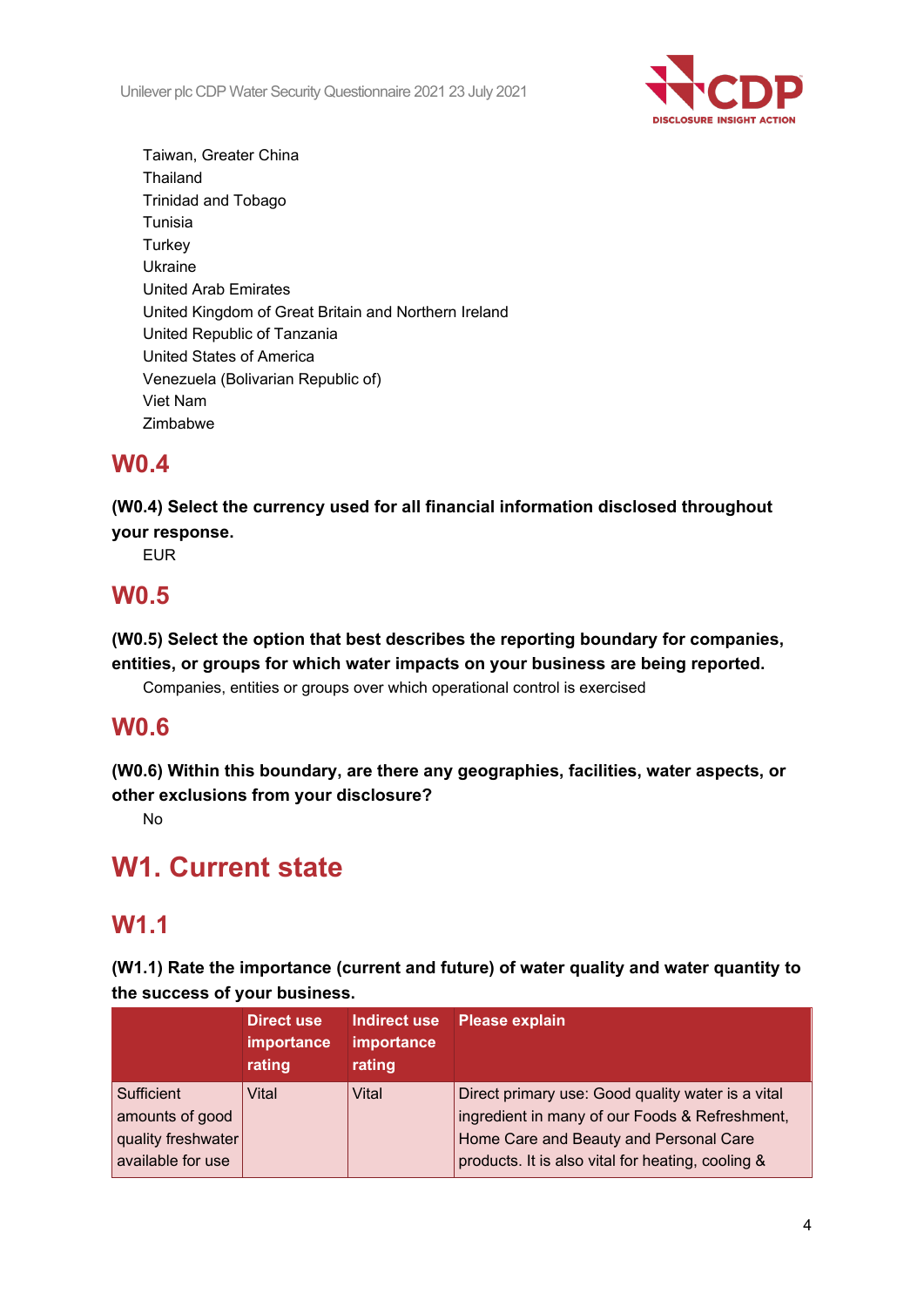

|                                                                                                 |           |           | cleaning processes in all 264 manufacturing sites.<br>Without access to good quality freshwater we<br>would not be able to produce products, would<br>have to find alternative ways to access water (e.g.<br>tankering) or would have to invest further into pre-<br>treatment, resulting in increased operating costs.<br>In a worst case scenario, it would mean that we<br>would have to relocate manufacturing volume<br>/facilities.<br>Indirect primary use: Many of our agricultural<br>suppliers need access to freshwater to grow the<br>agricultural raw ingredients we rely on. Most of our<br>products also need water to be used eg shampoo<br>& laundry detergent. Poor quality water or limited<br>water availability constrains demand for our<br>products as consumers reduce the frequency of<br>use and/or inhibit the product performance. Lack<br>of water availability can translate into lack of<br>supply & price volatility for us, resulting in the<br>further revenue & increased costs. If consumers<br>reduce frequency of use of our products, we would<br>also lose revenue from lower sales.<br>Future importance: Water scarcity is already a<br>material issue for Unilever however, if climate<br>change continues to impact the frequency of<br>extreme weather, availability of good quality<br>freshwater will likely become more of a risk where<br>it has a direct impact on our operations. Whilst we<br>are innovating to use less water ie Comfort Ultra<br>Concentrated Detergents, we continue to use<br>freshwater as a primary input for products as well<br>as for cleaning, heating & cooling. Given it is also<br>a basic requirement for farming & for consumer<br>use, we expect that freshwater will continue to be<br>vital to our operations and value chain in the<br>future. |
|-------------------------------------------------------------------------------------------------|-----------|-----------|---------------------------------------------------------------------------------------------------------------------------------------------------------------------------------------------------------------------------------------------------------------------------------------------------------------------------------------------------------------------------------------------------------------------------------------------------------------------------------------------------------------------------------------------------------------------------------------------------------------------------------------------------------------------------------------------------------------------------------------------------------------------------------------------------------------------------------------------------------------------------------------------------------------------------------------------------------------------------------------------------------------------------------------------------------------------------------------------------------------------------------------------------------------------------------------------------------------------------------------------------------------------------------------------------------------------------------------------------------------------------------------------------------------------------------------------------------------------------------------------------------------------------------------------------------------------------------------------------------------------------------------------------------------------------------------------------------------------------------------------------------------------------------------------------------------------------------------|
| Sufficient<br>amounts of<br>recycled,<br>brackish and/or<br>produced water<br>available for use | Important | Important | Direct primary use: Recycled, brackish & produced<br>water is used in our manufacturing wherever<br>possible. This is primarily used to run our utilities<br>e.g. cooling towers. An example of water reuse &<br>recycling beyond our utilities is our Ceytea<br>powdered tea Factory in Sri Lanka which recently<br>completed the 100% Re-Aqua programme to<br>recycle all water at the site, reducing the water that<br>is abstracted. Today over 90% of their water<br>demand is met by recycled water. Reuse &                                                                                                                                                                                                                                                                                                                                                                                                                                                                                                                                                                                                                                                                                                                                                                                                                                                                                                                                                                                                                                                                                                                                                                                                                                                                                                                    |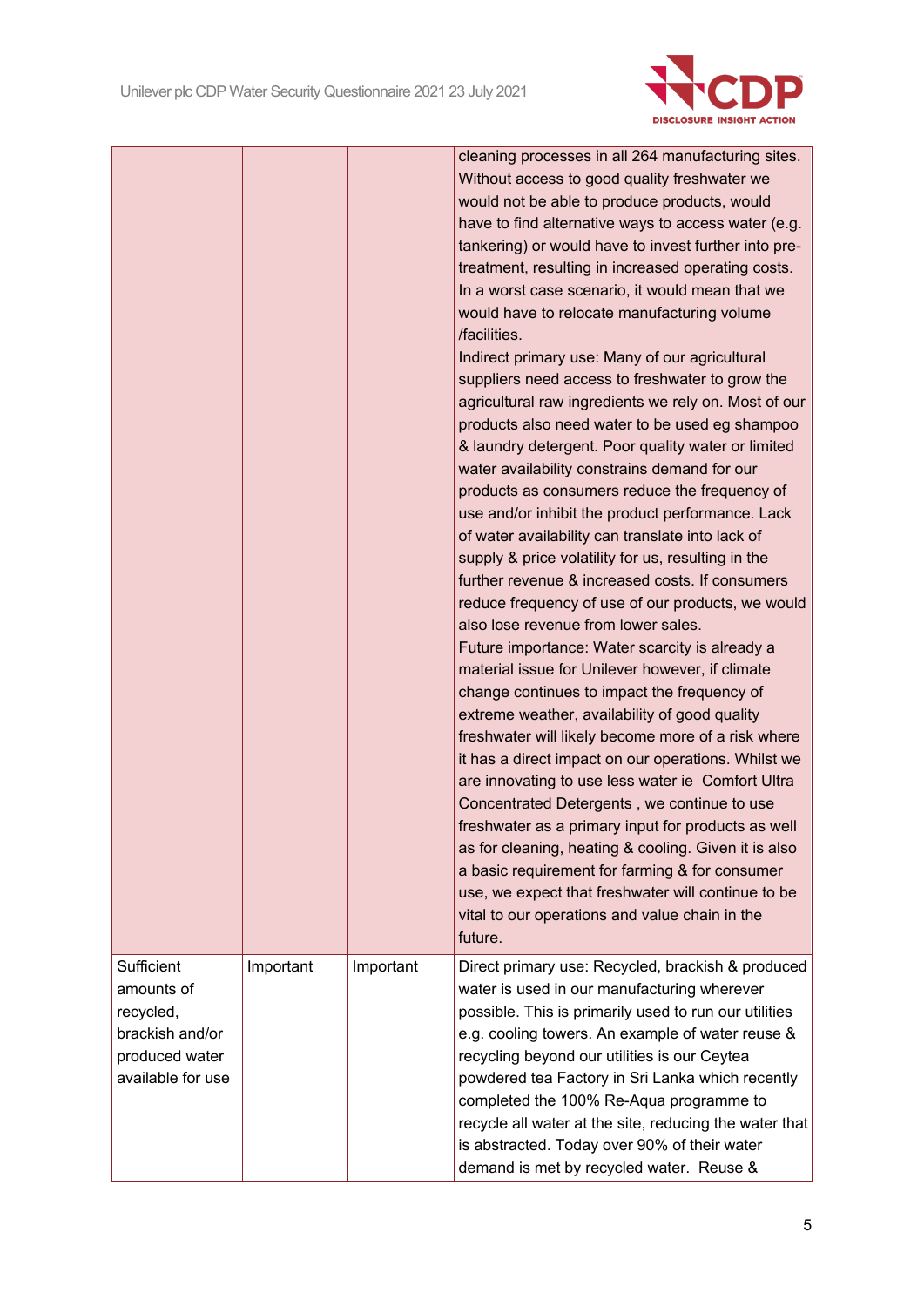

| recycling enables greater operational efficiency &     |
|--------------------------------------------------------|
| minimises the amount of water we abstract from         |
| shared resources. This is important rather than        |
| vital, for multiple reasons varying by location, but   |
| could include: reduces competition for resources       |
|                                                        |
| with neighbouring industry, community &                |
| environment, reduces costs of operations, needed       |
| to meet local regulation etc. Secondary benefits       |
| include energy & chemical efficiency, product          |
| recovery & cost reductions. Where recycled water       |
| is not available, freshwater alternatives may be       |
| available.                                             |
| Indirect primary use: Sufficient amounts of indirect   |
| use of recycled or brackish water are important for    |
| irrigation of agricultural crops we buy for our        |
| products. Most of our home & personal care             |
| products also need water to be used. We also           |
| recognise that water at a municipal level also         |
| supports addressing the water supply-demand gap        |
| & securing water for all.                              |
| Future importance: With increasing stresses on         |
| water supplies through climate change,                 |
| industrialization & population growth, it is likely    |
| access to recycled, brackish &/or produced water       |
| will become more important. We continually seek        |
| ways to reduce our burden. For indirect use, the       |
| amount of recycled, brackish &/or produced water       |
| available for use will likely gain in importance to us |
| too as water shortages will mean consumers will        |
| prioritise where to use fresh water supplies. At a     |
| municipal level, we anticipate water recycling &       |
| reuse will become an essential means of securing       |
| water for all.                                         |
|                                                        |
|                                                        |

## **W-FB1.1a**

**(W-FB1.1a) Which water-intensive agricultural commodities that your organization produces and/or sources are the most significant to your business by revenue? Select up to five.**

| <b>Agricultural</b><br>commodities | % of revenue<br>dependent on<br>these agricultural<br><b>commodities</b> | <b>Produced</b><br>and/or<br>sourced | <b>Please explain</b>                                                                   |
|------------------------------------|--------------------------------------------------------------------------|--------------------------------------|-----------------------------------------------------------------------------------------|
| Other, please<br>specify           | Less than 10%                                                            | Sourced                              | We identified Unilever's biggest crops by<br>purchased volume and compared them against |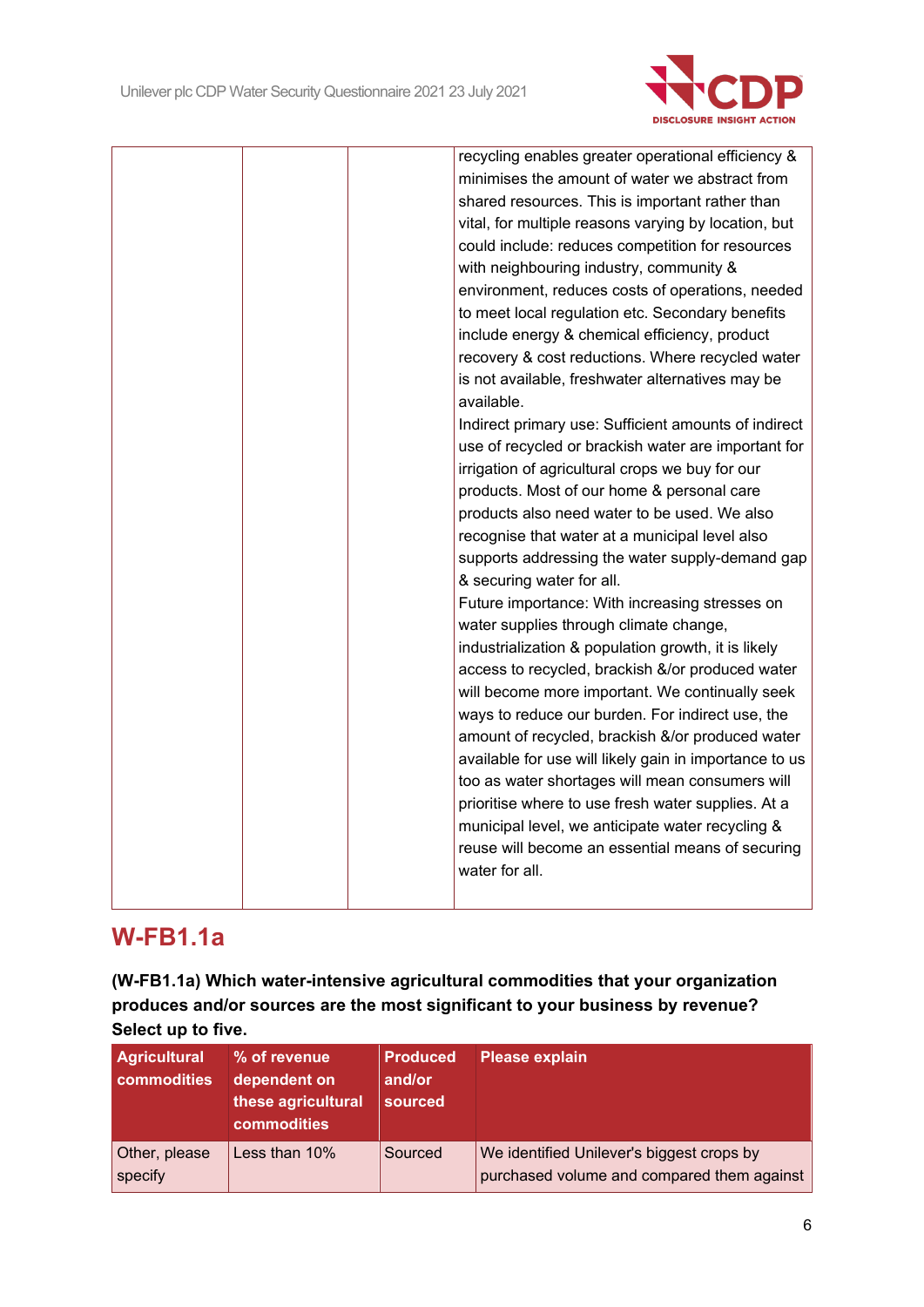

| Cocoa                                |               |             | the Water Footprint Network database of water<br>intensity. Because Unilever products are made<br>up of hundreds of raw materials, no one<br>material account for a large percentage of<br>revenue.                                                                                            |
|--------------------------------------|---------------|-------------|------------------------------------------------------------------------------------------------------------------------------------------------------------------------------------------------------------------------------------------------------------------------------------------------|
| Other, please<br>specify<br>Soy oils | Less than 10% | Sourced     | We identified Unilever's biggest crops by<br>purchased volume and compared them against<br>the Water Footprint Network database of water<br>intensity. Because Unilever products are made<br>up of hundreds of raw materials, no one<br>material account for a large percentage of<br>revenue. |
| Other, please<br>specify<br>Wheat    | Less than 10% | Sourced     | We identified Unilever's biggest crops by<br>purchased volume and compared them against<br>the Water Footprint Network database of water<br>intensity. Because Unilever products are made<br>up of hundreds of raw materials, no one<br>material account for a large percentage of<br>revenue. |
| Other, please<br>specify<br>Tea      | Less than 10% | <b>Both</b> | We identified Unilever's biggest crops by<br>purchased volume and compared them against<br>the Water Footprint Network database of water<br>intensity. Because Unilever products are made<br>up of hundreds of raw materials, no one<br>material account for a large percentage of<br>revenue. |
| Palm oil                             | Less than 10% | Sourced     | We identified Unilever's biggest crops by<br>purchased volume and compared them against<br>the Water Footprint Network database of water<br>intensity. Because Unilever products are made<br>up of hundreds of raw materials, no one<br>material account for a large percentage of<br>revenue. |

## **W1.2**

### **(W1.2) Across all your operations, what proportion of the following water aspects are regularly measured and monitored?**

|                                      | $%$ of<br>sites/facilities/operations | <b>Please explain</b>                                                                                                                                                                     |
|--------------------------------------|---------------------------------------|-------------------------------------------------------------------------------------------------------------------------------------------------------------------------------------------|
| Water withdrawals -<br>total volumes | $100\%$                               | Our global Environmental Performance<br>Reporting system records withdrawals for 100%<br>of manufacturing sites (absolute & relative to<br>production). Monthly data is collected by each |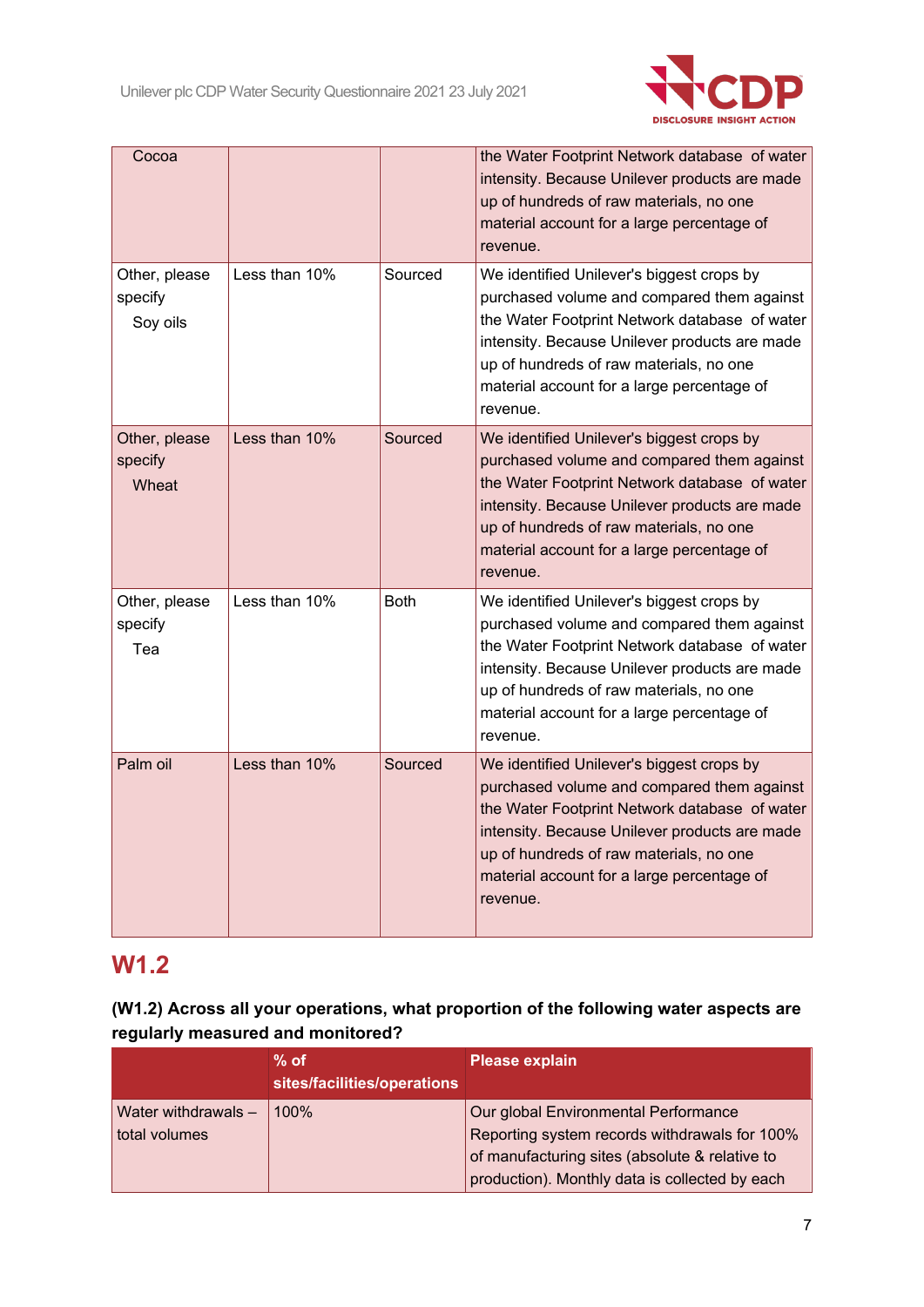

|                                          |      | site & assured annually in line with ISAE 3000.<br>Data is collected via utility bills & onsite meters,<br>in line with our Basis of Preparation. Water<br>withdrawals - Total volumes = sum of<br>withdrawals for all factories.<br>Externally we report global performance but<br>internally we report by site, region, category to<br>drive improvements. For CDP, volumes are in<br>line with GRI however, there is disparity between<br>total withdrawals & the Total Abstraction metric<br>reported in our online Planet & Society Hub as<br>we identify rainwater harvesting as a means of<br>minimizing water abstraction & the impact of<br>factories on shared water resources. Our<br>measurement, monitoring & target (MM&T)<br>system is now in 200+ factories (over 80% of our<br>manufacturing footprint). Hourly information<br>helps validate our data & drive efficiency.                                                                 |
|------------------------------------------|------|-------------------------------------------------------------------------------------------------------------------------------------------------------------------------------------------------------------------------------------------------------------------------------------------------------------------------------------------------------------------------------------------------------------------------------------------------------------------------------------------------------------------------------------------------------------------------------------------------------------------------------------------------------------------------------------------------------------------------------------------------------------------------------------------------------------------------------------------------------------------------------------------------------------------------------------------------------------|
| Water withdrawals -<br>volumes by source | 100% | Water withdrawals by source are reported in the<br>global Environmental Performance Reporting<br>(EPR) system for 100% of manufacturing<br>operations. Water withdrawals by source is<br>collected on a monthly basis by each factory.<br>Within Unilever's central EPR system we<br>differentiate between water by source of<br>abstraction, i.e. municipal, ground water, surface<br>water etc for 100% of manufacturing sites. Data<br>is collected using utility bills and onsite meters, in<br>line with Unilever's Basis of Preparation. Where<br>rainfall patterns suit, various sites have installed<br>rainwater harvesting to minimize the amount of<br>water that we abstract from municipal or ground<br>water sources. Sites can monitor the use of<br>collected rainwater through onsite flow meters<br>and report via the EPR system. We currently<br>have 22 sites reporting rainwater collection &<br>use in our manufacturing operations. |
| <b>Water withdrawals</b><br>quality      | 100% | Water withdrawal quality is measured and<br>reported for 100% of manufacturing operations,<br>in line with the Unilever Safe Water Usage<br>Guidance, part of the Unilever Good                                                                                                                                                                                                                                                                                                                                                                                                                                                                                                                                                                                                                                                                                                                                                                             |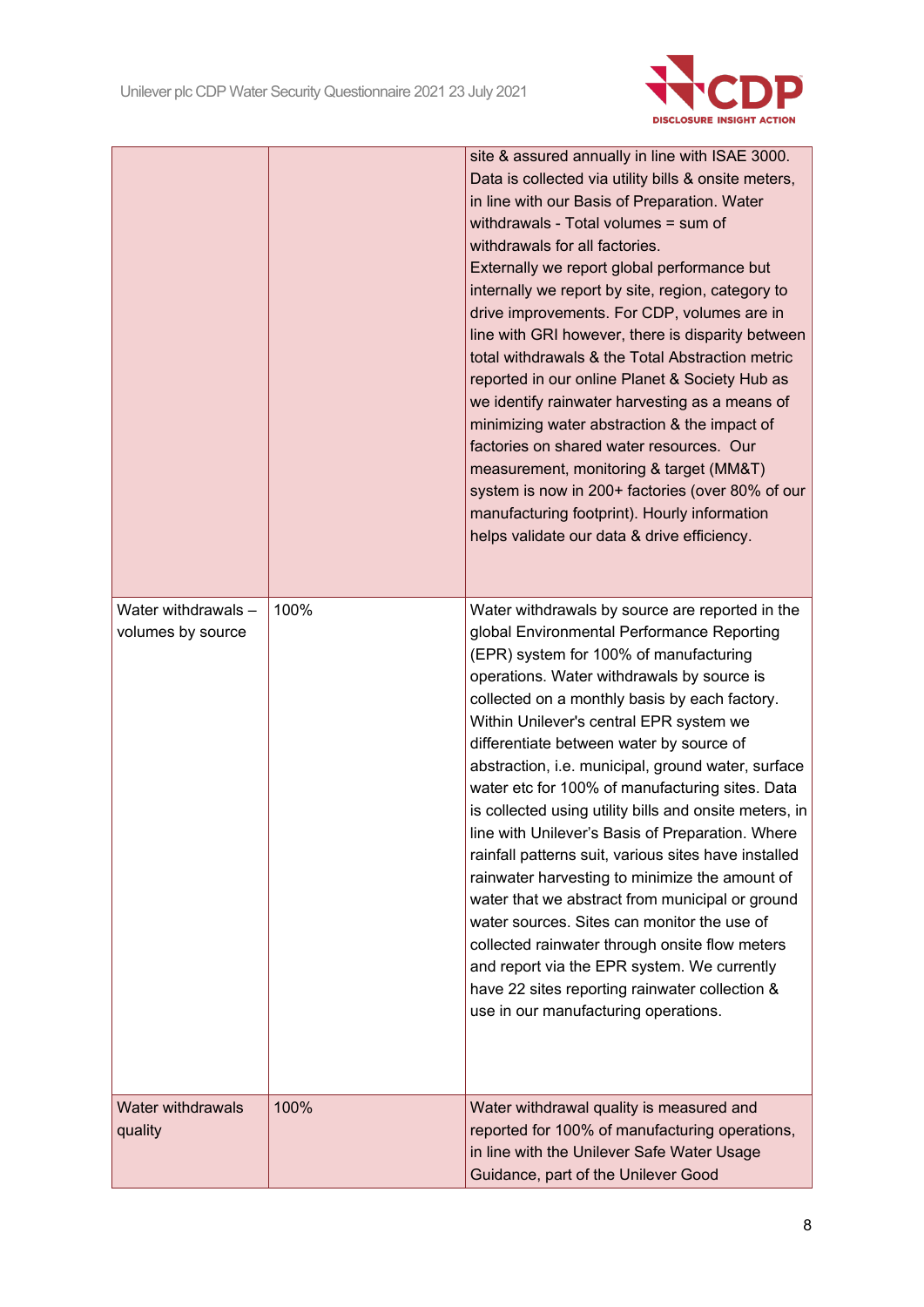

|                                                 |      | Manufacturing Practices (GMP). Information on<br>water withdrawal quality is managed at site level<br>and not reported centrally. The frequency of<br>water withdrawal quality testing is subject to local<br>conditions, for example, in some locations where<br>we have a new local water supply, we will<br>perform microbial testing on a weekly or daily<br>basis. Control systems & methodologies applied<br>are based on hazard analysis and critical control<br>points (HACCP) study.                                                                                                                                                                                                                                        |
|-------------------------------------------------|------|--------------------------------------------------------------------------------------------------------------------------------------------------------------------------------------------------------------------------------------------------------------------------------------------------------------------------------------------------------------------------------------------------------------------------------------------------------------------------------------------------------------------------------------------------------------------------------------------------------------------------------------------------------------------------------------------------------------------------------------|
| Water discharges -<br>total volumes             | 100% | Water discharge volumes are measured 100% of<br>manufacturing operations, as part of meeting<br>local effluent & surface water compliance<br>requirements. Information<br>relating to discharge volumes is managed locally<br>by the site teams & used for compliance,<br>managing costs & targeting efficiencies.<br>The frequency of monitoring is determined<br>locally and based on legal requirements and /or<br>infrastructure e.g. might include continuous flow<br>metering connected to the scada system to<br>support real time tracking or manual composite<br>sampling.<br>The data used within the CDP report are based<br>on a water model which estimates wastewater<br>volumes based on technologies & product type. |
| Water discharges -<br>volumes by<br>destination | 100% | Water discharge volumes are measured and<br>reported at a site level for 100% of<br>manufacturing operations. The destination of the<br>water discharge forms part of our consent and<br>informs stakeholder management activities. In<br>most cases, water discharge volumes are<br>measured by flow meters. The volumetric data<br>used within the CDP report is based on a water<br>model which estimates wastewater volumes<br>based on technologies & product type. The<br>destination is based on the reported Chemical<br>Oxygen Demand (COD) destinations, this<br>information is reported on a monthly basis within                                                                                                         |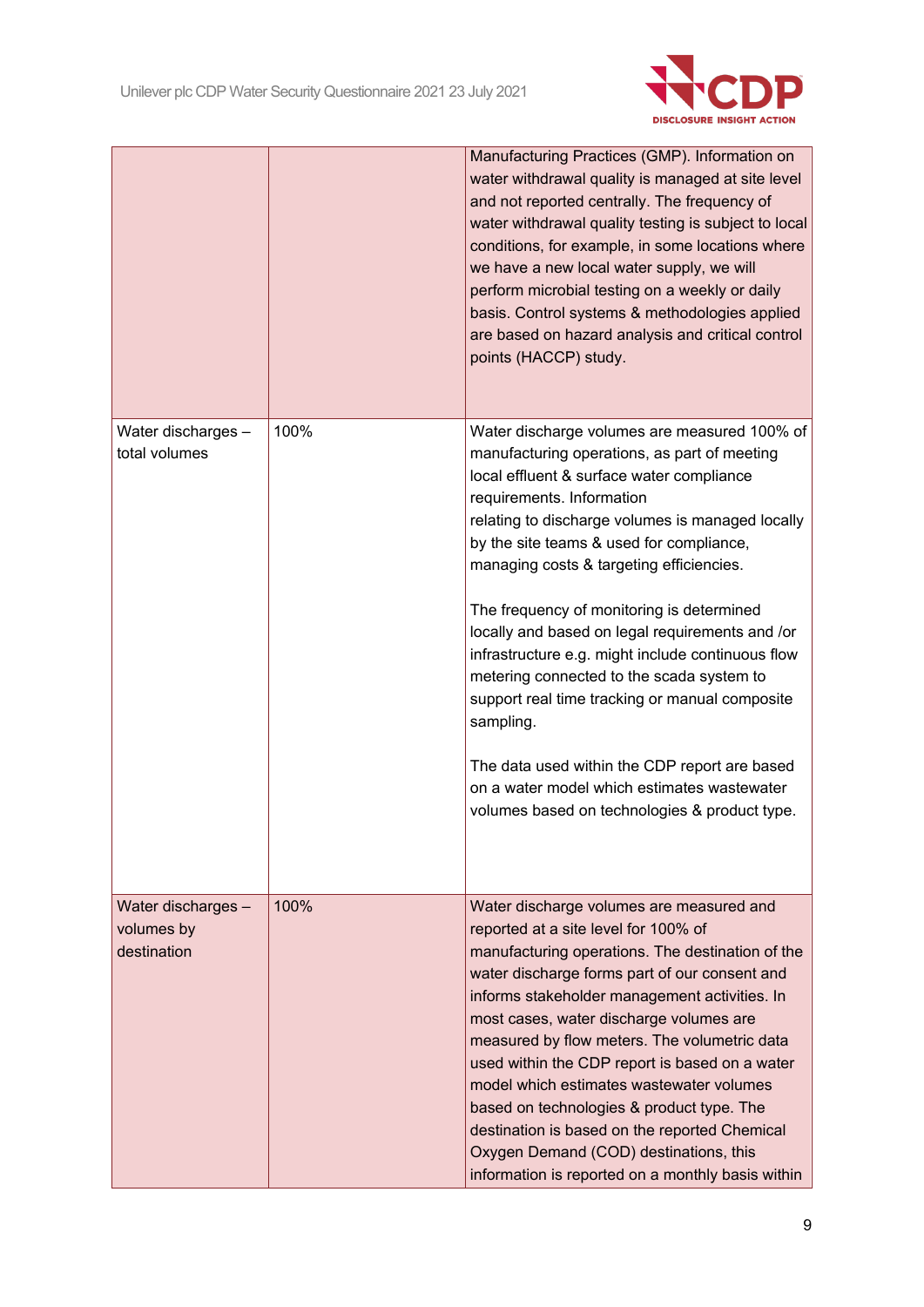

|                                                      |      | our Environmental Performance Reporting<br>Systems.                                                                                                                                                                                                                                                                                                                                                                                                                                                                                                                                                                                                                                                                                                                                                                                                                                                                |
|------------------------------------------------------|------|--------------------------------------------------------------------------------------------------------------------------------------------------------------------------------------------------------------------------------------------------------------------------------------------------------------------------------------------------------------------------------------------------------------------------------------------------------------------------------------------------------------------------------------------------------------------------------------------------------------------------------------------------------------------------------------------------------------------------------------------------------------------------------------------------------------------------------------------------------------------------------------------------------------------|
| Water discharges -<br>volumes by<br>treatment method | 100% | Water discharge volumes are measured &<br>reported at a site level for 100% of<br>manufacturing operations as part of meeting<br>local compliance requirements. Sites are not<br>required to report water discharges by treatment<br>type on a monthly basis. Through our central<br>technology inventory we have oversight of the<br>treatment methods in all sites. The treatment<br>methods are updated on an ongoing basis,<br>reflecting changes in onsite infrastructure.<br>Volumetric discharge data used in CDP reporting<br>are based on a water model which assumes the<br>wastewater volumes based on technologies and<br>products at sites, based on water abstraction<br>which is on a monthly basis.<br>When combined with the information in the<br>technology inventory, we are able to report an<br>estimate of discharge volumes by treatment<br>method on a monthly basis.                     |
| Water discharge                                      | 100% | Discharge water quality parameters are reported                                                                                                                                                                                                                                                                                                                                                                                                                                                                                                                                                                                                                                                                                                                                                                                                                                                                    |
| quality - by standard<br>effluent parameters         |      | & monitored for 100% of manufacturing<br>operations. Centrally, using our global EPR<br>system, we track Chemical Oxygen Demand<br>(COD) as a standard effluent parameter across<br>all manufacturing operations. This is reported<br>monthly & assured annually by an external party<br>(ISAE 3000.) At site level, the parameters<br>monitored and reported vary based on<br>production type, discharge destination and local<br>regulation e.g. common parameters include<br>BOD, pH, temperature. The frequency of<br>monitoring is determined locally in accordance<br>with regulatory requirements, for instance in<br>some sites we use automatic composite<br>sampling, whereas others use daily grab or spot<br>sampling. Water treatment technologies vary by<br>category, age & location (for instance, the<br>effluent treatment for an ice cream factory will be<br>different to a homecare factory). |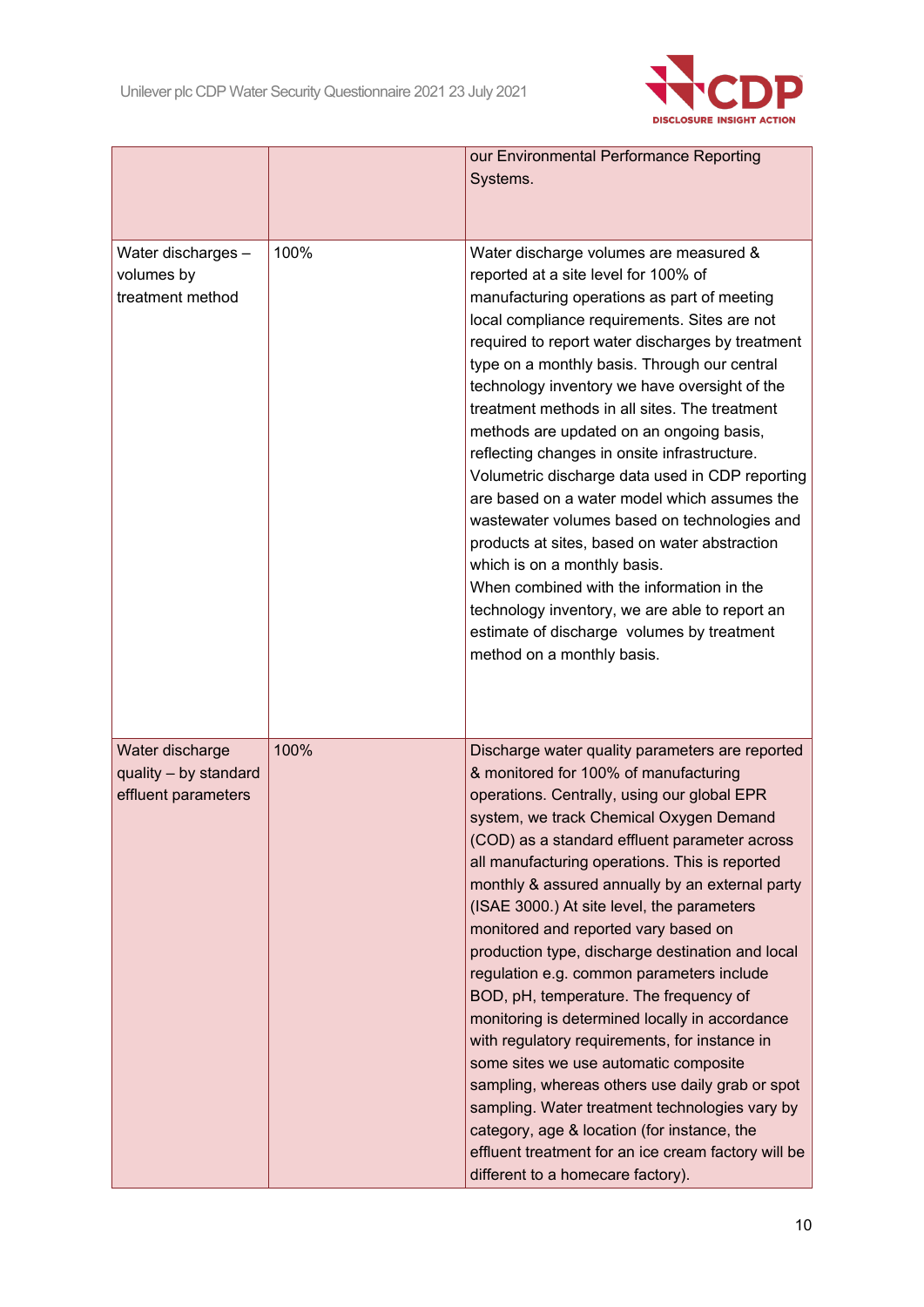$\mathsf{r}$ 

<u> 1989 - Johann Barn, mars an t-Amerikaansk ferskeider (</u>



| Water discharge<br>quality - temperature | 100% | Discharge water quality parameters are reported<br>& monitored for 100% of manufacturing<br>operations, in line with the local regulations.<br>Testing protocols and frequency are subject to<br>local permit requirements and are tracked and<br>managed at site level in line with requirements<br>for instance, approximately 1/3 of have installed<br>automated continuous monitoring systems for<br>temperature.                                                                                                                                                                                                                                                                                                                                                                                                                  |
|------------------------------------------|------|----------------------------------------------------------------------------------------------------------------------------------------------------------------------------------------------------------------------------------------------------------------------------------------------------------------------------------------------------------------------------------------------------------------------------------------------------------------------------------------------------------------------------------------------------------------------------------------------------------------------------------------------------------------------------------------------------------------------------------------------------------------------------------------------------------------------------------------|
| Water consumption -<br>total volume      | 100% | Water consumption has been calculated using<br>the definition recommended by CDP using<br>information available for 100% of manufacturing<br>operations. This is an annually calculated field<br>using the measured data from above (water<br>consumption=water withdrawal by volume -<br>water discharge by volume). Water consumption<br>as a metric is not used internally as an<br>operational KPI, but the data used is within the<br>calculation is, and is reported monthly. As an<br>internal metric Unilever measure and report<br>water used as an ingredient, allowing us to<br>differentiate process water and track and target<br>process improvements.                                                                                                                                                                   |
| Water<br>recycled/reused                 | 100% | We reuse & recycle water in our operations as a<br>way to reduce abstraction. Initiatives include<br>optimisation such as increasing cycles of<br>concentration in cooling towers, small loop<br>recycling & reuse of cleaning waters or reuse of<br>treated wastewater for utilities. Although our<br>onsite metering provides much more granular<br>oversight of water use, this is not in place at all<br>sites. In 2020, we introduced a monthly reporting<br>requirement for all sites for recycled final treated<br>wastewater. This will not capture the many short-<br>loop recycling initiatives but will give oversight of<br>& encourage greater use of treated wastewater<br>for uses such as utilities. Reporting and data<br>accuracy on water recycling being developed.<br>Volumetric data used within this report are |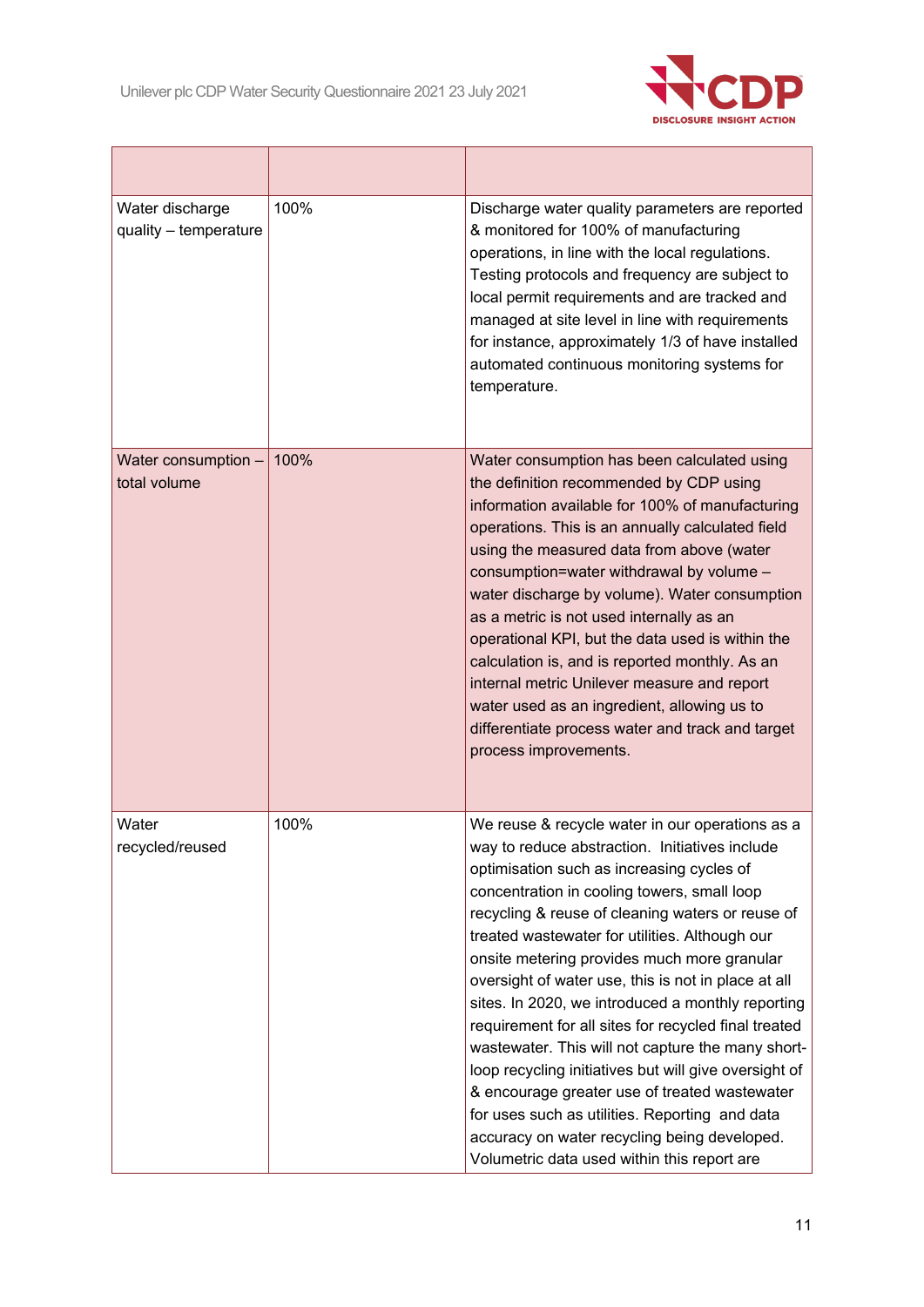

|                                                                                                      |      | calculated based on a water model which                                                                                                                                                                                                                                                                                                                                                                                                                                                                                                                                                                                      |
|------------------------------------------------------------------------------------------------------|------|------------------------------------------------------------------------------------------------------------------------------------------------------------------------------------------------------------------------------------------------------------------------------------------------------------------------------------------------------------------------------------------------------------------------------------------------------------------------------------------------------------------------------------------------------------------------------------------------------------------------------|
|                                                                                                      |      | estimates the water recycled/reused volumes                                                                                                                                                                                                                                                                                                                                                                                                                                                                                                                                                                                  |
|                                                                                                      |      | created by technologies & processes.                                                                                                                                                                                                                                                                                                                                                                                                                                                                                                                                                                                         |
| The provision of fully- $\vert$<br>functioning, safely<br>managed WASH<br>services to all<br>workers | 100% | Within 100% of manufacturing operations we<br>provide access to WASH services for workers<br>and ensure that we are meeting good practices<br>laid out in the WBCSD<br>WASH in the Workplace Pledge. We conduct an<br>annual review through the SHE Positive<br>Assurance Review for 100% of manufacturing &<br>non-manufacturing sites. This includes a set of<br>pre-defined questions around safety, health &<br>the environment and includes a question relating<br>to the WBCSD WASH in the Workplace Pledge.<br>Based on responses, sites with significant<br>improvement areas will be provided with action<br>plans. |
|                                                                                                      |      | WASH services to all workers are also explored<br>within the implementation of the Alliance for<br>Water Stewardship standard being rolled out<br>across water stressed sites. We engage in<br>partnerships and external advocacy to create<br>systems change on WASH issues. For example,<br>we have been signatories of the UN CEO Water<br>Mandate since its inception, active members of<br>the WBCSD WASH Leadership Group and the<br><b>WEF WASH Steering Group.</b>                                                                                                                                                   |

## **W1.2b**

**(W1.2b) What are the total volumes of water withdrawn, discharged, and consumed across all your operations, and how do these volumes compare to the previous reporting year?**

|                      | <b>Volume</b><br>(megaliters/year) | <b>Comparison</b><br>with previous<br>reporting year | <b>Please explain</b>                                                                                      |
|----------------------|------------------------------------|------------------------------------------------------|------------------------------------------------------------------------------------------------------------|
| Total<br>withdrawals | 29,607                             | About the same                                       | Comparison with previous year: Total water<br>withdrawals have reduced by 2% against the<br>previous year. |
|                      |                                    |                                                      | Explanation: Whilst underlying improvements in<br>water efficiency have been delivered through             |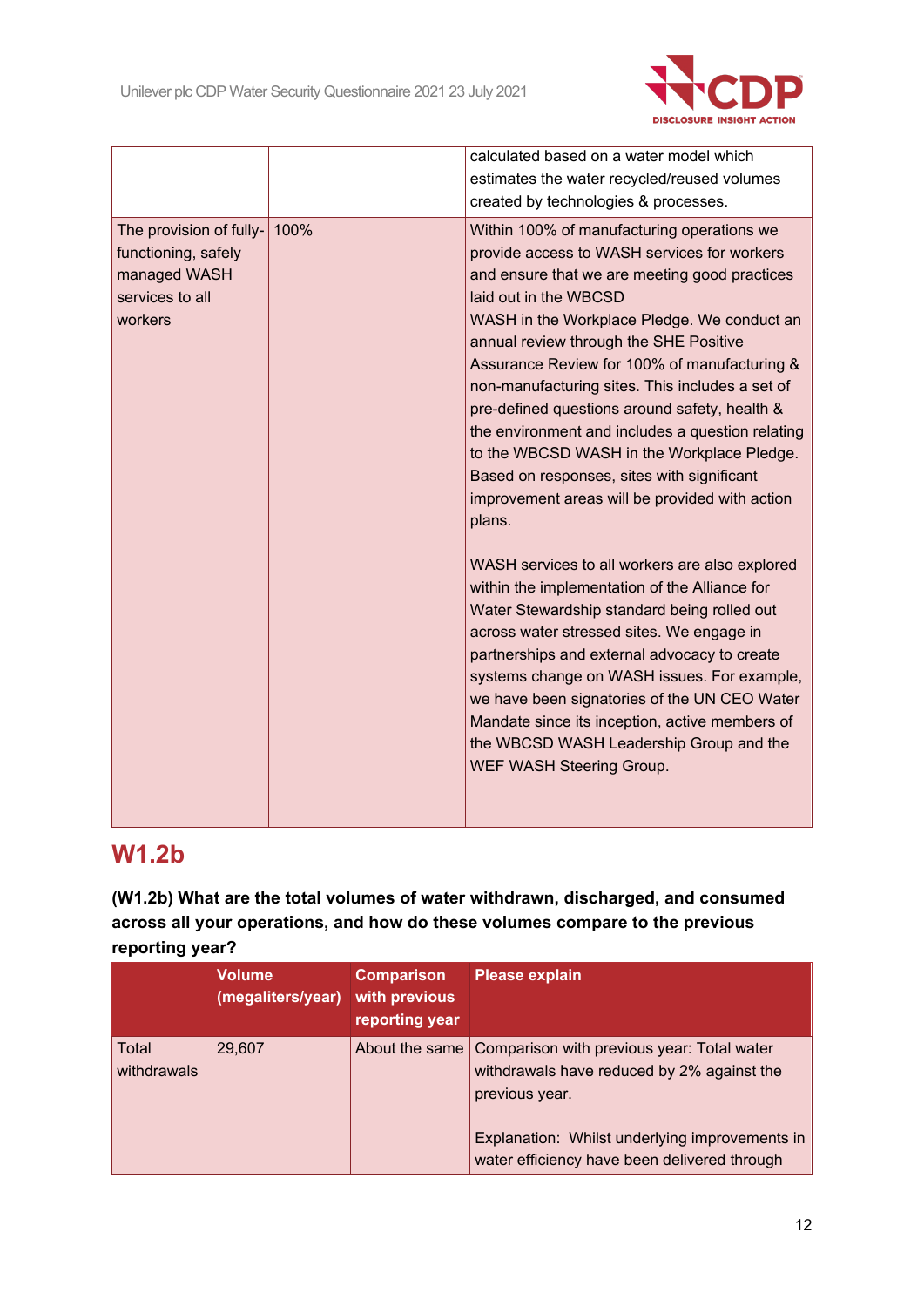

the Low Carbon Fund (previously the Clean Technology Fund) investment into water efficiency in our manufacturing operations. There were two key factors which dominated the global performance in water abstraction during this reporting year:

1) Covid-19 : significant impact to consumer behaviour and on the performance of a number of our categories e.g. growth in hand and home hygiene, laundry products and in-home food and refreshment, but adverse impacts in personal care except for hygiene products. This resulted in a shift to a simplified production runs, making more of our most high-demand products, reducing our total water use, and water intensity.

2) Acquisition of GSK's Consumer Healthcare business in South Asia, which has a water intensive manufacturing process, meaning the benefits observed through the simplification were therefore not fully observed.

Long term performance: By the end of 2018, we had achieved our 2020 target two vears early. cutting the amount of water abstracted by our factories, we continued to drive efficiencies and at the end of 2020, we had achieved 49% per tonne of production.

Future total withdrawal: Short term projections on water use are expected to be varied. Improvement programmes targeting new acquisitions will create significant improvements, but the agility programme (delayed implementation in 2019-2020) is anticipated to drive an increase in change overs and associated cleanings. For instance, in2019 Unilever rolled out an increased agility programme, it was anticipated that this would increase water use as sites changed over more. Longer term projections are that Unilever will continue to drive water efficiency within our operations as part of the overall sustainability, cost reduction and business continuity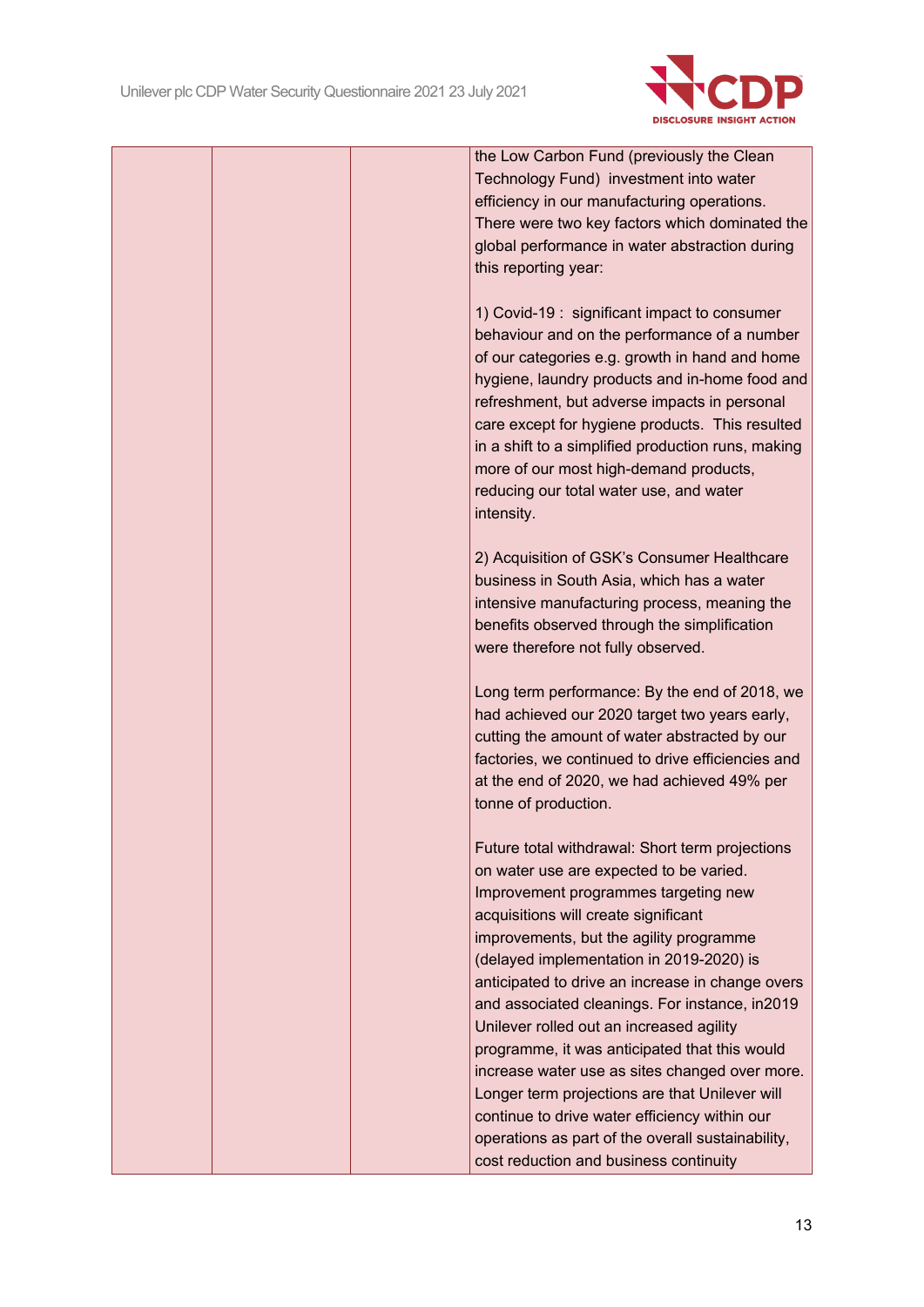

|                      |        |                   | programmes.                                                                                                                                                                                                                                                                                                                                                                                                                                                                                                                                                                                                                                                                                                                                                                                                                                                      |
|----------------------|--------|-------------------|------------------------------------------------------------------------------------------------------------------------------------------------------------------------------------------------------------------------------------------------------------------------------------------------------------------------------------------------------------------------------------------------------------------------------------------------------------------------------------------------------------------------------------------------------------------------------------------------------------------------------------------------------------------------------------------------------------------------------------------------------------------------------------------------------------------------------------------------------------------|
| Total<br>discharges  | 20,277 | Higher            | Calculated water discharges for 2020 have<br>increased (2019 data recalculated based on<br>new internal reporting metrics on water<br>consumption), with a 7% increase in absolute<br>wastewater and a 5% relative increase.                                                                                                                                                                                                                                                                                                                                                                                                                                                                                                                                                                                                                                     |
|                      |        |                   | Changes have been driven mainly by a change<br>in production mix, increased agility and new<br>acquisition of Consumer Healthcare business in<br>South Asia, which has a water intensive<br>manufacturing process, meaning the benefits<br>observed through the simplification were<br>therefore not fully observed.                                                                                                                                                                                                                                                                                                                                                                                                                                                                                                                                             |
|                      |        |                   | Future Water Discharges: Short term projections<br>on water discharges expected are varied. The<br>agility programme (delayed implementation in<br>2019-2020) is anticipated to drive an increase in<br>change overs and associated cleanings<br>resulting in greater wastewater volumes.<br>However, longer term, implementation of<br>Circular Water Programme, recycling<br>wastewater for utilities and processing will<br>create greater value from the wastewater<br>support and business continuity programmes.                                                                                                                                                                                                                                                                                                                                           |
| Total<br>consumption | 9,330  | <b>Much lower</b> | Calculated water consumption for 2020 has<br>reduced (2019 data recalculated based on new<br>internal reporting metrics on water<br>consumption). This is largely driven by the<br>change in product mix . Covid-19 had a<br>significant impact to consumer behaviour and on<br>the performance of a number of our categories<br>e.g. growth in hand and home hygiene, laundry<br>products and in-home food and refreshment, but<br>adverse impacts in personal care except for<br>hygiene products. This resulted in a shift to a<br>simplified production runs, making more of our<br>most high-demand products, reducing our total<br>water use, and water intensity.<br>Future water consumption: Water consumption<br>will be largely influenced by changes in the<br>Homecare category where there are 2 key<br>trends occurring 1) a move from powders to |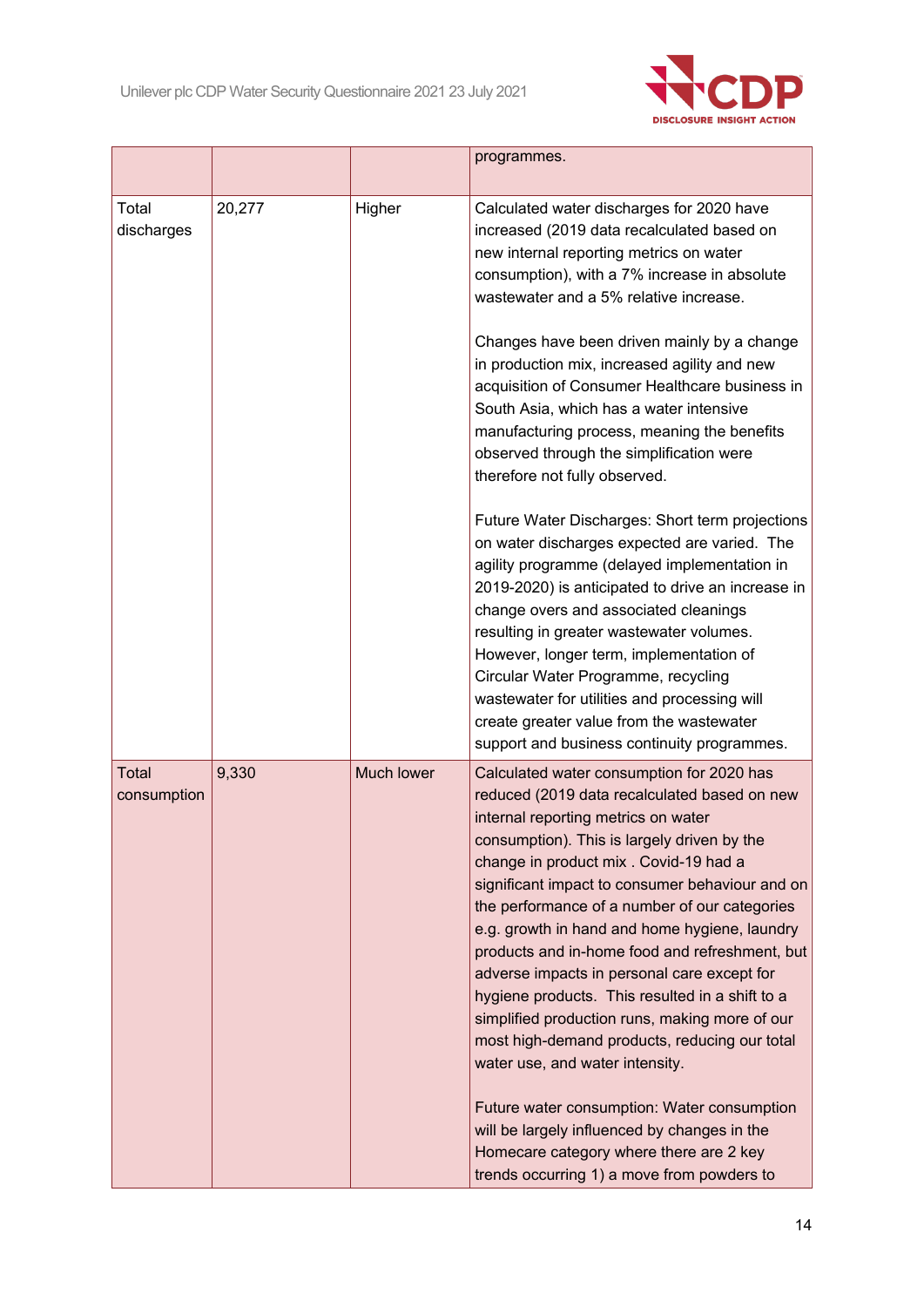

|  |  | liquid laundry products in emerging markets, this |
|--|--|---------------------------------------------------|
|  |  | will likely result in an increase in water        |
|  |  | consumption as the ingredient water will be       |
|  |  | higher than the slurry mix for powders and at the |
|  |  | same time - 2) An increase in e-commerce and      |
|  |  | move to concentrated laundry products will        |
|  |  | reduce the amount of water used as an             |
|  |  | ingredient e.g. in 2019-2020 launched ultra-      |
|  |  | concentrated in-home dilutable laundry            |
|  |  | detergents in Brazil, Argentina and Uruguay       |
|  |  | packaged in small bottles made with recycled      |
|  |  | plastic and which cost less than undiluted        |
|  |  | detergents.                                       |
|  |  |                                                   |
|  |  |                                                   |

## **W1.2d**

**(W1.2d) Indicate whether water is withdrawn from areas with water stress and provide the proportion.**

|          | <b>Withdrawals</b><br>are from<br>areas with<br>water stress | %<br>withdrawn<br>from areas<br>with water<br><b>stress</b> | with previous tool<br>reporting<br>year |                        | <b>Comparison Identification Please explain</b>                                                                                                                                                                                                                                                                                                                                                                                                                                                                                                                                                                                                                            |
|----------|--------------------------------------------------------------|-------------------------------------------------------------|-----------------------------------------|------------------------|----------------------------------------------------------------------------------------------------------------------------------------------------------------------------------------------------------------------------------------------------------------------------------------------------------------------------------------------------------------------------------------------------------------------------------------------------------------------------------------------------------------------------------------------------------------------------------------------------------------------------------------------------------------------------|
| Row<br>1 | Yes                                                          | 26-50                                                       | About the<br>same                       | <b>WRI</b><br>Aqueduct | Tool used: 100% Unilever<br>manufacturing operations are<br>allocated a water stress rating<br>based on a combination of the<br>WRI Aqueduct tool, discussions<br>at site level<br>and media reviews.<br>Tool Applied: An internal water<br>stress rating uses a 1-5 scale.<br>Volumes withdrawn from sites<br>which scored a water stress<br>rating of 4 and 5 are considered<br>water stressed. Water<br>abstracted from these water<br>stressed sites are reported in<br>our EPR reporting system. The<br>performance is tracked and<br>communicated separately within<br>the business on a quarterly<br>basis, and more ambitious<br>targets applied to water stressed |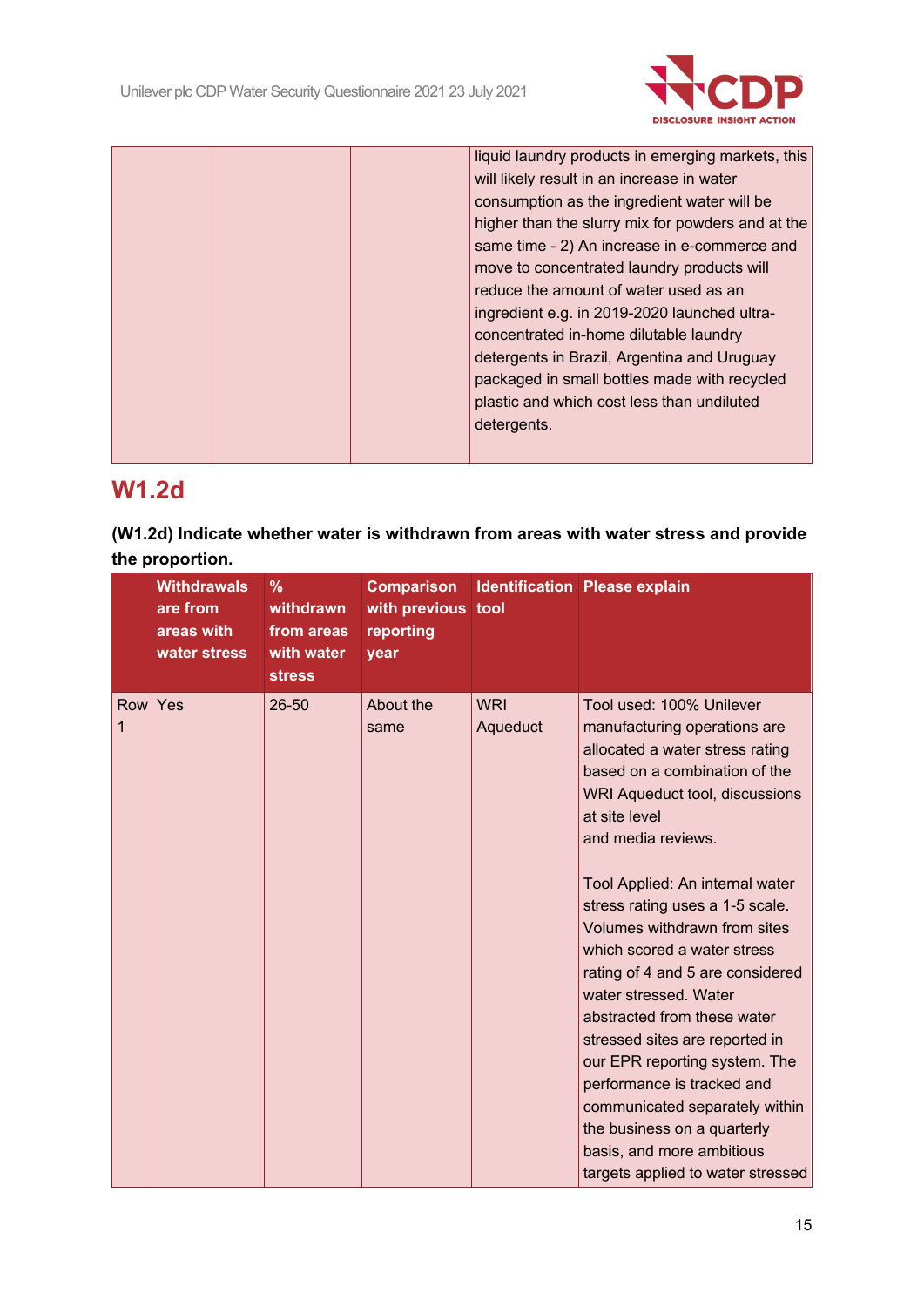

|  |  | sites. Water stress ratings are    |
|--|--|------------------------------------|
|  |  | updated on an ongoing basis off    |
|  |  | the back of direct engagement      |
|  |  | with sites, local authorities and  |
|  |  | media reviews. In 2020 we had      |
|  |  | 99 factories located in water      |
|  |  | stressed locations.                |
|  |  | Performance: The number of         |
|  |  | water stressed sites has           |
|  |  | remained consistent with 2019.     |
|  |  | In 2020 35% of our water           |
|  |  | abstraction is from sites in water |
|  |  | stressed locations vs.37% in       |
|  |  | 2019. Absolute water               |
|  |  | abstraction by sites in water      |
|  |  | stressed location reduced by       |
|  |  | 5.6% vs total reduction of 2%.     |
|  |  |                                    |
|  |  | Explanation: Performance in        |
|  |  | water stressed sites overall has   |
|  |  | been driven by production mix      |
|  |  | changes, and eco-efficiency        |
|  |  | initiatives in a number of sites   |
|  |  | including Rungkut, Tultitlan and   |
|  |  | Manila. Positive impact was        |
|  |  | offset with the 2020 acquisition   |
|  |  | of GSK's Consumer Healthcare       |
|  |  | business in South Asia and         |
|  |  | additional 3 sites, 2 of which are |
|  |  | located in highly water stressed   |
|  |  | areas.                             |
|  |  |                                    |
|  |  |                                    |
|  |  |                                    |

## **W-FB1.2e**

**(W-FB1.2e) For each commodity reported in question W-FB1.1a, do you know the proportion that is produced/sourced from areas with water stress?**

| <b>Agricultural</b><br>commodities                       | The proportion of this<br>commodity produced in<br>areas with water stress is<br><b>known</b> | The proportion of this<br>commodity sourced from<br>areas with water stress is<br>known | <b>Please explain</b>                      |
|----------------------------------------------------------|-----------------------------------------------------------------------------------------------|-----------------------------------------------------------------------------------------|--------------------------------------------|
| Other commodities<br>from $W-FB1.1a$ ,<br>please specify | Not applicable                                                                                | Yes                                                                                     | Unilever does<br>not produce any<br>cocoa. |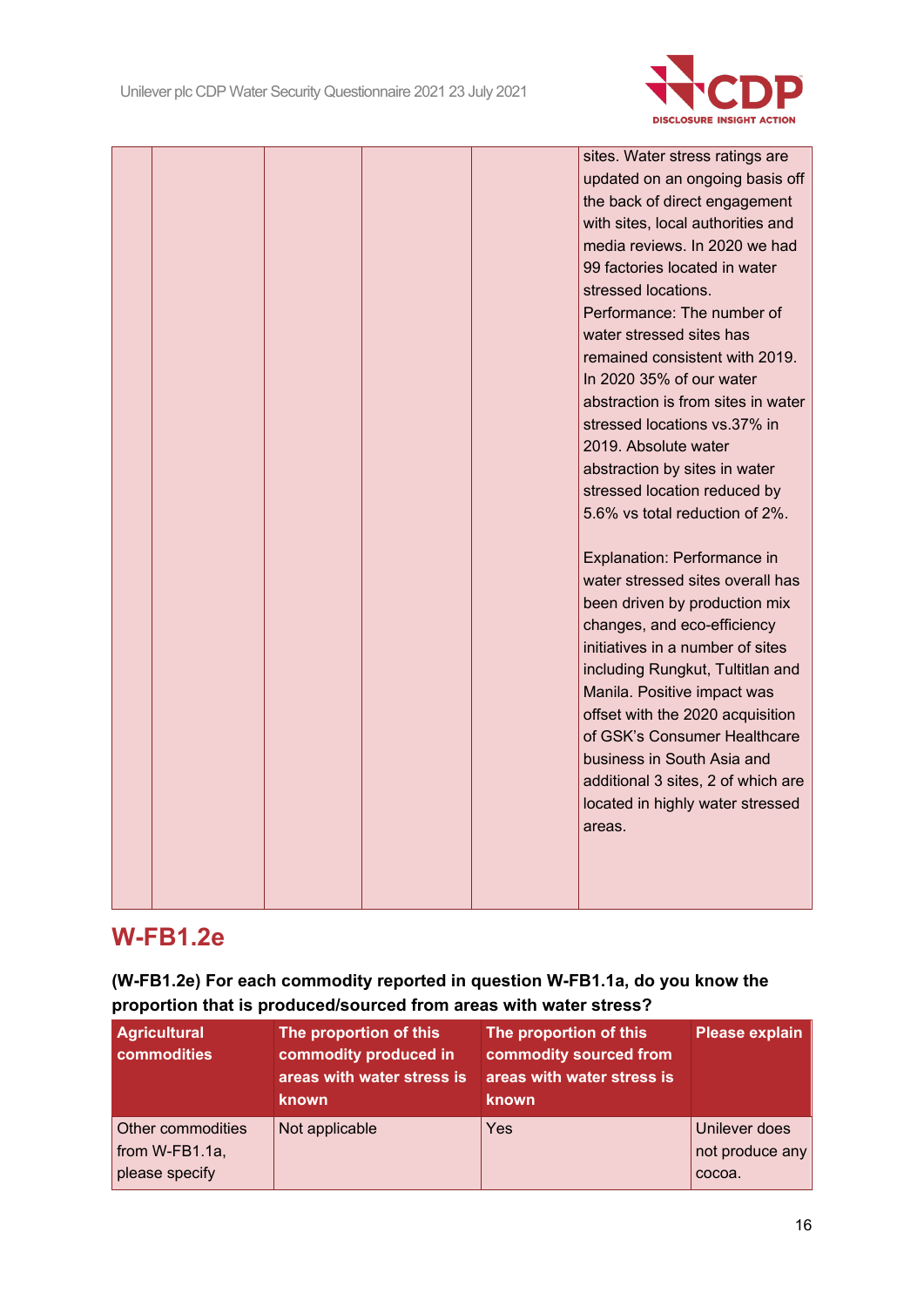

| Cocoa                                                                |                |     |                                               |
|----------------------------------------------------------------------|----------------|-----|-----------------------------------------------|
| Other commodities<br>from $W-FB1.1a$ ,<br>please specify<br>Soy oils | Not applicable | Yes | Unilever does<br>not produce any<br>soy.      |
| Other commodities<br>from $W-FB1.1a$ ,<br>please specify<br>Wheat    | Not applicable | Yes | Unilever does<br>not produce any<br>wheat.    |
| Other commodities<br>from $W-FB1.1a$ ,<br>please specify<br>Tea      | Yes            | Yes | Unilever both<br>sources and<br>produces tea  |
| Palm oil                                                             | Not applicable | Yes | Unilever does<br>not produce any<br>palm oil. |

## **W-FB1.2f**

### **(W-FB1.2f) What proportion of the produced agricultural commodities reported in W-FB1.1a originate from areas with water stress?**

| <b>Agricultural</b><br>commodities                                       | % of total<br>agricultural<br>commodity<br>produced in<br>areas with water<br><b>stress</b> | <b>Please explain</b>                                                                                                                                                                                                                                                                                                                                                                                                                                                                                                                                                                                                                                                                                                                                                                                                                                                                                                     |
|--------------------------------------------------------------------------|---------------------------------------------------------------------------------------------|---------------------------------------------------------------------------------------------------------------------------------------------------------------------------------------------------------------------------------------------------------------------------------------------------------------------------------------------------------------------------------------------------------------------------------------------------------------------------------------------------------------------------------------------------------------------------------------------------------------------------------------------------------------------------------------------------------------------------------------------------------------------------------------------------------------------------------------------------------------------------------------------------------------------------|
| Other produced<br>commodities from<br>W-FB1.2e, please<br>specify<br>Tea | 0%                                                                                          | The Maplecroft Water Stress Index was used to determine<br>the proportion of commodity volume sourced from water<br>stressed countries. Countries classified with high or<br>extreme water stress were counted.<br>Of the agricultural commodities in scope, Unilever only<br>produces tea in plantations in Kenya and Tanzania. Neither<br>of these countries are classified as water stressed which<br>results in low sourcing risk to us when we assess the<br>vulnerability of certain commodities/products in our<br>portfolio.<br>The latest IPCC Report shows a prediction of no to little<br>change in precipitation levels in these countries against the<br>1.5° c and the 2° c scenarios & we therefore anticipate we<br>will continue production in these regions in the future with<br>proportions being reliant on a number of factors such as<br>M&A activity and/or consumer trends (preference for fruit |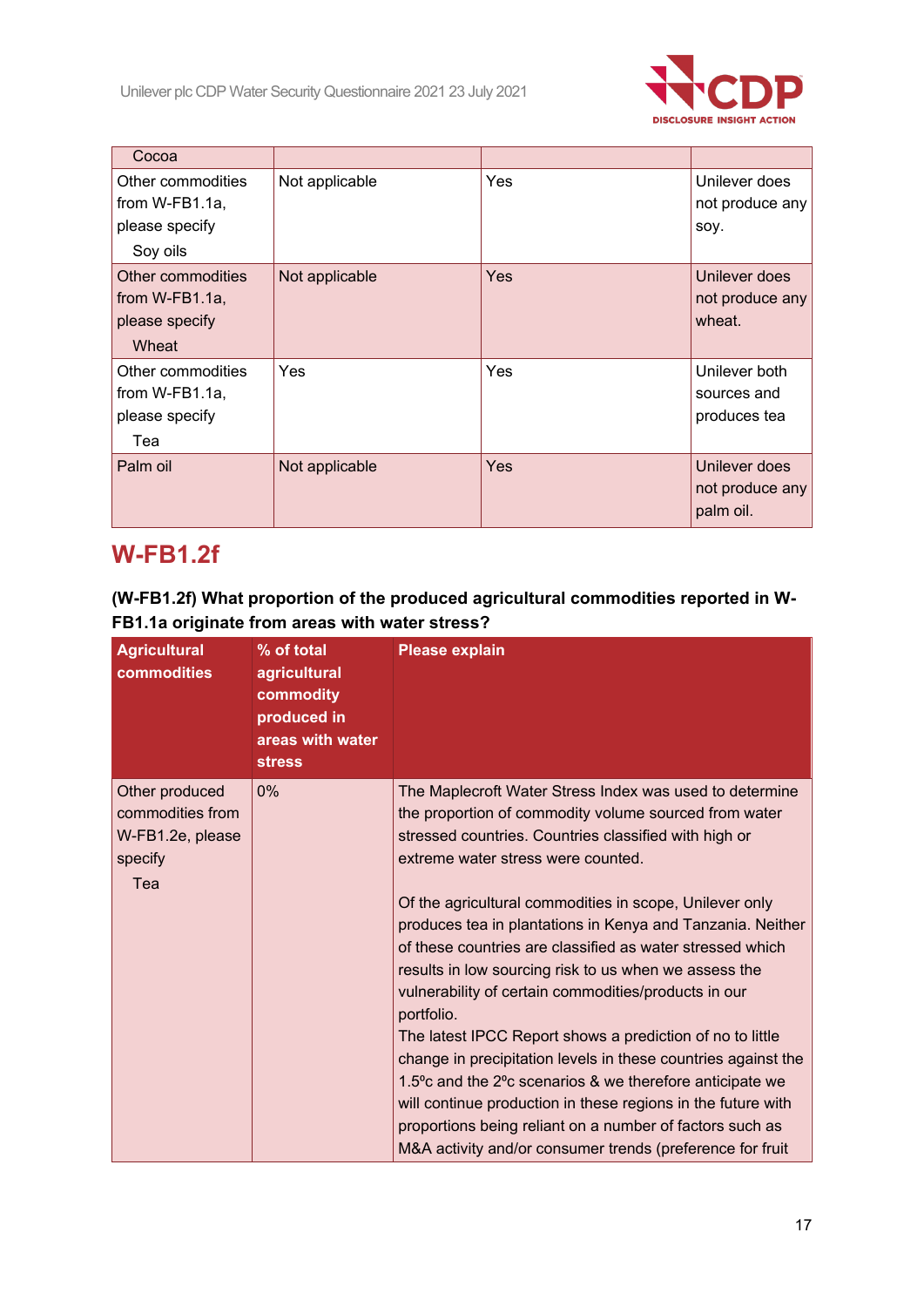

|  | teas over standard). This was the case last year and there |
|--|------------------------------------------------------------|
|  | has been no change between reporting years.                |
|  |                                                            |

## **W-FB1.2g**

### **(W-FB1.2g) What proportion of the sourced agricultural commodities reported in W-FB1.1a originate from areas with water stress?**

| <b>Agricultural</b><br>commodities                                           | % of total<br>agricultural<br>commodity<br>sourced from<br>areas with water<br><b>stress</b> | <b>Please explain</b>                                                                                                                                                                                                                                                                                                                                                                                                                                                                                                                                                                                                                                                                                                                                                                                                                                                                                                                                                                                                                                                                                                                                                                                                                                                                                                 |
|------------------------------------------------------------------------------|----------------------------------------------------------------------------------------------|-----------------------------------------------------------------------------------------------------------------------------------------------------------------------------------------------------------------------------------------------------------------------------------------------------------------------------------------------------------------------------------------------------------------------------------------------------------------------------------------------------------------------------------------------------------------------------------------------------------------------------------------------------------------------------------------------------------------------------------------------------------------------------------------------------------------------------------------------------------------------------------------------------------------------------------------------------------------------------------------------------------------------------------------------------------------------------------------------------------------------------------------------------------------------------------------------------------------------------------------------------------------------------------------------------------------------|
| Other sourced<br>commodities from<br>W-FB1.2e, please<br>specify<br>Cocoa    | 0%                                                                                           | The figure provided was obtained using Water Footprint<br>Network data on crop water intensity, the Maplecroft<br>Water Stress Index and the latest available Unilever<br>volume data for 2020. The risk rating and percentage of<br>commodity produced in water stressed countries has not<br>changed since the previous reporting year.<br>The majority of our cocoa supplies come from Cote d'<br>Ivoire and Ghana which are not currently areas<br>associated with water stress. According to the latest IPCC<br>Report however, there is evidence that West Africa could<br>witness negative impacts in the future from climate<br>change on crop yields and production against a 2°c or<br>above scenario. It is expected we will continue sourcing<br>from these countries to meet future requirements.<br>Unilever's cocoa suppliers address ESG risks that are<br>endemic to the geography and commodity, like poverty,<br>child labour and deforestation. Although not a priority<br>issue in cocoa given the relatively high rainfall of Ghana<br>and Cote d' Ivoire, heat and water stress of trees is<br>addressed through the effective maintenance of shade<br>trees. Moreover, water risks are covered by the<br>Rainforest Alliance and UTZ certification standards<br>implemented by our suppliers. |
| Other sourced<br>commodities from<br>W-FB1.2e, please<br>specify<br>Soy oils | $1 - 10$                                                                                     | The figure provided (2%) was obtained using Water<br>Footprint Network data on crop water intensity, the<br>Maplecroft Water Stress Index, & the latest available<br>Unilever volume data for 2020. The risk rating &<br>percentage of commodity produced in water stressed<br>countries has not changed since the previous reporting<br>year.<br>We source most of our soy oil from the USA, which has a<br>moderate water stress rating. States in the country with<br>high water stress do not overlap with those in which our                                                                                                                                                                                                                                                                                                                                                                                                                                                                                                                                                                                                                                                                                                                                                                                     |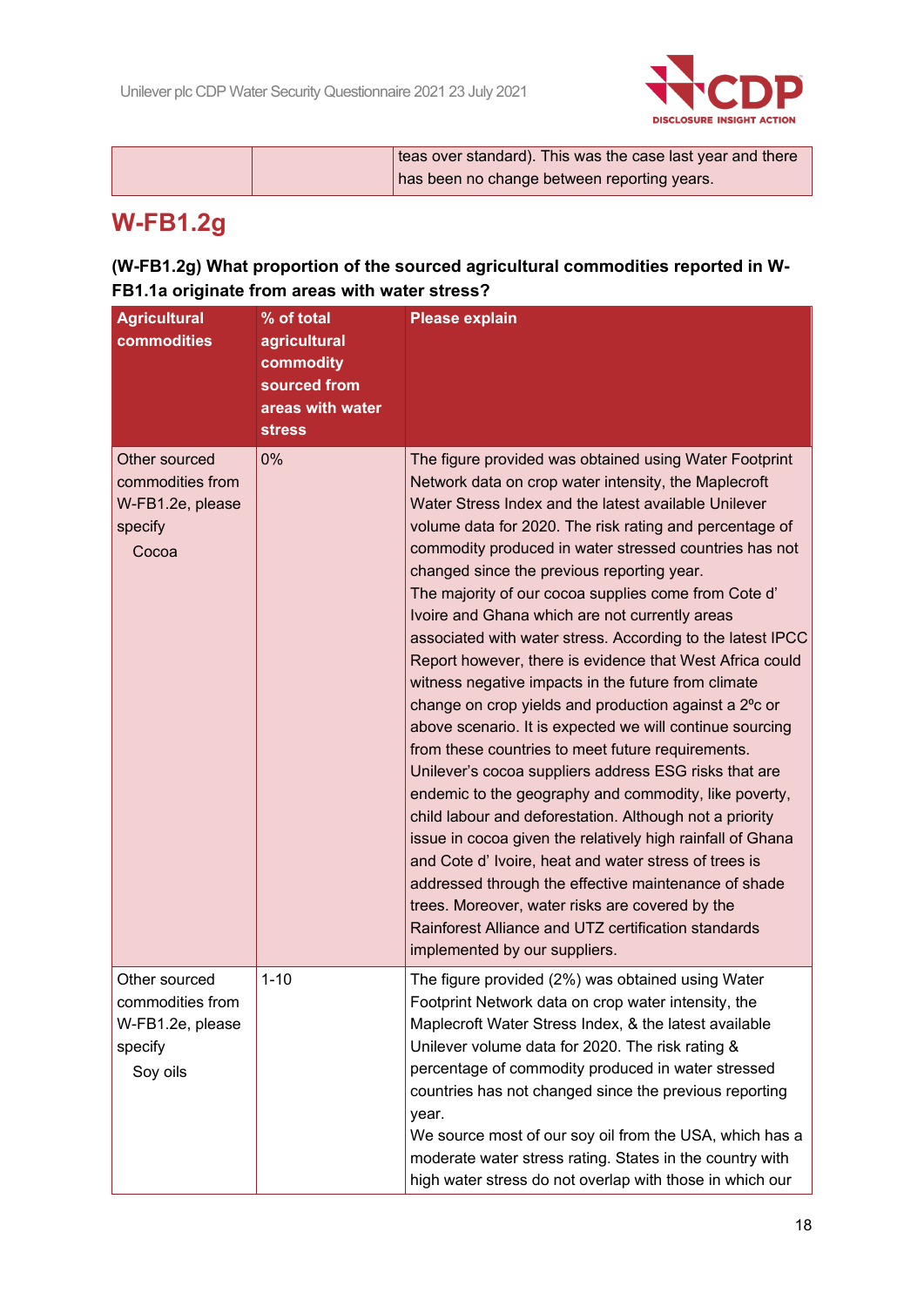

|                  |           | soybeans are produced. We therefore classify our              |
|------------------|-----------|---------------------------------------------------------------|
|                  |           | exposure to water stress in the United States as low to       |
|                  |           | medium-low. Water management is an important                  |
|                  |           | component of farm and crop management in this supply          |
|                  |           | chain, a co-benefit of planting cover crops, which farmers    |
|                  |           | are incentivised to do. The second country from which         |
|                  |           | Unilever sources soybeans by order of volume is Brazil,       |
|                  |           | which has a low risk to water stress. It is expected we will  |
|                  |           | continue sourcing from these countries to meet future         |
|                  |           | volume demand.                                                |
|                  |           | In 2018, we developed a piloted approach to assess the        |
|                  |           | impact of climate change on our key commodities,              |
|                  |           | selecting soy for the initial pilot. Our analysis showed that |
|                  |           | soybean yields may actually increase over the 2030 and        |
|                  |           | 2050-time horizon given the areas we source from. Water       |
|                  |           | management forms part of the production curriculum for        |
|                  |           | soy farming, with risks addressed by standards RTRS,          |
|                  |           | Proterra and the United States Sustainable Soy                |
|                  |           | Assurance Program implemented by Unilever's suppliers.        |
| Other sourced    | $11 - 25$ | The figure provided (25%) was obtained using Water            |
| commodities from |           | Footprint Network data on crop water intensity, the           |
| W-FB1.2e, please |           | Maplecroft Water Stress Index, and the latest available       |
| specify          |           | Unilever volume data for 2020. We source the majority of      |
| Wheat            |           | our wheat from United States of America, Germany,             |
|                  |           | Pakistan, South Africa, United Kingdom and Mexico.            |
|                  |           | From these countries, Pakistan and Mexico are                 |
|                  |           | considered High water stress. Both United States and          |
|                  |           | South Africa are considered Low to Moderate in water          |
|                  |           | stress. However, wheat growing in areas of the United         |
|                  |           | States, tend to be in states with high water stress, making   |
|                  |           | water management an important pillar of good agricultural     |
|                  |           | practices. Unilever worked to source 100% of our cereals      |
|                  |           | volumes sustainably by the end of 2020 (67% of our            |
|                  |           | agricultural raw materials were sustainably sourced by        |
|                  |           | the end of 2020, including 59% as physical sustainable        |
|                  |           | sources and 8% in the form of certificates for palm, soy      |
|                  |           | and sugar). Despite missing our target to source all          |
|                  |           | agricultural raw materials sustainably, for the 12 priority   |
|                  |           | crop groups – of which cereals is one – that make up          |
|                  |           | around two-thirds of our total volume of agricultural raw     |
|                  |           | materials, 92% were sustainably sourced in 2020. We are       |
|                  |           | working to buy certified wheat that meets the                 |
|                  |           | requirements of certification standards like the              |
|                  |           |                                                               |
|                  |           | Sustainable Agriculture Code and Farm Sustainability          |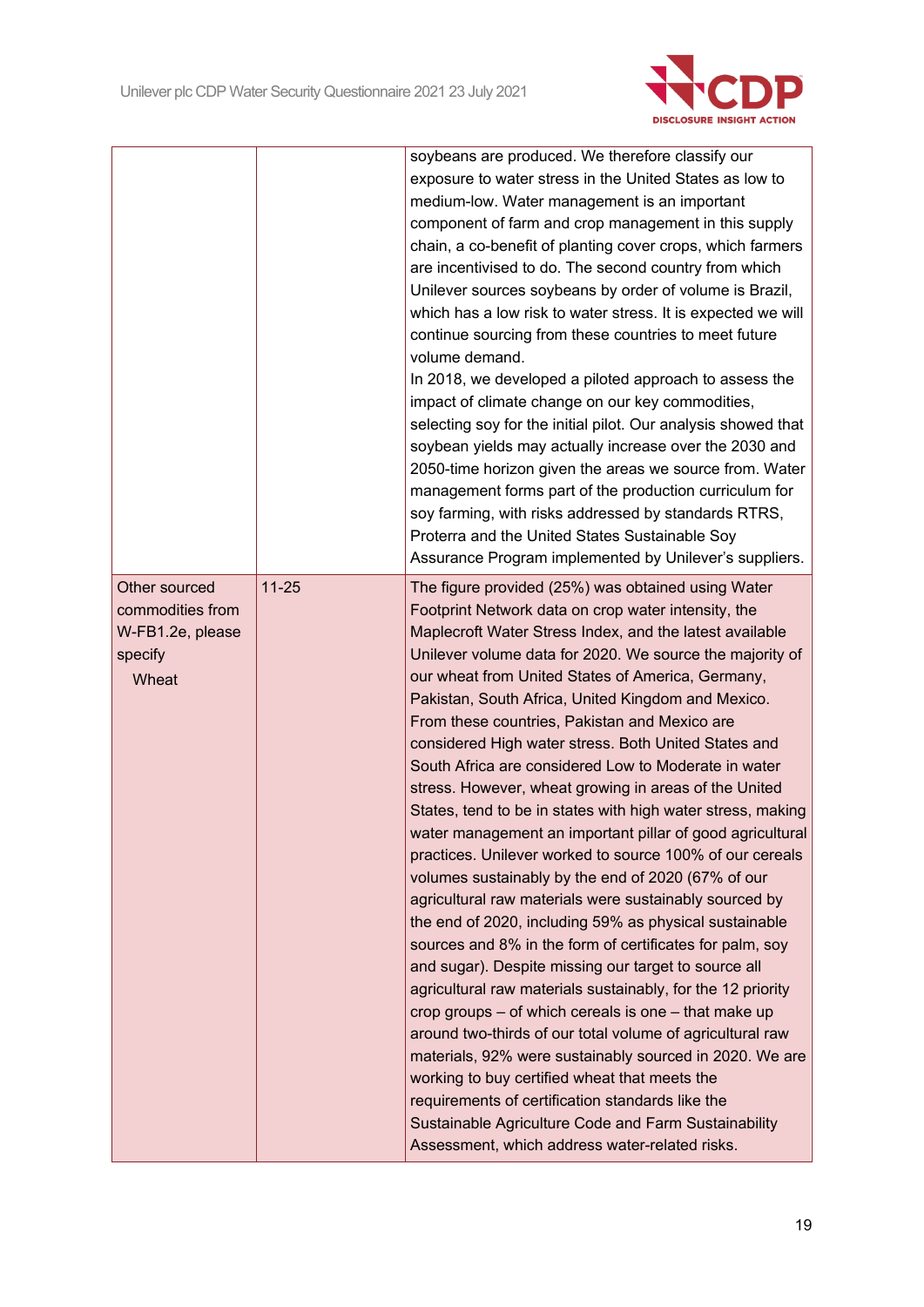

| Other sourced    | 26-50    | The figure provided (46%) was obtained using Water                                                                |
|------------------|----------|-------------------------------------------------------------------------------------------------------------------|
| commodities from |          | Footprint Network data on crop water intensity, the                                                               |
| W-FB1.2e, please |          | Maplecroft Water Stress Index, and the latest available                                                           |
| specify          |          | Unilever volume data for 2020.                                                                                    |
| Tea              |          | The risk rating and percentage of commodity produced in                                                           |
|                  |          | water stressed countries has not changed since the                                                                |
|                  |          | previous reporting year.                                                                                          |
|                  |          | We source the majority of our tea from India, Kenya,<br>Turkey                                                    |
|                  |          | Argentina and Indonesia. From these countries, India and                                                          |
|                  |          | Turkey are considered High water stress countries.                                                                |
|                  |          | Whilst the latest IPCC Report shows a prediction of no to                                                         |
|                  |          | little change in precipitation levels in the countries against                                                    |
|                  |          | the 1.5°c and the 2°c scenarios where we produce tea,                                                             |
|                  |          | we source around 38% of our tea from other countries in                                                           |
|                  |          | Africa and Asia which are more vulnerable to the extreme                                                          |
|                  |          | weather events linked to climate change. In the future, we                                                        |
|                  |          | may experience greater pressure on higher altitude                                                                |
|                  |          | growing regions to overcome losses in more vulnerable<br>locations. It is expected we will continue sourcing from |
|                  |          | these countries to meet our requirements. Water                                                                   |
|                  |          | management forms part of the production curriculum of                                                             |
|                  |          | tea plantations and estates, with risks addressed by                                                              |
|                  |          | standards like Rainforest Alliance and Trustea, against                                                           |
|                  |          | which our suppliers are certified.                                                                                |
| Palm oil         | $1 - 10$ | The figure provided (<5%) was obtained using Water                                                                |
|                  |          | Footprint Network data on crop water intensity, the                                                               |
|                  |          | Maplecroft Water Stress Index, and the latest available                                                           |
|                  |          | Unilever volume data for 2020. The risk rating and                                                                |
|                  |          | percentage of commodity produced in water stressed                                                                |
|                  |          | countries has not changed since the previous reporting                                                            |
|                  |          | year. The majority of our palm oil supplies come from                                                             |
|                  |          | Indonesia and Malaysia which are not currently                                                                    |
|                  |          | associated with water-stress. However, according to the                                                           |
|                  |          | latest IPCC Report, Asia may be more vulnerable to the                                                            |
|                  |          | extreme weather events linked to climate change in the                                                            |
|                  |          | future. It is expected we will continue sourcing from these                                                       |
|                  |          | countries to meet our current requirements. Water                                                                 |
|                  |          | management forms part of the production curriculum of                                                             |
|                  |          | palm oil plantations, with risks addressed by the                                                                 |
|                  |          | Roundtable for Sustainable Palm Oil (RSPO) standard, to<br>which the majority of Unilever's palm oil supply is    |
|                  |          |                                                                                                                   |
|                  |          | certified.                                                                                                        |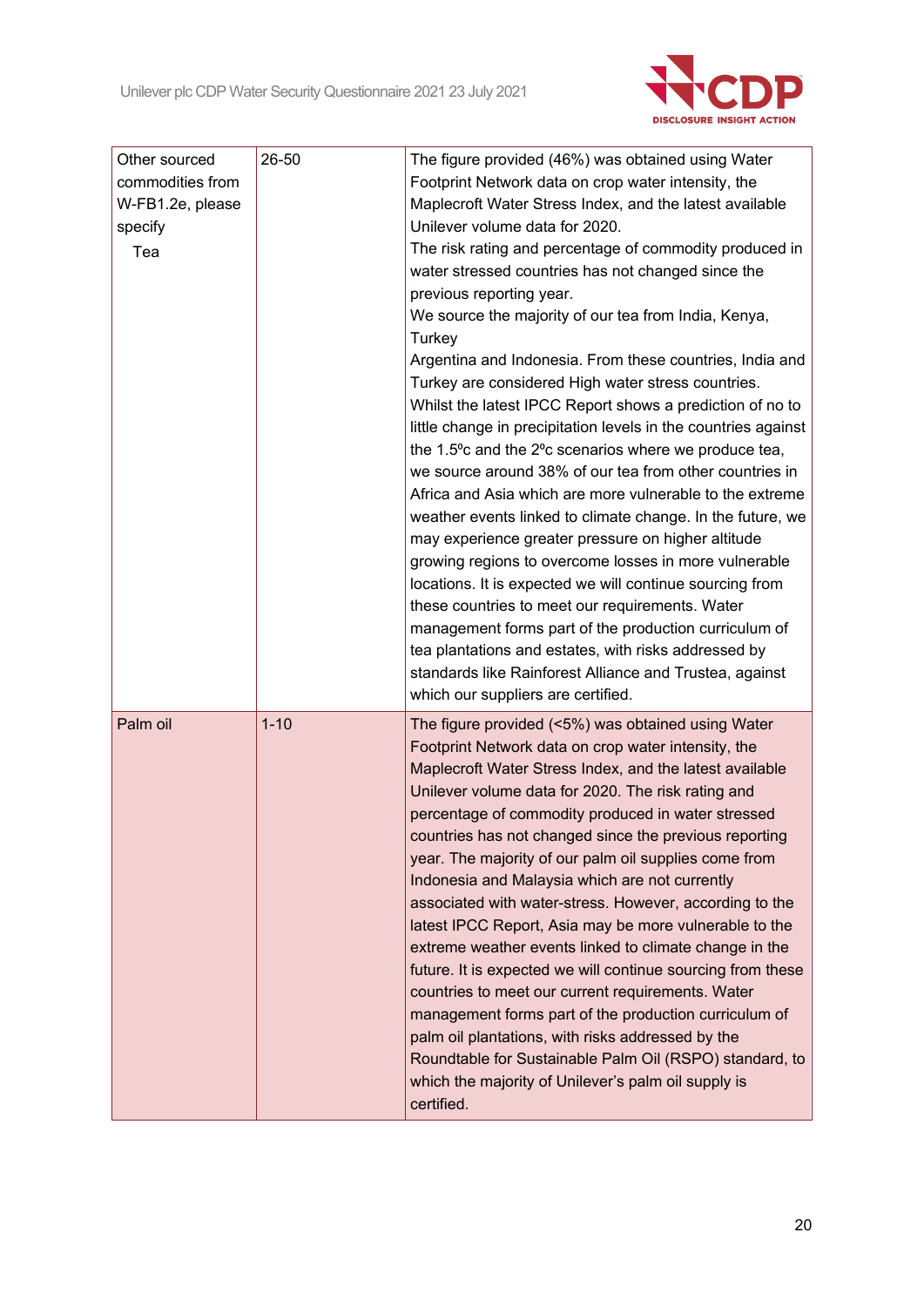

## **W1.2h**

### **(W1.2h) Provide total water withdrawal data by source.**

|                                                                                           | <b>Relevance Volume</b> | (megaliters/year) | with<br>previous<br>reporting<br>year | <b>Comparison</b> Please explain                                                                                                                                                                                                                                                                                                                                                                                                                                                                                                                                                                                                                                                                                                                                                                                                                                                                                                                                                                                                                    |
|-------------------------------------------------------------------------------------------|-------------------------|-------------------|---------------------------------------|-----------------------------------------------------------------------------------------------------------------------------------------------------------------------------------------------------------------------------------------------------------------------------------------------------------------------------------------------------------------------------------------------------------------------------------------------------------------------------------------------------------------------------------------------------------------------------------------------------------------------------------------------------------------------------------------------------------------------------------------------------------------------------------------------------------------------------------------------------------------------------------------------------------------------------------------------------------------------------------------------------------------------------------------------------|
| Fresh surface water,<br>including rainwater,<br>water from wetlands,<br>rivers, and lakes | Relevant                | 2,043             | Much lower                            | Whilst surface water remains<br>a relevant sources of water, it<br>only accounts for 7% of total<br>water withdrawals. 66% of<br>fresh surface water is used for<br>non-contact cooling activities.<br>This takes place in 4 water<br>abundant locations. Using<br>water to transfer heat is cost<br>effective & minimises overall<br>environmental impact vs<br>electrical cooling/refrigerants.<br>Performance: Surface water<br>has declined significantly (-<br>18%), with most significant<br>changes in LATAM as sites<br>move between sources. Use<br>of rainwater increased by<br>26% vs 2019. There are 22<br>sites across our network<br>collecting and reusing<br>rainwater. Rainwater makes<br>up a small % of total use<br>$(-1.2\%)$ , it is increasingly<br>important, minimizing reliance<br>on municipal supplies &<br>supporting downstream flood<br>mitigation. We anticipate we<br>will continue to drive<br>reductions in surface water,<br>focused in areas of water<br>stress & continue to promote<br>rainwater harvesting. |
| <b>Brackish surface</b><br>water/Seawater                                                 | <b>Not</b><br>relevant  |                   |                                       | Brackish surface water /<br>Seawater is no longer used                                                                                                                                                                                                                                                                                                                                                                                                                                                                                                                                                                                                                                                                                                                                                                                                                                                                                                                                                                                              |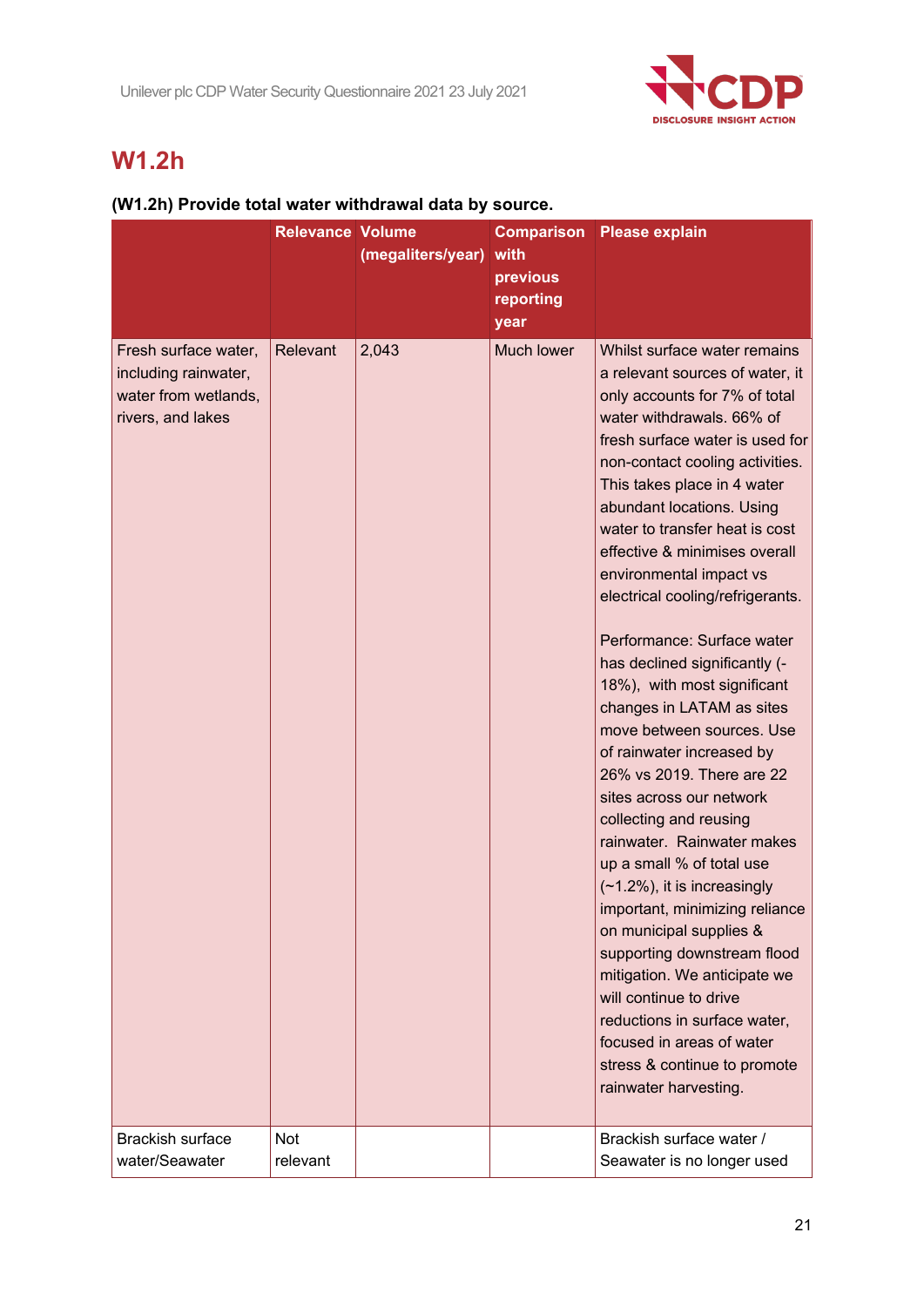

|                                 |                 |       |        | within our operations following<br>the spreads divestment where<br>it had been used as a form of<br>non-contact cooling.<br>In the future, Seawater could<br>become a more important<br>source of water e.g. for<br>ground source heat pumps,<br>cooling or direct water<br>abstraction with desalination.                                                                                                                                                                                                                                                                                                                                        |
|---------------------------------|-----------------|-------|--------|---------------------------------------------------------------------------------------------------------------------------------------------------------------------------------------------------------------------------------------------------------------------------------------------------------------------------------------------------------------------------------------------------------------------------------------------------------------------------------------------------------------------------------------------------------------------------------------------------------------------------------------------------|
| Groundwater-<br>renewable       | Relevant        | 8,079 | Higher | Ground water is used in<br>manufacturing operations as<br>both a process and as a raw<br>ingredient. This makes up<br>27% of the Unilever's total<br>water withdrawal.<br>Performance: Compared to<br>the previous year,<br>Groundwater has increased<br>by 9%, this has been driven<br>by recent acquisitions in<br>South Asia and expansion in<br>LATAM.<br>Future Trend: We expect that<br>groundwater will continue to<br>be a relevant source of water<br>for Unilever. It is anticipated<br>that Unilever will continue to<br>drive reductions in ground<br>water, therefore, we anticipate<br>that future use will continue to<br>decline. |
| Groundwater - non-<br>renewable | Not<br>relevant |       |        | Groundwater from non-<br>renewable sources is not a<br>water source that we<br>withdraw from today.<br>In the future, it is unlikely that<br>the this will become a source<br>for abstraction given our<br>increasing awareness of<br>water resources, and the<br>tightening regulatory                                                                                                                                                                                                                                                                                                                                                           |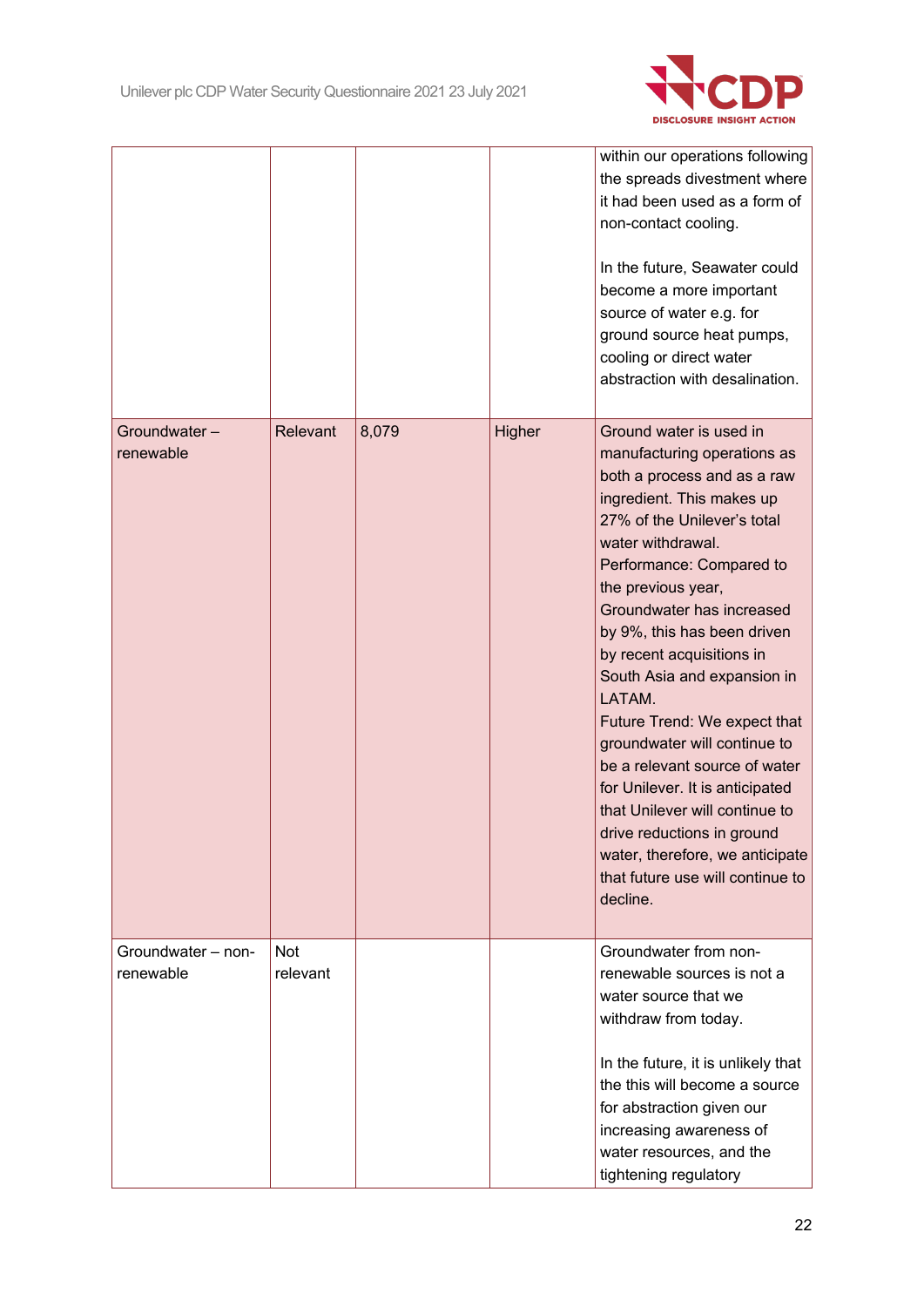

|                                    |                        |        |                   | environment.                                                                                                                                                                                                                                                                                                                                                                                                                                                                                                                                                                                                                                                                                                                                                                                                                                          |
|------------------------------------|------------------------|--------|-------------------|-------------------------------------------------------------------------------------------------------------------------------------------------------------------------------------------------------------------------------------------------------------------------------------------------------------------------------------------------------------------------------------------------------------------------------------------------------------------------------------------------------------------------------------------------------------------------------------------------------------------------------------------------------------------------------------------------------------------------------------------------------------------------------------------------------------------------------------------------------|
| <b>Produced/Entrained</b><br>water | <b>Not</b><br>relevant |        |                   | Today, we do not use water<br>from produced / entrained<br>sources of water. The majority<br>of our raw materials arrive to<br>the site ready for production<br>process e.g. dried vegetables<br>for stock-cube production. In<br>the future, as water becomes<br>increasingly stressed,<br>produced / entrained water<br>may become more of an<br>opportunity.                                                                                                                                                                                                                                                                                                                                                                                                                                                                                       |
| Third party sources                | Relevant               | 19,485 | About the<br>same | Performance: Water provided<br>by municipalities, water<br>authorities, industrial parks or<br>other represents 66% of<br>Unilever's total water<br>withdrawal. During 2020<br>municipal water use reduced<br>by 4%. Impacts to municipal<br>water consumption were a<br>result of production growth in<br>large personal care factory in<br>the US and increased<br>demand from ice cream<br>production in Italy. Future<br>trend: It is anticipated<br>municipal water will continue<br>to be a relevant source of<br>water for Unilever. As part of<br>our overall sustainability<br>programme, we will continue<br>to drive water efficiency and<br>water recycling to reduce<br>demand on 3rd Party sources.<br>We expect treated<br>wastewater from other<br>organisations could offer<br>opportunities to minimise<br>demand from shared water |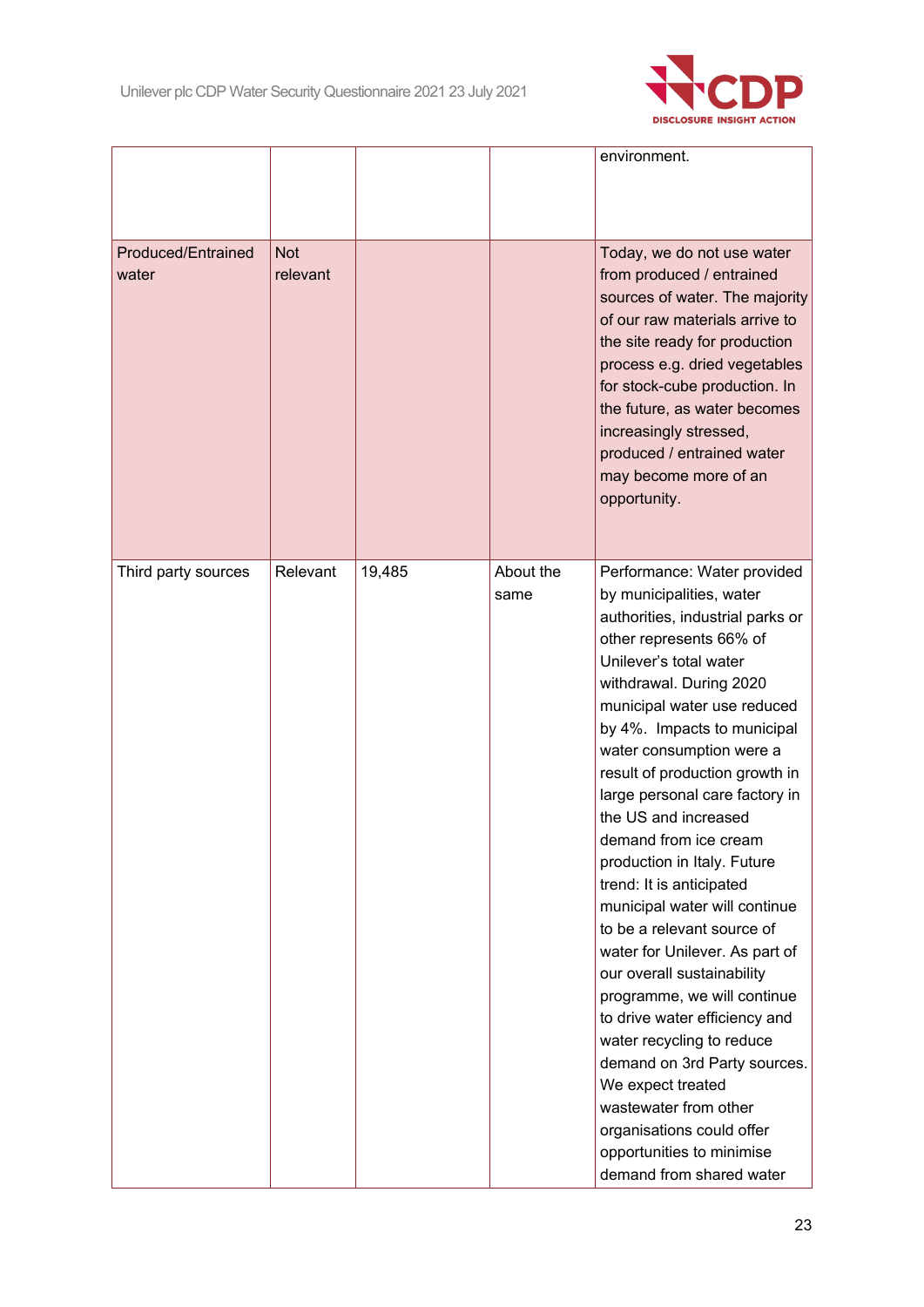

|  |  | resources & minimise risks of   |
|--|--|---------------------------------|
|  |  | over abstraction in the future. |
|  |  | Likewise, finding secondary     |
|  |  | uses for our wastewater could   |
|  |  | represent a more significant    |
|  |  | opportunity going forward.      |
|  |  |                                 |
|  |  |                                 |

## **W1.2i**

### **(W1.2i) Provide total water discharge data by destination.**

|                        | <b>Relevance Volume</b> | (megaliters/year) | <b>Comparison</b><br>with previous<br>reporting<br>year | <b>Please explain</b>                                                                                                                                                                                                                                                                                                                                                                                                                                                                                                                                                                                                                                                                                                                                                                                                                                                                                                                                                |
|------------------------|-------------------------|-------------------|---------------------------------------------------------|----------------------------------------------------------------------------------------------------------------------------------------------------------------------------------------------------------------------------------------------------------------------------------------------------------------------------------------------------------------------------------------------------------------------------------------------------------------------------------------------------------------------------------------------------------------------------------------------------------------------------------------------------------------------------------------------------------------------------------------------------------------------------------------------------------------------------------------------------------------------------------------------------------------------------------------------------------------------|
| Fresh surface<br>water | <b>Relevant</b>         | 7,889             | Higher                                                  | Relevant: Calculated discharge to<br>surface water accounts for<br>approximately 40% of Unilever's<br>wastewater discharged. Where we<br>are discharging directly to the<br>environment (around 29% of sites)<br>we have onsite advanced<br>wastewater treatment and meet<br>local discharge requirements.<br>Performance: Overall calculated<br>water discharges have increased<br>by 5% resulting from a<br>combination of things: changes in<br>production mix and increased<br>change over from the agility<br>programme.<br>We are adopting a Circular Water<br>philosophy in many sites where<br>wastewater is treated & reused.<br>Water discharge volumes are<br>estimated using a category level<br>mass balance.<br>Future: We expect volume of<br>water discharged to surface water<br>to reduce as recycling activities &<br>Circular Water programmes<br>increase. Efficiencies in treatment<br>can lead to reduction in<br>abstraction & sludge & cost |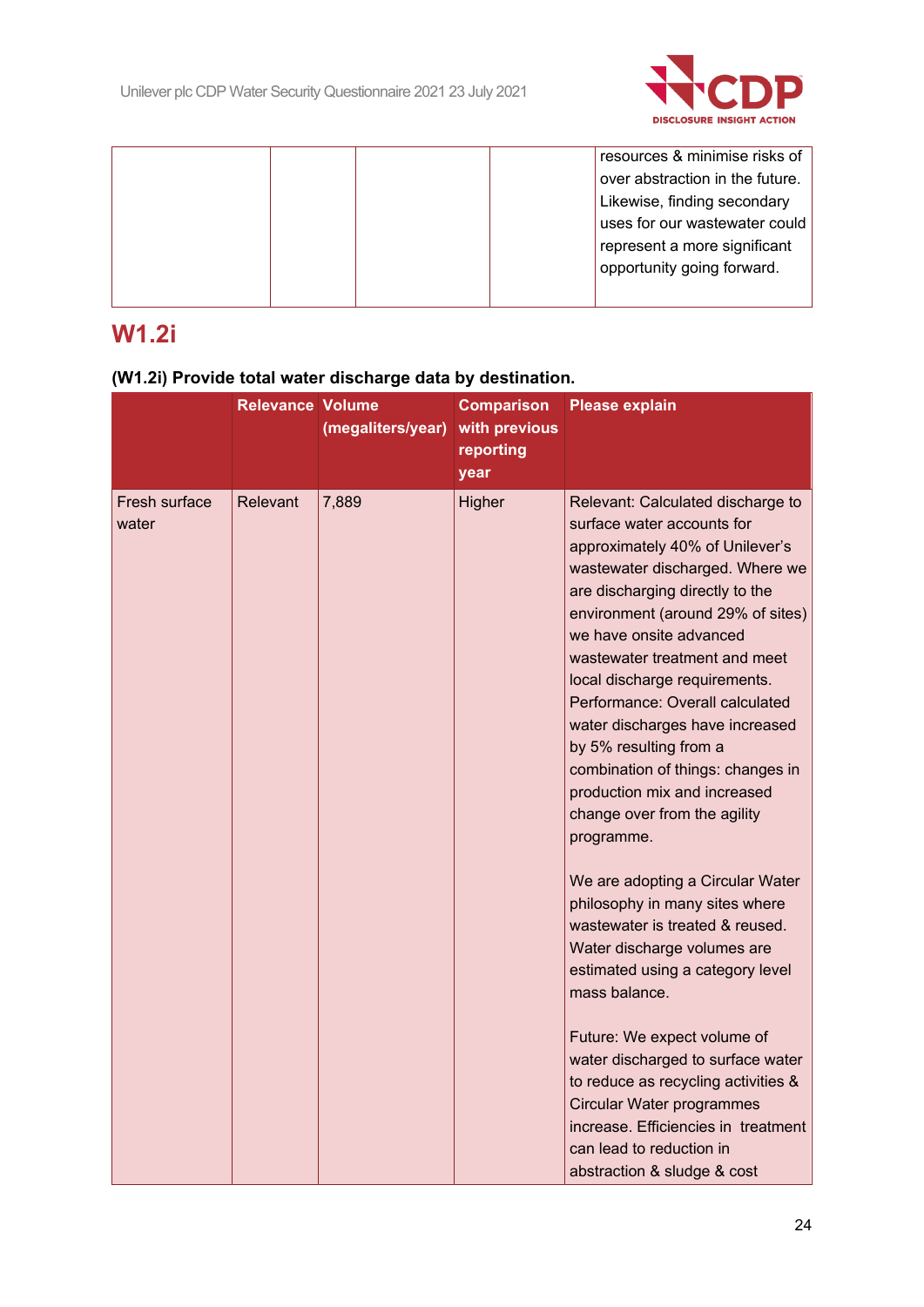

|                                              |                        |  | savings, forming part of our<br>reduction strategy.                                                                                                                                                                                                                                                                                                                                                                                                                                                                                                                                                                                                                                                                                                                                                                                                                                                                                                                                                                                                                                                                           |
|----------------------------------------------|------------------------|--|-------------------------------------------------------------------------------------------------------------------------------------------------------------------------------------------------------------------------------------------------------------------------------------------------------------------------------------------------------------------------------------------------------------------------------------------------------------------------------------------------------------------------------------------------------------------------------------------------------------------------------------------------------------------------------------------------------------------------------------------------------------------------------------------------------------------------------------------------------------------------------------------------------------------------------------------------------------------------------------------------------------------------------------------------------------------------------------------------------------------------------|
| <b>Brackish</b><br>surface<br>water/seawater | <b>Not</b><br>relevant |  | Water discharged to brackish<br>surface water is not relevant for<br>our operations any longer.<br>Previous reporting periods had<br>reported volumes of water<br>discharged from non-contact<br>cooling activities associated with<br>our spreads business which was<br>divested within the CDP 2019<br>reporting period.<br>Future: Non-Contact Cooling is a<br>low cost, with (in most cases) low<br>/negligible environmental impact.<br>There is a close link between<br>water and energy, and as we<br>continue to drive low carbon<br>solutions, non-contact cooling<br>using brackish / sea water sources<br>may increase. It is unlikely that<br>direct discharge of wastewater to<br>oceans will increase however, as<br>we seek to recover and reuse<br>water within our operations.<br>Water discharged to brackish<br>surface water is not relevant for<br>our operations any longer.<br>Previous reporting periods had<br>reported volumes of water<br>discharged from non-contact<br>cooling activities associated with<br>our spreads business which was<br>divested within the CDP 2019<br>reporting period. |
| Groundwater                                  | <b>Not</b><br>relevant |  | Water discharged to groundwater<br>is not relevant for our operations.<br>We do not discharge wastewater<br>to groundwater. At present do not<br>have groundwater recharge<br>activities.                                                                                                                                                                                                                                                                                                                                                                                                                                                                                                                                                                                                                                                                                                                                                                                                                                                                                                                                     |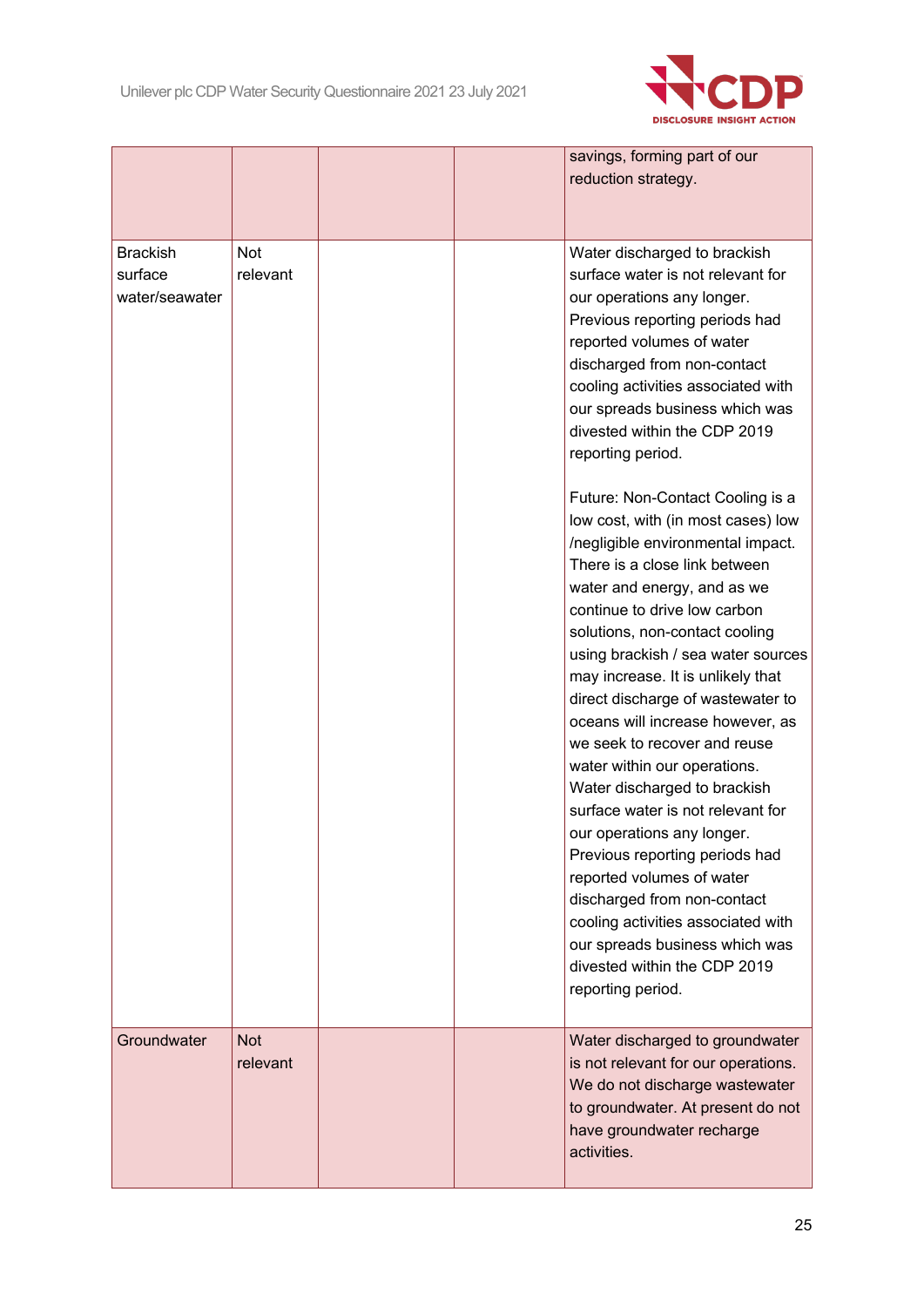

|                             |          |        |       | <b>Future: Ground source heat</b><br>pumps represent a low carbon<br>opportunity to provide space<br>cooling that could gain increased<br>traction in the future. With<br>increasing water insecurity,<br>groundwater recharge with<br>rainwater may become a<br>requirement (as proposed in over<br>exploited groundwater zones in<br>India). Do not foresee discharge<br>of treated wastewater to<br>groundwater increasing in the<br>future.                                                                                                                                                                                                                                                                                                                                                                                                                                                                                                                                                             |
|-----------------------------|----------|--------|-------|-------------------------------------------------------------------------------------------------------------------------------------------------------------------------------------------------------------------------------------------------------------------------------------------------------------------------------------------------------------------------------------------------------------------------------------------------------------------------------------------------------------------------------------------------------------------------------------------------------------------------------------------------------------------------------------------------------------------------------------------------------------------------------------------------------------------------------------------------------------------------------------------------------------------------------------------------------------------------------------------------------------|
| Third-party<br>destinations | Relevant | 12,388 | Lower | Relevant: Many of our sites use<br>municipal, public or private utilities<br>for additional treatment of<br>wastewater. 61% of Unilever's<br>wastewater is sent offsite for<br>further treatment prior to release<br>back to the environment or for<br>subsequent uses.<br>Discharge to third-party<br>destinations has reduced across<br>the network, which has mainly<br>been a result of SKU simplification<br>and changes to run strategies in<br>more developed markets where<br>third party wastewater treatment is<br>used to a greater degree.<br>Future: Short term projections on<br>water discharges expected are<br>varied. The agility programme<br>(delayed implementation in 2019-<br>2020) is anticipated to drive an<br>increase in change overs,<br>resulting in greater wastewater<br>volumes. However, longer term,<br>implementation of Circular Water<br>Programme, recycling wastewater<br>for utilities and processing will<br>create greater value from<br>wastewater and business |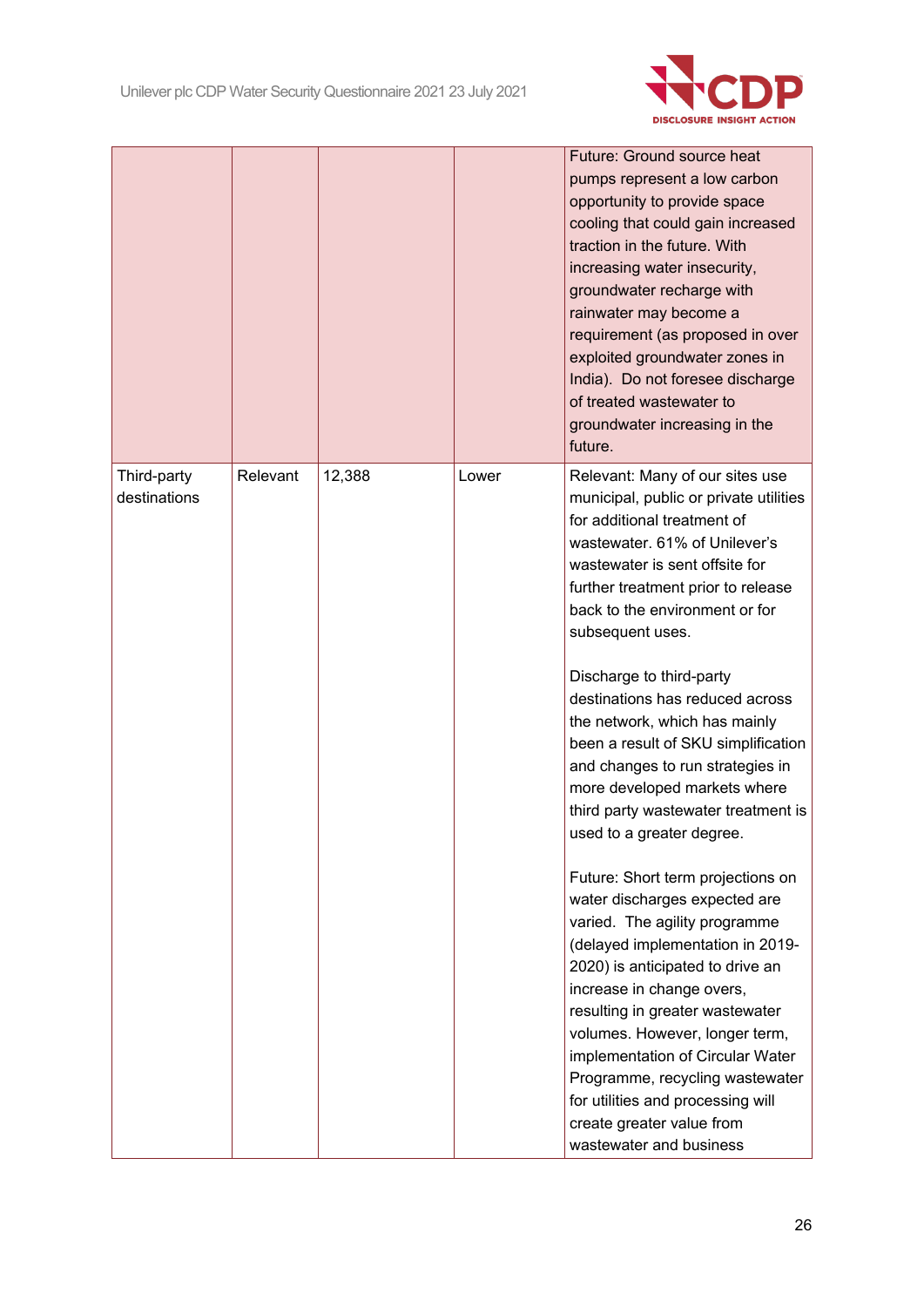

# **W1.2j**

### **(W1.2j) Within your direct operations, indicate the highest level(s) to which you treat your discharge.**

|                              | <b>Relevanc</b><br>e of<br>treatment)<br>level to<br>discharge | <b>Volume</b><br>(megaliters/year | <b>Compariso</b><br>n of treated<br>volume<br>with<br>previous<br>reporting<br>year | % of your<br>sites/facilities/operation<br>s this volume applies to | <b>Please</b><br>explain                                                                                                                                                                                                                                                                                                                                                                                                                                              |
|------------------------------|----------------------------------------------------------------|-----------------------------------|-------------------------------------------------------------------------------------|---------------------------------------------------------------------|-----------------------------------------------------------------------------------------------------------------------------------------------------------------------------------------------------------------------------------------------------------------------------------------------------------------------------------------------------------------------------------------------------------------------------------------------------------------------|
| <b>Tertiary</b><br>treatment | Relevant                                                       | 6,585                             | Much higher                                                                         | $21 - 30$                                                           | <b>Situation: As</b><br>discharge to<br>surface<br>waters are<br>increasing<br>across the<br>business,<br>increasing<br>need for high<br>quality water<br>discharges<br>treated to<br>tertiary levels<br>are being<br>required by<br>regulators.<br>Unilever are<br>also driving<br>internal<br>programmes<br>which treat<br>wastewater<br>discharges to<br>higher<br>qualities.<br>Future Trend:<br>We anticipate<br>that<br>wastewater<br>treated using<br>tertiary |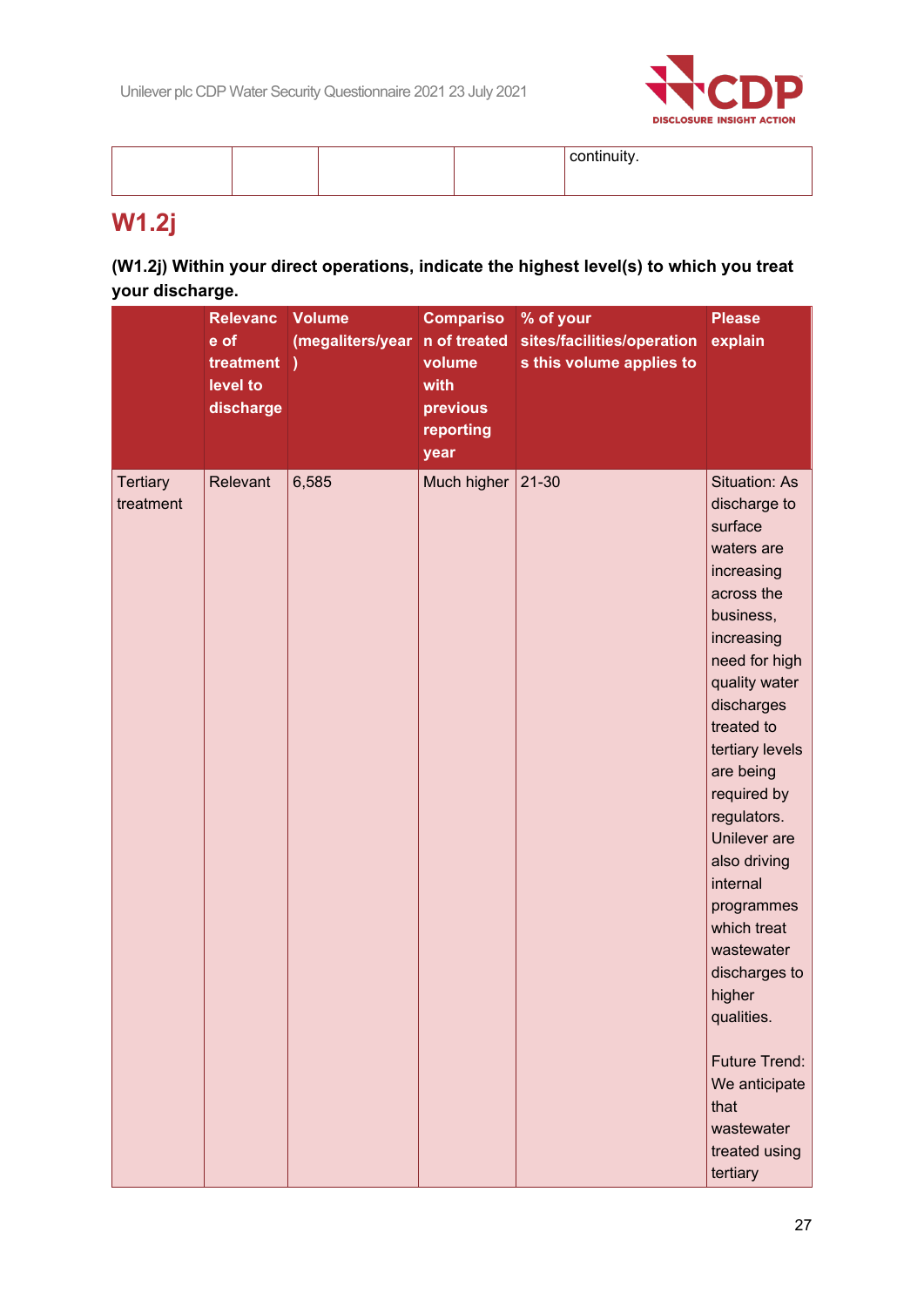

|           |          |       |           |           | treatment will  |
|-----------|----------|-------|-----------|-----------|-----------------|
|           |          |       |           |           | increase as     |
|           |          |       |           |           | regulations     |
|           |          |       |           |           | become more     |
|           |          |       |           |           | stringent. We   |
|           |          |       |           |           | also            |
|           |          |       |           |           | anticipate that |
|           |          |       |           |           | in the future   |
|           |          |       |           |           | water           |
|           |          |       |           |           | recycling       |
|           |          |       |           |           | markets         |
|           |          |       |           |           | create          |
|           |          |       |           |           | secondary       |
|           |          |       |           |           | use             |
|           |          |       |           |           | opportunities   |
|           |          |       |           |           | - requiring     |
|           |          |       |           |           | specific water  |
|           |          |       |           |           | qualities and   |
|           |          |       |           |           | tertiary        |
|           |          |       |           |           | treatment.      |
|           |          |       |           |           |                 |
|           |          |       |           |           | Information     |
|           |          |       |           |           | comes from      |
|           |          |       |           |           | central         |
|           |          |       |           |           | technology      |
|           |          |       |           |           | inventory       |
|           |          |       |           |           | detailing       |
|           |          |       |           |           | treatment       |
|           |          |       |           |           | methods and     |
|           |          |       |           |           | calculated      |
|           |          |       |           |           | wastewater      |
|           |          |       |           |           | volume data     |
|           |          |       |           |           | based on a      |
|           |          |       |           |           | model.          |
|           |          |       |           |           |                 |
|           |          |       |           |           |                 |
|           |          |       |           |           |                 |
| Secondary | Relevant | 5,545 | About the | $31 - 40$ | Situation: We   |
| treatment |          |       | same      |           | have various    |
|           |          |       |           |           | types of        |
|           |          |       |           |           | secondary       |
|           |          |       |           |           | treatment of    |
|           |          |       |           |           | wastewater      |
|           |          |       |           |           | across our      |
|           |          |       |           |           | manufacturin    |
|           |          |       |           |           | g operations,   |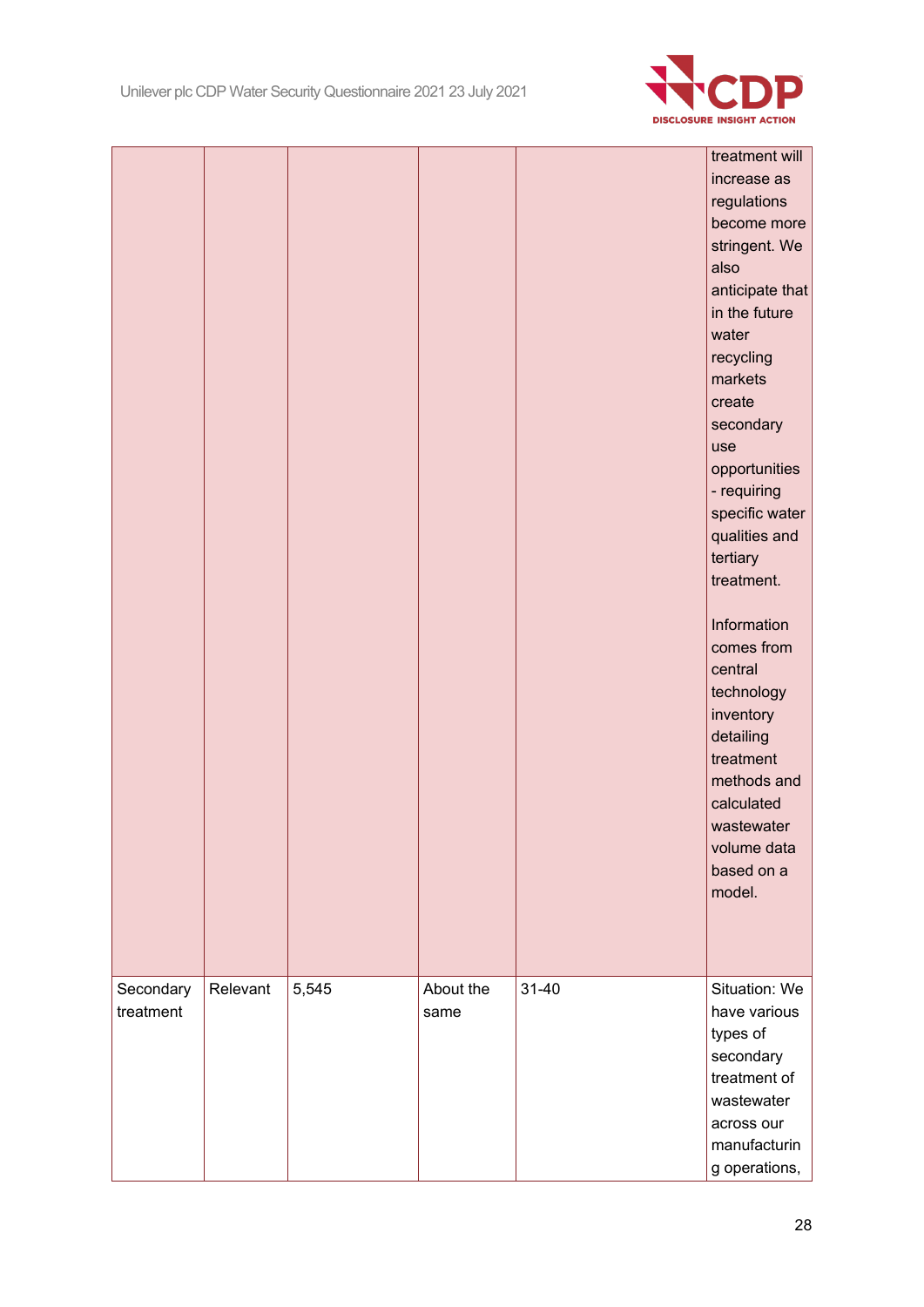

|  |  | based on age    |
|--|--|-----------------|
|  |  | of facility and |
|  |  | the category    |
|  |  | of wastewater   |
|  |  | e.g. ice        |
|  |  | cream vs.       |
|  |  | homecare.       |
|  |  | Secondary       |
|  |  | treatment as    |
|  |  | highest level   |
|  |  | of treatment    |
|  |  | is mainly for   |
|  |  | those sites     |
|  |  | which           |
|  |  | discharge       |
|  |  | municipal /     |
|  |  | industrial      |
|  |  | wastewater      |
|  |  | treatment.      |
|  |  |                 |
|  |  | Future Trend:   |
|  |  | Overall we      |
|  |  | anticipate that |
|  |  | municipalities  |
|  |  | will place      |
|  |  | increased       |
|  |  | requirements    |
|  |  | on industries   |
|  |  | to reduce the   |
|  |  | load prior to   |
|  |  | central         |
|  |  | treatment,      |
|  |  | based on a      |
|  |  | trend of        |
|  |  | increased       |
|  |  | flows into      |
|  |  | shared          |
|  |  | infrastructure. |
|  |  |                 |
|  |  | Information     |
|  |  | comes from      |
|  |  | central         |
|  |  | technology      |
|  |  | inventory       |
|  |  | detailing       |
|  |  | treatment       |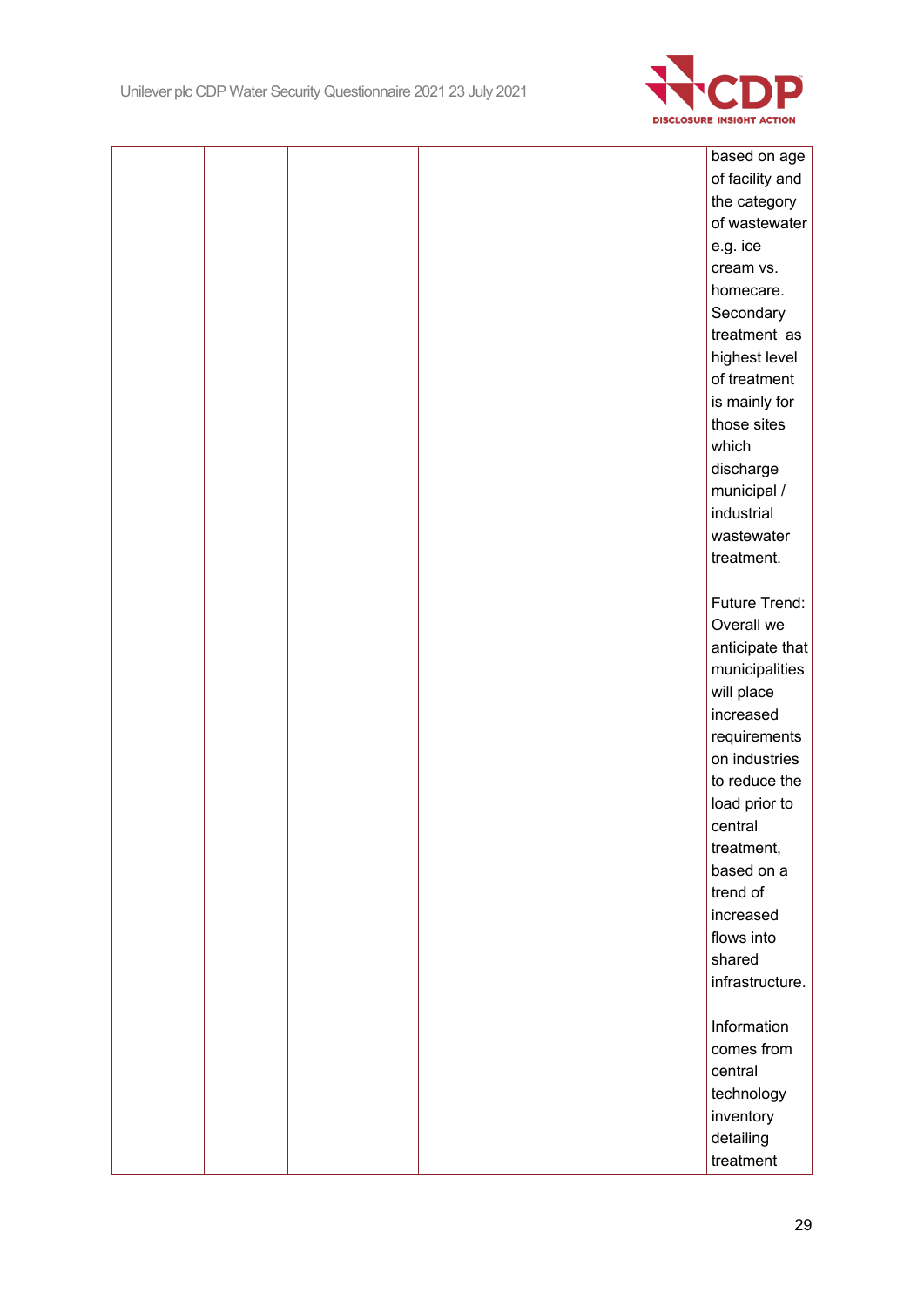

|                   |          |       |       |           | methods and<br>calculated<br>wastewater<br>volume data<br>based on a<br>model.                                                                                                                                                                                                                                                                                                                                                                                                                                     |
|-------------------|----------|-------|-------|-----------|--------------------------------------------------------------------------------------------------------------------------------------------------------------------------------------------------------------------------------------------------------------------------------------------------------------------------------------------------------------------------------------------------------------------------------------------------------------------------------------------------------------------|
| Primary           | Relevant | 5,790 | Lower | $21 - 30$ | Situation:                                                                                                                                                                                                                                                                                                                                                                                                                                                                                                         |
| treatment<br>only |          |       |       |           | Primary<br>treatment of<br>wastewater is<br>is used to<br>remove<br>suspended<br>solids and<br>FOGs.<br>Generally this<br>consists of fat<br>traps and<br>dissolved air<br>floatation.<br>Primary<br>treatment as<br>highest level<br>of treatment<br>is mainly for<br>those sites<br>which<br>discharge<br>municipal /<br>industrial<br>wastewater<br>treatment.<br>Future Trend:<br>Overall we<br>anticipate that<br>municipalities<br>will place<br>increased<br>requirements<br>on industries<br>to reduce the |
|                   |          |       |       |           | load prior to                                                                                                                                                                                                                                                                                                                                                                                                                                                                                                      |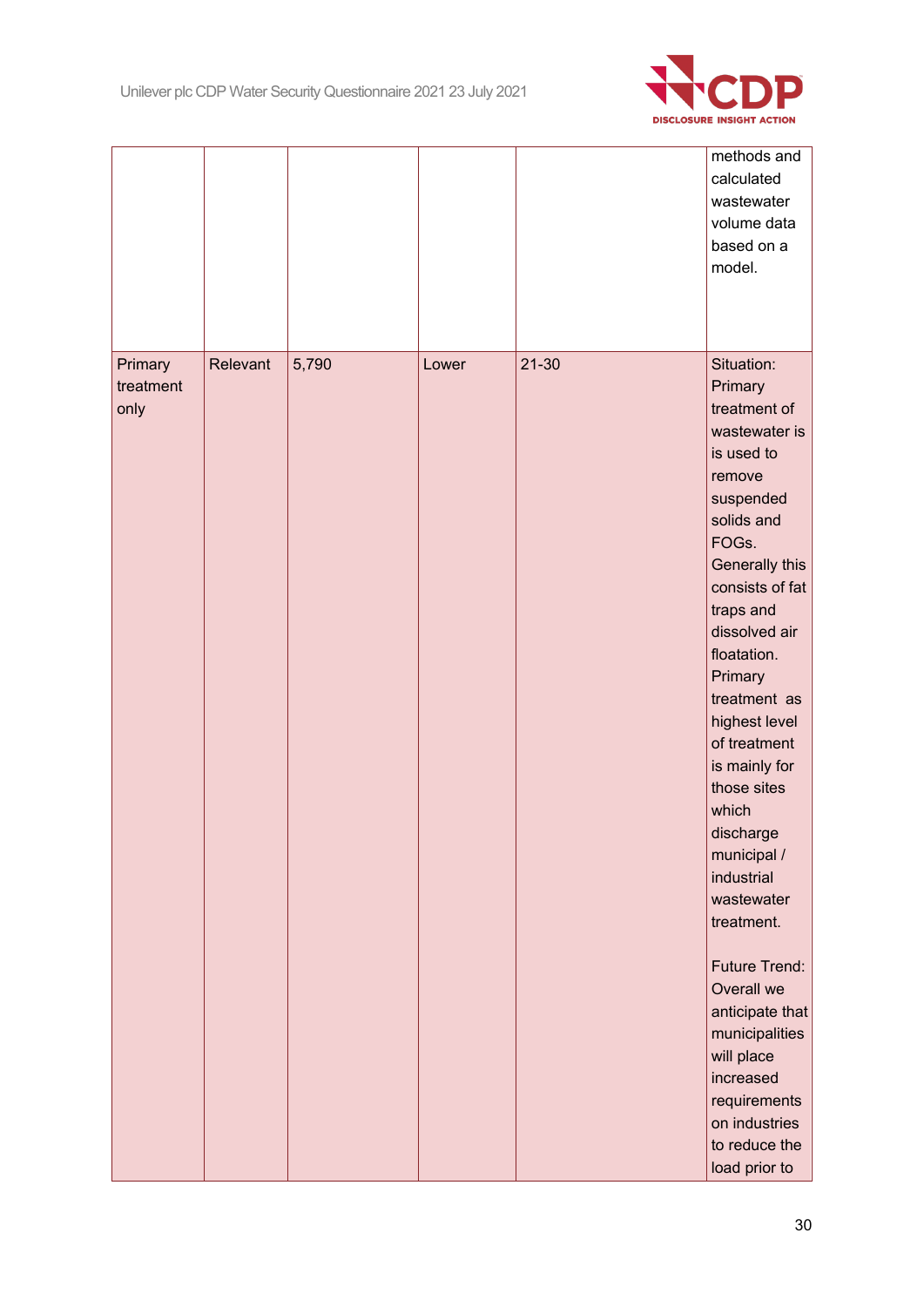

|                                                                        |                        |       |       |           | central<br>treatment,<br>based on a<br>trend of<br>increased<br>flows into<br>shared<br>infrastructure.<br>Information<br>comes from<br>central<br>technology<br>inventory<br>detailing<br>treatment<br>methods and<br>calculated<br>wastewater<br>volume data<br>based on a<br>model. |
|------------------------------------------------------------------------|------------------------|-------|-------|-----------|----------------------------------------------------------------------------------------------------------------------------------------------------------------------------------------------------------------------------------------------------------------------------------------|
| Discharge<br>to the<br>natural<br>environmen<br>t without<br>treatment | <b>Not</b><br>relevant |       |       |           | We do not<br>discharge<br>wastewater to<br>the nature<br>environment<br>without<br>treatment.                                                                                                                                                                                          |
| Discharge<br>to a third<br>party<br>without<br>treatment               | Relevant               | 2,357 | Lower | $11 - 20$ | There are 4<br>sites that<br>discharge<br>wastewater to<br>a third party<br>without prior<br>treatment.<br>These sites<br>have an<br>agreement<br>with a third<br>party located<br>close by to<br>treat the<br>wastewater                                                              |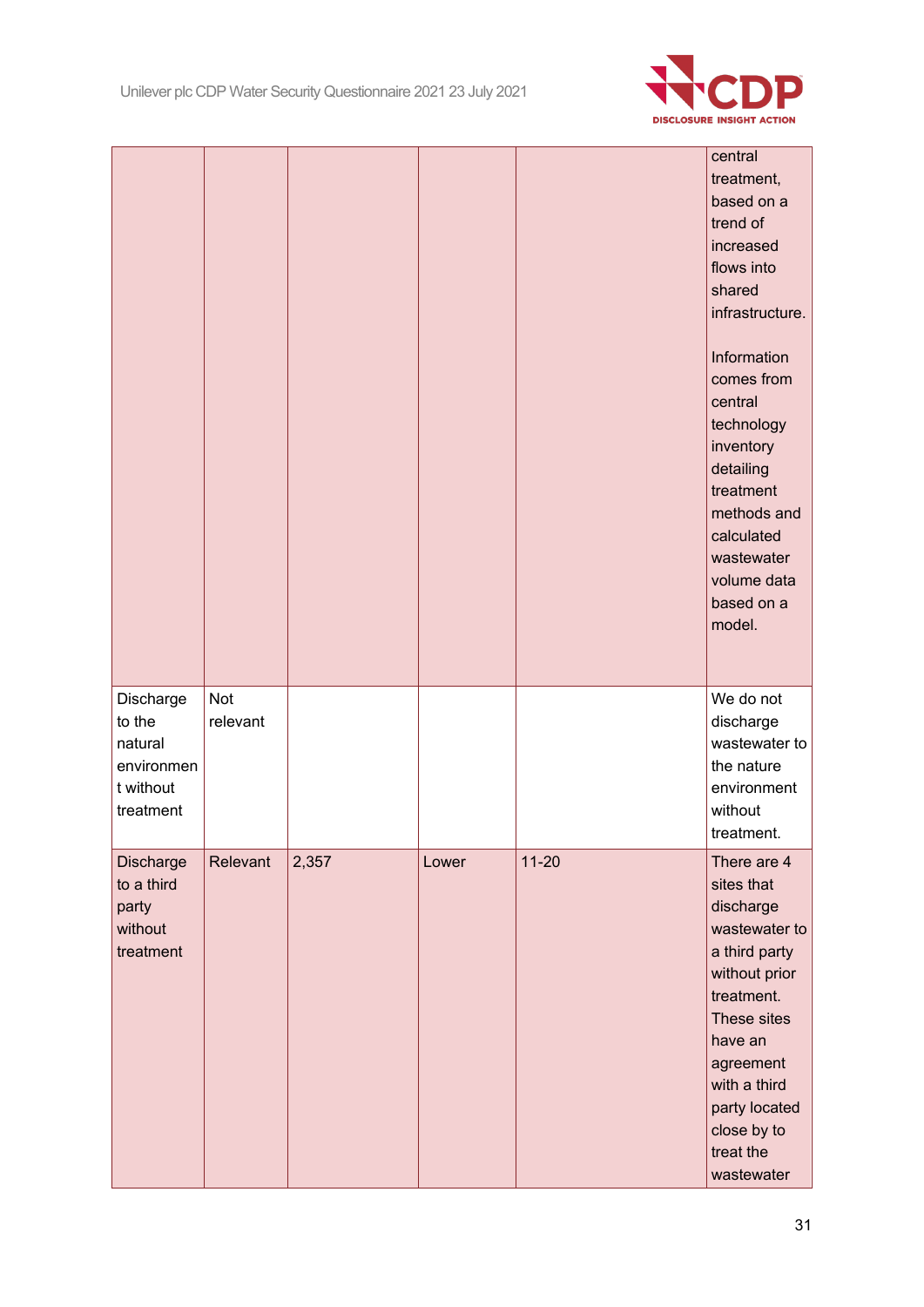

|       |                        |  | before<br>release.<br>Future trend:<br>it is expected<br>that the<br>volumes<br>discharged<br>will remain                                                                   |
|-------|------------------------|--|-----------------------------------------------------------------------------------------------------------------------------------------------------------------------------|
|       |                        |  | about the<br>same into the<br>future.                                                                                                                                       |
|       |                        |  | Information<br>comes from<br>central<br>technology<br>inventory<br>detailing<br>treatment<br>methods and<br>calculated<br>wastewater<br>volume data<br>based on a<br>model. |
| Other | <b>Not</b><br>relevant |  | No comment.<br>There are no<br>other<br>treatment<br>types<br>considered.                                                                                                   |

## **W-FB1.3**

### **(W-FB1.3) Do you collect/calculate water intensity for each commodity reported in question W-FB1.1a?**

| <b>Agricultural</b><br>commodities | <b>Water intensity</b><br>information for this<br>produced commodity is<br>collected/calculated | <b>Water intensity</b><br>information for this<br>sourced commodity is<br>collected/calculated | <b>Please explain</b>                       |
|------------------------------------|-------------------------------------------------------------------------------------------------|------------------------------------------------------------------------------------------------|---------------------------------------------|
| <b>Other</b><br>commodities        | Not applicable                                                                                  | Yes                                                                                            | We do not collect<br>actual water intensity |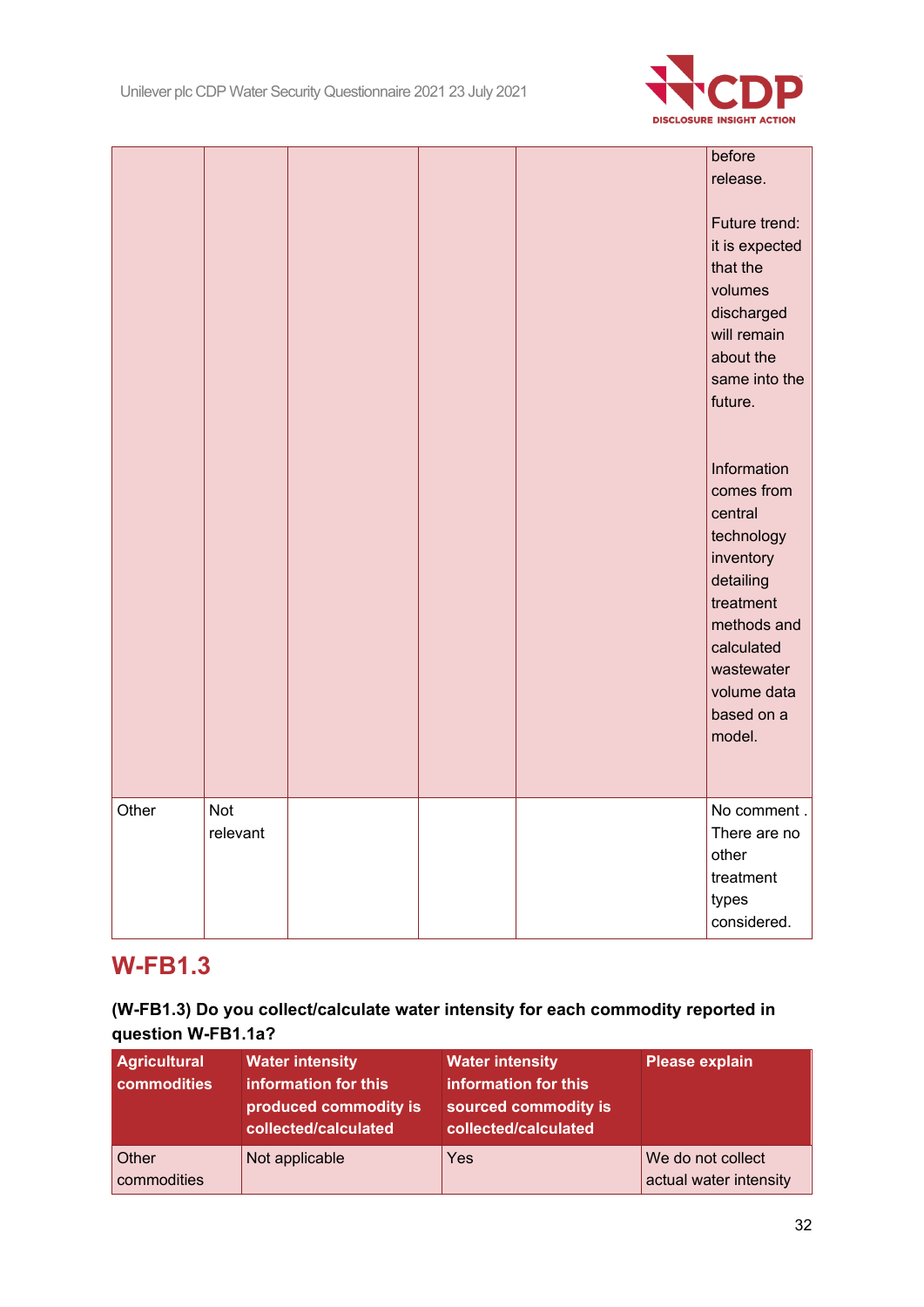

| from W-FB1.1a,<br>please specify<br>Cocoa                            |                |     | data, but the<br>'theoretical' total water<br>consumed has been<br>calculated by<br>multiplying the Water<br><b>Footprint Network</b><br>modelled data against<br>tons of volume<br>purchased. This is for<br>blue water use only.                                                |
|----------------------------------------------------------------------|----------------|-----|-----------------------------------------------------------------------------------------------------------------------------------------------------------------------------------------------------------------------------------------------------------------------------------|
| Other<br>commodities<br>from W-FB1.1a,<br>please specify<br>Soy oils | Not applicable | Yes | We do not collect<br>actual water intensity<br>data, but the<br>'theoretical' total water<br>consumed has been<br>calculated by<br>multiplying the Water<br><b>Footprint Network</b><br>modelled data against<br>tons of volume<br>purchased. This is for<br>blue water use only. |
| Other<br>commodities<br>from W-FB1.1a,<br>please specify<br>Wheat    | Not applicable | Yes | We do not collect<br>actual water intensity<br>data, but the<br>'theoretical' total water<br>consumed has been<br>calculated by<br>multiplying the Water<br><b>Footprint Network</b><br>modelled data against<br>tons of volume<br>purchased. This is for<br>blue water use only. |
| Other<br>commodities<br>from W-FB1.1a,<br>please specify<br>Tea      | Yes            | Yes | We do not collect<br>actual water intensity<br>data, but the<br>'theoretical' total water<br>consumed has been<br>calculated by<br>multiplying the Water<br><b>Footprint Network</b><br>modelled data against<br>tons of volume                                                   |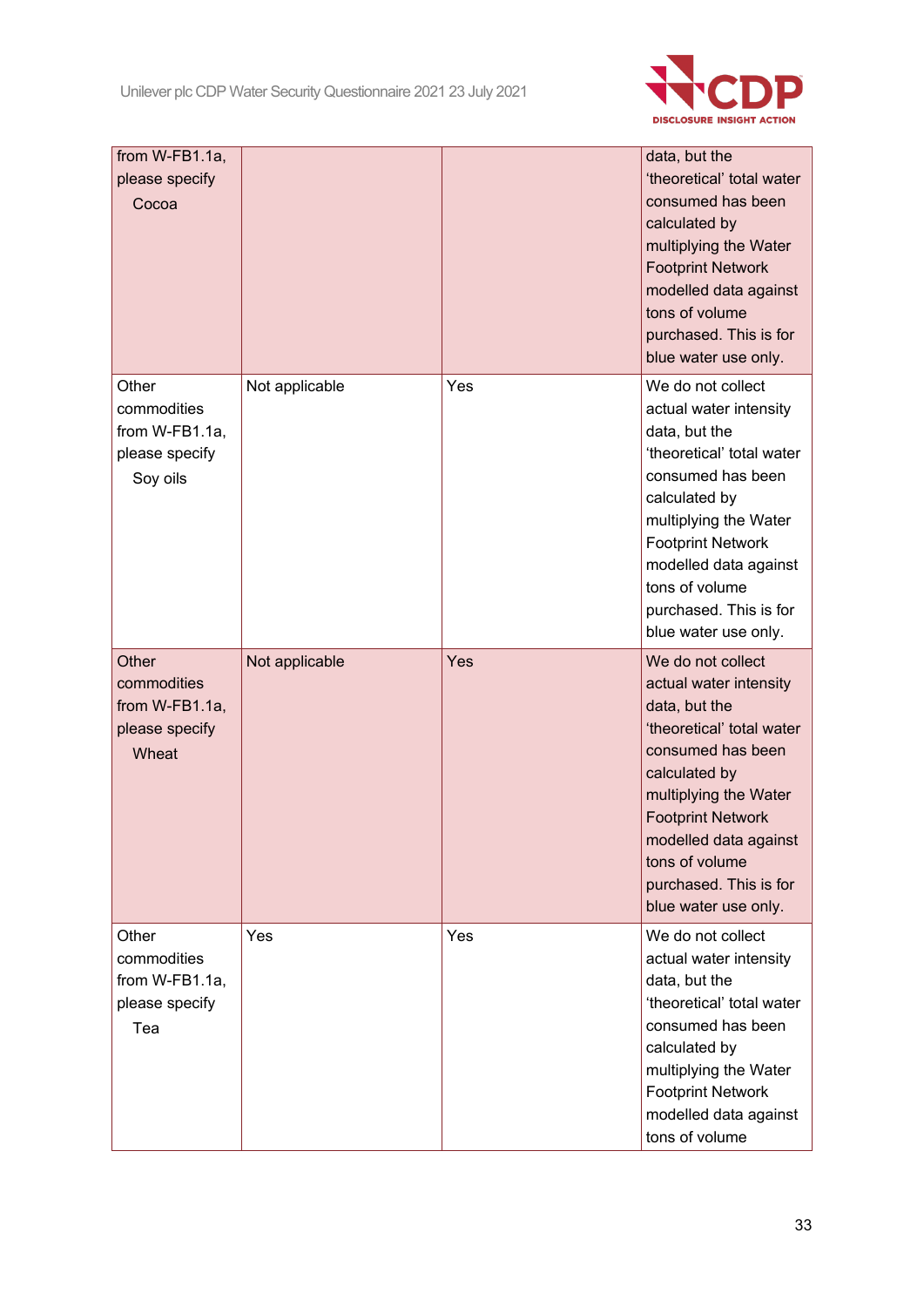

|          |                |            | purchased. This is for<br>blue water use only.                                                                                                                                                                                                                                    |
|----------|----------------|------------|-----------------------------------------------------------------------------------------------------------------------------------------------------------------------------------------------------------------------------------------------------------------------------------|
| Palm oil | Not applicable | <b>Yes</b> | We do not collect<br>actual water intensity<br>data, but the<br>'theoretical' total water<br>consumed has been<br>calculated by<br>multiplying the Water<br><b>Footprint Network</b><br>modelled data against<br>tons of volume<br>purchased. This is for<br>blue water use only. |

## **W-FB1.3a**

**(W-FB1.3a) Provide water intensity information for each of the agricultural commodities identified in W-FB1.3 that you produce.**

### **Agricultural commodity**

Other produced commodities from W-FB1.3, please specify Tea

### **Water intensity value (m3)**

2,135,037,904

### **Numerator: water aspect**

Total water consumption

### **Denominator**

Tons

### **Comparison with previous reporting year**

About the same

### **Please explain**

The underlying theoretical water intensity value did not change vs 2019. Water consumed (blue, green, grey) has been calculated using the WFN modelled data against volume purchased. Understanding water intensity of crop production helps identify sourcing regions facing water stress & climate-related risk. We produce tea in Kenya & Tanzania, neither of which are currently at high risk (Maplecroft Water Stress Index). Influencing water intensity however would be challenging, given 82% of consumption is via green water sources. We anticipate selling more in the future. If the intensity figure (from WFN) changes, as too will the intensity for tea. We do not anticipate a change in the short/mid-term. Unilever produces tea against RA certification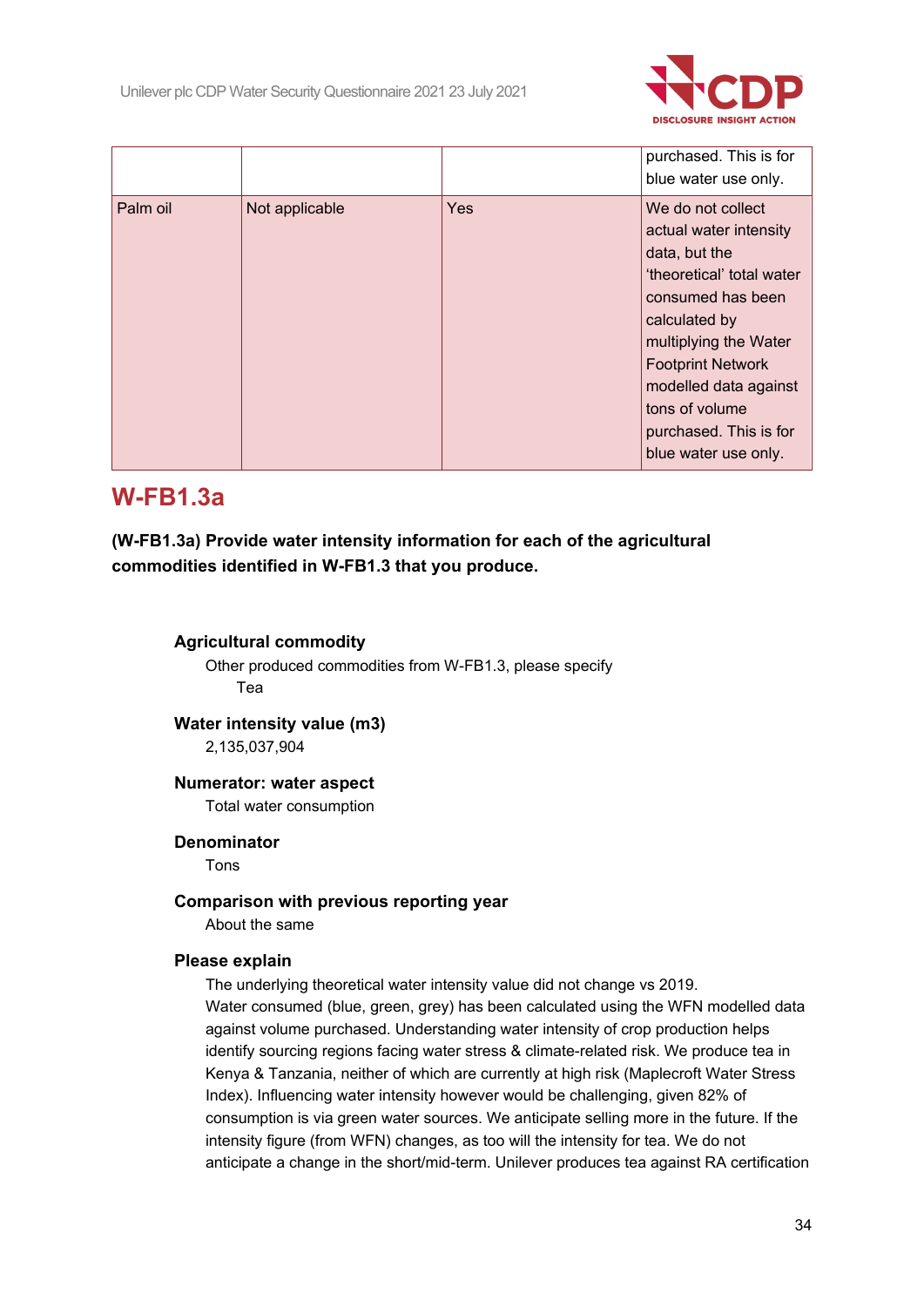

standard which has water management requirements. In Kenya, we partnered with IDH to stop & reverse deforestation in the SW Mau Forest, aiming to disrupt the effects.

## **W-FB1.3b**

**(W-FB1.3b) Provide water intensity information for each of the agricultural commodities identified in W-FB1.3 that you source.**

#### **Agricultural commodities**

Other sourced commodities from W-FB1.3, please specify Cocoa

#### **Water intensity value (m3)**

956,415,043

### **Numerator: Water aspect**

Total water consumption

### **Denominator**

Tons

### **Comparison with previous reporting year**

**Higher** 

#### **Please explain**

This number increased compared to 2019, since Unilever sourced slightly higher cocoa volumes . The underlying theoretical water intensity value did not change between years.

Water consumed (blue, green, grey) has been calculated using WFN modelled data against volume purchased. This water use is rainfed, so there are no opportunities to reduce crop intensity. Unilever's cocoa suppliers address endemic ESG risks to the geography & commodity, like poverty, child labour & deforestation. Although not a priority issue in cocoa given the relatively high rainfall of Ghana & Cote d' Ivoire, heat & water stress of trees is addressed through the effective maintenance of shade trees. Moreover, water risks are covered by RA & UTZ certification standards implemented by our suppliers. We anticipate we will sell more in the future. If the intensity figure (from WFN) changes, as too will the intensity for cocoa. We do not anticipate a change in the short/mid-term.

### **Agricultural commodities**

Other sourced commodities from W-FB1.3, please specify Soy oil

### **Water intensity value (m3)**

1,316,881,706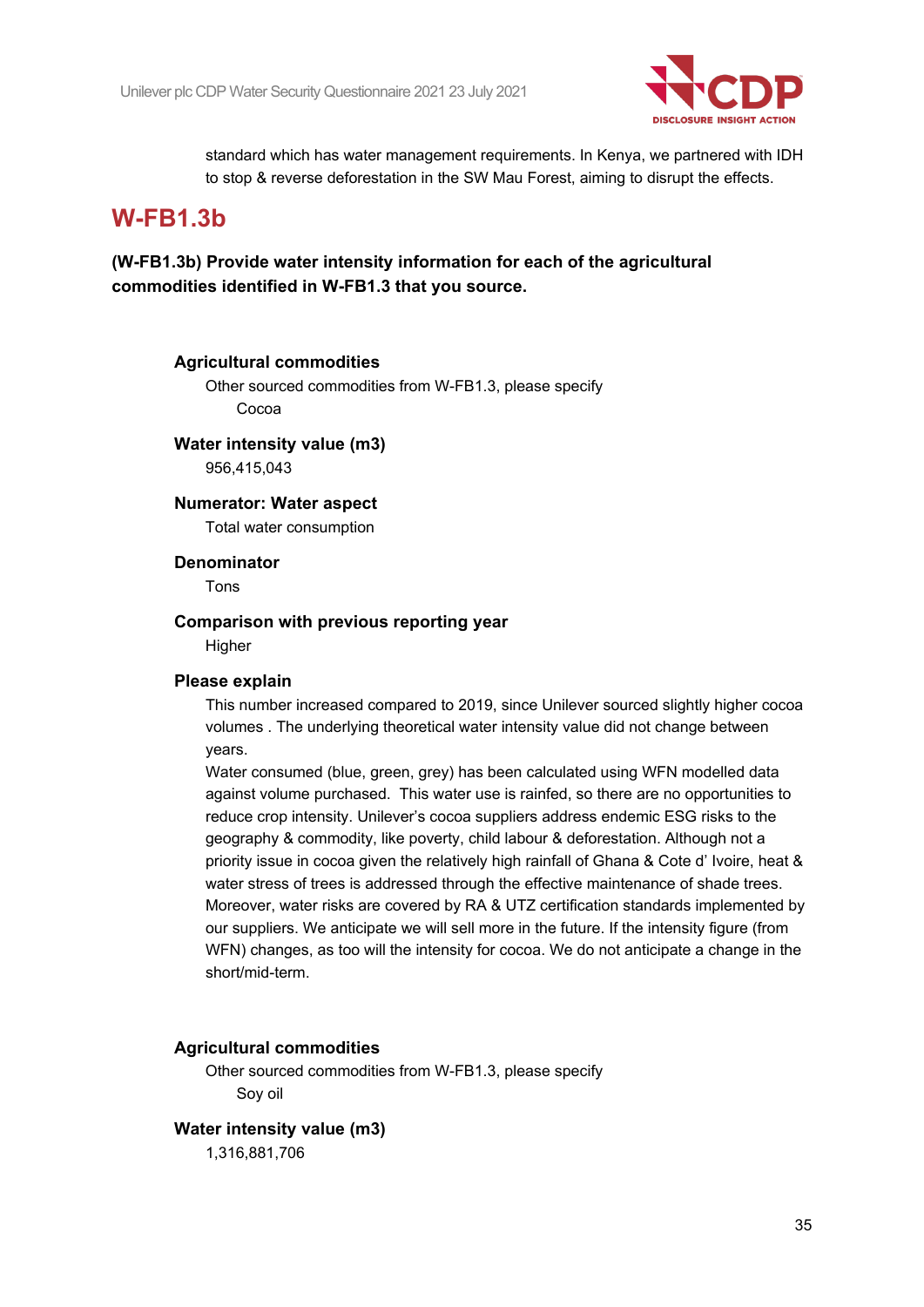

### **Numerator: Water aspect**

Total water consumption

### **Denominator**

Tons

#### **Comparison with previous reporting year**

**Higher** 

### **Please explain**

This number increased compared to 2019, since Unilever sourced more. The underlying theoretical water intensity value did not change between years.

Total water consumed has been calculated by multiplying the WFN modelled data against volume purchased. We do not currently have strategies to apply this knowledge to decision-making in soy oil sourcing. More broadly, we invest in sustainability programs like the United States Sustainable Soy Assurance Protocol, RTRS and Proterra, which include requirements for the management of water risks. Influencing water intensity, however, would be challenging, given that 95% of modelled consumption comes from green water sources. We anticipate we will sell more products in the future. If the intensity figure (from WFN) changes, as to will the crop intensity for soy oil. We do not anticipate a change in the short to mid-term.

#### **Agricultural commodities**

Other sourced commodities from W-FB1.3, please specify Wheat

### **Water intensity value (m3)**

312,976,672

### **Numerator: Water aspect**

Total water consumption

### **Denominator**

Tons

### **Comparison with previous reporting year**

Higher

#### **Please explain**

This number increased compared to 2019, since Unilever sourced more. The underlying theoretical water intensity value did not change between years.

We do not currently have strategies to apply this knowledge to decision-making in wheat sourcing. One-fifth of modelled consumption comes from blue water sources, so there are opportunities to reduce water use coming from surface and groundwater sources. These opportunities are evaluated by producers supply us with volume that is certified against a sustainability standard like the Sustainable Agriculture Code and the Farm Sustainability Assessment. Management requirements of these standards include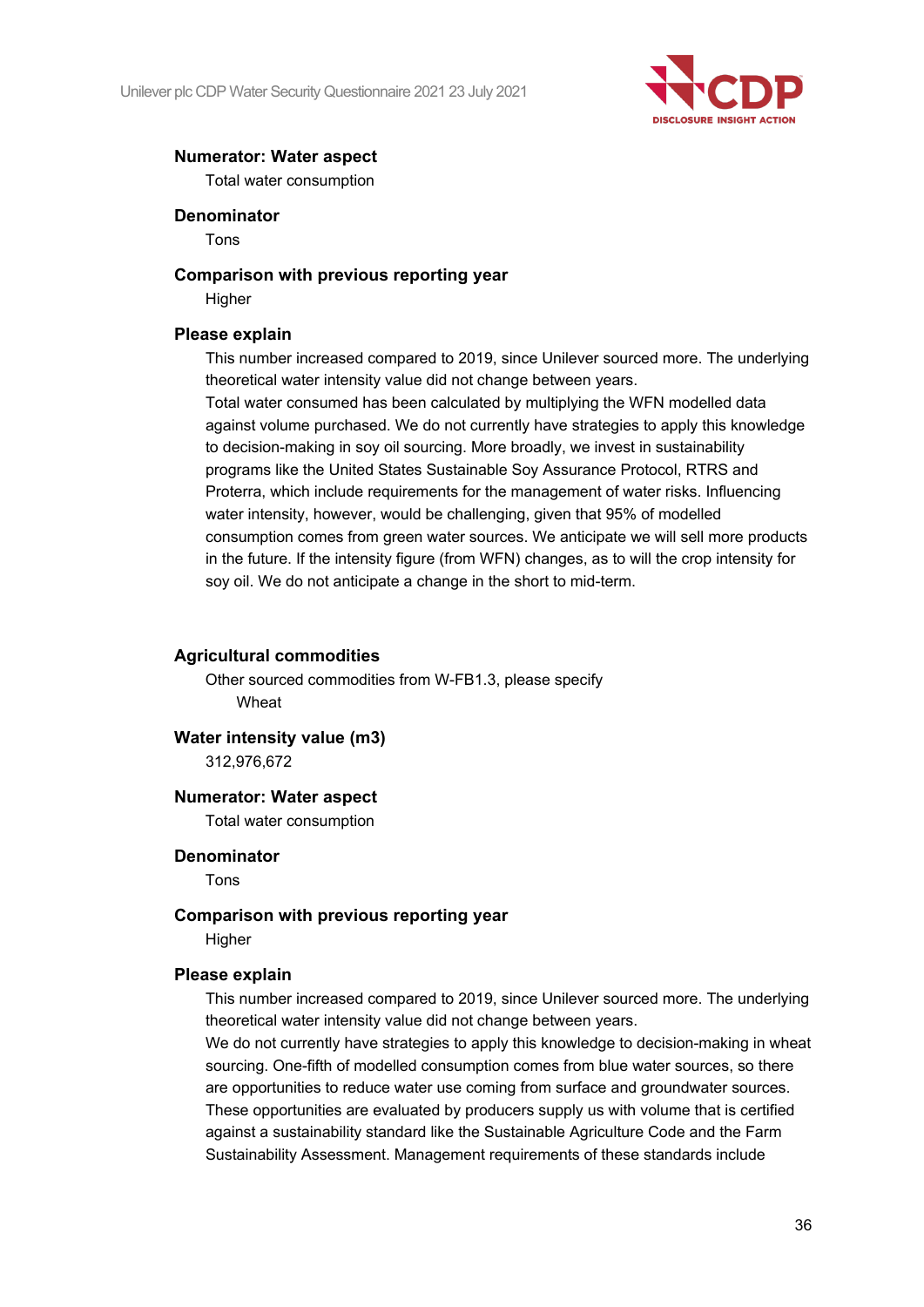

having a water management plan and ensuring equitable distribution of water in the catchment.

**Agricultural commodities**

Palm oil

## **Water intensity value (m3)**

4,455,240,614

#### **Numerator: Water aspect**

Total water consumption

#### **Denominator**

Tons

#### **Comparison with previous reporting year**

Lower

#### **Please explain**

[DONE] This number decreased compared to that reported in 2019, since Unilever sourced less volume. Palm oil is a rainfed crop, of which 96% of total water consumption is attributed to this source. Given this dependence on rainfall, there is no opportunity to influence the water use intensity of the crop and we therefore do not currently have strategies to apply this knowledge to decision-making in palm oil sourcing. We anticipate we will sell more products in the future. If the intensity figure (from WFN) changes, as to will the crop intensity for palm oil. We do not anticipate a change in the short to mid-term.

#### **Agricultural commodities**

Other sourced commodities from W-FB1.3, please specify Tea

#### **Water intensity value (m3)**

1,746,849,194

#### **Numerator: Water aspect**

Total water consumption

#### **Denominator**

Tons

#### **Comparison with previous reporting year**

About the same

#### **Please explain**

The number stayed almost the same. The slight increase is due to a higher proportion being sourced.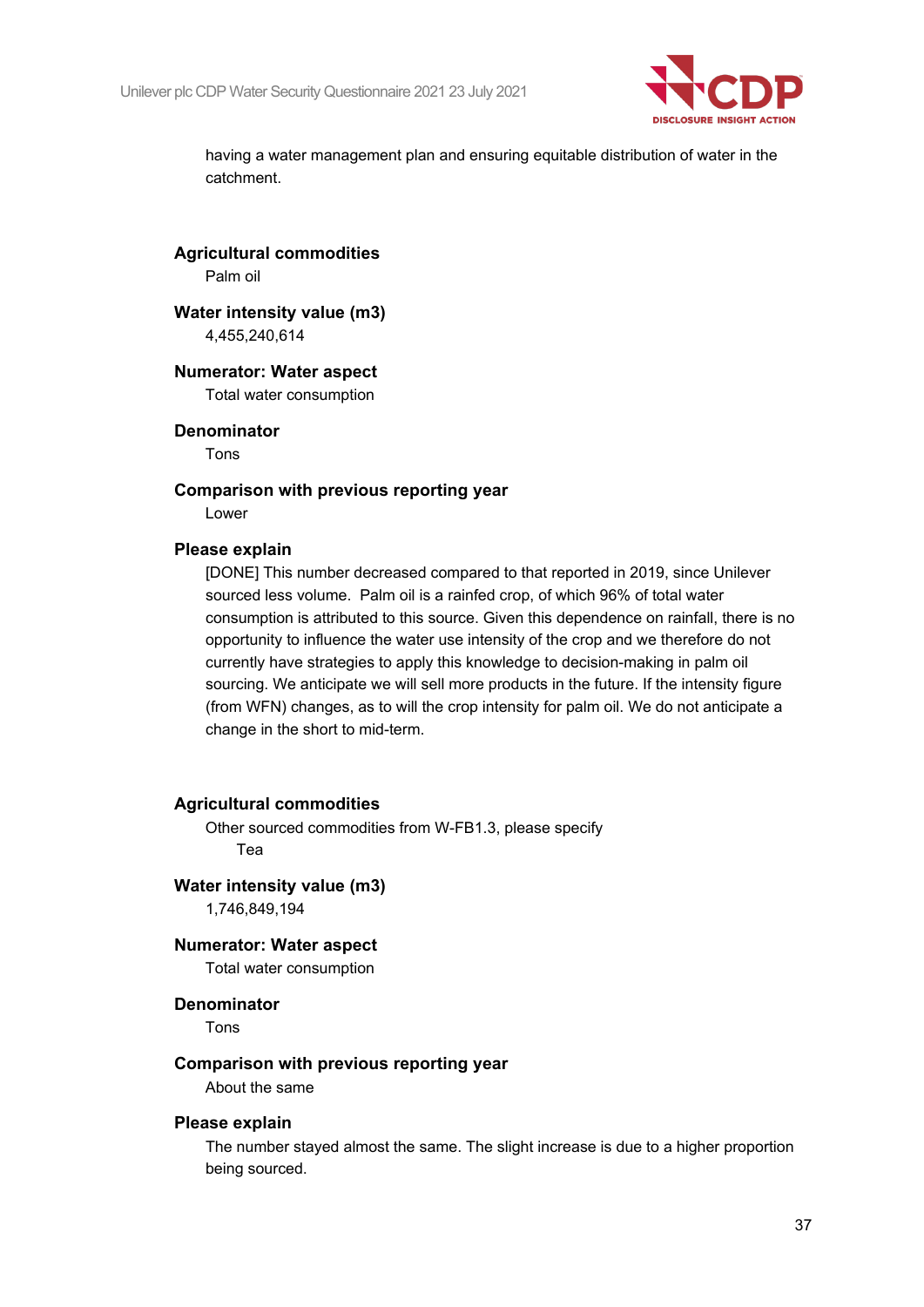

In most countries, tea is a rainfed crop, which is why 82% of the modelled water intensity for tea is attributable to green water. We do not currently have strategies to reduce the water intensity of tea, as this is seen as infeasible in most producing countries. Nevertheless, we have a commitment to source all of our tea sustainably by 2020, by buying volume certified against standards like Rainforest Alliance and Trustea. These standards contain requirements for water conservation and management, which ensures certified farmers implement strategies to manage water-related risks. If the intensity figure (from WFN) changes, as to will the crop intensity for tea. We do not anticipate a change in the short to mid-term.

## **W1.4**

#### **(W1.4) Do you engage with your value chain on water-related issues?**

Yes, our suppliers

Yes, our customers or other value chain partners

## **W1.4a**

**(W1.4a) What proportion of suppliers do you request to report on their water use, risks and/or management information and what proportion of your procurement spend does this represent?**

#### **Row 1**

**% of suppliers by number** 1-25

**% of total procurement spend** 26-50

### **Rationale for this coverage**

Unilever spends around €34bn on goods & services annually from around 60,000 suppliers, giving us scale & impact to influence those we work with. Aligned with our strategy to sustainability source 100% of our key agricultural crops, we collect water use information from agricultural suppliers through the use of our Sustainable Agriculture Code or equivalent scheme. Of our total suppliers, only 9.3% are direct suppliers, from which we source raw material and ingredients.. From those, 35 % are agriculture related suppliers, 45% of which comply with our sustainable sourcing requirements and who via this program are requested to report on water use, risks and/or management information. This equals to a 16% of the totality of the suppliers.

### **Impact of the engagement and measures of success**

Unilever engages suppliers to improve the sustainability practices of their farmers using a team of specialized consultants. We count materials as sustainable when they are Sustainable Agriculture Code (SAC) compliant or certified against an equivalent 3rdparty standard. These standards set requirements for the management of water risks e.g. abstraction of water from water sources for irrigation. Suppliers are requested to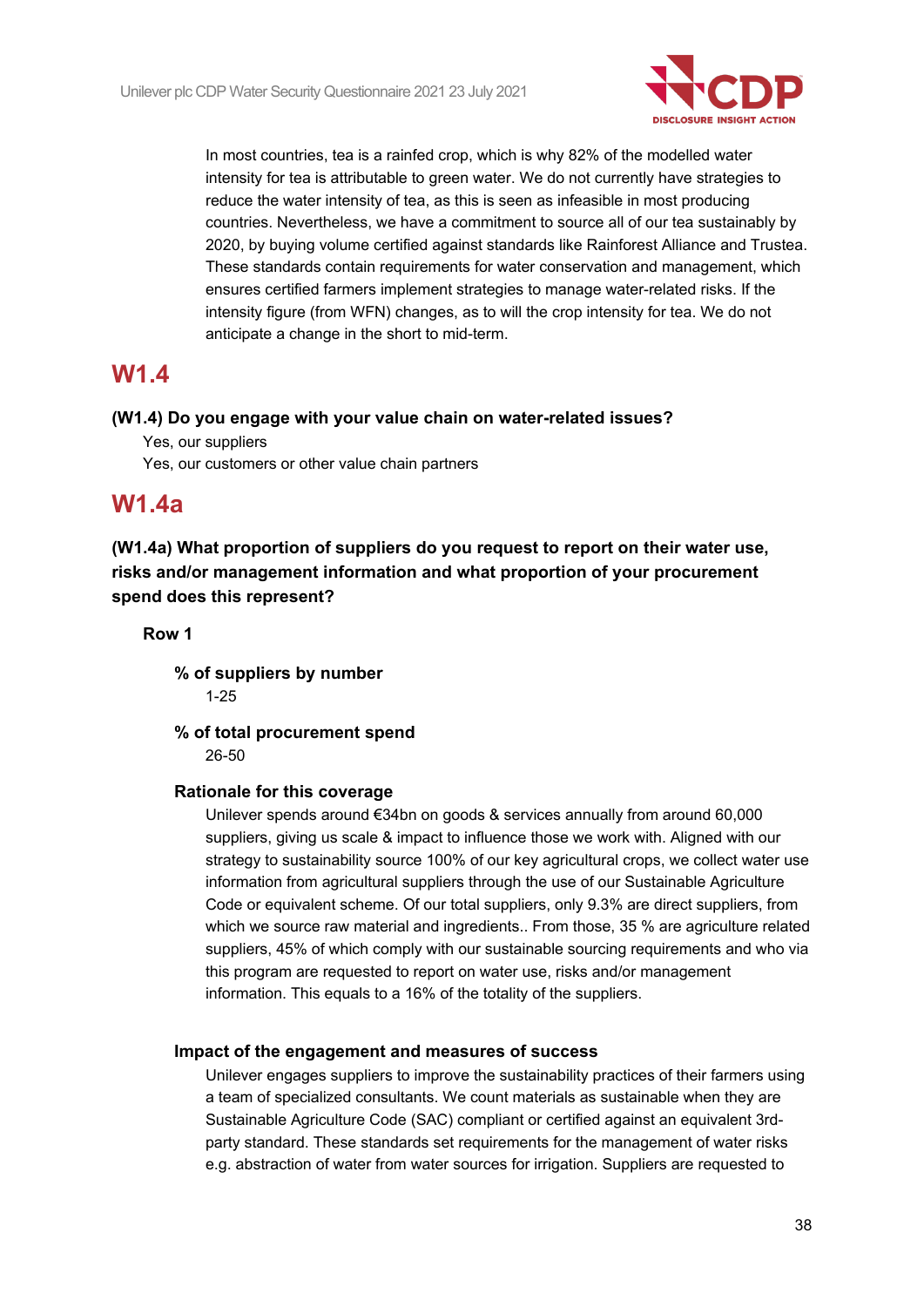

report on water use, water risks and management practices. To monitor compliance with the code, a 3rd-party body conduct audits of suppliers implementing the SAC. This includes water management requirements and where deviations are found, corrective actions are taken to rectify.

Our measure of success is the rate of compliance against the SAC. In 2020, only 1% of suppliers were non-compliant.

In addition, we collect quantitative data related to the volume of irrigation water used per tonne of crop produced. The data collected is used to track suppliers' water use performance over time, test the impact of particular interventions and engage with suppliers on possible improvements.

#### **Comment**

Coverage here is based on agricultural raw material suppliers as a proportion of total suppliers which is why it seems low. Our SAC has the expectations set out for our suppliers, including water management practices which are mandatory, expected & leading. See SAC sections 4.1 – Improving water use & efficiency, 4.2 – Irrigation for more information.

## **W1.4b**

**(W1.4b) Provide details of any other water-related supplier engagement activity.**

#### **Type of engagement**

Innovation & collaboration

#### **Details of engagement**

Encourage/incentivize innovation to reduce water impacts in products and services Provide training and support on sustainable agriculture practices to improve water stewardship

Educate suppliers about water stewardship and collaboration

#### **% of suppliers by number**

Less than 1%

#### **% of total procurement spend**

Less than 1%

#### **Rationale for the coverage of your engagement**

Only suppliers covered under one brand whose related crops are the most waterintensive.

#### **Impact of the engagement and measures of success**

A fund has been created to invest in pioneer sustainability farming projects co-funded with suppliers and farmers. This includes innovation projects related towards supplier's water efficiency. The impact has been an important decrease of water use and fertilizer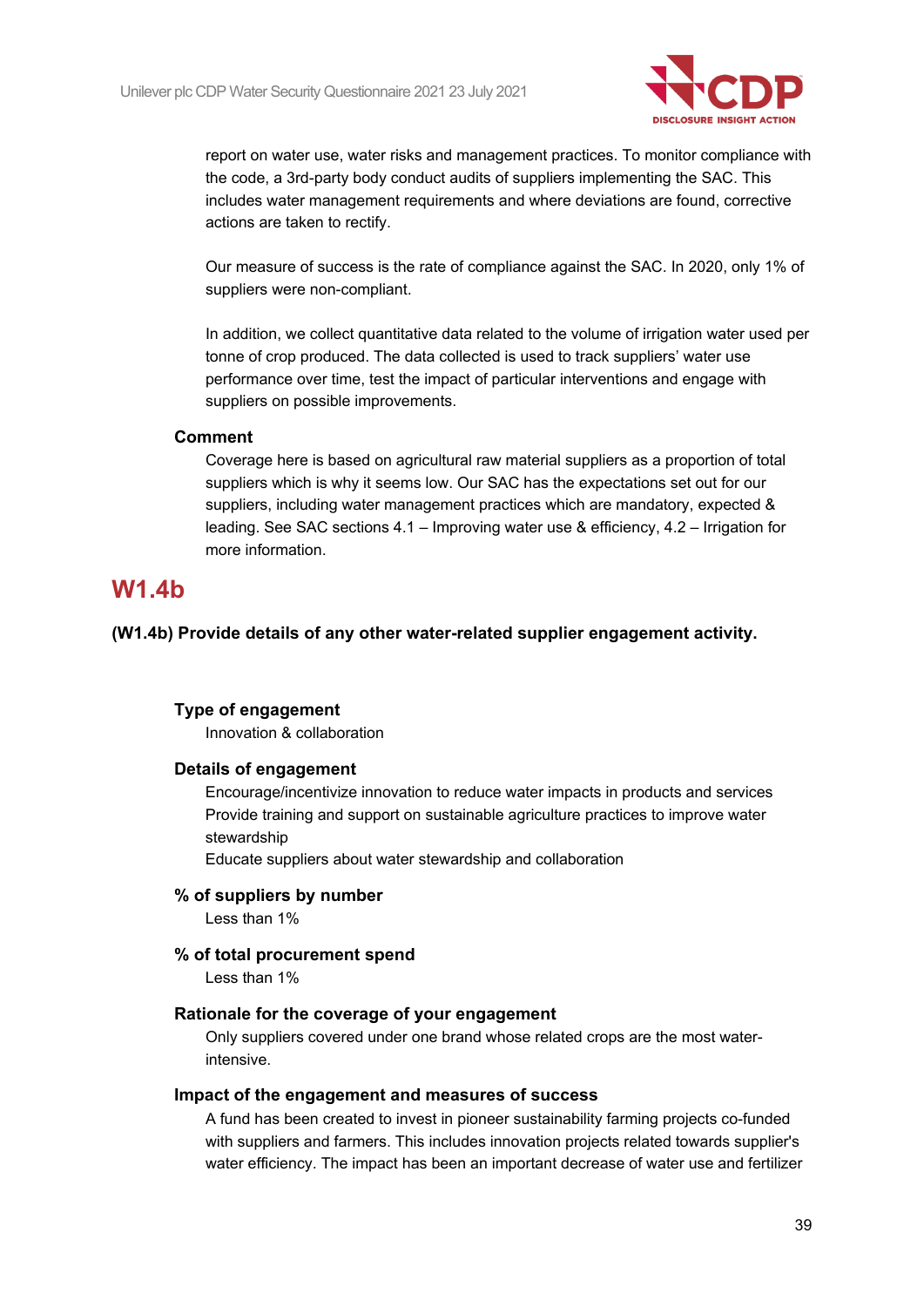

saving amongst the selected suppliers. The water efficiency decrease has meant from 14-56% amongst the different suppliers. The use of fertilizer decreased from 25-41%.

#### **Comment**

Unilever will continue identifying suppliers with whom to engage and incentivize them to adopt innovative practices that reduces the water impact of their products.

#### **Type of engagement**

Incentivizing for improved water management and stewardship

#### **Details of engagement**

Demonstrable progress against water-related targets is incentivized in your supplier relationship management

Water management and stewardship action is integrated into your supplier evaluation Offer financial incentives to suppliers improving water management and stewardship across their own operations and supply chain

#### **% of suppliers by number**

Less than 1%

#### **% of total procurement spend**

Less than 1%

#### **Rationale for the coverage of your engagement**

Only suppliers covered under one brand whose related crops are the most waterintensive.

#### **Impact of the engagement and measures of success**

A fund has been created to invest in pioneer sustainability farming projects co-funded with suppliers and farmers. Suppliers have been offered access to such a fund in order to improve water efficiency along training and collaboration. This incentivizes them to apply new techniques in order to improve the water used for irrigation and fertilizer use. The impact has been an important decrease of water use and fertilizer saving amongst the selected suppliers. The water efficiency decrease has meant from 14-56% amongst the different suppliers. The use of fertilizer decreased from 25-41%.

#### **Comment**

Unilever will continue identifying suppliers with whom to engage and incentivize them to adopt innovative practices that reduces the water impact of their products.

## **W1.4c**

### **(W1.4c) What is your organization's rationale and strategy for prioritizing engagements with customers or other partners in its value chain?**

For the sake of our CDP disclosure, we are talking about consumers as our customers, rather than our retailers.

Over 85% of water use across our value chain occurs when consumers use our products so our engagement activities focus on them to understand their needs.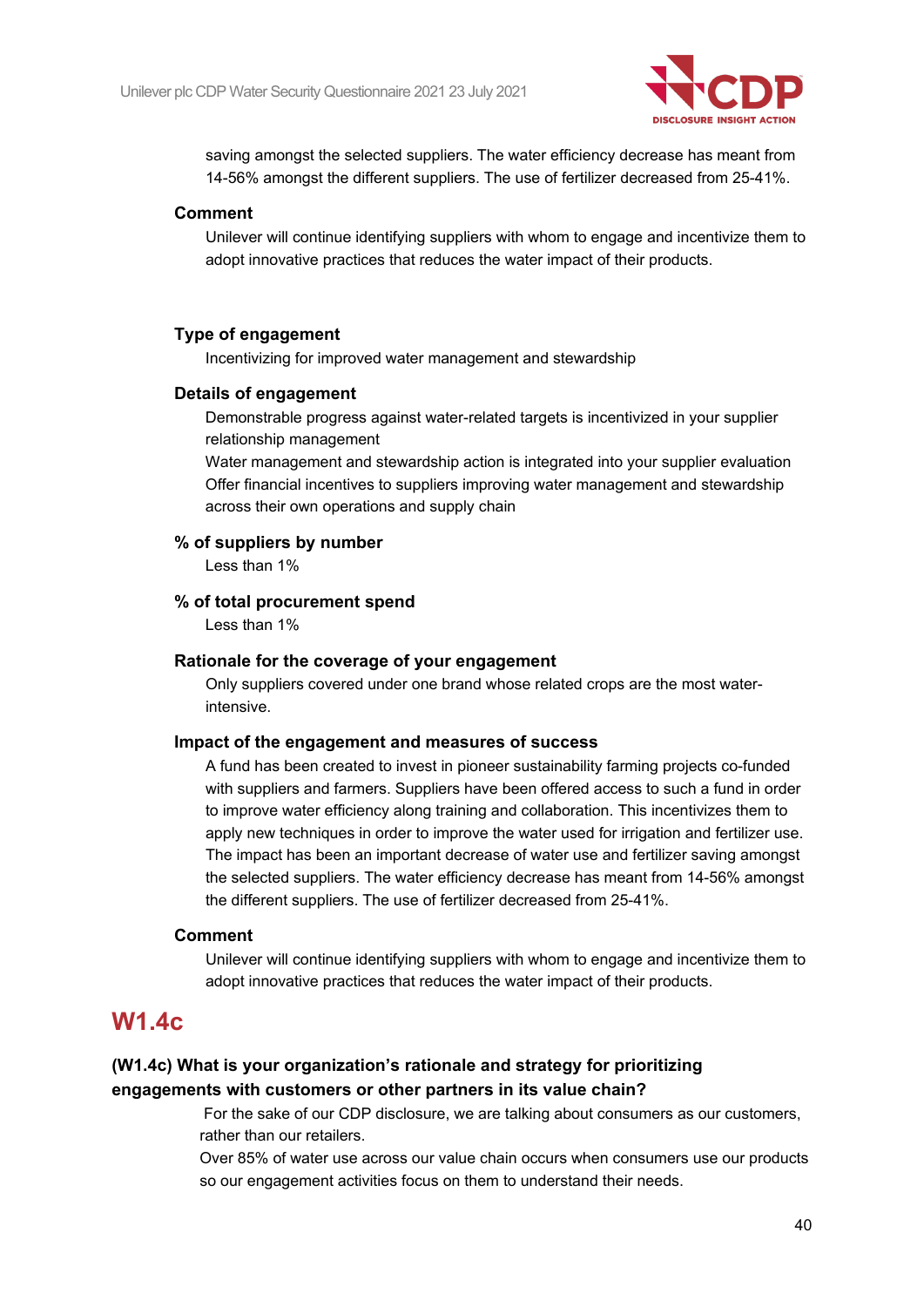

Method & strategy of engagement: We engage with consumers using a number of different channels to gather insights, including 30 People Data Centres which conduct social media analytics to understand sentiment, consumer carelines which gather verbal feedback from consumers on our products and broader market research on consumers trends. In response to these insights, we're concentrating on consumer segments and product categories which require most water to use including laundry, household cleaning, skin cleansing, oral and hair care.

Rationale: Water is essential for people to enjoy our products particularly when doing laundry, washing hair, showering or bathing. It is our responsibility as a business to help firstly, understand the consumer use impact of our products and secondly, to help consumers reduce the impact of our products. We pay particular attention to consumers who use our products in areas of water scarcity. We're looking at how climate change may affect the availability of water and what risks this creates for our consumers, our suppliers and our business.

Success measurement: Ultimately, the success of our engagement with consumers is determined by the sales of products with water saving benefits. For example, our laundry brand Sunlight's breakthrough SmartFoam technology, delivering superior performance, less suds and half the amount of water needed to wash, continues to grow sales in South Africa and expanded to more formats in India. It provides a critical benefit for consumers in water stressed areas and contributes to our USLP target of halving the water associated with consumer use of our products by end of 2020.

# **W2. Business impacts**

# **W2.1**

**(W2.1) Has your organization experienced any detrimental water-related impacts?** No

# **W2.2**

**(W2.2) In the reporting year, was your organization subject to any fines, enforcement orders, and/or other penalties for water-related regulatory violations?**

Yes, fines

## **W2.2a**

**(W2.2a) Provide the total number and financial value of all water-related fines.**

**Row 1**

**Total number of fines** 1 **Total value of fines** 3,580

**% of total facilities/operations associated**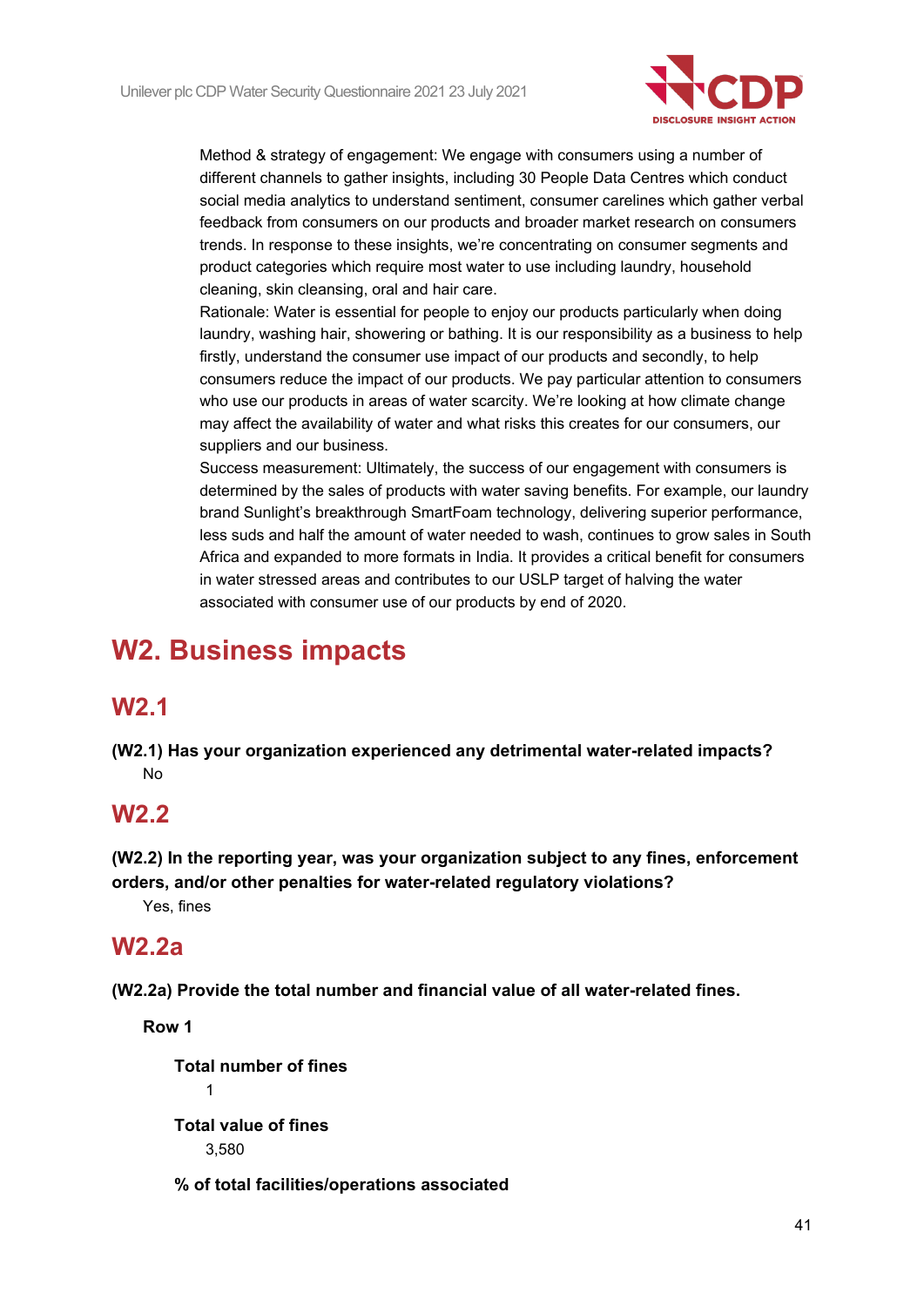

#### 0.4

#### **Number of fines compared to previous reporting year**

Lower

#### **Comment**

During the reporting year we received a fine associated with discharge permit exceedances at a recently acquired Veliko Tarnovo factory in Bulgaria. Since acquisition of the site, a short-term tankering solution to a nearby municipal wastewater treatment facility was implemented whilst design & installation of new onsite advanced wastewater treatment facility took place.

## **W2.2b**

**(W2.2b) Provide details for all significant fines, enforcement orders and/or other penalties for water-related regulatory violations in the reporting year, and your plans for resolving them.**

| <b>Type of penalty</b><br>Fine                                                                                                                                            |
|---------------------------------------------------------------------------------------------------------------------------------------------------------------------------|
| <b>Financial impact</b>                                                                                                                                                   |
| 3,580                                                                                                                                                                     |
| <b>Country/Area &amp; River basin</b>                                                                                                                                     |
| <b>Bulgaria</b>                                                                                                                                                           |
| Danube                                                                                                                                                                    |
| <b>Type of incident</b>                                                                                                                                                   |
| Effluent limit exceedances                                                                                                                                                |
| Description of penalty, incident, regulatory violation, significance, and                                                                                                 |
| resolution                                                                                                                                                                |
| During the reporting year we received a fine associated with discharge permit<br>exceedances at a recently acquired Veliko Tarnovo factory in Bulgaria. Since acquisition |
| of the site, a short-term tankering solution to a nearby municipal wastewater treatment                                                                                   |
| facility was implemented whilst design & installation of new onsite advanced wastewater                                                                                   |
| treatment facility took place.                                                                                                                                            |
|                                                                                                                                                                           |
| Type of penalty                                                                                                                                                           |
| Enforcement order                                                                                                                                                         |

#### **Financial impact**

0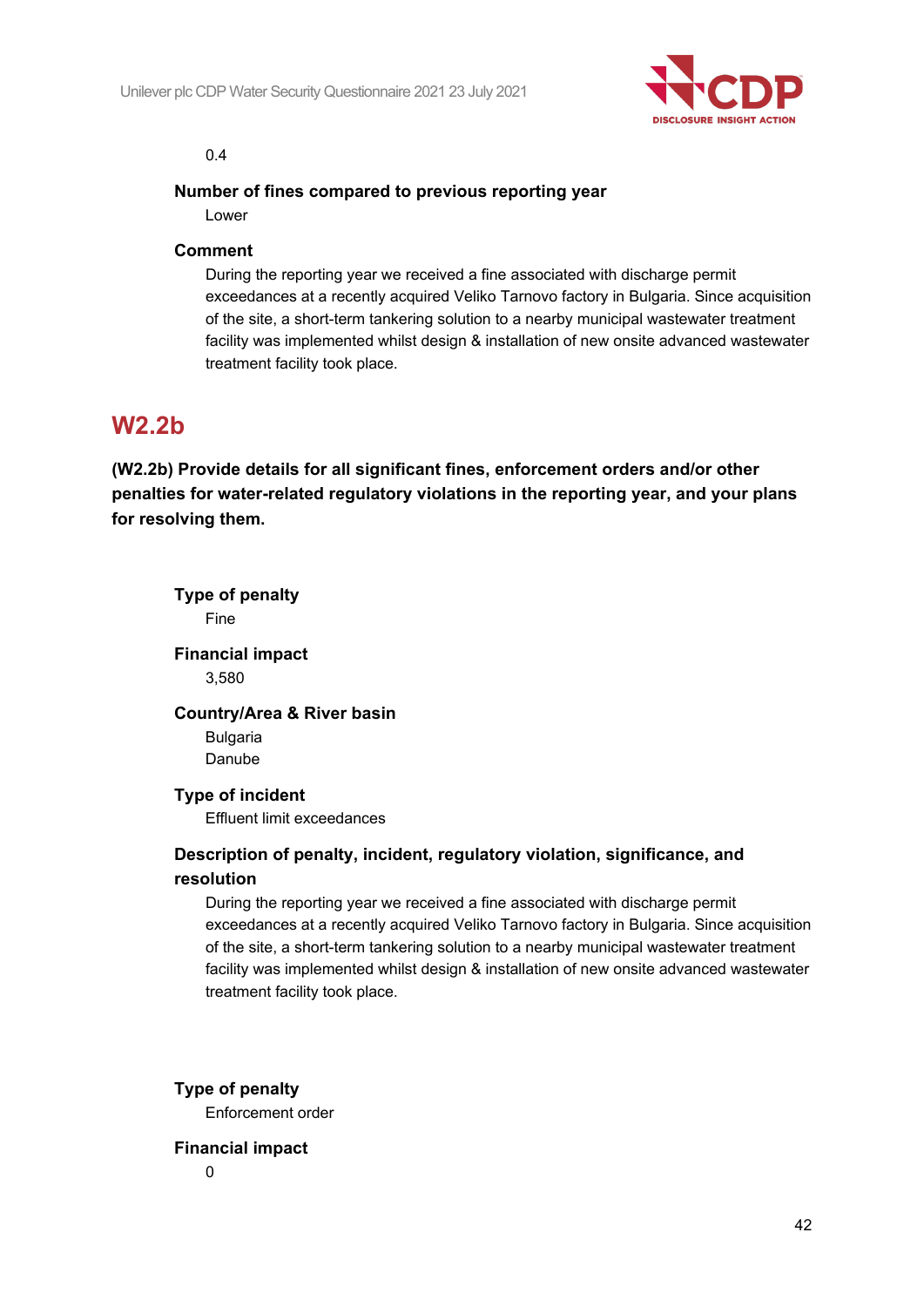

### **Country/Area & River basin**

United States of America St. Lawrence

### **Type of incident**

Effluent limit exceedances

### **Description of penalty, incident, regulatory violation, significance, and resolution**

Although not classified as a penalty it is important to disclose the following at the Kilbourn site in Chicago, USA. The site had a significant non-compliance in 2020. Metropolitan Water Reclamation District ("MWRD") notified Unilever Kilbourn that it will be included on its published list of "significant violators" for a breach in FOG's (fats, oils, and grease). Unilever investigated and found that the higher levels of FOG were due to problem with a treatment chemical pump, and had breached the consent limit a number of times in 2019. The site has since rectified the issue and are adhering to correct consent levels.

# **W3. Procedures**

# **W-FB3.1**

## **(W-FB3.1) How does your organization identify and classify potential water pollutants associated with its food, beverage, and tobacco sector activities that could have a detrimental impact on water ecosystems or human health?**

Operations: We aim to comply with legal requirements with regards to the discharge of water pollutants at 100% of our sites. This is done through a combination of onsite and offsite treatment of wastewaters. Monitoring programmes developed locally are in compliance with the legislation and take into account the sensitivity of the water course into which the discharge is going into. There is currently no central standard for the quality of water discharges but all environmental aspects are managed under the Unilever Environmental Care Framework – our internal environmental management system. COD data are required to be entered on our monitoring system on a monthly basis whist all other data are recorded and collected at site level. This is measured in line with the scope and assumptions detailed in our Basis of Preparation – available through our corporate website. COD load is typically calculated using COD concentration data measured in on site laboratories or those of wastewater treatment companies and volumetric flow data from effluent flow meters on site. Exceedances of legal requirements or environmental incidents are reported and monitored via our centralise incident reporting and management platform.

Supply chain: Furthermore, for ingredient sourcing, risks are addressed through certification schemes such as the Unilever Sustainable Agriculture Code, which prohibits the dumping of waste into water bodies, bans the use of most toxic pesticides and requires that risks of contamination by nutrients be minimised. Unilever has developed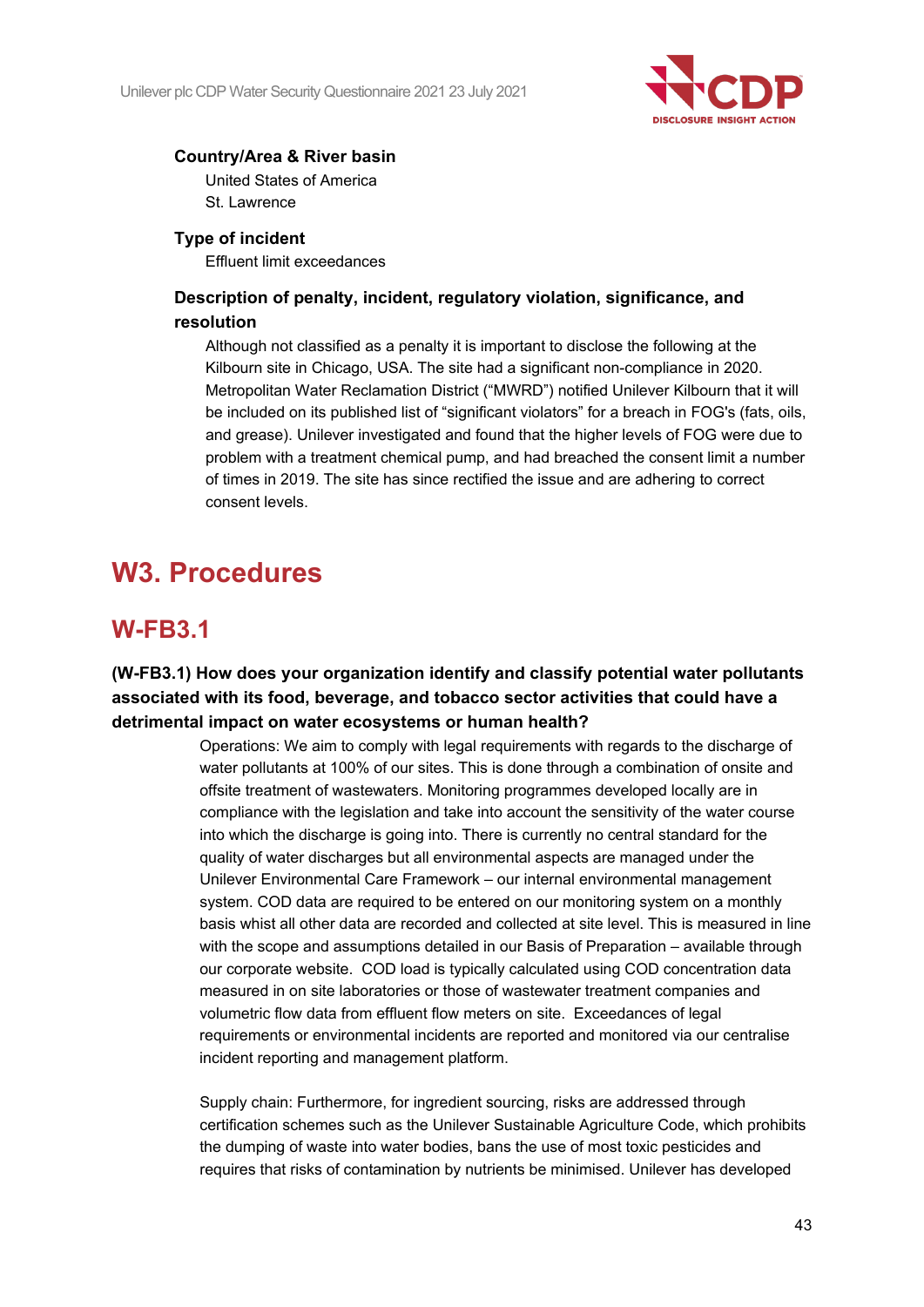

Global Guidelines on the Use of Pesticides in Sustainable Tea Sourcing, listing which chemicals are unacceptable due to their risks, building upon the World Health Organisation Recommended Classification of Pesticides by Hazard, the Stockholm Convention on Persistent Organic Pollutants and the Rotterdam Convention on Prior Informed Consent for certain hazardous chemicals and pesticides in international trade.

# **W-FB3.1a**

**(W-FB3.1a) Describe how your organization minimizes the adverse impacts of potential water pollutants on water ecosystems or human health associated with your food, beverage, and tobacco sector activities.**

### **Potential water pollutant**

Fertilizers

#### **Activity/value chain stage**

Agriculture – direct operations Agriculture – supply chain

#### **Description of water pollutant and potential impacts**

Crops under production in our direct operations are limited to tea in plantations in Kenya and Tanzania. All other agricultural materials Unilever sources come from our suppliers. Impacts: In both cases, farming practices during the agriculture (direct and in our supply chain) phase may include the use of fertilisers, (organic & synthetic). Impacts include the pollution of watercourses and groundwater e.g. excess nitrates may lead to eutrophication and the destabilising of aquatic ecosystems on both the local scale and magnitude.

#### **Management procedures**

Animal waste management Livestock management Soil conservation practices Crop management practices Sustainable irrigation and drainage management Fertilizer management Calculation of fertilizer intensity data Follow regulation standards

#### **Please explain**

Managing Impacts: To minimize the impacts of potential water pollutant on ecosystems or human health, the majority of our plantations have onsite wastewater treatment plants which are either internally or externally operated, the remaining use offsite wastewater treatment facilities managed by industrial centres or municipalities.

Where we source materials, our agricultural suppliers apply the Sustainable Agriculture Code (SAC) and other scheme, which specify management procedures for water pollution, like the ones stated here. Some examples below are taken from Section 1 of the SAC which focuses on Crop and pasture nutrient management including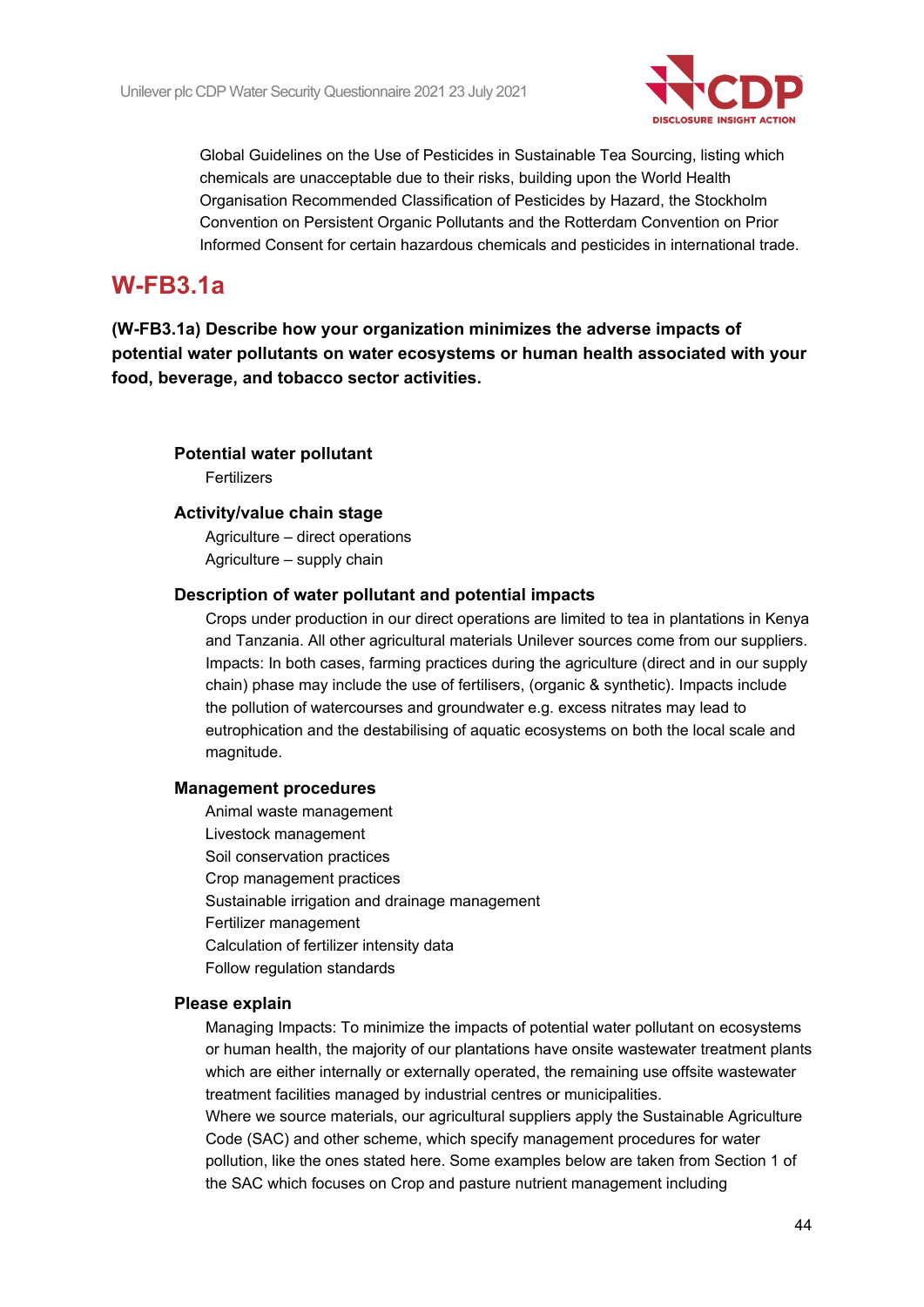

requirements for suppliers to have: - Nutrient Management Plans and nutrient application records. - Be informed by nutrient deficiency symptoms, soil and tissue analyses: - Conduct nitrogen and phosphorus calculations - Practices in place to minimise risks of contamination and pollution associated with nutrient inputs Fertilizer management is important as it minimises risks of contamination and pollution by ensuring that the right amount of fertiliser is used, and that it is applied in ways that minimise waste and pollution (avoiding certain application techniques, timing and ensuring that machinery is well maintained and calibrated). By implementing the SAC and in-turn the management procedures described, farmers are made to be aware of the potential sources of pollution on their farm, whilst assurance processes ensure compliance against these practices is met. Measurement: Certification and verification audits are conducted which monitor compliance with the SAC and its requirements. The compliance rate is therefore a measure of success, whilst steps ensuring corrective actions are taken ensure that any non-conformances are rectified in a timely manner.

#### **Potential water pollutant**

Pesticides and other agrochemical products

#### **Activity/value chain stage**

Agriculture – direct operations Agriculture – supply chain

#### **Description of water pollutant and potential impacts**

Crops under production in our direct operations are limited to tea in plantations in Kenya and Tanzania. All other agricultural materials Unilever sources come from our suppliers. In both cases, farming practices may include the use of pesticides. Impacts: run-off can carry pesticides into aquatic environments leading to the poisoning of local wildlife and/or widespread transportation by global circulation. Wind can carry them to surrounding areas potentially effecting the success of other species on a large scale and magnitude.

#### **Management procedures**

Pesticide management Substitution of pesticides for less toxic or environmentally hazardous alternatives Waste water management

Follow regulation standards

#### **Please explain**

Both at Unilever's tea plantations in Kenya and Tanzania, and on farms implementing the Sustainable Agriculture Code (SAC) or other schemes implemented by our agricultural suppliers, integrated pest management is conducted, to seek out and adopt viable alternatives to more toxic chemical pesticides. The SAC stipulates several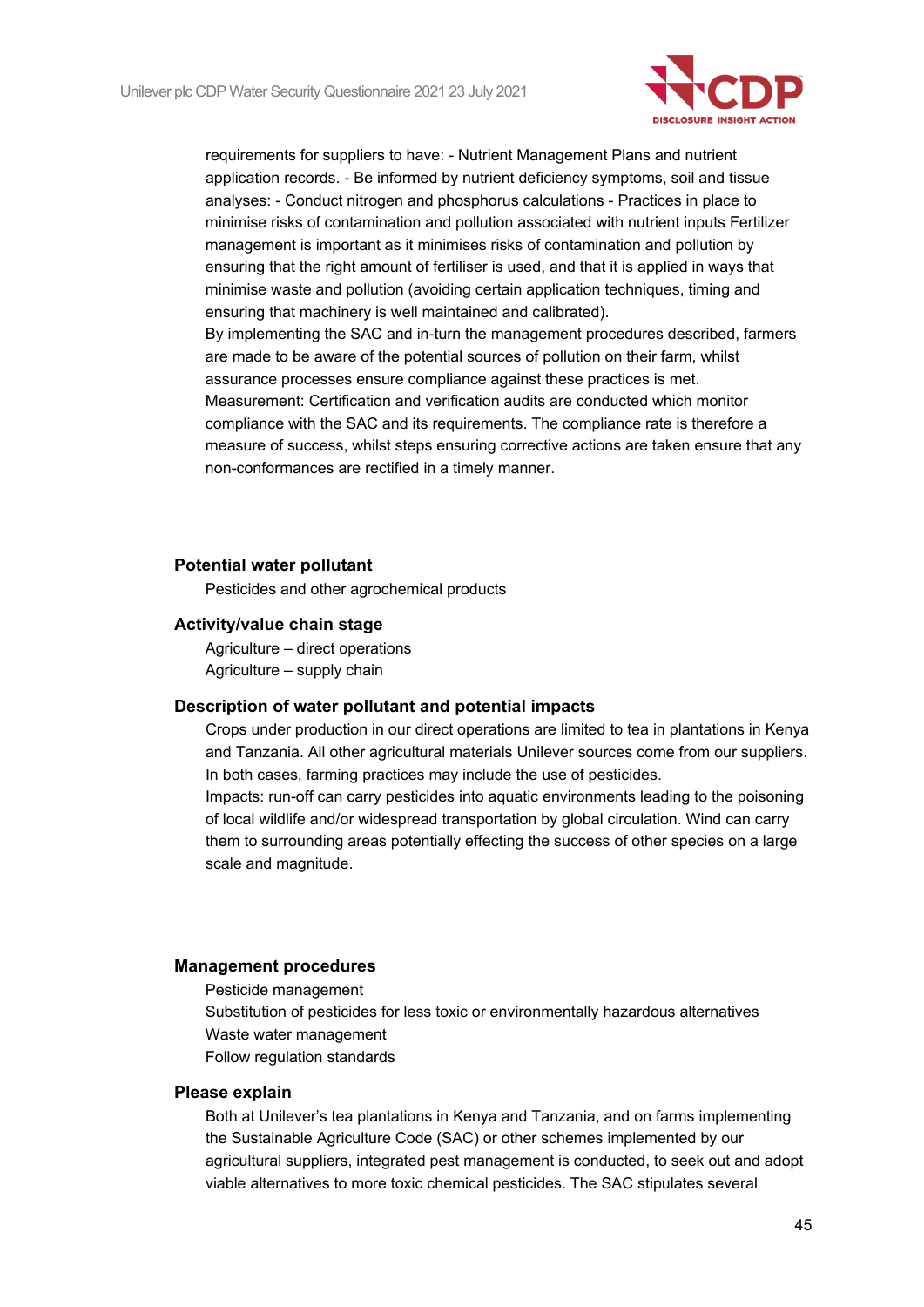

requirements pertaining to the management procedures highlighted in 'Management procedures' column in this table aimed at better soil and water management, biodiversity, and a range of other environmental impacts we can directly/indirectly influence. As the growth of our business and it's ability to operate depends on being able to produce and source ingredients sustainably for our products, it is one of the pillars of focus in our Unilever Sustainable Living Plan (USLP). Section 2 of our SAC focuses on pest, disease and weed management with requirements for the following: Pesticides with active ingredients classified by the World Health Organisation (WHO) as extremely hazardous (class 1a) are prohibited from use (amongst others), whilst highly hazardous (class 1b) ingredients must be phased out within 3 years of implementation of the code. Integrated pest management (IPM) – an approach of: (1) prevention through crop rotation, biological and physical controls, etc, (2) observation through monitoring and action thresholds, etc and lastly (3) intervention through ingredient selection, resistance avoidance, etc; is adopted by producers.

Measurement: Certification and verification audits are conducted which monitor compliance with the SAC and its requirements. The compliance rate is therefore a measure of success, whilst steps ensuring corrective actions are taken ensure that any non-conformances are rectified in a timely manner.

#### **Potential water pollutant**

Manure and slurries

#### **Activity/value chain stage**

Agriculture – direct operations Agriculture – supply chain

#### **Description of water pollutant and potential impacts**

Unilever agricultural raw material suppliers implementing the Sustainable Agriculture Code and other schemes recognised in the Scheme Rules, comply with a series of requirements that address potential water pollutants derived from farming operations. Impacts: Farming practices may include the use of fertilisers (including manure), while livestock farms are also likely to use antibiotics and other veterinary medicines. All these are potential sources of water pollution and are from our supply chain. Within our manufacturing operations, we do not have manure or slurry pollutants. However, waste sludge is derived from our wastewater treatment plants. In some countries this is used as a soil improver with quality in line with local regulation.

Impacts include the pollution of watercourses and groundwater e.g. excess nutrient application may lead to eutrophication and the destabilising of aquatic ecosystems; the application of certain pesticides may cause damage to aquatic organisms, and both pesticides and nutrients can bring water below that required for potability in the local area of operation. Effluent treatment plant sludge represents around 25% of our annual waste disposed by sites.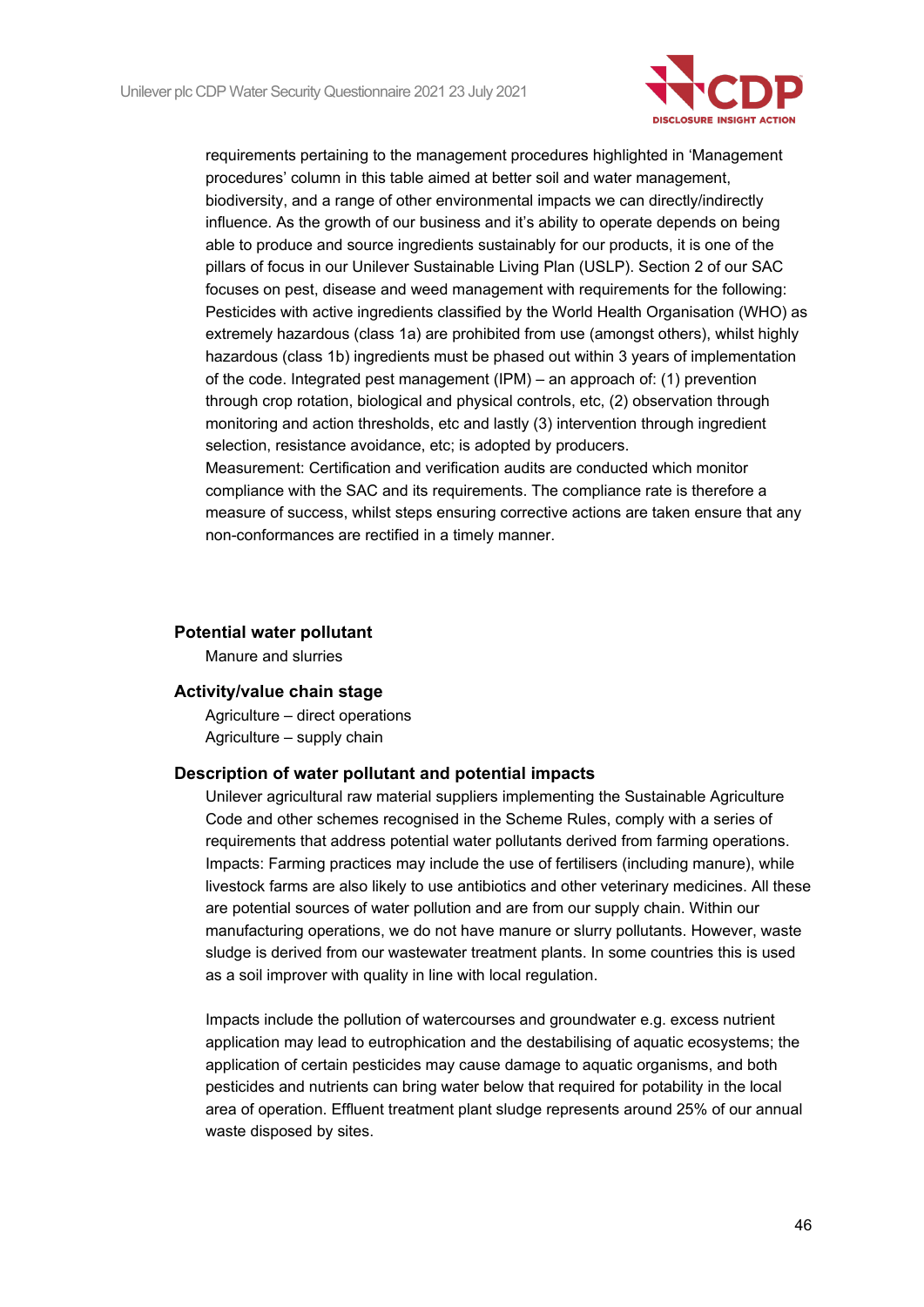

#### **Management procedures**

Animal waste management Livestock management Waste water management Follow regulation standards

#### **Please explain**

The Sustainable Agriculture Code (SAC) and other schemes implemented by our agricultural suppliers, stipulate several requirements pertaining to the management procedures highlighted in 'Management procedures' column in this table aimed at better soil and water management, biodiversity, and a range of other environmental impacts we can directly/indirectly influence. Surface and ground water must be protected from direct and indirect pollution. Sewage and wash water are the main sources of this, so none may discharge directly into watercourses and these must be a sufficient distance to avoid pollution. Crossing points for livestock made of hard surfaces to avoid riverbank erosion and contamination.

Measurement: Certification and verification audits are conducted which monitor compliance with the SAC and its requirements. The compliance rate is therefore a measure of success, whilst steps ensuring corrective actions are taken ensure that any non-conformances are rectified in a timely manner.

# **W3.3**

**(W3.3) Does your organization undertake a water-related risk assessment?** Yes, water-related risks are assessed

## **W3.3a**

**(W3.3a) Select the options that best describe your procedures for identifying and assessing water-related risks.**

#### **Direct operations**

**Coverage**

Full

#### **Risk assessment procedure**

Water risks are assessed as part of other company-wide risk assessment system

#### **Frequency of assessment**

More than once a year

### **How far into the future are risks considered?**

3 to 6 years

### **Type of tools and methods used**

Tools on the market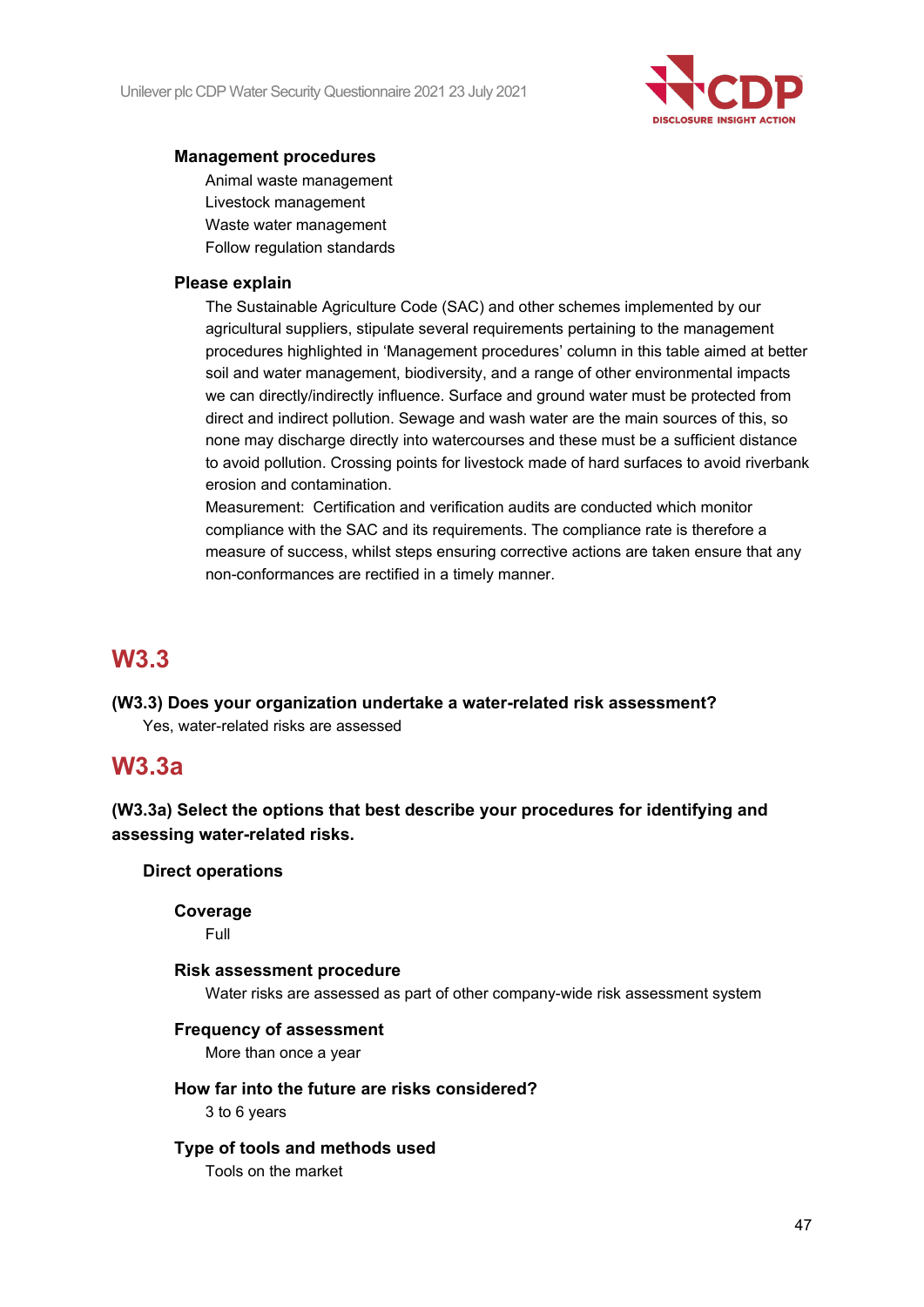

#### Enterprise Risk Management

#### **Tools and methods used**

- WRI Aqueduct
- Other, please specify

ISO 14001, Environmental Care Framework Standard , Datamaran, Interviews, Media reviews

#### **Comment**

Water stress assessments for our manufacturing operations we use the WRI Aqueduct tool. This is reviewed on an ongoing basis in light of significant changes e.g. acquisitions or information from the factory network on emerging water insecurity. Ratings and media reviews are discussed with factory teams.

At a site level we use Unilever's Environmental Care Framework Standard which takes into consideration local water conditions and the local environment, helping us prioritise according to the local risk and establish controls to mitigate risk them. Environmental Audits are conducted against the Unilever's Environmental Care Framework Standard and / or ISO14001, as well as the audits conducted through our World Class Manufacturing Programme Environment Pillar and wherever it's a requirements of local compliance.

#### **Supply chain**

#### **Coverage**

Full

#### **Risk assessment procedure**

Water risks are assessed as part of an enterprise risk management framework

#### **Frequency of assessment**

Annually

#### **How far into the future are risks considered?**

More than 6 years

#### **Type of tools and methods used**

Tools on the market Enterprise Risk Management

### **Tools and methods used**

Water Footprint Network Assessment tool Other, please specify Internal company methods

#### **Comment**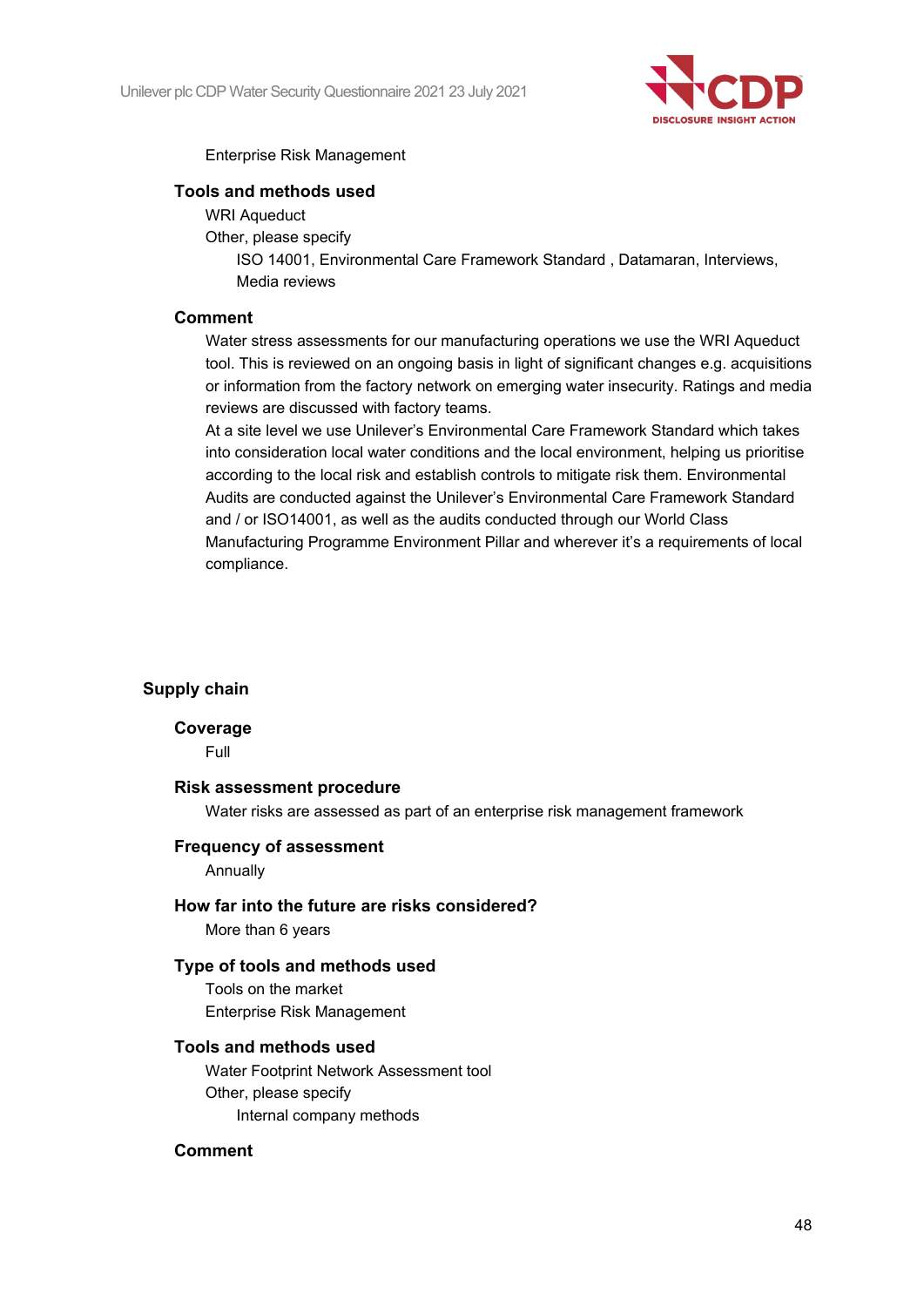

Unilever adopts a risk management process that is aligned to our Vision to our ambition to be a leader as a sustainable business. Our approach to risk management is designed to provide reasonable, but not absolute, assurance that our assets are safeguarded, the risks facing the business are being assessed and mitigated and all information that may be required to be disclosed is reported to Unilever's senior management. Using resources from Water Footprint Network & the Life Cycle Analysis community, we are able map the water supplies used to produce our agricultural & non-renewable materials, so understand key materials & locations of greatest risk.

#### **Other stages of the value chain**

#### **Coverage**

Partial

#### **Risk assessment procedure**

Water risks are assessed in an environmental risk assessment

**Frequency of assessment** Annually

#### **How far into the future are risks considered?**

More than 6 years

#### **Type of tools and methods used**

Tools on the market International methodologies Databases **Other** 

#### **Tools and methods used**

Water Footprint Network Assessment tool WRI Aqueduct Environmental Impact Assessment Life Cycle Assessment IPCC Climate Change Projections FAO/AQUASTAT Maplecroft Global Water Security Risk Index Regional government databases Other, please specify Internal studies-consumer use of product

#### **Comment**

Within the USLP (2010-2020) we have considered water scarcity as the number of people experiencing physical water scarcity & lack access to sanitation/clean water. We calculate impact annually, (absolute & per consumer use) using data from products in our 5 water-using categories: Hair Care, Household Care, Laundry, Oral Care & Skin Cleansing & from 7 water-scarce countries. This helps us focus on water saving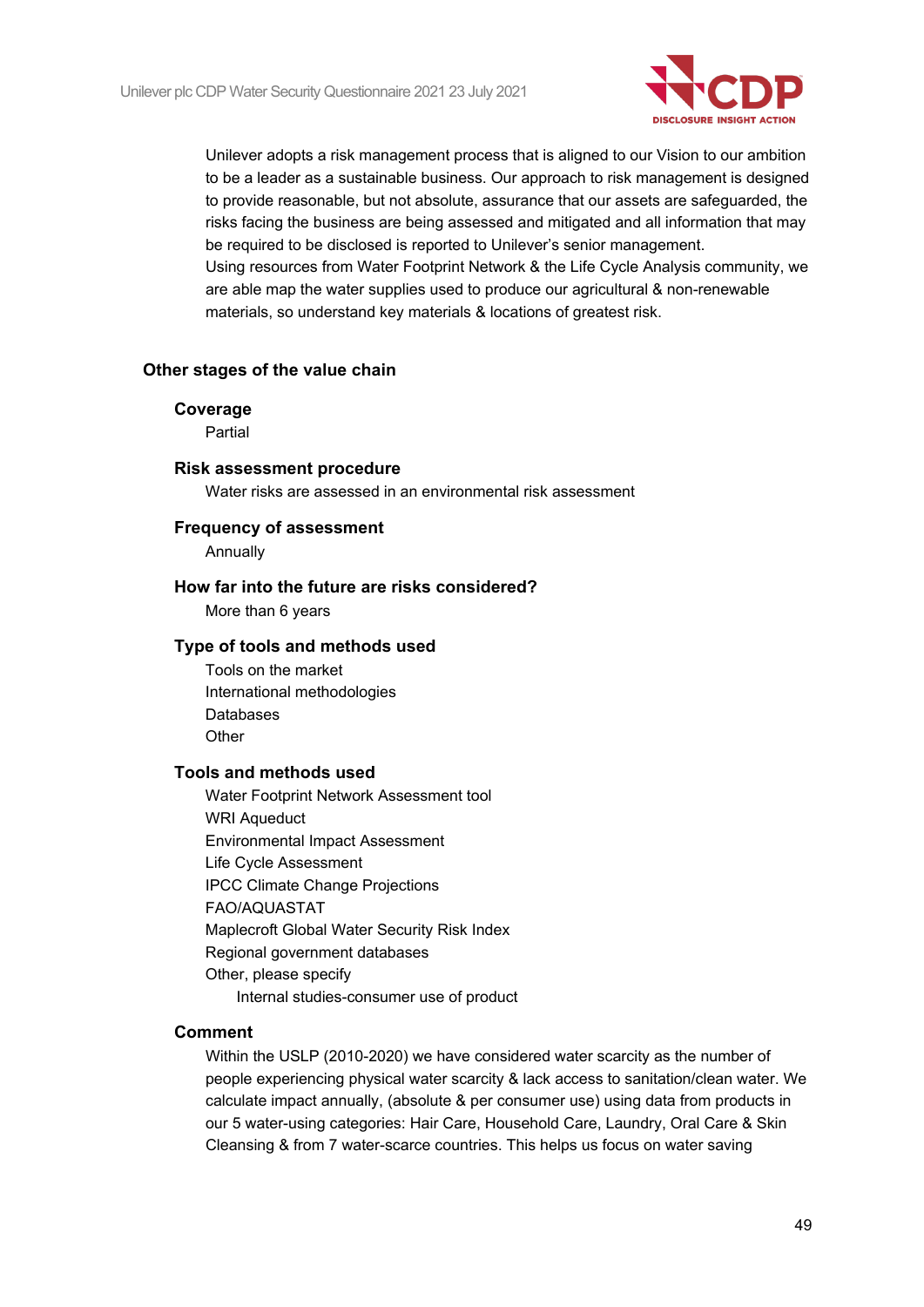

innovations where they are truly needed i.e. innovating fast-rinse products or moving towards water-smart products requiring little or no water.

# **W3.3b**

## **(W3.3b) Which of the following contextual issues are considered in your organization's water-related risk assessments?**

|                                                  | <b>inclusion</b>                | Relevance & Please explain                                                                                                                                                                                                                                                                                                                                                                                                                                                                                                                                                                                                                                                                                                                                                                                                                                                                                                                                                                                                                                                                                                                                                                                                                                                                                                                                                                                                                                                                                                                                                                                                                                                                                                                                                                                                                                                                     |
|--------------------------------------------------|---------------------------------|------------------------------------------------------------------------------------------------------------------------------------------------------------------------------------------------------------------------------------------------------------------------------------------------------------------------------------------------------------------------------------------------------------------------------------------------------------------------------------------------------------------------------------------------------------------------------------------------------------------------------------------------------------------------------------------------------------------------------------------------------------------------------------------------------------------------------------------------------------------------------------------------------------------------------------------------------------------------------------------------------------------------------------------------------------------------------------------------------------------------------------------------------------------------------------------------------------------------------------------------------------------------------------------------------------------------------------------------------------------------------------------------------------------------------------------------------------------------------------------------------------------------------------------------------------------------------------------------------------------------------------------------------------------------------------------------------------------------------------------------------------------------------------------------------------------------------------------------------------------------------------------------|
| Water availability at a<br>basin/catchment level | Relevant,<br>always<br>included | Why this issue is relevant: Water availability at the<br>basin/catchment level is important to Unilever as it impacts<br>our ability to run our operations. It is vital for heating, cooling<br>& cleaning processes in all 264 manufacturing sites. Without<br>access to freshwater we would not be able to produce<br>products, resulting in loss of revenue.<br>Explanation of the assessment: We incorporate water<br>availability at a basin level in our manufacturing operations<br>risk assessments by using the WRI Aqueduct tool, which<br>includes datasets on water availability, and quality<br>parameters from sources such as FAO, UNICEF and IWMI.<br>The WRI Aqueduct tool allows for consideration of future<br>projected change in water stress conditions, using climate<br>scenarios developed by the IPCC 5th assessment report.<br>In addition, water availability at a basin level is also<br>addressed through conversations with the site teams<br>throughout the year and media reviews. Unilever's factory<br>teams live and work in the area and are often most aware of<br>the increasing water stresses. Basin level water risks are<br>also included into the aspects register which is conducted at<br>sites annually as part of the Unilever Environmental Care<br>Framework and/or ISO14001 assessment. Environmental<br>aspects are considered under three specific states (normal,<br>abnormal and emergency) and at three times (past, present<br>and future). If water access and source depletion are<br>environmental aspects that are considered significant, it will<br>be incorporated into the site-based risk assessment<br>process. Site engagement with local authorities and<br>environmental agencies is managed at a site level, this is<br>one way that we anticipate future changes in the short to<br>medium term availability of water. |
|                                                  |                                 | As part of our new Climate & Nature goals announced in<br>June 2020, Unilever will undertake water stewardship<br>activities in 100 most water stressed sites, understand<br>specific shared water related risks at the sites is central to<br>taking appropriate action. We also understand that water                                                                                                                                                                                                                                                                                                                                                                                                                                                                                                                                                                                                                                                                                                                                                                                                                                                                                                                                                                                                                                                                                                                                                                                                                                                                                                                                                                                                                                                                                                                                                                                        |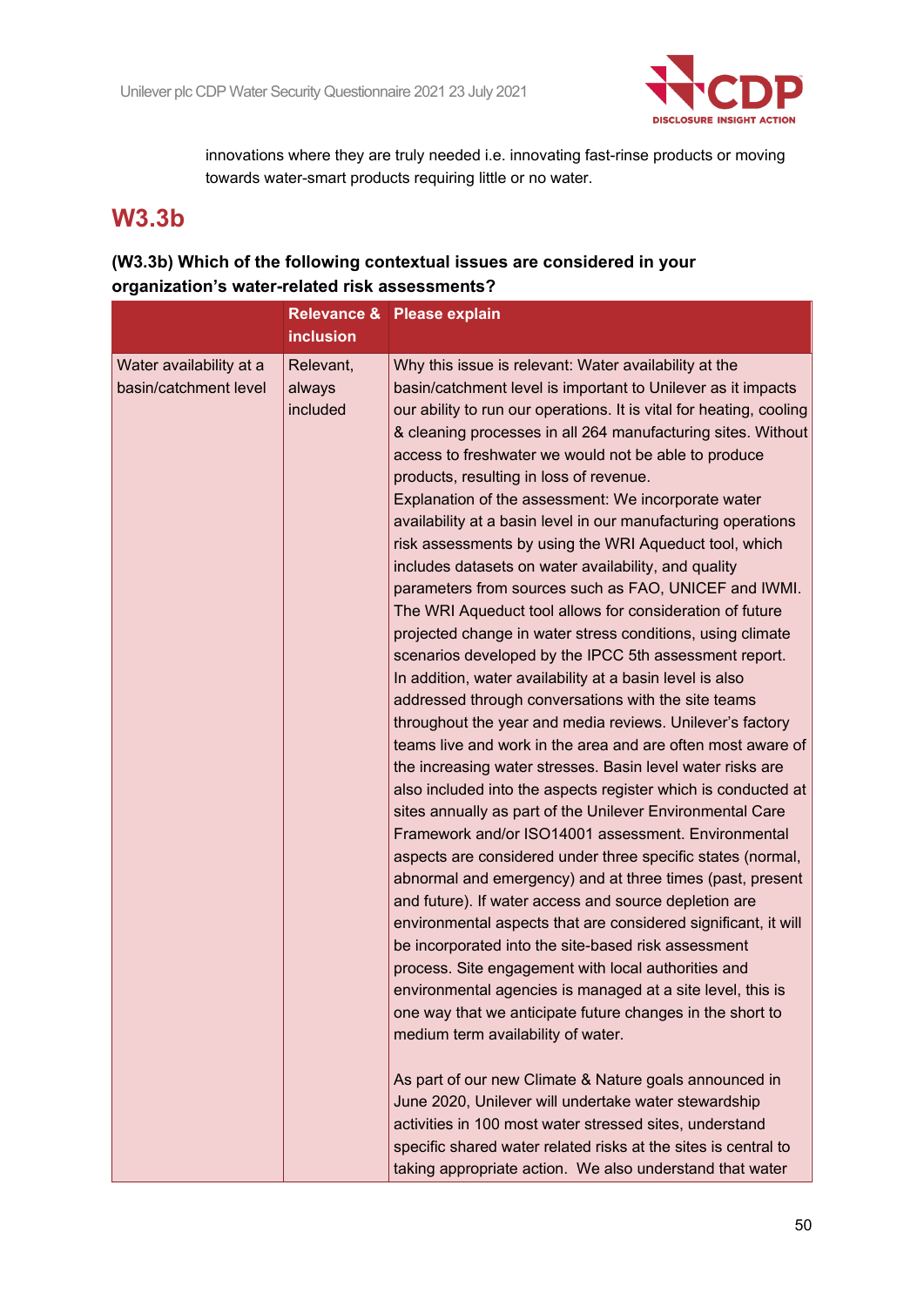

|                                             |                                 | availability is key for our consumers' health, well-being and<br>ability to use our products effectively, as part of the new<br>compass goals we will work in strategic high risk markets to<br>improve water security - including water quantity.<br>Tools used: WRI Aqueduct, Discussions with factory teams,<br>Unilever Environmental Care Framework / ISO14001.                                                                                                                                                                                                                                                                                                                                                                                                                                                                                                                                                                                                                                                                                                                                                                                                                                                                                                                                                                                                                                                                                                                                                                                                                                                                                                                             |
|---------------------------------------------|---------------------------------|--------------------------------------------------------------------------------------------------------------------------------------------------------------------------------------------------------------------------------------------------------------------------------------------------------------------------------------------------------------------------------------------------------------------------------------------------------------------------------------------------------------------------------------------------------------------------------------------------------------------------------------------------------------------------------------------------------------------------------------------------------------------------------------------------------------------------------------------------------------------------------------------------------------------------------------------------------------------------------------------------------------------------------------------------------------------------------------------------------------------------------------------------------------------------------------------------------------------------------------------------------------------------------------------------------------------------------------------------------------------------------------------------------------------------------------------------------------------------------------------------------------------------------------------------------------------------------------------------------------------------------------------------------------------------------------------------|
| Water quality at a<br>basin/catchment level | Relevant,<br>always<br>included | Why this issue is relevant: Good quality water is a vital<br>ingredient in many of our foods & refreshment, home &<br>personal care products. It is also vital for heating, cooling &<br>cleaning processes in all 261 manufacturing sites. Without<br>access to good quality freshwater we would not be able to<br>produce products, resulting in loss of revenue.<br>Explanation of the assessment: We incorporate water<br>quality (of both the water received and the water leaving our<br>factories) into our risk assessments principally through site<br>based ISO14001 and Unilever's Environmental Care<br>Framework Standard. Water quality testing is conducted on<br>incoming and outgoing water, frequency and parameters<br>determined by risk & local regulation. Our manufacturing<br>sites monitor and assess environmental aspects under three<br>specific states (normal, abnormal and emergency) and at<br>three times (past, present and future), addressing both<br>internal operational changes and external environmental<br>changes. Water quality and depletion of water sources are<br>environmental aspects that are considered and if deemed<br>significant, will be incorporated into the site based risk<br>assessment process, where controls and management<br>procedures are allocated.<br>As part of our new Climate & Nature goals announced in<br>June 2020, Unilever will undertake water stewardship<br>activities in 100 most water stressed sites, understand<br>specific shared water related risks at the sites is central to<br>taking appropriate action. We also understand that water<br>quality is key for our consumers' health, well-being and |
|                                             |                                 | ability to use our products effectively, as part of the new<br>compass goals we will work in strategic high risk markets to<br>improve water security - including water quality.<br>Assessing water quality through top down tools has<br>limitations due to data sets available, variability locally and<br>seasonal fluctuations.                                                                                                                                                                                                                                                                                                                                                                                                                                                                                                                                                                                                                                                                                                                                                                                                                                                                                                                                                                                                                                                                                                                                                                                                                                                                                                                                                              |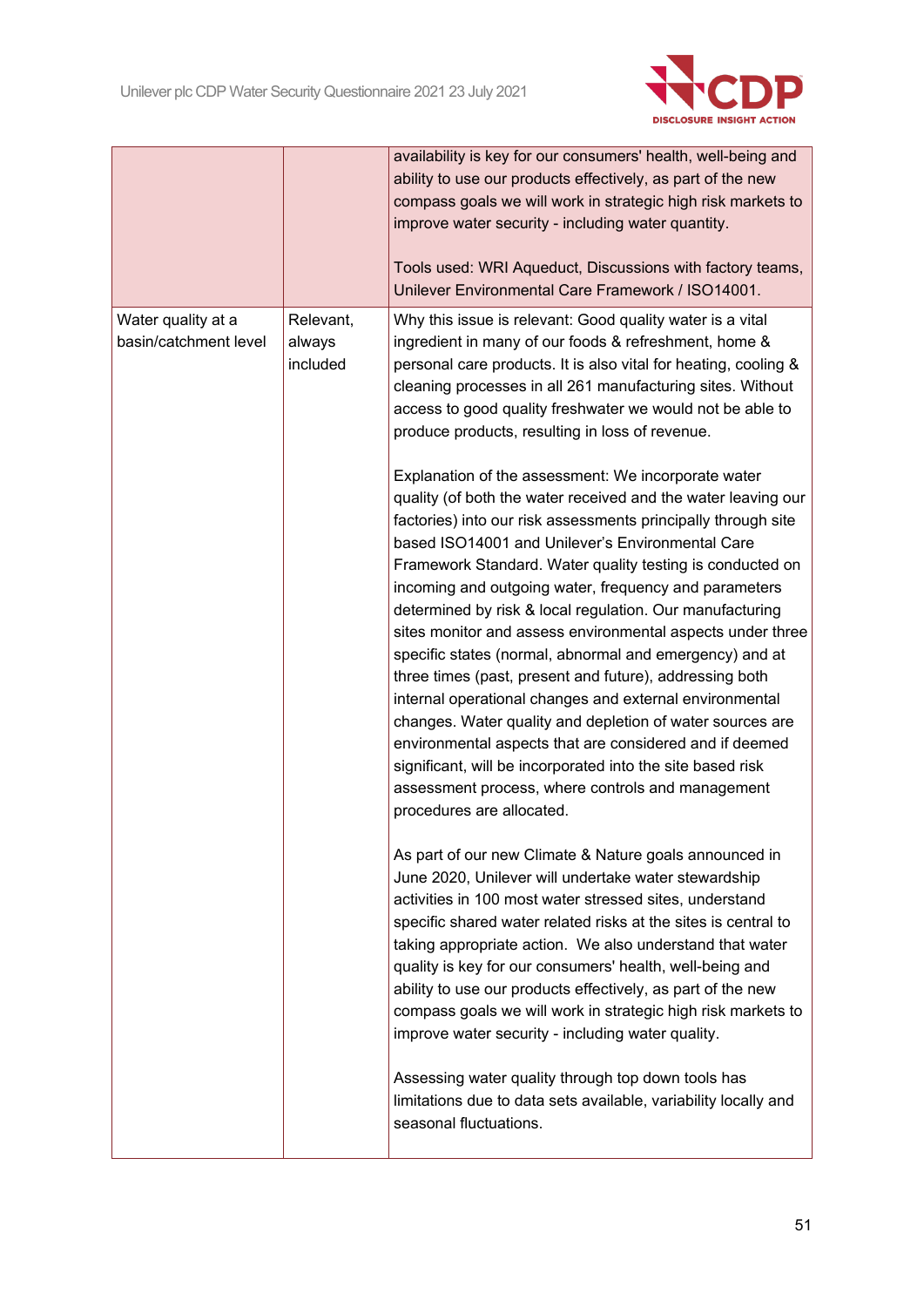

|                                                                                             |                                 | Tools used: Unilever Environmental Care Framework /<br>ISO14001.                                                                                                                                                                                                                                                                                                                                                                                                                                                                                                                                                                                                                                                                                                                                                                                                                                                                                                                                                                                                                                                                                                                                                                                                                                                                                                                                                                                                                                                                                                                                                                                                                                                                                                                                                                                                                                                                                                                                                                                                                                                                                                                                                                                                                                                                                            |
|---------------------------------------------------------------------------------------------|---------------------------------|-------------------------------------------------------------------------------------------------------------------------------------------------------------------------------------------------------------------------------------------------------------------------------------------------------------------------------------------------------------------------------------------------------------------------------------------------------------------------------------------------------------------------------------------------------------------------------------------------------------------------------------------------------------------------------------------------------------------------------------------------------------------------------------------------------------------------------------------------------------------------------------------------------------------------------------------------------------------------------------------------------------------------------------------------------------------------------------------------------------------------------------------------------------------------------------------------------------------------------------------------------------------------------------------------------------------------------------------------------------------------------------------------------------------------------------------------------------------------------------------------------------------------------------------------------------------------------------------------------------------------------------------------------------------------------------------------------------------------------------------------------------------------------------------------------------------------------------------------------------------------------------------------------------------------------------------------------------------------------------------------------------------------------------------------------------------------------------------------------------------------------------------------------------------------------------------------------------------------------------------------------------------------------------------------------------------------------------------------------------|
| <b>Stakeholder conflicts</b><br>concerning water<br>resources at a<br>basin/catchment level | Relevant,<br>always<br>included | Why this issue is relevant: The actions of one user in a<br>watershed can determine the supply for everyone else. If<br>depletion in quality or quantity for example were to occur in<br>an area where Unilever (UL) had a site, the ability for that<br>site to run their operations would be limited, resulted in lost<br>production & revenue or requiring additional pre-treatment.<br>In some cases there may be multiple facilities within 1<br>location ie the Parana basin where we have 3 facilities<br>which would result in material losses. Because of this, in<br>areas where there are higher water risks, we're building our<br>water efficiency efforts through engaging with local<br>communities and taking collective action with others to<br>contribute to better water security for all.<br>Explanation of the assessment: We incorporate stakeholder<br>conflicts & concerns associated with water resources at a<br>local level into risk assessments in a number of ways as<br>they are fundamental to our license to operate.<br>1) We monitor stakeholder issues associated with water<br>through tools such as SIGWATCH & media reviews.<br>2) At a local level, factory management and legal business<br>partners work with water authorities, communities & other<br>stakeholders to keep up to date with regulation changes,<br>other users & community activities<br>3) Future potential stakeholder conflicts at a local level are<br>relevant for UL -under ISO14001 & UL's Environmental<br>Care Framework Standard, our manufacturing sites are<br>required to track changes in regulations, engagement with<br>communities & regulators allow sites to understand potential<br>issues on the horizon & act accordingly. Environmental<br>aspects are also assessed on their nuisance impact to<br>neighbours at site and through our central environmental<br>incident reporting and management programme.<br>4) Through our engagement in forums such as the WEF,<br>World Business Council for Sustainable Development, CEO<br>Water Mandate & engagement with NGOs & industry<br>roundtables, emerging stakeholder conflicts / issues of<br>concern are often raised.<br>Tools used: SIGWATCH, direct engagement with<br>stakeholders, Unilever Environmental Care<br>Framework/ISO14001, Airsweb, External forums. |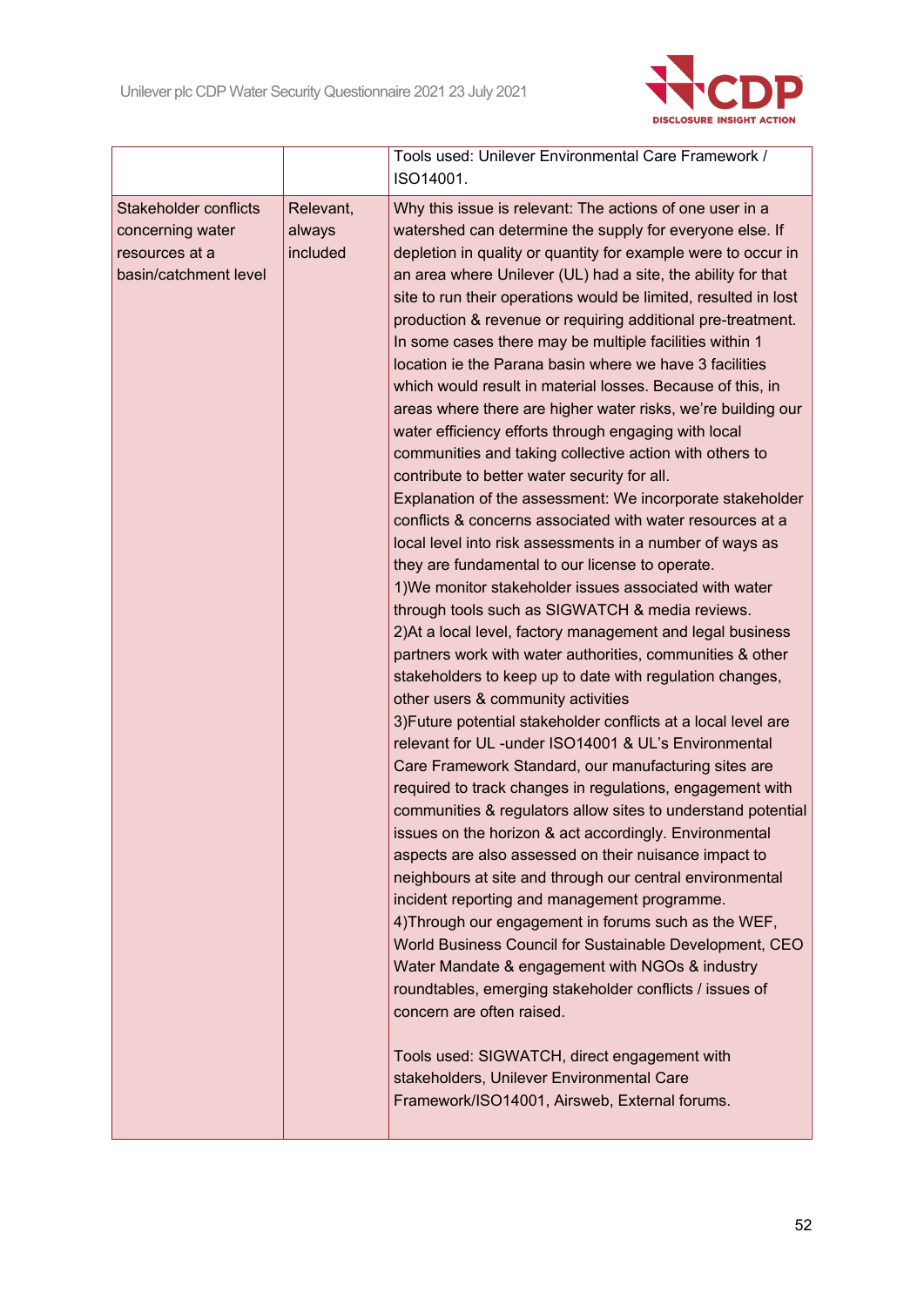

| Implications of water on Relevant, |           | Of the almost €34 billion Unilever spends on it's supply        |
|------------------------------------|-----------|-----------------------------------------------------------------|
| your key                           | always    | chain, 33% is on raw materials. Our agricultural suppliers      |
| commodities/raw                    | included  | need access to water (fresh & brackish/recycled) for            |
| materials                          |           | irrigation to grow crops we rely on for products. Decreases     |
|                                    |           | production volumes = decrease revenue & growth                  |
|                                    |           | opportunities. Increased sourcing costs can additionally limit  |
|                                    |           | profit margins.                                                 |
|                                    |           | Explanation of assessment: We manage risk by (1)                |
|                                    |           | assessing the risk (by materiality & geography), (2) by         |
|                                    |           | implementing policies & guidelines to encourage water           |
|                                    |           | management best practice. Suppliers & 3rd parties are           |
|                                    |           | required to sign up to our Responsible Sourcing Policy          |
|                                    |           | (RSP), while 1/3 implement the Sustainable Agriculture          |
|                                    |           | Code (SAC) &/or equivalent standard(s) with their growers;      |
|                                    |           | each of which have standards & obligations on water             |
|                                    |           | efficiency & resource management. In addition, our Climate      |
|                                    |           | Smart Agriculture (CSA) Guide, in the SAC Implementation        |
|                                    |           | Guide, draws a link between requirements & CSA themes.          |
|                                    |           | We use WFN tools & LCA databases to map water                   |
|                                    |           | availability for suppliers who produce our materials.           |
|                                    |           | Assessments, conducted by growers using the SAC, factor         |
|                                    |           | in water management, inc assessments of current water           |
|                                    |           | use, sustainable abstraction & use of surface/ground water,     |
|                                    |           | water rights & permits. Between 2011 & 2020, over 14,500        |
|                                    |           | growers carried out risk assessments to protect surface &       |
|                                    |           | ground water from pollution. Furthermore, suppliers report      |
|                                    |           | the quantity of water used for irrigation, dilution of inputs & |
|                                    |           | watering of livestock. Separate to the SAC, key suppliers       |
|                                    |           | respond to CDP Supply Chain water, which provides a             |
|                                    |           | better understanding of current/future risks & opportunities.   |
|                                    |           | The UL Safety & Environmental Assurance Centre (SEAC)           |
|                                    |           | are collaborating with Leeds University via PhD research to     |
|                                    |           | investigate whether Machine Learning can be used to             |
|                                    |           | improve climate crop modelling, including the handling of       |
|                                    |           | changes in water availability.                                  |
|                                    |           | The review will enable us to apply models in our raw            |
|                                    |           | materials supply chain as part of our climate strategy &        |
|                                    |           | climate smart initiative.                                       |
|                                    |           |                                                                 |
|                                    |           | Tools used: Water Footprint Network tools, CSA, SAC, RSP        |
|                                    |           | & LCA.                                                          |
| Water-related                      | Relevant, | Why this issue is relevant: Changes in water-related            |
| regulatory frameworks              | always    | regulation are considered due to the financial and              |
|                                    | included  | operational impact it may have on our manufacturing. For        |
|                                    |           | instance, in Egypt where wastewater recycling and reuse is      |
|                                    |           | becoming an operating requirement, requiring additional         |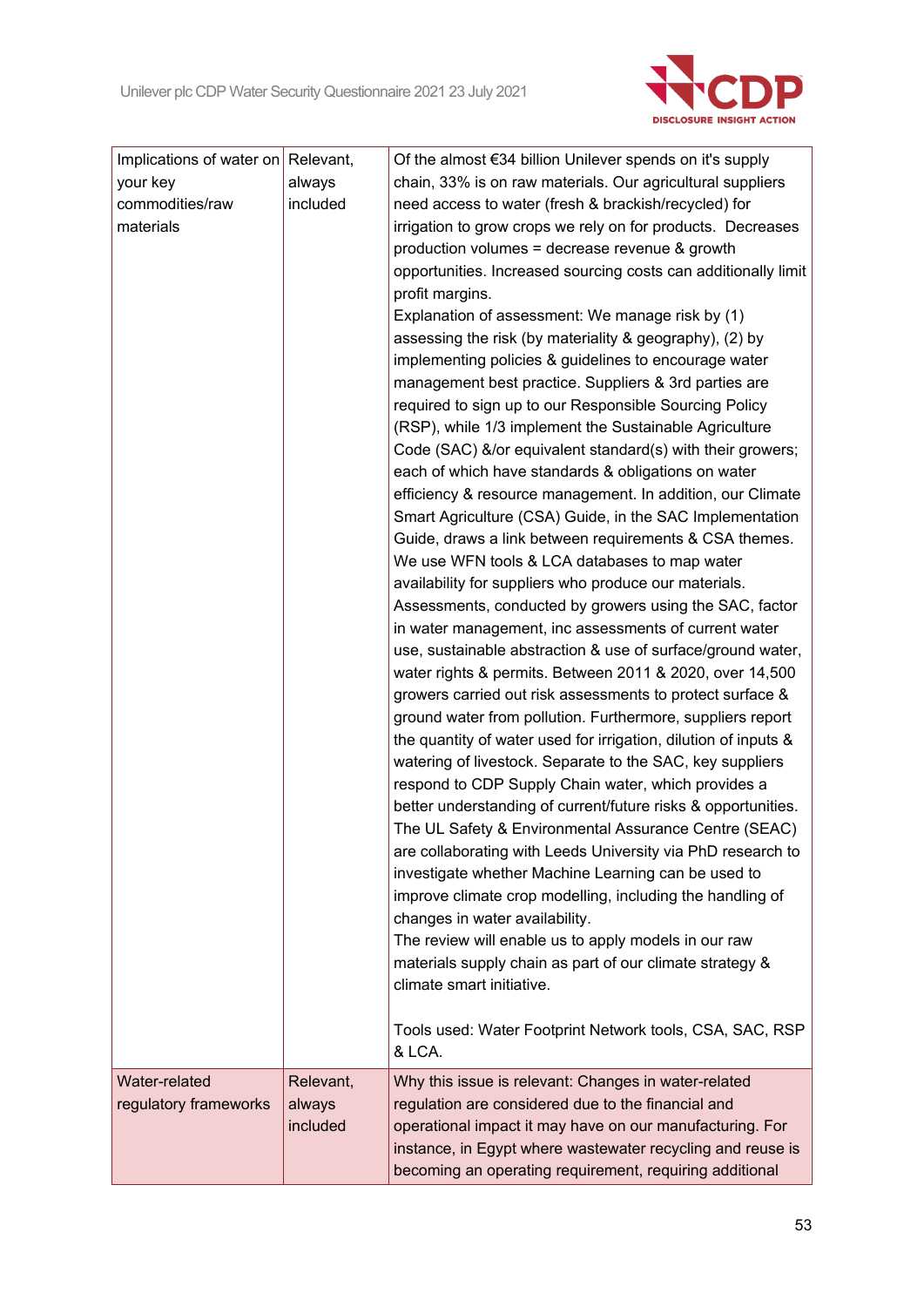

|                                      |                                 | infrastructure and new contracts. Tracking regulatory<br>changes ensures that the business can plan ahead and<br>incorporate into decision making.<br>Explanation of the assessment: Water related regulatory<br>frameworks, as well as Unilever standards and external<br>commitments are incorporated into risk assessments at site<br>level through ISO14001 & Unilever's Environmental Care<br>Framework Standard.<br>Environmental aspects are mapped under three specific<br>states (normal, abnormal and emergency) and at three<br>times (past, present and future). Regulatory frameworks and<br>Unilever standards form part of a scoring methodology<br>which determines the significance of the aspect and the<br>necessary controls & actions.<br>In addition, site managers maintain good working<br>relationships with municipal suppliers to ensure they are up<br>to date with changing legislation or licensing considered<br>with upstream and downstream activities, three operational<br>states (normal, abnormal and emergency) and three time<br>frames (past, present and future).<br>Tools used: Unilever Environmental Care Framework /<br>ISO14001, relationships with municipal suppliers, variety of<br>new regulation tracking tools. Sites use a variety of tools<br>which are available nationally to help to identify and track<br>new regulation, for instance, in South Africa the sites use a<br>service provided by Implex to provide information on<br>changing regulation associated with Occupational Health,<br>Safety and Environmental indicators. In other countries and<br>regions, appropriate tools / relationships are established<br>locally. |
|--------------------------------------|---------------------------------|------------------------------------------------------------------------------------------------------------------------------------------------------------------------------------------------------------------------------------------------------------------------------------------------------------------------------------------------------------------------------------------------------------------------------------------------------------------------------------------------------------------------------------------------------------------------------------------------------------------------------------------------------------------------------------------------------------------------------------------------------------------------------------------------------------------------------------------------------------------------------------------------------------------------------------------------------------------------------------------------------------------------------------------------------------------------------------------------------------------------------------------------------------------------------------------------------------------------------------------------------------------------------------------------------------------------------------------------------------------------------------------------------------------------------------------------------------------------------------------------------------------------------------------------------------------------------------------------------------------------------------------------------------------------------------------------|
| Status of ecosystems<br>and habitats | Relevant,<br>always<br>included | [DONE] Our sustainable agriculture (SA) programme is key<br>to growing crops in ways which sustain soil, minimise water<br>& fertiliser use & protect biodiversity. Without crops, which<br>are a significant raw material, we would not be able to make<br>products. We concentrate efforts on priority crops crucial to<br>us, & where we can have the most impact e.g. palm oil.<br>Explanation of assessment: 5 initiatives are considered in<br>water risk assessments:<br>1) SA Programme: provides good agricultural practice ie<br>ecosystem services & biodiversity management practices.<br>Compliance is mandatory on water withdrawal & dumping of<br>waste in water bodies.<br>2) For certain materials, suppliers use external certification<br>schemes (RSPO & RTRS etc) to support sustainable                                                                                                                                                                                                                                                                                                                                                                                                                                                                                                                                                                                                                                                                                                                                                                                                                                                                                 |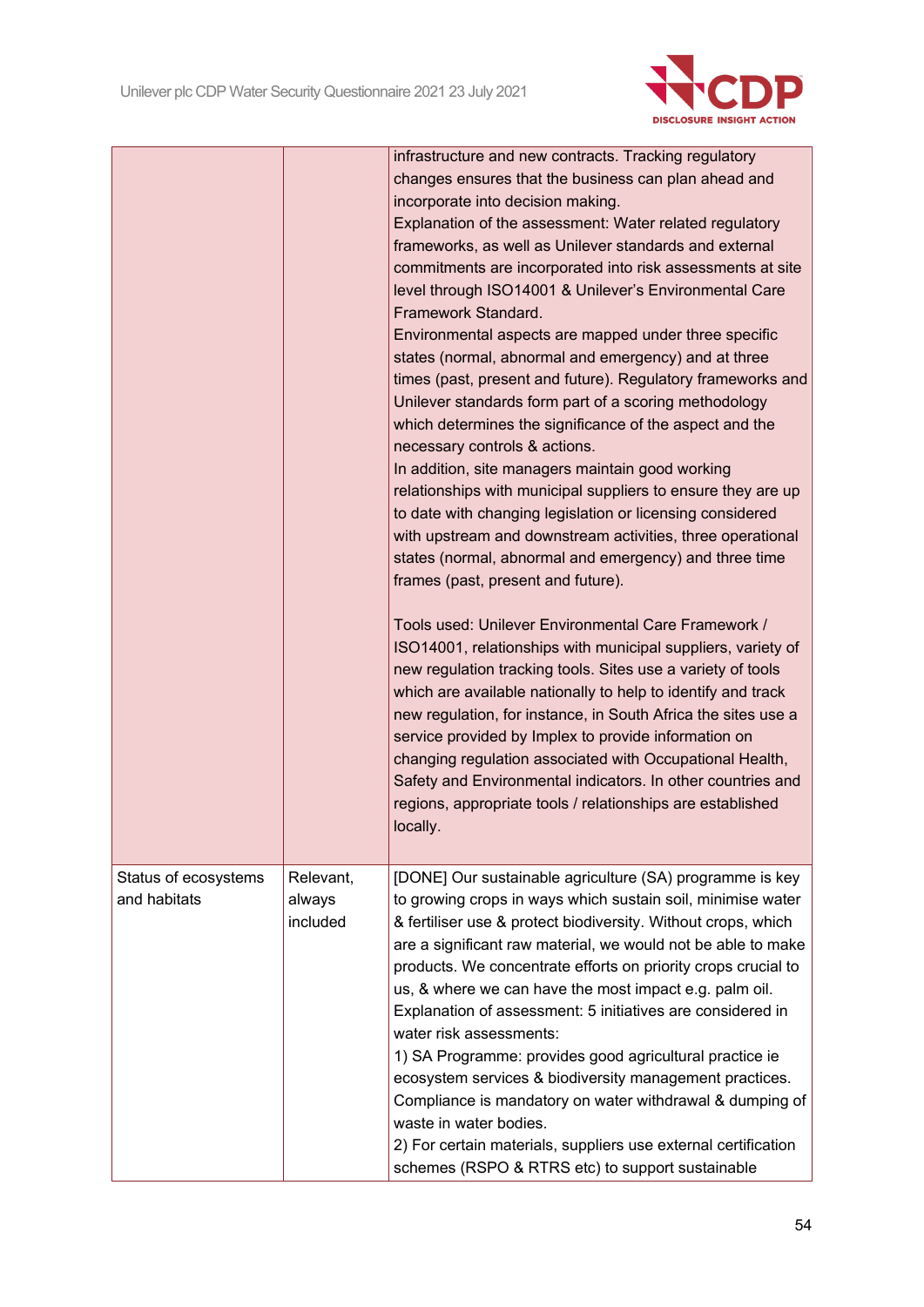

|                                                                                          |                                 | sourcing.<br>3) SA Programme: Through the deployment of the<br>Sustainable Agriculture Code and equivalent external<br>certification schemes with suppliers, good agricultural<br>practices are implemented. These include requirements<br>around the protection of watercourses and buffer areas and<br>prohibiting the dumping of waste into water bodies.<br>4) All suppliers implementing the Sustainable Agriculture<br>Code are required to have Biodiversity Action Plan (BAP)'s<br>to manage key features on farm, e.g. the maintenance and<br>improvement of wildlife corridors between conservation<br>areas. To help identify & prioritise management of important<br>species & habitats to design the BAP, suppliers can use the<br>Cool Farm Tool Biodiversity Module, which calculates<br>scores on 4 dimensions & 11 species groups. Through<br>these plans, suppliers set targets and actions, supported by<br>agronomic consultants. These facilitate continuous<br>improvement of the status of ecosystems and habitats<br>surrounding the farm activity.<br>Tools: SAC Biodiversity Action Plan/Cool Farm Tool<br><b>Biodiversity Module.</b> |
|------------------------------------------------------------------------------------------|---------------------------------|------------------------------------------------------------------------------------------------------------------------------------------------------------------------------------------------------------------------------------------------------------------------------------------------------------------------------------------------------------------------------------------------------------------------------------------------------------------------------------------------------------------------------------------------------------------------------------------------------------------------------------------------------------------------------------------------------------------------------------------------------------------------------------------------------------------------------------------------------------------------------------------------------------------------------------------------------------------------------------------------------------------------------------------------------------------------------------------------------------------------------------------------------------------|
| Access to fully-<br>functioning, safely<br>managed WASH<br>services for all<br>employees | Relevant,<br>always<br>included | Why this issue is relevant: Some of our employees,<br>particularly in developing and emerging markets, live in<br>communities where access to clean, safe drinking water,<br>sanitation and hygiene facilities is limited. Providing facilities<br>at work ensures they do - at the very least - have access                                                                                                                                                                                                                                                                                                                                                                                                                                                                                                                                                                                                                                                                                                                                                                                                                                                     |
|                                                                                          |                                 | during working hours. As part of Unilever's quality standards<br>our factories adhere to high hygiene standards aligned with<br>our GMP and covers personal hygiene for employees.<br>Unilever signed the World Business Council for Sustainable<br>Development WASH Pledge to ensure access to WASH in                                                                                                                                                                                                                                                                                                                                                                                                                                                                                                                                                                                                                                                                                                                                                                                                                                                          |
|                                                                                          |                                 | all our factories, plantations and workplaces. All employees<br>have access to fully-functioning WASH services. The global<br>Covid-19 pandemic only highlights the need for access to<br>WASH at all stages of the supply chain.                                                                                                                                                                                                                                                                                                                                                                                                                                                                                                                                                                                                                                                                                                                                                                                                                                                                                                                                |
|                                                                                          |                                 | Explanation of the assessment: We do not rely on any<br>external tools to assess WASH risk as access to WASH<br>services is built into the water risk assessments for all our<br>facilities and provision for access to WASH for all<br>employees is built into our factory design and quality                                                                                                                                                                                                                                                                                                                                                                                                                                                                                                                                                                                                                                                                                                                                                                                                                                                                   |
|                                                                                          |                                 | requirements. To ensure ongoing adherence, we have<br>updated our Occupational Health standard to include<br>specific reference to access to safe drinking, sanitation and<br>hygiene for all employees and this will be audited annually                                                                                                                                                                                                                                                                                                                                                                                                                                                                                                                                                                                                                                                                                                                                                                                                                                                                                                                        |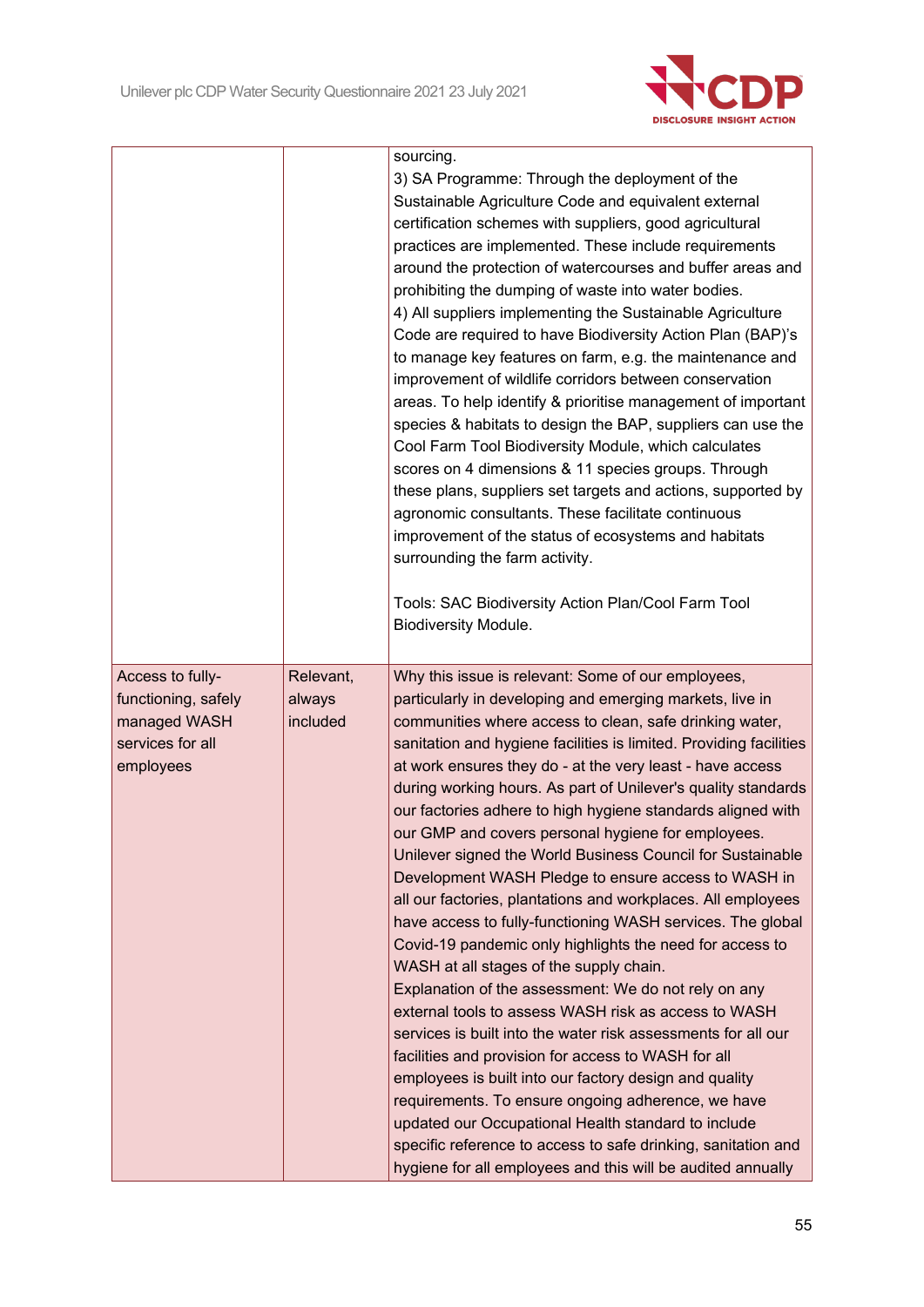

|                                            |                                          | across all sites as part of the SHE standard. Unilever also<br>co-founded the WASH4Work Coalition to amplify the<br>importance of WASH in Workplaces. For suppliers we<br>ensure good access to WASH services through either<br>independent certification, our Sustainable Agriculture Code<br>or for those suppliers we assess as high risk, as part of the<br>audit for our Responsible Sourcing Policy.<br>Tools used: Internal assessment tools built into our factory<br>design and quality requirements. Sustainable Agriculture<br>Code. |
|--------------------------------------------|------------------------------------------|-------------------------------------------------------------------------------------------------------------------------------------------------------------------------------------------------------------------------------------------------------------------------------------------------------------------------------------------------------------------------------------------------------------------------------------------------------------------------------------------------------------------------------------------------|
| Other contextual<br>issues, please specify | Not relevant,<br>explanation<br>provided | Not relevant.                                                                                                                                                                                                                                                                                                                                                                                                                                                                                                                                   |

# **W3.3c**

## **(W3.3c) Which of the following stakeholders are considered in your organization's water-related risk assessments?**

|                  | <b>inclusion</b>                | Relevance & Please explain                                                                                                                                                                                                                                                                                                                                                                                |
|------------------|---------------------------------|-----------------------------------------------------------------------------------------------------------------------------------------------------------------------------------------------------------------------------------------------------------------------------------------------------------------------------------------------------------------------------------------------------------|
| <b>Customers</b> | Relevant,<br>always<br>included | Clarification of definition: For reporting purposes, Customers &<br>Consumers are different for Unilever. Customers are retailers.<br>For the sake of this question, we will use the term 'customers' to<br>describe our approach to 'consumers' – the end users of our<br>products.                                                                                                                      |
|                  |                                 | Situation/why: Our customers are one of our key stakeholders<br>for whom we create value so ensuring we are considering them<br>in our water-related risk assessments is imperative. Our<br>customers water use accounts for 85% of our overall water<br>footprint.                                                                                                                                       |
|                  |                                 | Customers need water to use many of our products – from<br>cooking food, to washing their hair or doing laundry which<br>poses a significant risk for our business given that more & more<br>regions in the world are experiencing water scarcity, & many<br>lack a reliable supply of clean water - potentially harming sales.<br>Climate change is making this worse by disrupting weather<br>patterns. |
|                  |                                 | Task: To understand where such risks lie within our business<br>i.e. markets where access to sufficient quantity and/or good<br>quality water is an issue for our customers. Knowing this means<br>we can select/reformulate/engage accordingly based on the                                                                                                                                              |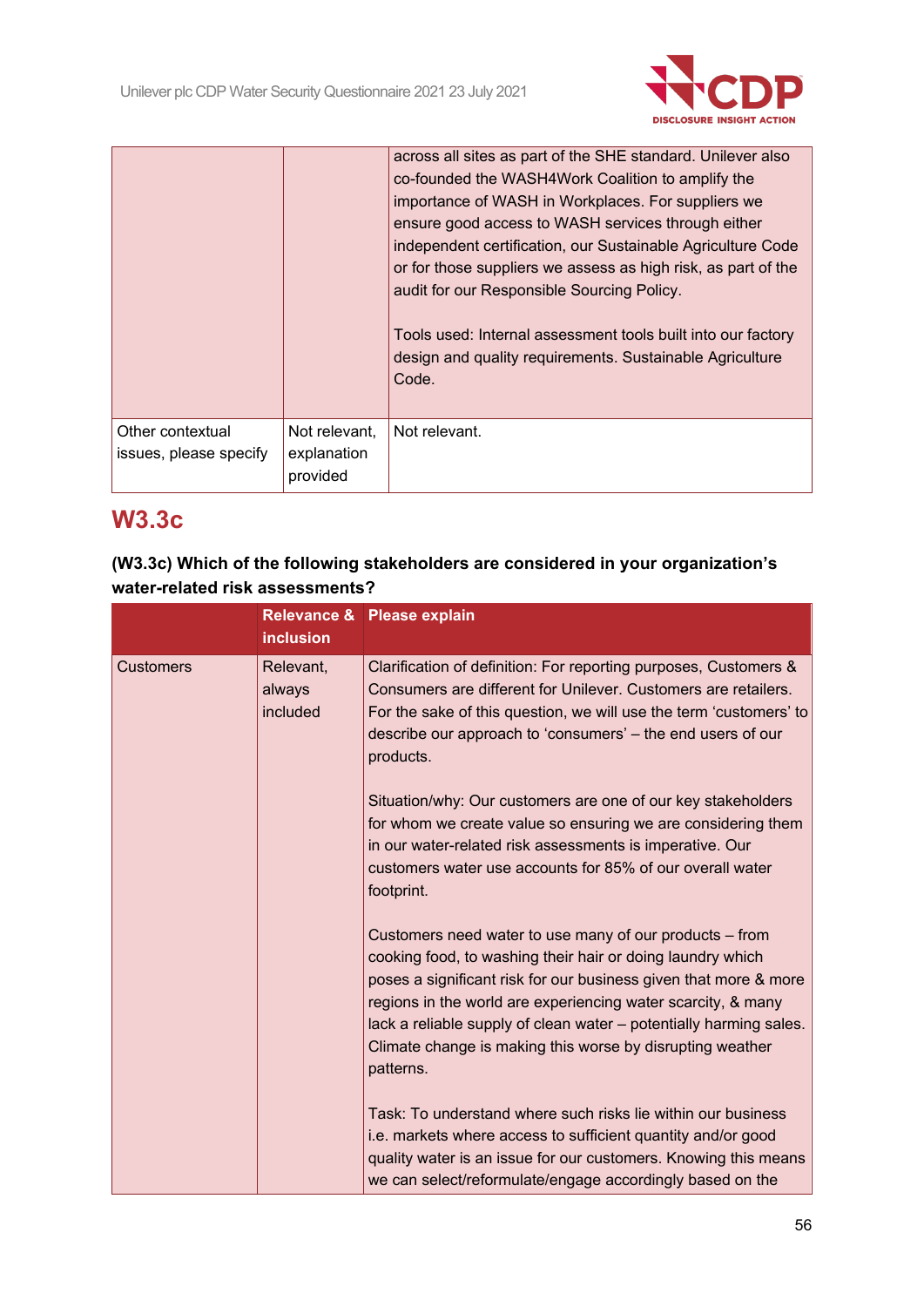

|           |                                 | local market needs.                                                                                                                                                                                                                                                                                                                                                                                                                                                                                                                                                                                                                                                                                                                                                                                                                                                                                                                                                                                                                                                                                                                                                                                                                                     |
|-----------|---------------------------------|---------------------------------------------------------------------------------------------------------------------------------------------------------------------------------------------------------------------------------------------------------------------------------------------------------------------------------------------------------------------------------------------------------------------------------------------------------------------------------------------------------------------------------------------------------------------------------------------------------------------------------------------------------------------------------------------------------------------------------------------------------------------------------------------------------------------------------------------------------------------------------------------------------------------------------------------------------------------------------------------------------------------------------------------------------------------------------------------------------------------------------------------------------------------------------------------------------------------------------------------------------|
|           |                                 | Action/Methods of engagement: Firstly, we track changing<br>consumer sentiment through our 30 People Data Centres<br>around the world. Through close collaboration between<br>marketing and R&D, we use our insights to inform product<br>development, leveraging our ~€800m R&D spend. We also<br>calculate water impact annually, both at an absolute & 'per<br>consumer (customer) use' level. Measuring this enables us to<br>see which of our products require the most water and where we<br>need to potentially innovate and where we need to try and<br>influence customer behaviour to encourage a reduction in water<br>use i.e. on pack information around water-efficient formulas<br>such as Unilever's SmartFoam technology.                                                                                                                                                                                                                                                                                                                                                                                                                                                                                                              |
|           |                                 | Results: Our customer insights and local market knowledge<br>have seen Unilever develop new formulations such as our hair<br>care brand Sunsilk which has been formulated to work with<br>ranges of different quality of water, helping your hair look great<br>no matter what. When it comes to nourishing and nurturing,<br>we've got our leave-in combing creams, which means no need<br>to rinse at all. Our scientists are working hard to create products<br>that cleanse and revitalize hair with zero consumer water<br>usage. It provides a critical benefit for consumers in water<br>stressed areas and areas where declining water quality is<br>declining.                                                                                                                                                                                                                                                                                                                                                                                                                                                                                                                                                                                 |
| Employees | Relevant,<br>always<br>included | Situation/why: Our employees are one of our key stakeholders<br>for whom we create value so ensuring we are considering them<br>in our water-related risk assessments is imperative. They are<br>the people within the business leading the climate and water<br>agendas and know them the best.<br>Employees need access to water and sanitation in our offices<br>and manufacturing facilities and play a key role in the delivery of<br>the our corporate sustainability plan - the Unilever Sustainable<br>Living Plan (USLP), which sets out specific targets to tackle the<br>business risks of water scarcity. Achievement of these targets<br>(which ran until Q3 2020) required effort across many functions<br>from supply chain to marketing and R&D.<br>Task: To ensure our employees have access to WASH as<br>standard and fully understand Unilever's efforts to improve such<br>access globally (via our Health & Hygiene USLP commitments<br>and since 2021, the relevant Unilever Compass Health &<br>Wellbeing, and Nature goals).<br>Action/Methods of engagement: We directly engage employees<br>in the importance of taking action to mitigate our risks related to<br>water. Employees are provided training and are engaged in |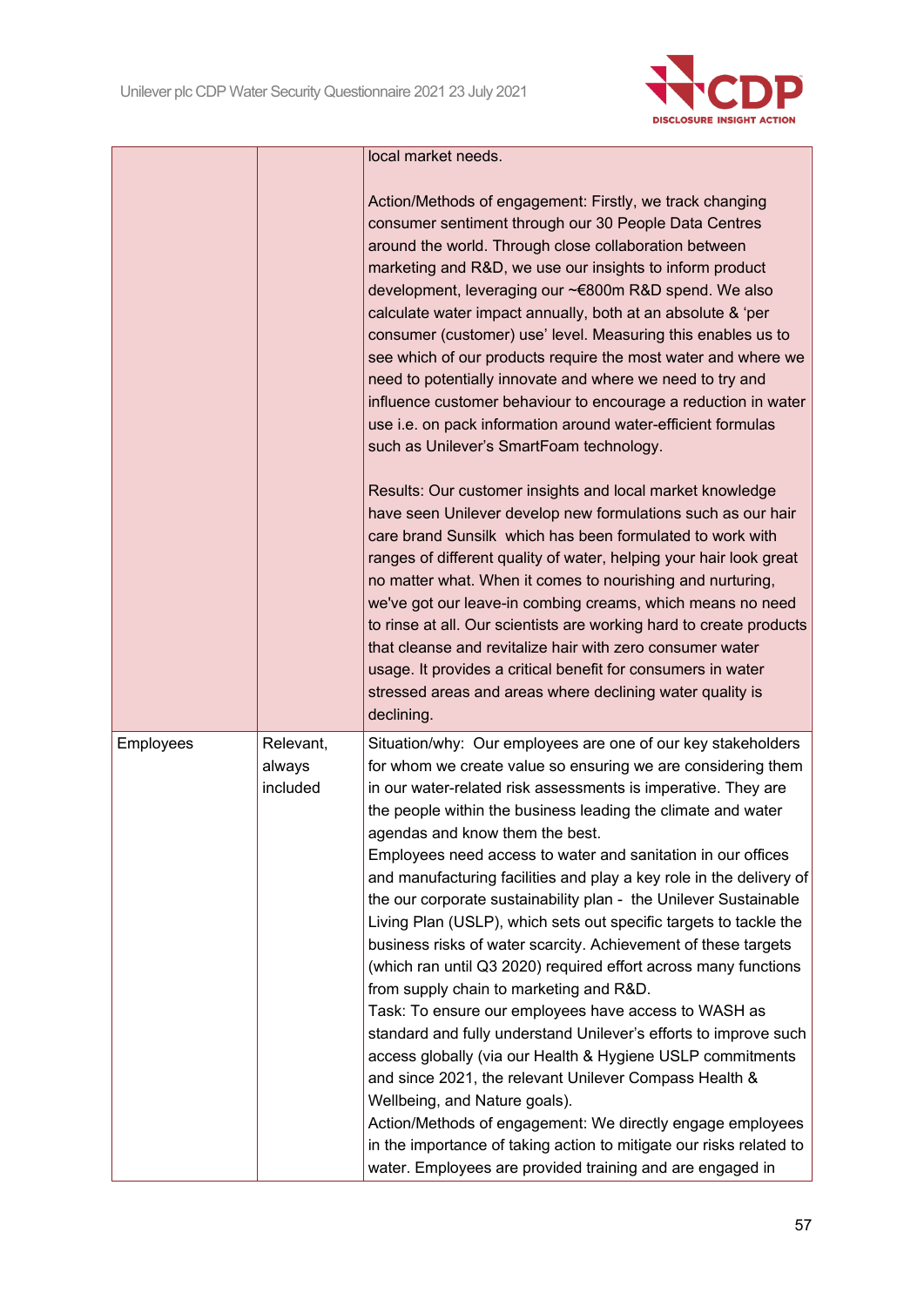

|           |                                 | continuous improvement programmes in our factories.<br>Marketers and research scientists are involved in consumer<br>insight research and home visits. In addition, we have various<br>internal communication methods and points of engagements<br>with employees on water, e.g. internal and community outreach<br>celebrations such as USLP family days, World Handwash Day,<br>World Water Day and World Water Week.<br>Results: In 2019 we conducted a listening survey to hear from<br>our employees across the business on what was important to<br>them in their lives and how Unilever's revised sustainability<br>commitment needed to adapt to changing environment. Water<br>was in the top 3 issues in each market. As such it core to the<br>Climate and Nature goals announced in June 2020 as part of<br>the 2020-2030 Unilever Compass. |
|-----------|---------------------------------|---------------------------------------------------------------------------------------------------------------------------------------------------------------------------------------------------------------------------------------------------------------------------------------------------------------------------------------------------------------------------------------------------------------------------------------------------------------------------------------------------------------------------------------------------------------------------------------------------------------------------------------------------------------------------------------------------------------------------------------------------------------------------------------------------------------------------------------------------------|
| Investors | Relevant,<br>always<br>included | Situation/why: Our shareholders are key stakeholders for whom<br>we create value, so ensuring we are considering them in our<br>water-related risk assessments is imperative.<br>By better understanding and responding to our water risks<br>across our value chain we are making our business fit for the<br>future and in turn ultimately driving value creation. Companies<br>identifying and appropriately managing risks, such as<br>manufacturing risks in water-scarce countries, should also<br>benefit from a lower cost of capital.<br>Task: Anticipating and responding to water risks is part of our<br>vision to be the global leader in sustainable business. Through<br>our sustainable business model we will drive superior<br>performance, consistently delivering financial results in the top<br>third of our industry.            |
|           |                                 | Action/Methods of engagement: Shareholders continue to be<br>interested in Unilever's approach to sustainability, including<br>specific topics such as water, as well as our wider progress and<br>reporting. We speak directly to shareholders through meetings<br>and calls with senior leaders and our Board about all aspects of<br>our business, in addition to our quarterly results broadcasts and<br>conference presentations. We also run webcasts for investors<br>focused on key sustainability topics, including palm oil in 2019<br>and our approach to climate action in 2020. We were the first<br>company to voluntarily commit to put our Climate Transition<br>Action Plan to a shareholder vote, receiving over 99% votes in<br>favour at our AGM in May 2021.                                                                       |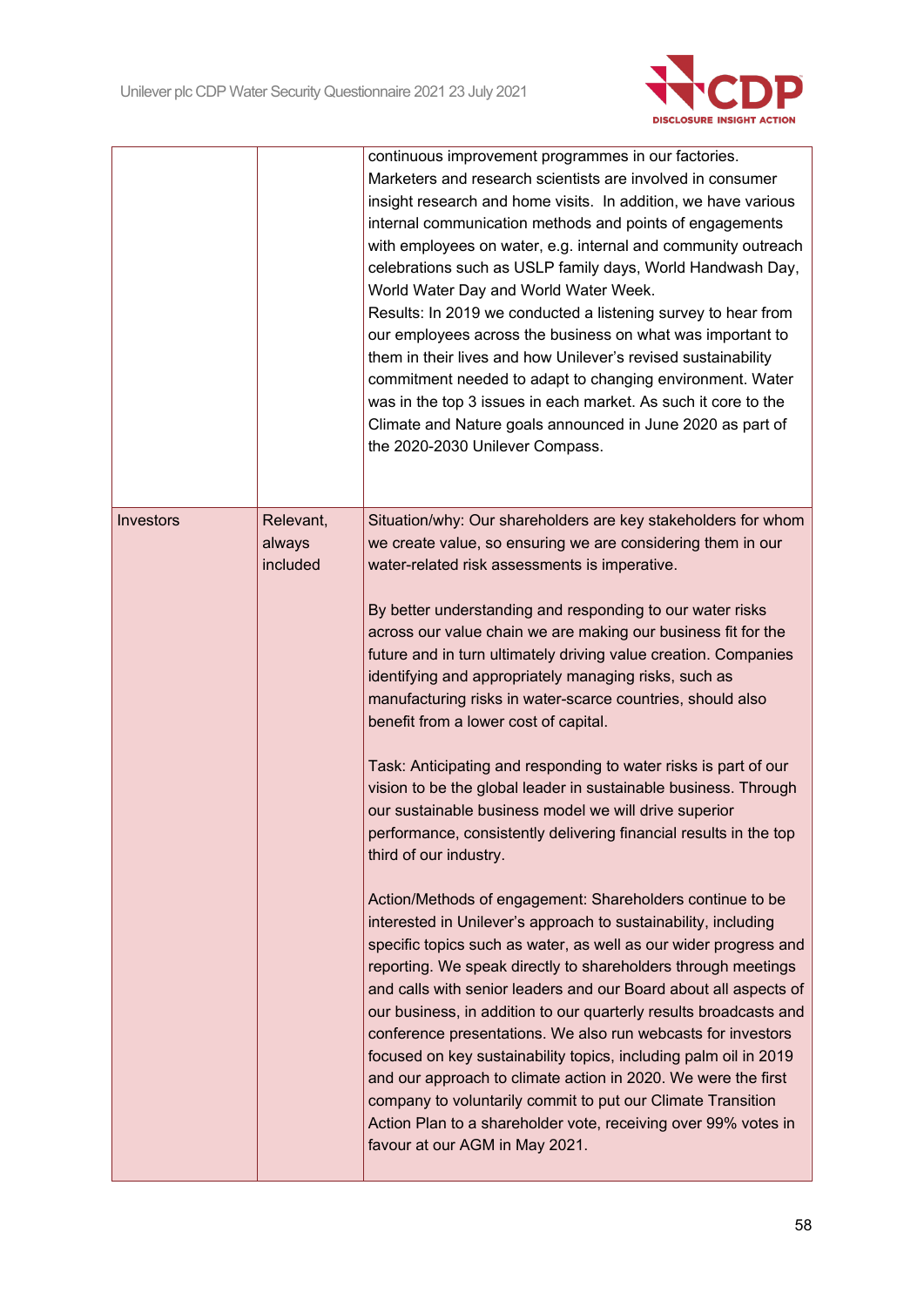

|                   |                                 | We participate in indices such as CDP Water and DJSI that aim<br>to inform investors of our water risk management activities. In<br>2019, we actively participated in an S&P pilot of their tool to<br>assess companies ESG risk - one of their areas of engagement<br>is water use. The ratings and rankings usually reflect key<br>metrics relevant to investors for decision making purposes.<br>Results: In 2020, we were one of 106 companies who achieved<br>an A rating in CDP Water Disclosure. We are also leader of the<br>Personal Products sector in the annual DJSI assessment which<br>comes with inclusion in a whole host of Indexes our investors<br>invest in.<br>Our engagement on the S&P ESG rating in 2019 saw us gain a<br>best in class score and a mark of trust for the investor<br>community that we are adequately managing our sustainability<br>risks (including water) and acting as a responsible business.              |
|-------------------|---------------------------------|----------------------------------------------------------------------------------------------------------------------------------------------------------------------------------------------------------------------------------------------------------------------------------------------------------------------------------------------------------------------------------------------------------------------------------------------------------------------------------------------------------------------------------------------------------------------------------------------------------------------------------------------------------------------------------------------------------------------------------------------------------------------------------------------------------------------------------------------------------------------------------------------------------------------------------------------------------|
| Local communities | Relevant,<br>always<br>included | Situation/why: Society (communities) are one of our key<br>stakeholders for whom we create value so ensuring we are<br>considering them in our water-related risk assessments is<br>imperative. Local communities as critical water uses in the<br>basins where are operations are located in are important to<br>include in our assessment to ensure license to operate.<br>Task: Anticipating conflicts with communities surrounding our<br>operations helps us to take preventative action to mitigate<br>emerging risks.<br>Action/Methods of engagement: Impacts on local communities                                                                                                                                                                                                                                                                                                                                                               |
|                   |                                 | are assessed as part of the aspects & impacts assessment, as<br>well site management plans & engagement to ensure our<br>license to operate & manage negative impacts of our<br>operations. This is usually led by the site manager, supported<br>by HR. Wider water risk assessment tools are incorporated<br>based on water demands.<br>In our supply chain we help smallholder farmer (SHF)<br>communities improve practices through training, including water<br>use & conservation -helping manage risks associated with<br>ingredient quality & continuity of supply. The principles of<br>Climate Smart agriculture are integrated into supplier policies-<br>the Sustainable Agriculture Code (SAC), Responsible Sourcing<br>Policy (RSP) and our new Regenerative Agriculture Principles<br>(launched 2021). These details our commitment to water<br>efficiency & management in agriculture & have been rolled out<br>across our supply chain. |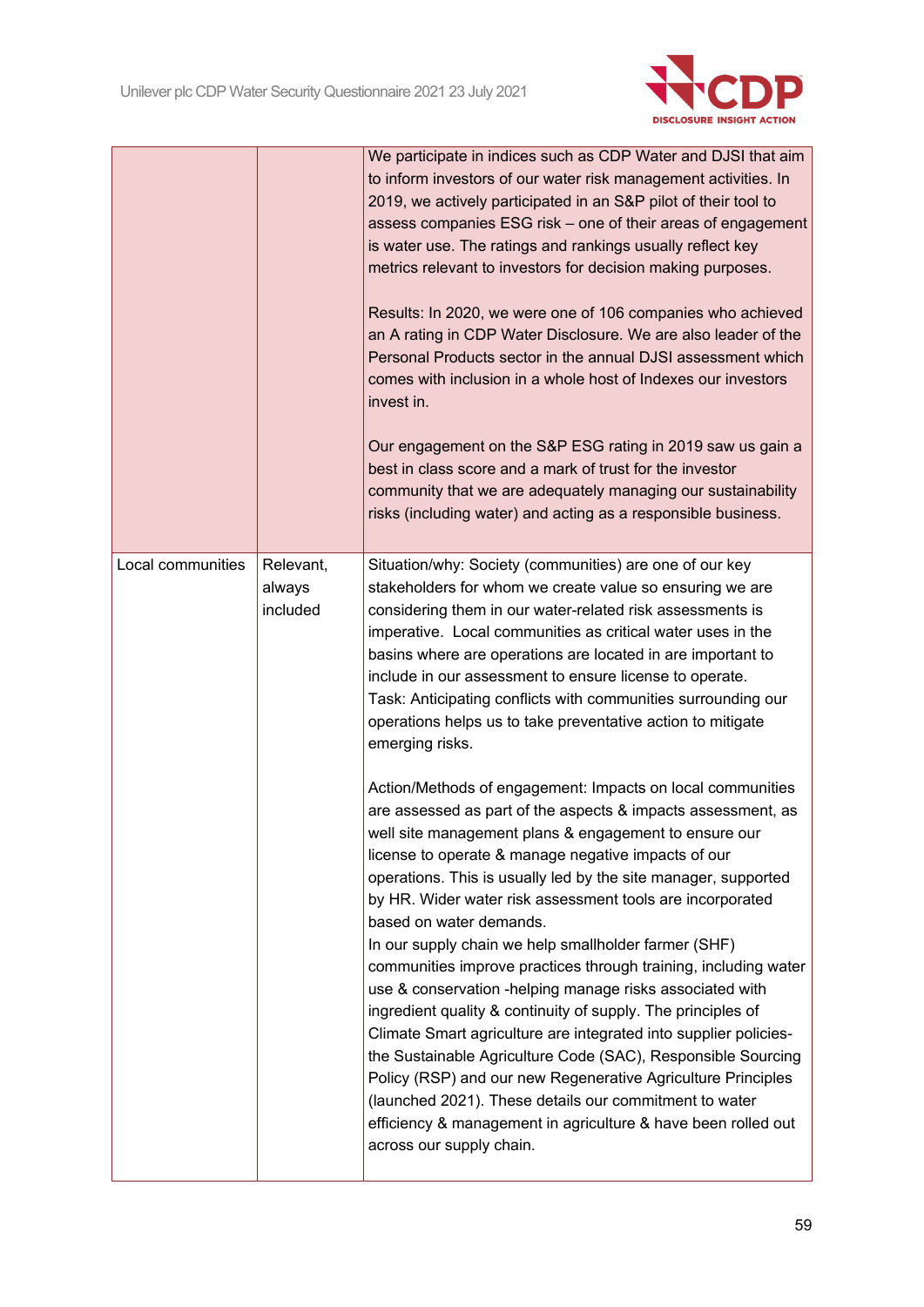

|             |                                 | As part of our SAC we expect all agricultural suppliers &<br>farmers to explore how they can reduce water use.<br>Results: We have helped implement 4,000+ water management<br>plans with suppliers & growers through our sustainable sourcing<br>programme & helped around 832,000 SHF's gain access to<br>training & support so specific water risks are better understood<br>& mitigation strategies designed. We also engage communities<br>in promoting access to water. In 2017, we began partnering with<br>WHI to set up community water plants. So far, we have set up 4<br>pilot plants in India.                                                                                                                                                                                                                                                                                                                                                                                                                                                                                                                                                                                                                                                                                                                                                                                                                                                                                                                                                                                                                                                                                                                                                                                                                                                                                             |
|-------------|---------------------------------|---------------------------------------------------------------------------------------------------------------------------------------------------------------------------------------------------------------------------------------------------------------------------------------------------------------------------------------------------------------------------------------------------------------------------------------------------------------------------------------------------------------------------------------------------------------------------------------------------------------------------------------------------------------------------------------------------------------------------------------------------------------------------------------------------------------------------------------------------------------------------------------------------------------------------------------------------------------------------------------------------------------------------------------------------------------------------------------------------------------------------------------------------------------------------------------------------------------------------------------------------------------------------------------------------------------------------------------------------------------------------------------------------------------------------------------------------------------------------------------------------------------------------------------------------------------------------------------------------------------------------------------------------------------------------------------------------------------------------------------------------------------------------------------------------------------------------------------------------------------------------------------------------------|
| <b>NGOs</b> | Relevant,<br>always<br>included | Situation/why: Partnering with specialist NGOs helps Unilever to<br>manage risks such as 1) ensuring we are addressing the issues<br>that matter the most to society in the local areas we are<br>operating, and 2) to ensure that negative reputational risks are<br>managed.<br>Task: To ensure we are taking into account local expertise<br>around key issues which might affect our operations or value<br>chain. We aim to reflect NGO expertise into our stakeholder<br>considerations. They can also help us drive change at scale<br>where our interests are aligned i.e. our Unilever Sustainable<br>Living Plan targets.<br>Action/Methods of engagement: We refresh our materiality<br>analysis every year to understand evolving stakeholder<br>concerns, including those of the NGO community. As part of<br>this, we analyse NGO campaigns using SIGWATCH, to spot<br>any emerging water related risks and use Datamaran - an Al<br>powered materiality assessment tool - which benchmarks our<br>material issues against the material issues tracked globally<br>across 330+ of our global peers' disclosure, >3000 sector<br>specific regulations globally, >17Ks sector specific news articles<br>and >130m Tweets.<br>Unilever have direct and long-standing partnerships with<br>UNICEF, PSI, Wateraid, and GAVI to help deliver progress on<br>our sanitation and hygiene targets and work closely with other<br>NGOs such as WaterAid, WWF and WSUP to ensure our water<br>agenda secures the best outcomes. In response to COVID-19<br>we set up the Hygiene Behaviour Change Coalition with the UK<br>Government, working with 21 UN and NGO partners to improve<br>hygiene awareness for over 1 billion people across the world.<br>Working collectively with these partners with complimentary<br>capabilities helped to understand and respond to rapidly<br>emerging risks. |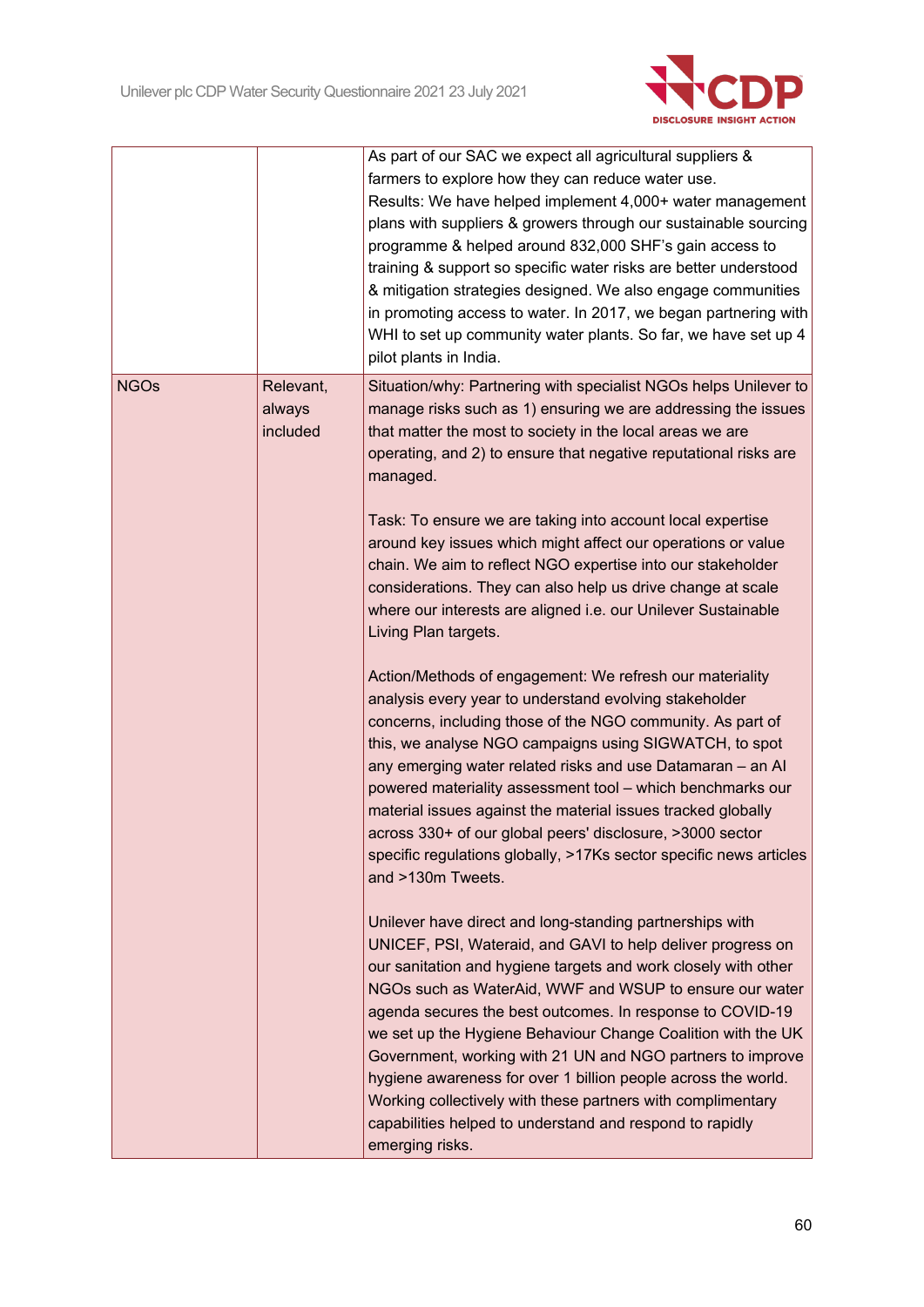Г



| Other water users<br>at a<br>basin/catchment<br>level | Relevant,<br>always<br>included | Situation/why: Other water users are considered within<br>Unilever's risks assessment e.g. upstream industrial water<br>users, downstream communities.<br>These stakeholders are relevant in our risk assessments as the<br>actions of one user in a watershed can determine the water<br>supply for everyone else - For instance, extraction quantities at<br>the basin level can impact downstream quantities used for<br>activities such as irrigation which can impact on local growers,<br>and therefore potentially impact our products and revenue.<br>Task/Action/Methods of engagement: Under ISO14001 &<br>Unilever's Environmental Care Framework Standard, our<br>manufacturing sites track risks associated with access to water.<br>Where it is deemed to represent a risk, either at the current<br>moment in time or in the future, sites will incorporate the needs<br>of, and the impacts on, other water users (and effluent<br>dischargers) into site-based risk assessments.<br>Our water stressed sites in India have been working with<br>communities and farmers to help manage the demand and<br>supply of water that gets used in agricultural practices through a<br>programme called PRABHAT. Mapping the community water<br>resources, in order to provide innovative water conservation<br>techniques, this programme helps collectively build robust water<br>structures. Thus, along with the governance of water at the<br>village level, farmers also receive improved access, across<br>cropping seasons.<br>Result: In 2020, Unilever became a member of the Alliance for<br>Water Stewardship and the 2030 Water Resources Group.<br>Through these platforms, networks and processes we are<br>creating a more formalised approach for engaging and<br>considering other water users at a basin level and engaging in<br>collective action for all water stressed sites. |
|-------------------------------------------------------|---------------------------------|---------------------------------------------------------------------------------------------------------------------------------------------------------------------------------------------------------------------------------------------------------------------------------------------------------------------------------------------------------------------------------------------------------------------------------------------------------------------------------------------------------------------------------------------------------------------------------------------------------------------------------------------------------------------------------------------------------------------------------------------------------------------------------------------------------------------------------------------------------------------------------------------------------------------------------------------------------------------------------------------------------------------------------------------------------------------------------------------------------------------------------------------------------------------------------------------------------------------------------------------------------------------------------------------------------------------------------------------------------------------------------------------------------------------------------------------------------------------------------------------------------------------------------------------------------------------------------------------------------------------------------------------------------------------------------------------------------------------------------------------------------------------------------------------------------------------------------------------------------------------------------------------------------------|
| <b>Regulators</b>                                     | Relevant,<br>always<br>included | Situation/why: Water regulators are considered within Unilever's<br>risk assessments i.e. changes to licensing or regulations which<br>could pose operating or financial risks if not factored into our<br>management approach at the local level.<br>Task/Action/Methods of engagement: Under ISO14001 &<br>Unilever's Environmental Care Framework Standard, our<br>manufacturing sites track regulation associated with water<br>(including wastewater) and assess environmental aspects<br>against current & future regulation. Site managers meet<br>regularly with regulators and maintain good working<br>relationships to ensure they are up to date with changing                                                                                                                                                                                                                                                                                                                                                                                                                                                                                                                                                                                                                                                                                                                                                                                                                                                                                                                                                                                                                                                                                                                                                                                                                                    |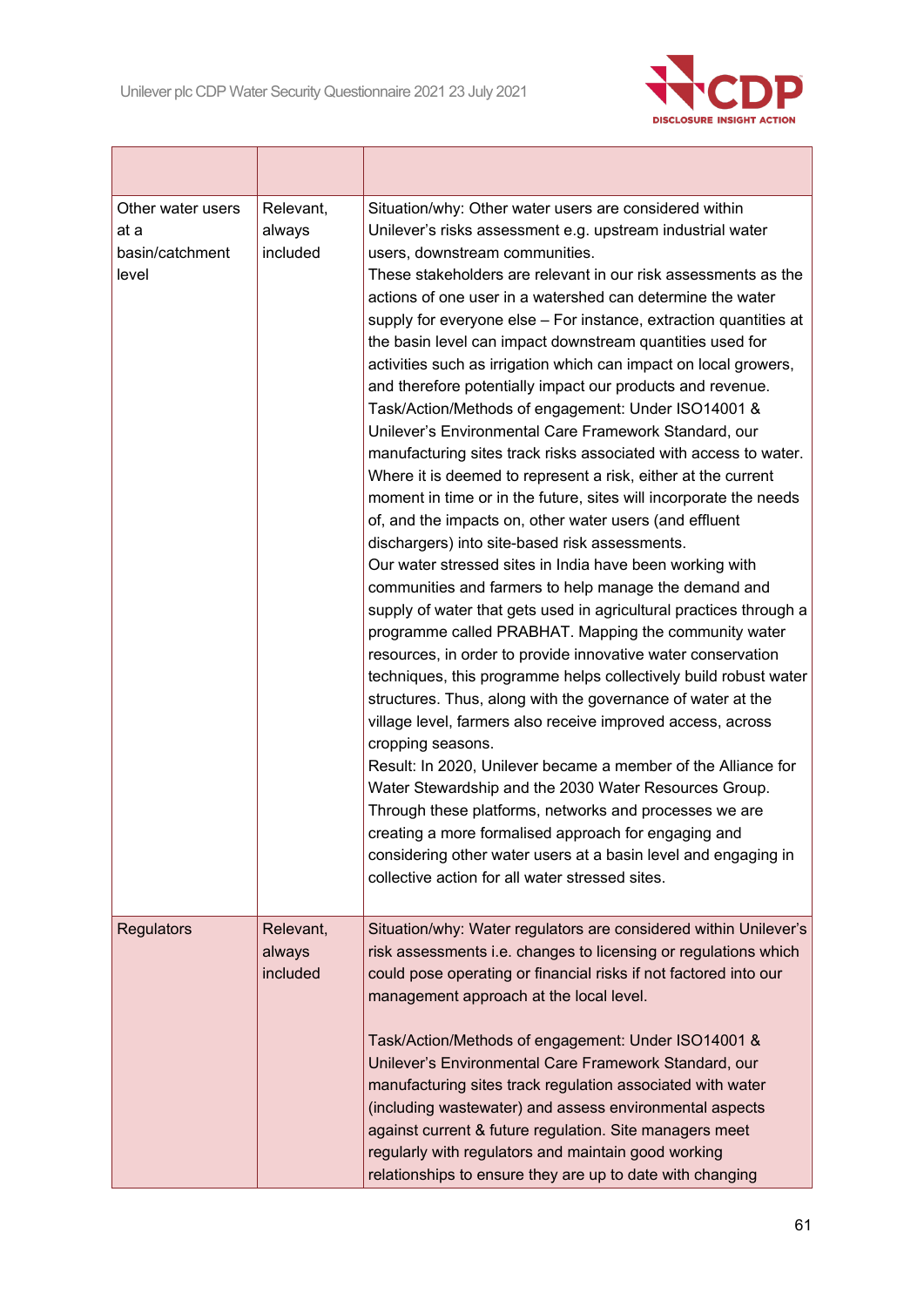

|                                                                 |                                 | legislation or licensing. Changes to regulation and costs are<br>considered within water-related risk assessments using<br>scenario analysis.<br>Result: This approach helps us to anticipate the impacts of<br>changes in regulation and build into our operations, for instance<br>this could involve a the introduction of new technology or a<br>reformulation of a product.                                                                                                                                                                                                                                                                                                                                                                                                                                                                                                                                                                                                                                                                                                                                                   |
|-----------------------------------------------------------------|---------------------------------|------------------------------------------------------------------------------------------------------------------------------------------------------------------------------------------------------------------------------------------------------------------------------------------------------------------------------------------------------------------------------------------------------------------------------------------------------------------------------------------------------------------------------------------------------------------------------------------------------------------------------------------------------------------------------------------------------------------------------------------------------------------------------------------------------------------------------------------------------------------------------------------------------------------------------------------------------------------------------------------------------------------------------------------------------------------------------------------------------------------------------------|
| River basin<br>management<br>authorities                        | Relevant,<br>always<br>included | Situation/why: River basin management authorities are one of<br>the stakeholders considered by factories under ISO14001 &<br>Unilever's Environmental Care Framework Standard and<br>included where present.<br>River basin management authorities are relevant to the<br>assessment as they are often responsible for water allocation at<br>a sub-national level and often layout the longer-term strategic<br>direction for water management.<br>Task/Action/Methods of engagement: Under ISO14001 &<br>Unilever's Environmental Care Framework Standard, our<br>manufacturing sites track risks associated with access to water.<br>Depending on the site location and the specific needs of the<br>river basin management authority, engagement will vary.<br>Results: For instance, in our Kericho tea plantation in Kenya,<br>Unilever has been working with Initiative for Sustainable<br>Landscapes (ISLA) to restore & conserve of the South West<br>Mau water catchment and the larger Sondu River basin through<br>Forestation, water quality & quantity enhancement, energy<br>management and livelihood improvement. |
| <b>Statutory special</b><br>interest groups at a<br>local level | Relevant,<br>always<br>included | Situation/why: Statutory special interest groups at a local level<br>are considered within Unilever's risk assessments as they may<br>be fellow users of the same water basin from which we draw<br>water for our operations.<br>Task: We take into consideration factors such as community<br>use and population growth for example in areas of water stress<br>and a lot of special interest groups have indepth local<br>knowledge we can benefit from.<br>Action/Methods of engagement/Response: Depending on the<br>local water-related risk, we engage with special interest groups<br>directly via our site managers in our markets. Our site<br>managers are responsible for meeting regularly with regulators<br>and maintaining good working relationships with the wider<br>community to ensure they are up to date with changing<br>legislation or licensing which might affect us and the other users<br>of the resource at the site level.                                                                                                                                                                           |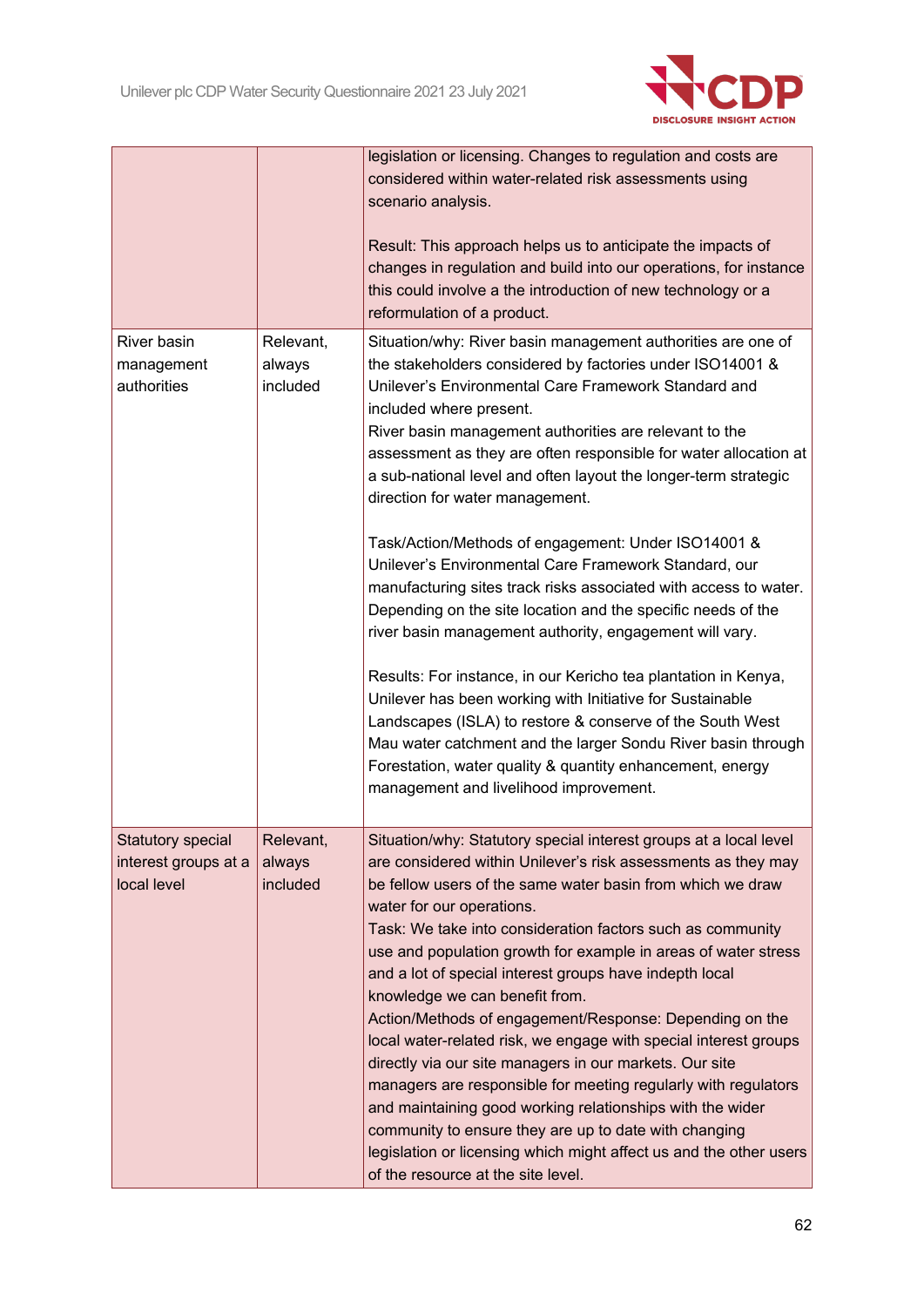

|                                     |                                 | At the Group level, we are active members of collaborative<br>initiatives such as the UN CEO Water Mandate, WEF Global<br>Water Initiative & the WBCSD Water Group & work closely with<br>these organizations to help ensure business contributes to<br>progress on WASH & water issues & mobilise greater cross-<br>industry engagement to mitigate water risk. In 2020 Unilever<br>also became a member of the 2030 Water Resources Group,<br>and will engage in activities in priority markets with the national<br>platforms to address water related risks to water security.<br>We also contribute directly, and sometimes via trade<br>associations to proposed government bills and consultations.                                                                                                                                                                                                                                                                                                                                                                                                                                                                                                                                                                                                                                                                                                                                                                                                                                                                                                                                             |
|-------------------------------------|---------------------------------|--------------------------------------------------------------------------------------------------------------------------------------------------------------------------------------------------------------------------------------------------------------------------------------------------------------------------------------------------------------------------------------------------------------------------------------------------------------------------------------------------------------------------------------------------------------------------------------------------------------------------------------------------------------------------------------------------------------------------------------------------------------------------------------------------------------------------------------------------------------------------------------------------------------------------------------------------------------------------------------------------------------------------------------------------------------------------------------------------------------------------------------------------------------------------------------------------------------------------------------------------------------------------------------------------------------------------------------------------------------------------------------------------------------------------------------------------------------------------------------------------------------------------------------------------------------------------------------------------------------------------------------------------------|
| <b>Suppliers</b>                    | Relevant,<br>always<br>included | Situation/why: Suppliers are factored into water risk<br>assessments because their business is integral to our ability to<br>make products and operate our business. Our suppliers also<br>help us meet our water commitments as part of our Unilever<br>Sustainable Living Plan (USLP).<br>Task/Action/Methods of engagement: Unilever have 4 USLP<br>water targets, which were active through fiscal year 2020 and<br>include 'Reduce water use in agriculture'. We cannot achieve<br>our non manufacturing and value chain targets alone. We are<br>committed to engaging with our suppliers across our supply<br>chain through the Unilever Sustainable Agriculture Code (SAC),<br>and through our own technical expertise. Our SAC sets out<br>standards for water use, irrigation management & catchment-<br>level water conservation as well as provision for drinking water<br>and sanitation for employees. Unilever suppliers & third parties<br>are required to sign our SAC & our Responsible Sourcing<br>Policy.<br>Result: Using resources from Water Footprint Network (WFN) &<br>the Life Cycle Analysis (LCA) community, we have mapped the<br>water suppliers use to produce our agricultural & non-renewable<br>materials, to understand key materials & locations of greatest<br>risk.<br>Result: We have implemented 4,000+ water management plans<br>with our farmers, which includes continuous improvement<br>activities. We are also working with our farmers to increase<br>yields through using best-in-class varieties, or better soil &<br>nutrient management, to reduce the water use per tonne of<br>product produced. |
| Water utilities at a<br>local level | Relevant,<br>always<br>included | Situation/why: Water utilities are relevant in our assessments as<br>they are often responsible for the delivery of water at adequate<br>volumes & quality, for water pricing and for wastewater                                                                                                                                                                                                                                                                                                                                                                                                                                                                                                                                                                                                                                                                                                                                                                                                                                                                                                                                                                                                                                                                                                                                                                                                                                                                                                                                                                                                                                                       |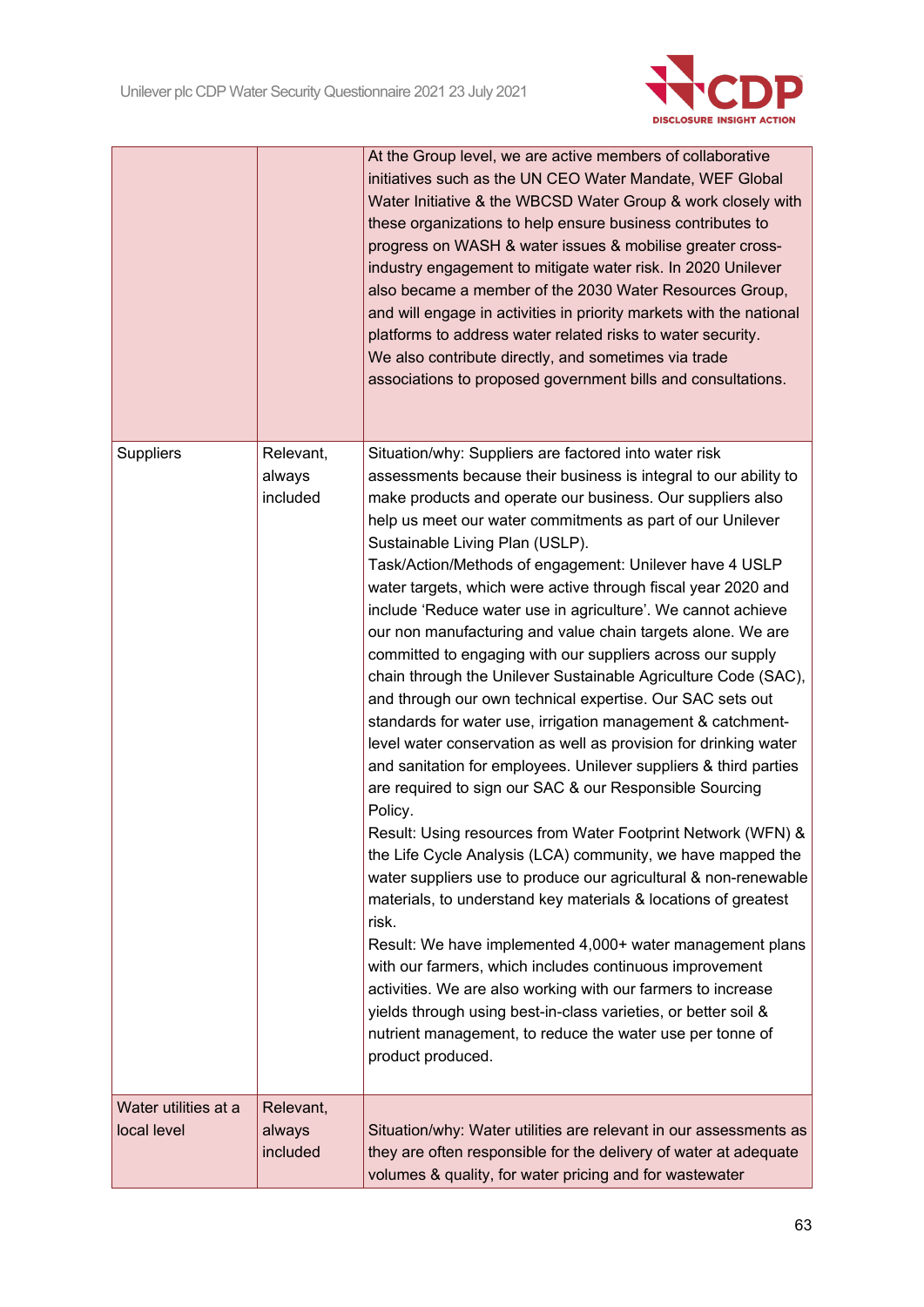

|                                      |                                          | management activities.<br>Task/Action/Methods of engagement: Under ISO14001 &<br>Unilever's Environmental Care Framework Standard, our<br>manufacturing sites track regulation associated with water<br>(including wastewater) and assess environmental aspects<br>against current & future regulation. Site managers directly<br>engage with water utility providers during annual contractual<br>negotiations, & more frequently if required. Result: This ensures<br>that we maintain good working relationships with municipal<br>suppliers and are up to date with changing legislation, licensing<br>and pricing, managing the risk from supply and quality issues. |
|--------------------------------------|------------------------------------------|---------------------------------------------------------------------------------------------------------------------------------------------------------------------------------------------------------------------------------------------------------------------------------------------------------------------------------------------------------------------------------------------------------------------------------------------------------------------------------------------------------------------------------------------------------------------------------------------------------------------------------------------------------------------------|
| Other stakeholder,<br>please specify | Not relevant,<br>explanation<br>provided | All stakeholders included in the above.                                                                                                                                                                                                                                                                                                                                                                                                                                                                                                                                                                                                                                   |

# **W3.3d**

## **(W3.3d) Describe your organization's process for identifying, assessing, and responding to water-related risks within your direct operations and other stages of your value chain.**

Tools used: Water Footprint Network Assessment tool, WRI Aqueduct, WWF-DEG Water Risk Filter, Environmental Impact Assessment, Life Cycle Assessment, IPCC Climate Change Projections, FAO/AQUASTAT, Maplecroft Global Water Security Risk Index, Regional government databases, Other, please specify (Internal studies-consumer use of product) DATAMARAN (materiality)

Risk management is integral to our strategy. In 2020, we conducted the following water related assessments across the business.

Addressing water risk within our agricultural supply chain we have contributed to the WFN's Water Footprint Assessment Tool & mapped water used in key agricultural raw materials. In addition, we have conducted a risk assessment of our agricultural supply chain at a crop-country level, based on scores assigned according to the knowledge of Unilever's sustainable sourcing team and procurement colleagues. This has been used to help inform discussions on where to prioritise programme initiatives with suppliers or partners. Risk assessment forms the basis of SAC 2017 and the equivalent certification schemes implemented by agricultural suppliers, all of which address issues relating to water (e.g. extraction and quality). Through the certification process, risks are evaluated, and any major non-compliances are typically remediated before certificates are issued. To map water stress to sourcing origins, we use the Maplecroft Water Stress Index.

For all our manufacturing operations, ISO14001 or Unilever's Environmental Care Framework Standard we conduct aspects and impacts registers and site based risk assessments which include various water issues specific to the site. Risks are prioritized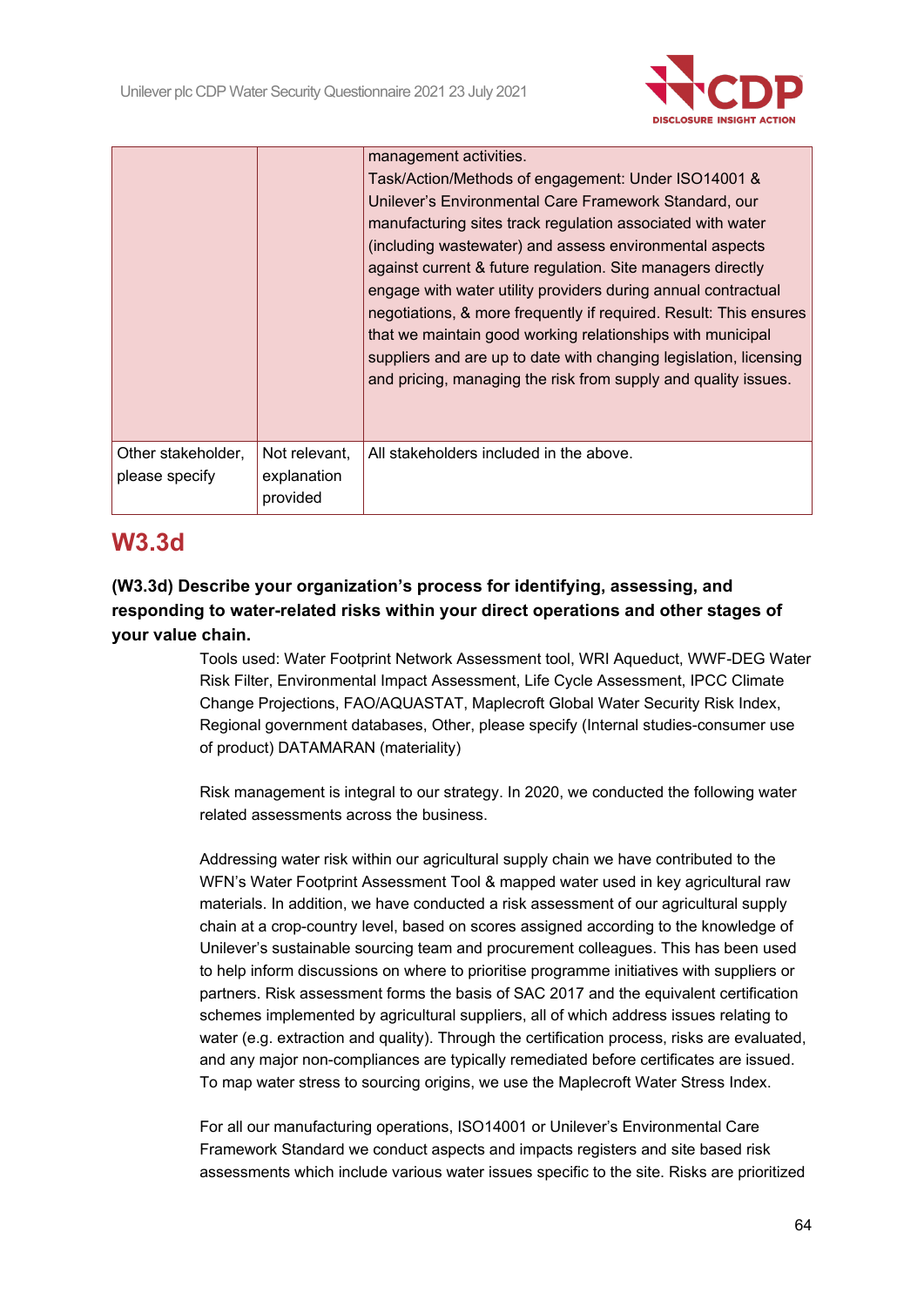

by site, with management plans established to reduce risks. Responding: The output from these assessments are used in various ways eg the risk scores for individual manufacturing sites are used within our World Class Manufacturing programme to stratify activities & establish priorities . This is revised on an annual basis, or where there is change at the facility.

At corporate level we use WRI Aqueduct to update the top down assessment of water related risks in 100% of our manufacturing sites. For new acquisitions, we followed this with discussions with sites and a media review. WRI Aqueduct ratings are used to establish investment criteria for internal funding into water efficiency projects financed under the Low Carbon Fund (previously the Clean Technology Fund) programme where paybacks are extended for sites in water stressed locations. We use social media reviews & news sites such as SIGWATCH on an ongoing basis at group level to identify emerging issues & changes in regulation and societal sentiment. Continuous contact with our sites teams throughout the year identify emerging indicators of water stress for instance, abstraction restrictions, changes in pricing etc. Our national legal teams are connected with regulators and information platforms to keep them up to date with any changes and engage with the business directly where necessary.

At a corporate level in 2019 and 2020, we used Datamaran, an AI powered materiality assessment tool, to help us publicly report on the sustainability issues that most impact our business and matter to our stakeholders. Our latest materiality assessment highlighted new and emerging issues, and provided a fresh check on whether we are disclosing information and being transparent in the right areas. To reflect the dynamic and ever-changing sustainability landscape, we have redesigned our materiality process and methodology. Our materiality process has 5 phases: 1) Issue identification; 2) Issue prioritisation; 3) Internal stakeholder engagement; 4) Disclosure, transparency & insights; 5) Reporting on outcomes. In our latest materiality assessment, water (and the 16 underlying water topics) was identified as one of our most material issues across our value chain. We have designed a process which can be repeated more frequently to provide us and our stakeholders with more granular insights into the changing sustainability landscape and how this affects our business. And instead of relying on interviews with a small number of representative stakeholders, we harnessed big data through and used the extensive stakeholder insights available to us from within our business. We conducted an in-depth analysis of business impacts and used data and insights to gauge the relative importance of each issue to our stakeholders. To ensure a best practice approach and objectivity, our methodology was independently critiqued by DNV GL – a global business consultancy specialising in sustainability.

# **W4. Risks and opportunities**

# **W4.1**

## **(W4.1) Have you identified any inherent water-related risks with the potential to have a substantive financial or strategic impact on your business?**

Yes, both in direct operations and the rest of our value chain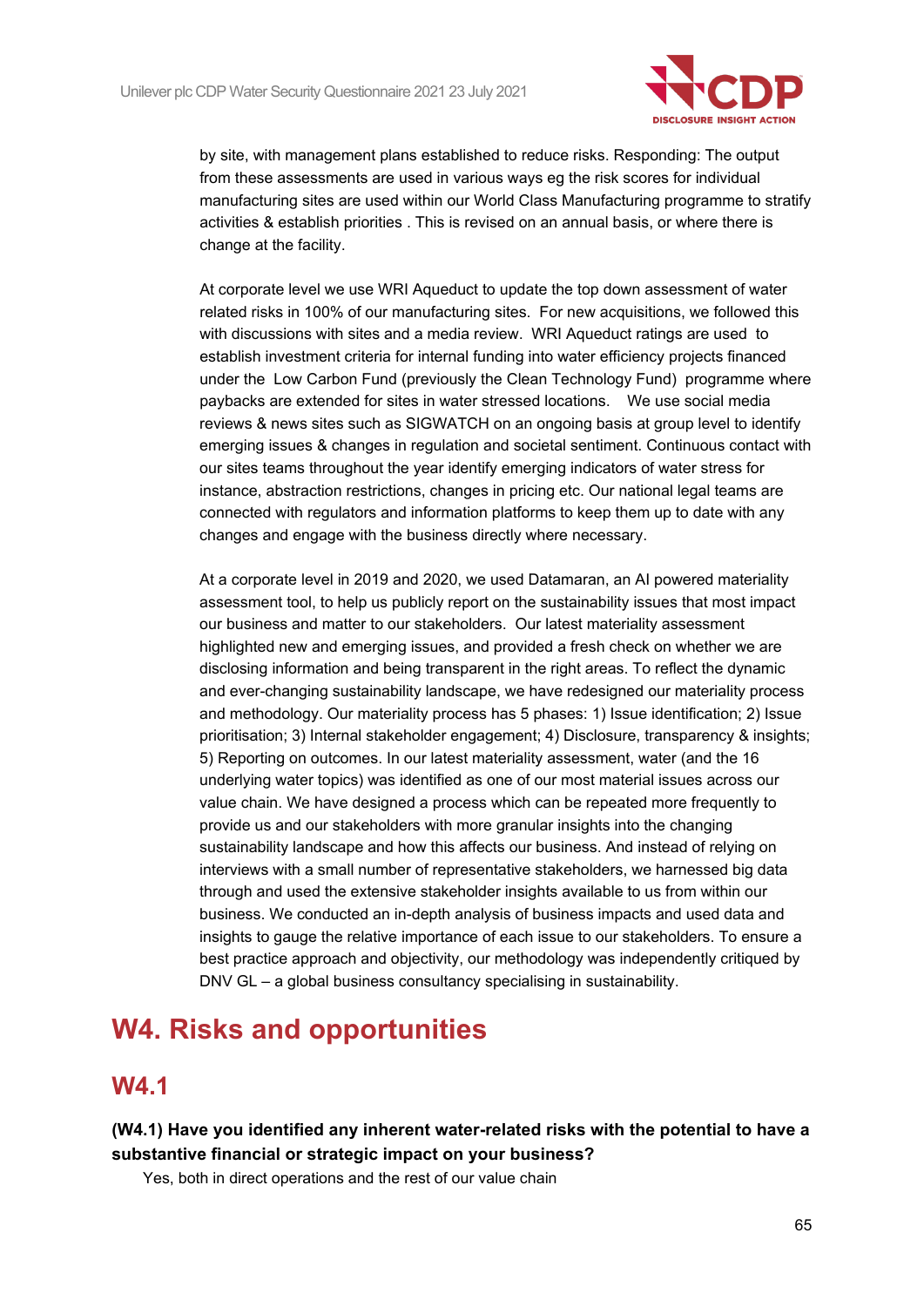

# **W4.1a**

## **(W4.1a) How does your organization define substantive financial or strategic impact on your business?**

**Definition:** Substantive impacts for Unilever are those that would threaten the Groups business model, future performance, solvency or liquidity in the next three years. We call these our Principal risks & these apply to the Unilever Group (including our direct operations & supply chain). One Unilever's principal risks is climate change, which includes it's impact on water and the reduced demand for those of our products that require a significant amount of water during consumer use.

**Determination:** We use our principal risks (all 14 included in pages 44-50 of our Annual Report and Accounts 2020 https://www.unilever.com/Images/annual-report-andaccounts-2020\_tcm244-559824\_en.pdf) to identify scenarios which could force Unilever to cease being viable over a three-year period. Each year, we assess the cash flow impact a particular risk/mix of risks could have to the business based on the amount of cash held, our operating cash flows and the credit facilities available & their ability to affect the business operating & meeting its liabilities. Our time horizons are aligned with our forward-looking planning, set out in our three-year strategic plans and annual forecasts & our Boards assume overall accountability for the management of risk & reviewing the effectiveness of Unilever's risk management & internal control systems. **Threshold:** In assessing viability, 'severe but plausible' scenarios based on our principal risks are considered and the definition we work with is 1% of our Group Turnover which was equal to €507m of turnover in 2020. We identify substantive financial impact in 2 ways:

1. assessing scenarios for each individual principal risk, for example the termination of our relationships with the three largest global customers; the loss of all material litigation cases; a major IT data breach or reputational damage from not progressing against our plastic packaging commitments, and the lost cost and growth opportunities from not keeping up with technological changes

2. assessing scenarios that involve more than one principal risk, for example a major global incident affecting one or more of Unilever's key locations resulting in an outage for a year in a key sourcing unit & significant water shortages in our key developing markets. An example of this could be the loss of sales incurred in places like Sao Paolo which affected Unilever operations during the 2015 drought. All the principal risks could impact our business within the next two years (ie short-term risks, under 3 years), or could impact our business over the next 3-10 years (ie medium-term risks, less than 10 years).

# **W4.1b**

**(W4.1b) What is the total number of facilities exposed to water risks with the potential to have a substantive financial or strategic impact on your business, and what proportion of your company-wide facilities does this represent?**

|            | Total number % company- Comment |  |
|------------|---------------------------------|--|
|            | of facilities wide facilities   |  |
|            | exposed to this represents      |  |
| water risk |                                 |  |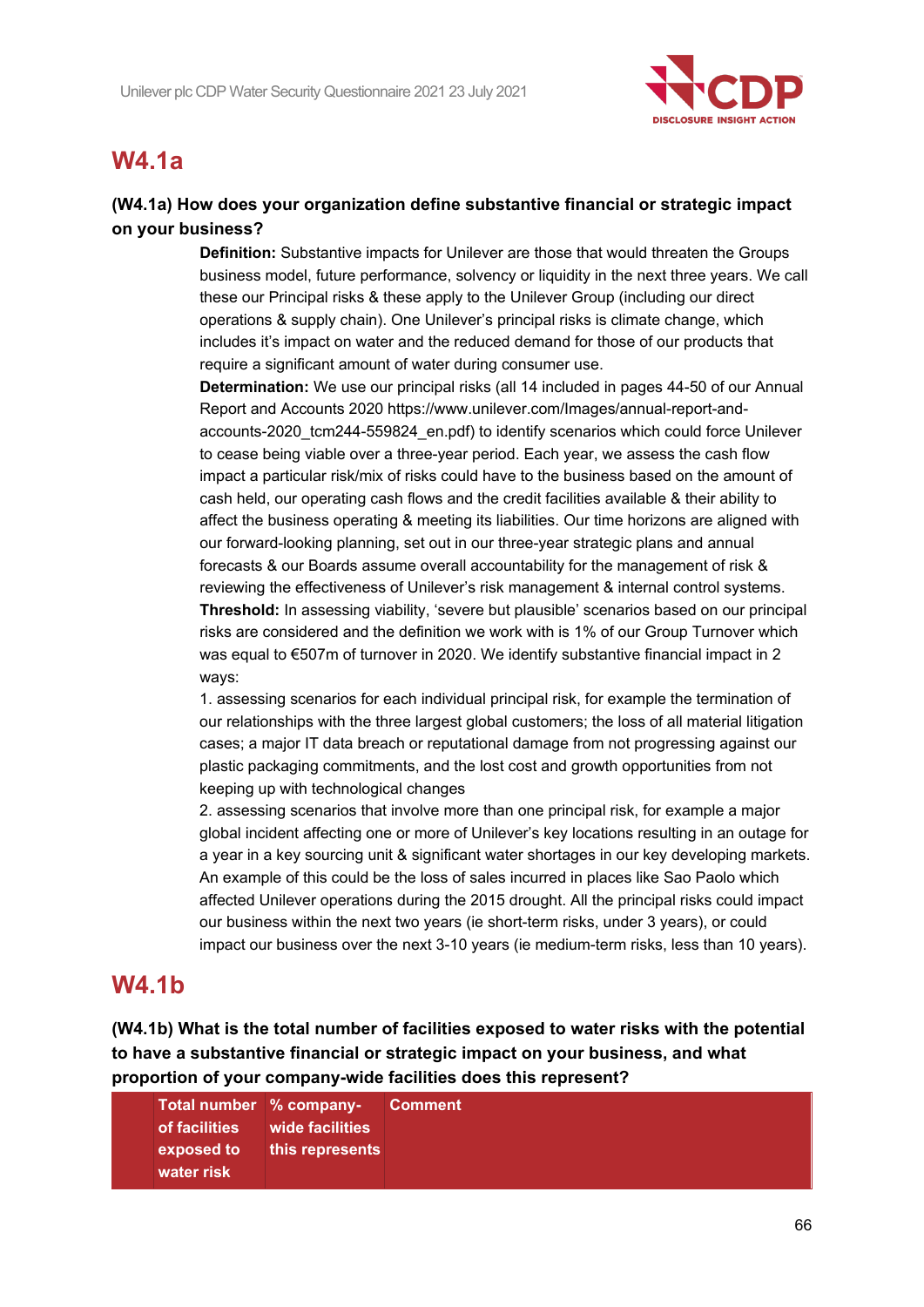

| Row | 10 | $1 - 25$ | The facilities included here and in further detail in Section 5   |
|-----|----|----------|-------------------------------------------------------------------|
|     |    |          | are those which pose a potential substantive financial or         |
|     |    |          | strategic impact from water related stress based on the           |
|     |    |          | above definition of substantive. A threshold of 1% of global      |
|     |    |          | production has been used as a proxy for revenue, assuming         |
|     |    |          | a full year of lost production. There are limitations for this    |
|     |    |          | approach e.g. not all tonnage is valued the same, and this        |
|     |    |          | does not take into account the supply chain network               |
|     |    |          | flexibility that we have built into the system. For this          |
|     |    |          | reporting, a facility is equivalent to Unilever's definition of a |
|     |    |          | site, for which there may be multiple factories located and       |
|     |    |          | making different types of products.                               |

# **W4.1c**

**(W4.1c) By river basin, what is the number and proportion of facilities exposed to water risks that could have a substantive financial or strategic impact on your business, and what is the potential business impact associated with those facilities?**

## **Country/Area & River basin**

Indonesia Other, please specify Citarum

**Number of facilities exposed to water risk**

1

**% company-wide facilities this represents**

Less than 1%

### **% company's total global revenue that could be affected**

1-10

### **Comment**

Through our company-wide risk assessment and engagement with the site and other stakeholders, the Citarum river basin has been identified as an area exposed to water stress. The production is dependent on continued access to water at good quality. Within the reporting year our operations were not directly affected by water security issues, but it remains an area of potential risk to the business. As part of the business' continuous improvement programme the site is taking action to minimise water use and in 2020 started their water stewardship journey to address shared water risks. Production tonnage has been used as a proxy for turnover, a loss in volume due to water stress will result in a drop in turnover. For short term issues Unilever has business continuity plans in place at a regional level to avoid drops in service by managing through the factory network.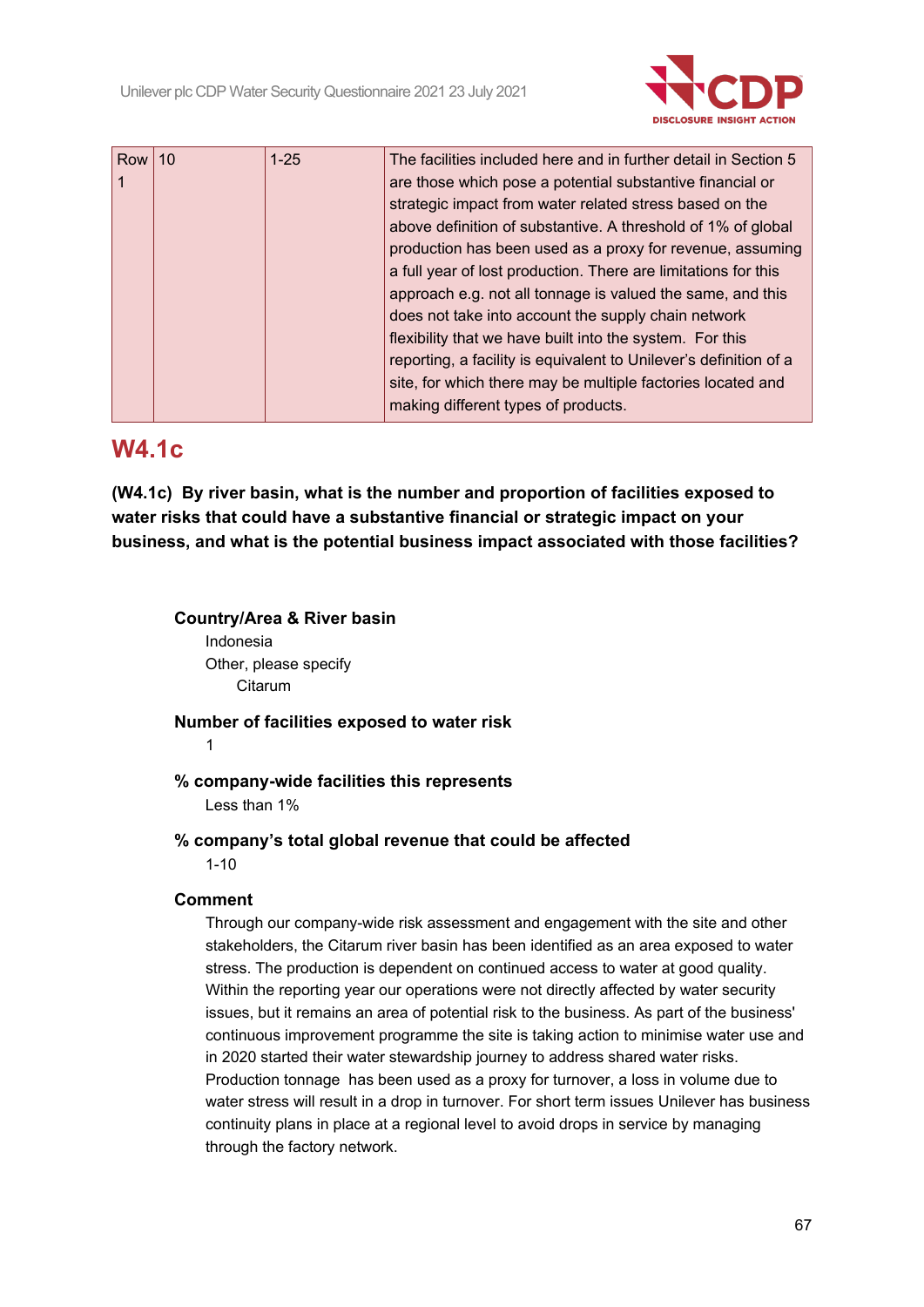

#### **Country/Area & River basin**

India Other, please specify Gulf of Kutch

#### **Number of facilities exposed to water risk**

1

### **% company-wide facilities this represents**

1-25

#### **% company's total global revenue that could be affected**

1-10

#### **Comment**

Through our company-wide risk assessment, the Gulf of Kutch is identified as water stressed. The production is dependent on continued access to water. Within the reporting year our operations were not directly affected by water security issues but it remains an area of potential risk to the business. As part of the business' continuous improvement programme the site is taking action to minimise water use. Production tonnage has been used as a proxy for turnover, a loss in volume due to water stress will result in a drop in turnover. For short term issues Unilever has business continuity plans in place at a regional level to avoid drops in service by managing through the factory network.

#### **Country/Area & River basin**

Indonesia Other, please specify Mas

#### **Number of facilities exposed to water risk**

1

#### **% company-wide facilities this represents**

Less than 1%

#### **% company's total global revenue that could be affected**

1-10

#### **Comment**

Through our company-wide risk assessment and engagement with the site and other stakeholders, the Mas river basin has been identified as an area exposed to water stress. The production is dependent on continued access to water at good quality. Within the reporting year our operations were not directly affected by water security issues but it remains an area of potential risk to the business. As part of the business' continuous improvement programme the site is taking action to minimise water use. Production tonnage has been used as a proxy for turnover, a loss in volume due to water stress will result in a drop in turnover. For short term issues Unilever has business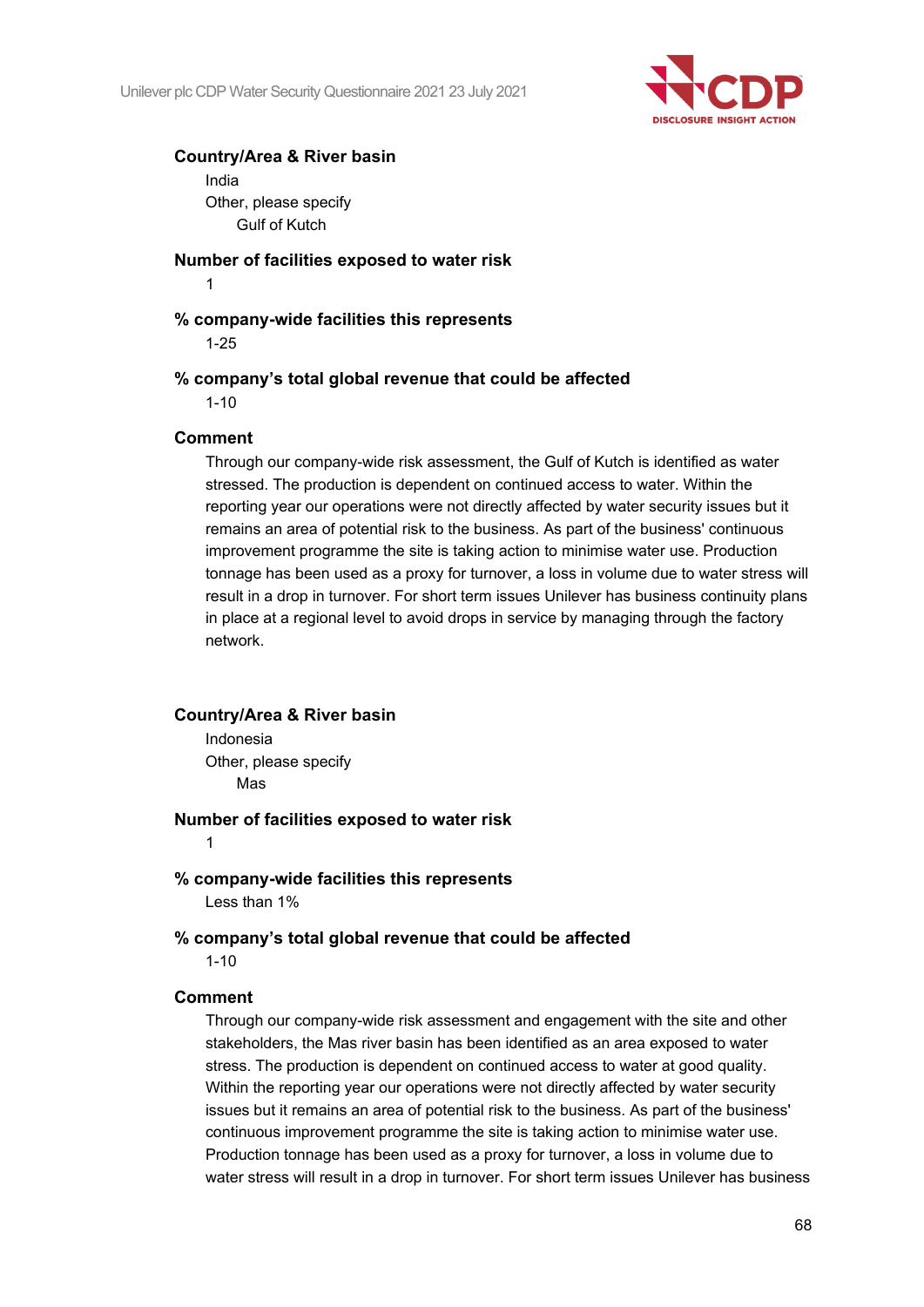

continuity plans in place at a regional level to avoid drops in service by managing through the factory network.

**Country/Area & River basin** South Africa **Orange** 

**Number of facilities exposed to water risk**

1

#### **% company-wide facilities this represents** Less than 1%

**% company's total global revenue that could be affected**

1-10

### **Comment**

Through our company-wide risk assessment and engagement with the site team, the factories located in the Orange river basin are located in an area increasingly exposed to water stress. The production is dependent on continued access to water at a good quality. Although there were no water related impacts to operations, to remains an area of potential risk to the business.

Recent events in the river basin supporting Cape Town & surrounding area have increased attention on the risks to the business in the Orange basin. As part of the business' continuous improvement programme the site is taking action to minimise water use. Production tonnage has been used as a proxy for turnover, a loss in volume due to water stress will result in a drop in turnover. For short term issues Unilever has business continuity plans in place at a regional level to avoid drops in service by managing through the factory network.

### **Country/Area & River basin**

Brazil Paraiba Do Sul

#### **Number of facilities exposed to water risk**

1

### **% company-wide facilities this represents**

Less than 1%

#### **% company's total global revenue that could be affected** 1-10

**Comment**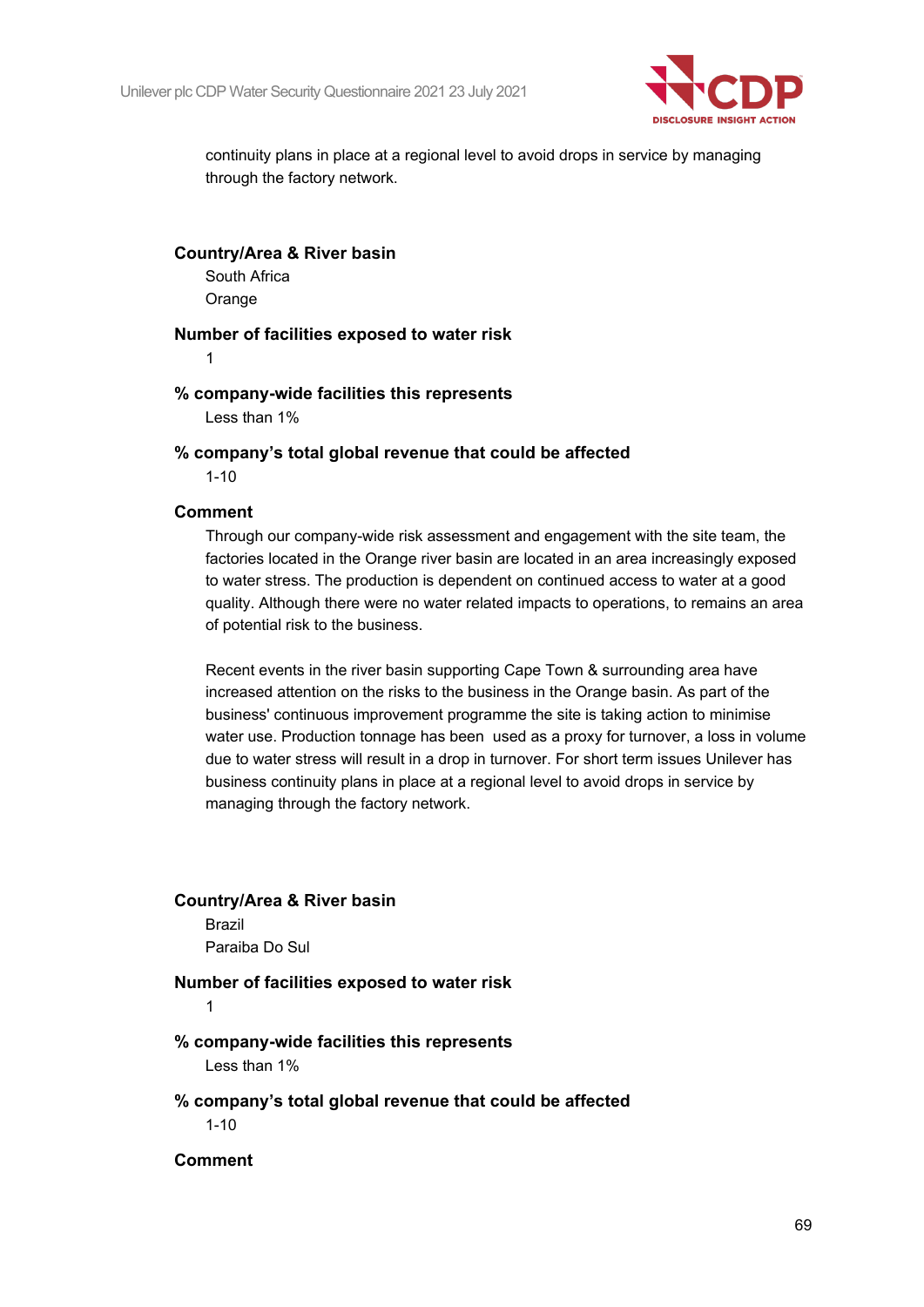

This site is located in a water stressed area. The production is dependent on continued access to water. As part of the business' continuous improvement programme the site is taking action to minimise water use. Within the reporting year our operations were not directly affected by water security issues but it remains an area of potential risk to the business. Production tonnage has been used as a proxy for turnover, a loss in volume due to water stress will result in a drop in turnover. For short term issues Unilever has business continuity plans in place at a regional level to avoid drops in service by managing through the factory network.

### **Country/Area & River basin** Brazil

Parana

## **Number of facilities exposed to water risk**

 $\mathfrak{D}$ 

#### **% company-wide facilities this represents**

1-25

#### **% company's total global revenue that could be affected**

1-10

#### **Comment**

Although Global tools do not place the Parana basin as areas of water stress, consultation and experience from our sites teams in the area recognise that the depleting surface and groundwater levels and threats of regulatory responses and tariff changes could justify elevating the water stress rating for four of the factories in the basin. The Parana river basin includes the greater part of South Eastern Brazil, Paraguay, South Eastern Bolivia, and northern Argentina. Although water levels during this reporting year continue to increase and have recovered somewhat, the sites are aware of the impact of El Nino on the rainfall patterns and water flows in the Parana basin, and as such are still deemed to be exposed to significant future water risks. Groundwater abstraction capacity constraints will place restrictions on site growth. Production tonnage has been used as a proxy for turnover, a loss in volume due to water stress will result in a drop in turnover. For short term issues Unilever has business continuity plans in place at a regional level to avoid drops in service by managing through the factory network.

#### **Country/Area & River basin**

India Penner River

**Number of facilities exposed to water risk** 1

**% company-wide facilities this represents**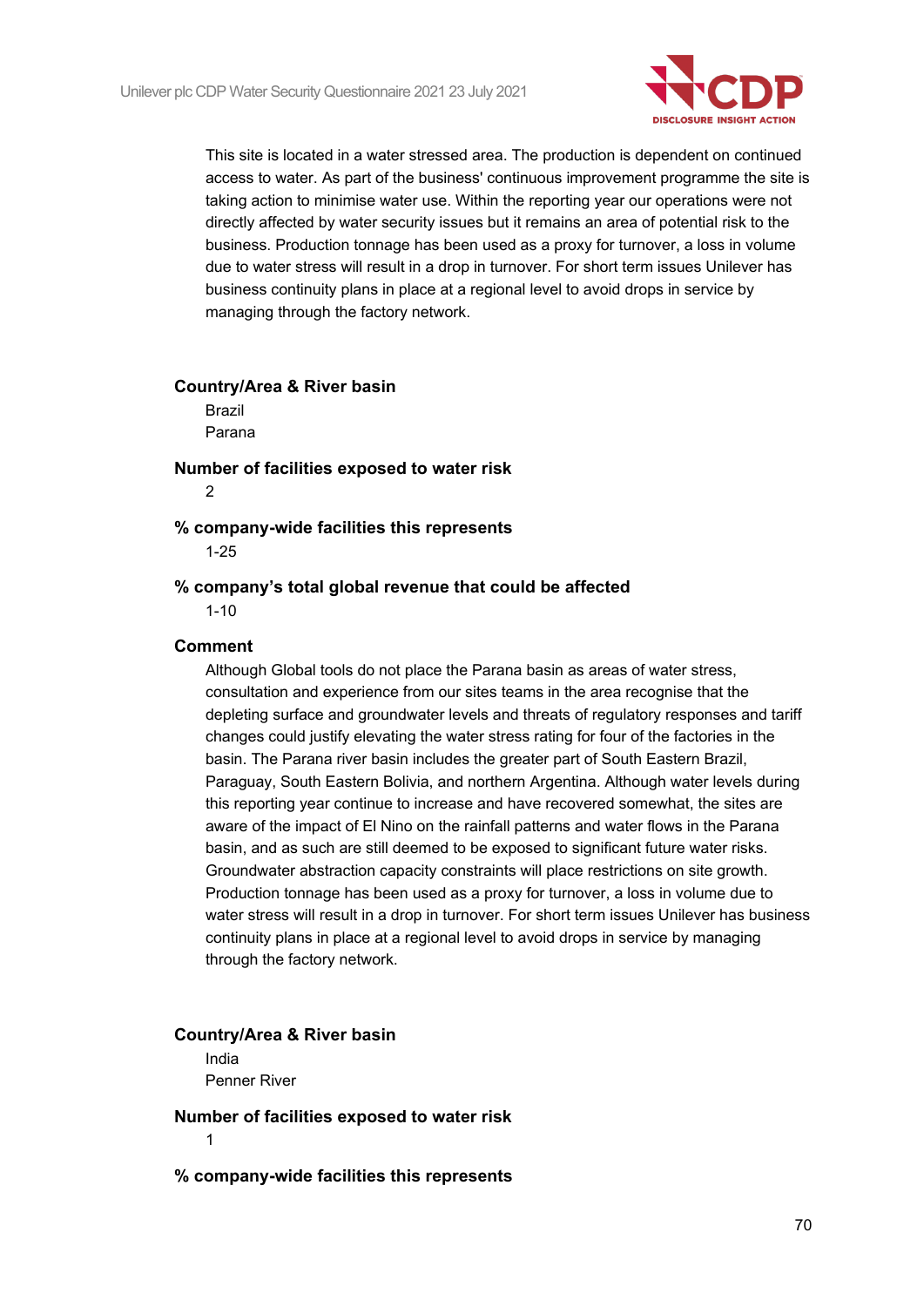

Less than 1%

#### **% company's total global revenue that could be affected**

 $1 - 10$ 

#### **Comment**

Through our company-wide risk assessment, the Pennar river basin is identified as water stressed, though as a result of different drivers. This is confirmed at the local level with site engagement. The production is dependent on continued access to water. Within the reporting year our operations were not directly affected by water security issues but it remains an area of potential risk to the business. As part of the business' continuous improvement programme the site is taking action to minimise water use. Production tonnage has been used as a proxy for turnover, a loss in volume due to water stress will result in a drop in turnover. For short term issues Unilever has business continuity plans in place at a regional level to avoid drops in service by managing through the factory network.

#### **Country/Area & River basin**

**Turkey** Other, please specify Konya Closed Basin

**Number of facilities exposed to water risk** 1

## **% company-wide facilities this represents**

Less than 1%

#### **% company's total global revenue that could be affected**

1-10

#### **Comment**

This site is located in a water stressed area, and dominated by the baseline water stress with 2030 projections worsening as a result of increased demand, reducing supply and underlying seasons variability. Significant growth in agriculture and industrial activity in the area is impacting on declining groundwater levels. As part of the business' continuous improvement programme the site is taking action to minimise water use and in 2020 started their water stewardship journey to address shared water risks. Within the reporting year our operations were not directly affected by water security issues but it remains an area of potential risk to the business. Production tonnage has been used as a proxy for turnover, a loss in volume due to water stress will result in a drop in turnover.

**Country/Area & River basin** China Yongding He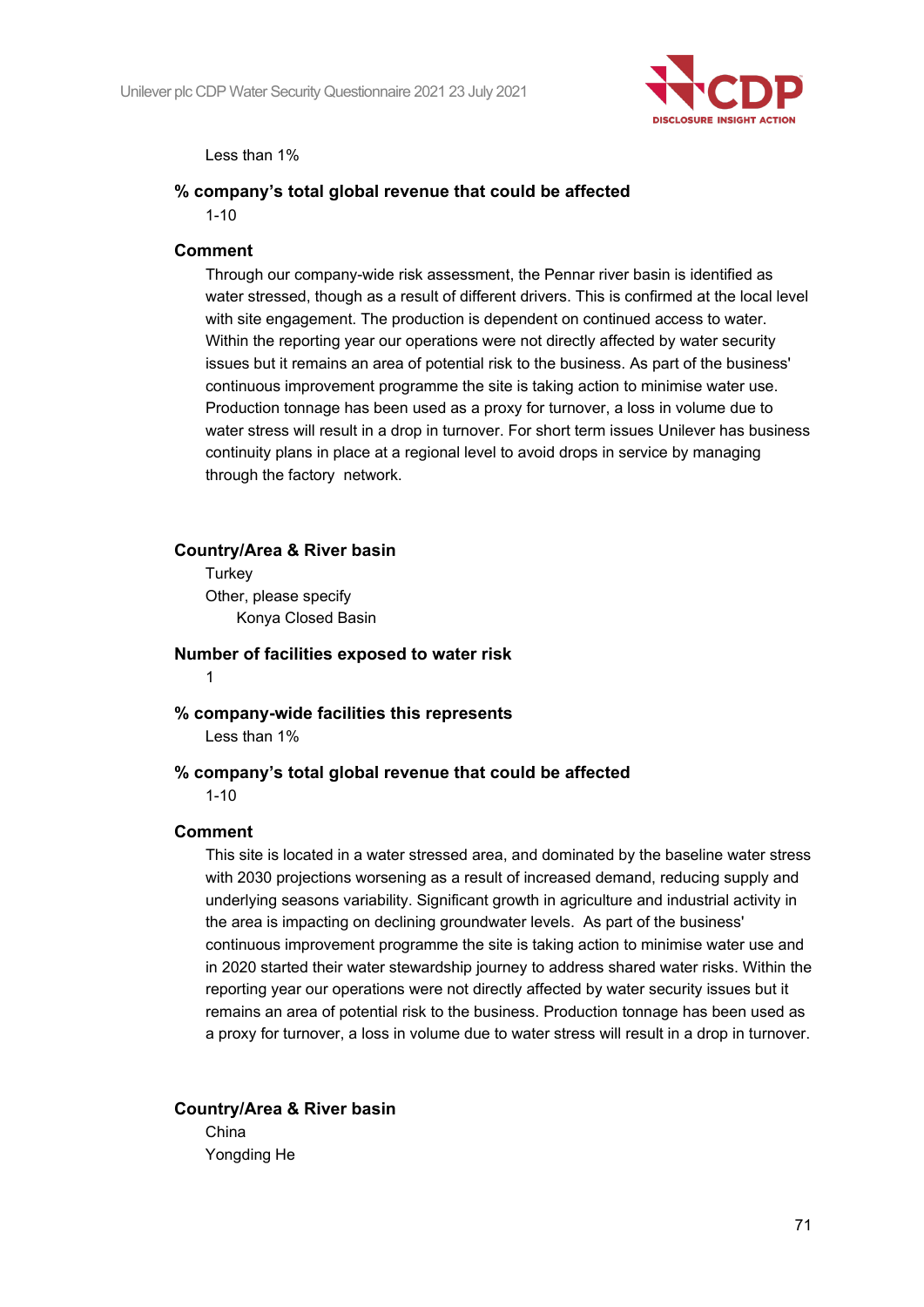

### **Number of facilities exposed to water risk**

1

**% company-wide facilities this represents** 1-25

**% company's total global revenue that could be affected**

1-10

### **Comment**

This site is located in a water stressed area, and dominated by the baseline water stress and seasonal variability. This is projected to remain constant into the longer term future. Within the reporting year our operations were not directly affected by water security issues but it remains an area of potential risk to the business. Production tonnage has been used as a proxy for turnover, a loss in volume due to water stress will result in a drop in turnover.

## **W4.2**

**(W4.2) Provide details of identified risks in your direct operations with the potential to have a substantive financial or strategic impact on your business, and your response to those risks.**

**Country/Area & River basin** Indonesia Other, please specify **Citarum** 

### **Type of risk & Primary risk driver**

Physical Declining water quality

### **Primary potential impact**

Increased operating costs

### **Company-specific description**

Situation: The Citarum river basin has a high baseline water stress which is expected to worsen into the future. This is predominantly caused by increase in water demand and declining water quality as a result of industrial activities and saline intrusion. Large seasonal variability poses challenges around both water availability and flooding. Unilever have Household manufacturing operations in the Citarum basin, which account for over 1% of global production (used as a proxy for revenue). The main source of water comes from the municipal supplier/s and water quality remains a concern.

Task: Increased heavy metals from the industrial zones represent a possible contamination issue where municipal treatment cannot remove pollutants, resulting in reduced quality for our operations and additional expenditure on treatment. The sites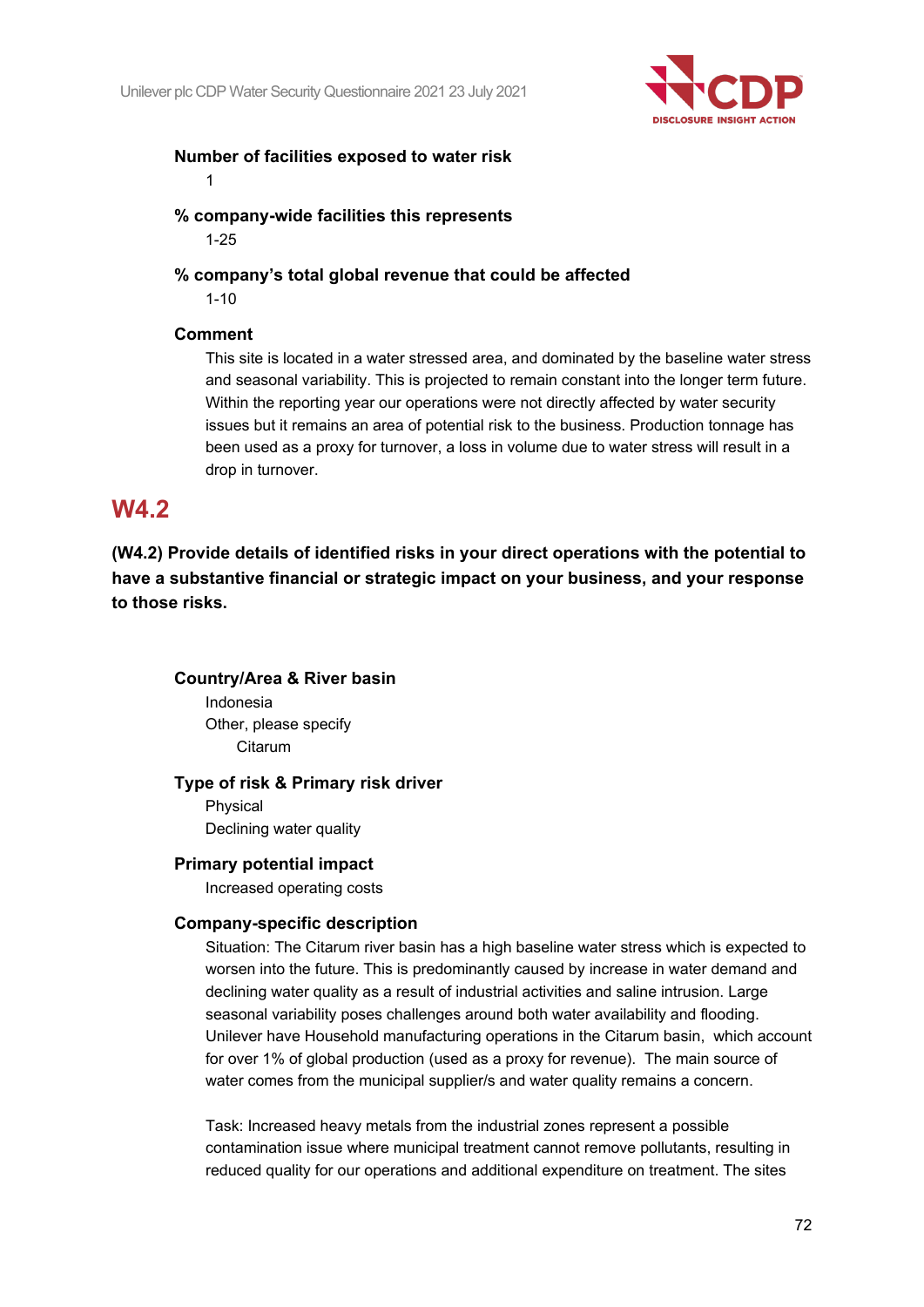

have additional pre-treatment on site and declining water quality can lead to increased costs for treatment & maintenance. Localised flooding also represents concerns to the continued operations of the factories and further contamination of water supplies.

Action: In 2020 Unilever invested in a water recycling system for the chiller system and expanded the water metering and monitoring system across factories in the Citarum basin from the central sustainability capital budget. These projects are expected to reduce water abstraction by 3,000m3/yr and deliver a payback of 2 years. Expansion of our measurement, monitoring and target (MM&T) system will have long lasting impact on identification of further efficiencies.

Response: The water efficiency investment are part of our ongoing water efficiency roadmap and a key response to mitigating water related risks. This site is 35% more efficient than the sub-category average for homecare. The site continue to explore opportunities to drive water efficiency through process improvements and water recycling. In 2020 these sites began their water stewardship journey to address shared water risks around this site as part of our ongoing activities to protect and preserve water resources.

#### **Timeframe**

1-3 years

**Magnitude of potential impact** Medium

#### **Likelihood**

Likely

**Are you able to provide a potential financial impact figure?** Yes, a single figure estimate

# **Potential financial impact figure (currency)**

375,000

**Potential financial impact figure - minimum (currency)**

#### **Potential financial impact figure - maximum (currency)**

#### **Explanation of financial impact**

The potential financial impact estimate of  $E$ 375K is based on our knowledge of the oncost of additional water treatment for poor quality water derived from other locations in the Unilever network. This has been adapted to take into account the size and output of this specific site.

#### **Primary response to risk**

Increase investment in new technology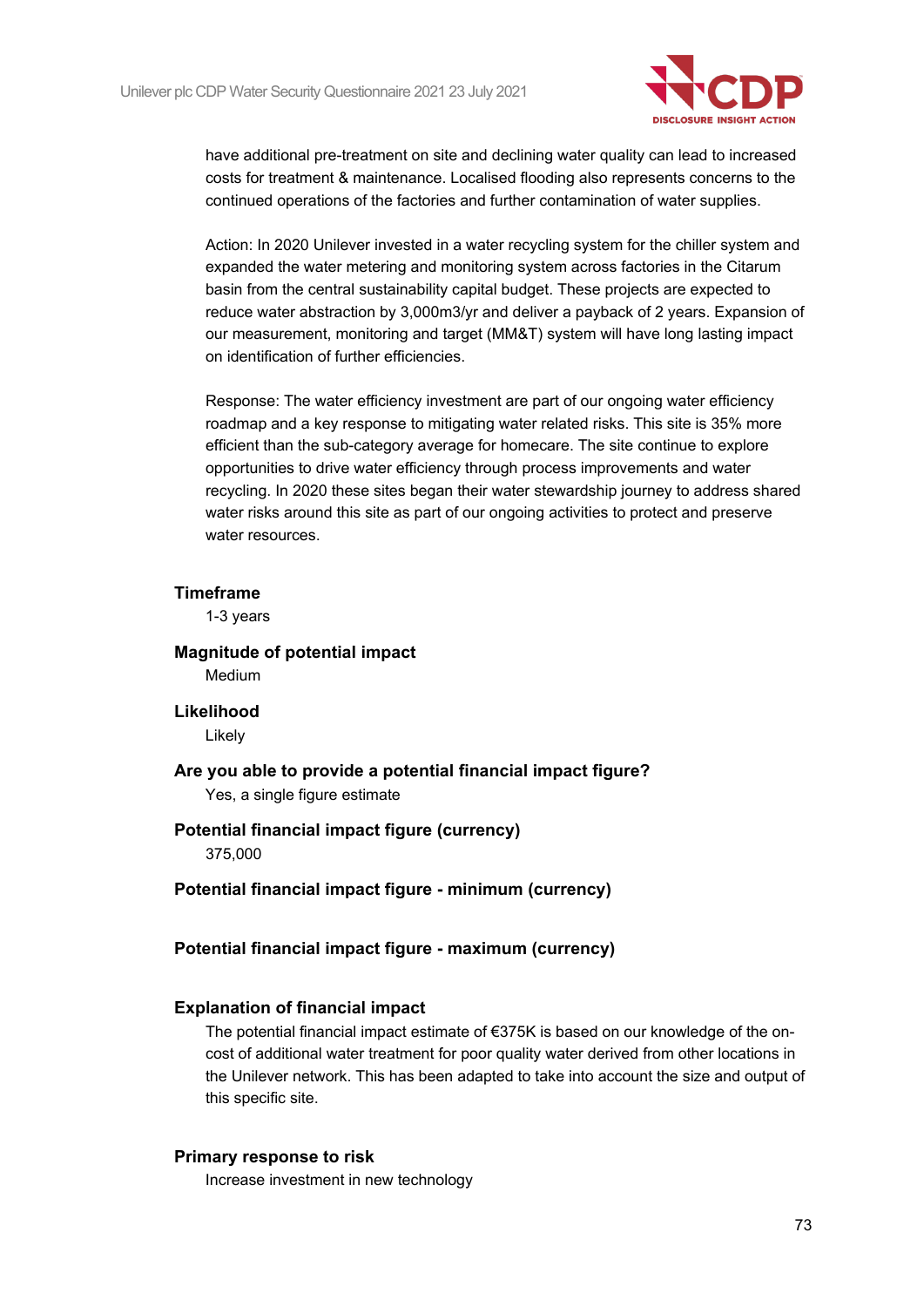

#### **Description of response**

Action: In 2020 Unilever invested in capital infrastructure to the value of €564K for sustainability measures across factories in the Citarum basin from the central sustainability capital budget, delivery energy, carbon, water and waste outcomes. Water projects funded through this included expansion of the metering programme, and reuse and recycling initiatives at a cost of €12K. These projects form part of a roadmap of activities and are expected to reduce water abstraction by 2700m3/yr and deliver a payback of 2 years.

Response: The water efficiency investment are part of our ongoing water efficiency roadmap and a key response to mitigating water related risks. The site continue to explore opportunities to drive water efficiency through process improvements and water recycling. In 2020 Unilever started a water stewardship programme to address shared water risks around this site as part of our ongoing activities to protect and preserve water resources. In January 2021 Unilever joined the Indonesian Water Coalition. The multi-party partnership for water stewardship and sustainable water resource management through collective action at the Watershed level. (More information available here: https://www.unilever.co.id/news/press-releases/2021/koalisi-airindonesia-ketahanan-air-untuk-masa-depan-indonesia.html)

#### **Cost of response**

12,000

#### **Explanation of cost of response**

Infrastructure investment: During 2020, we invested a further €12K in projects that delivered water savings alone, through our sustainability capital programme into the sites located in the Citarum Basin. Projects funded included expansion of the metering programme, and a small reuse programme. These projects are expected to reduce water abstraction by 2700m3/yr and form part of a long term roadmap of action on water. The combined wider sustainability eco efficiency programme implementation in these sites was €563m in total during 2020, invested into overall water, energy & carbon and waste reduction. Many of these projects deliver on water savings, as well as carbon and waste with an average payback of 2.7 years. This is part of a long term programme to reduce environmental impact in our sites.

#### **Country/Area & River basin**

India Other, please specify Gulf of Kutch

#### **Type of risk & Primary risk driver**

Physical Rationing of municipal water supply

#### **Primary potential impact**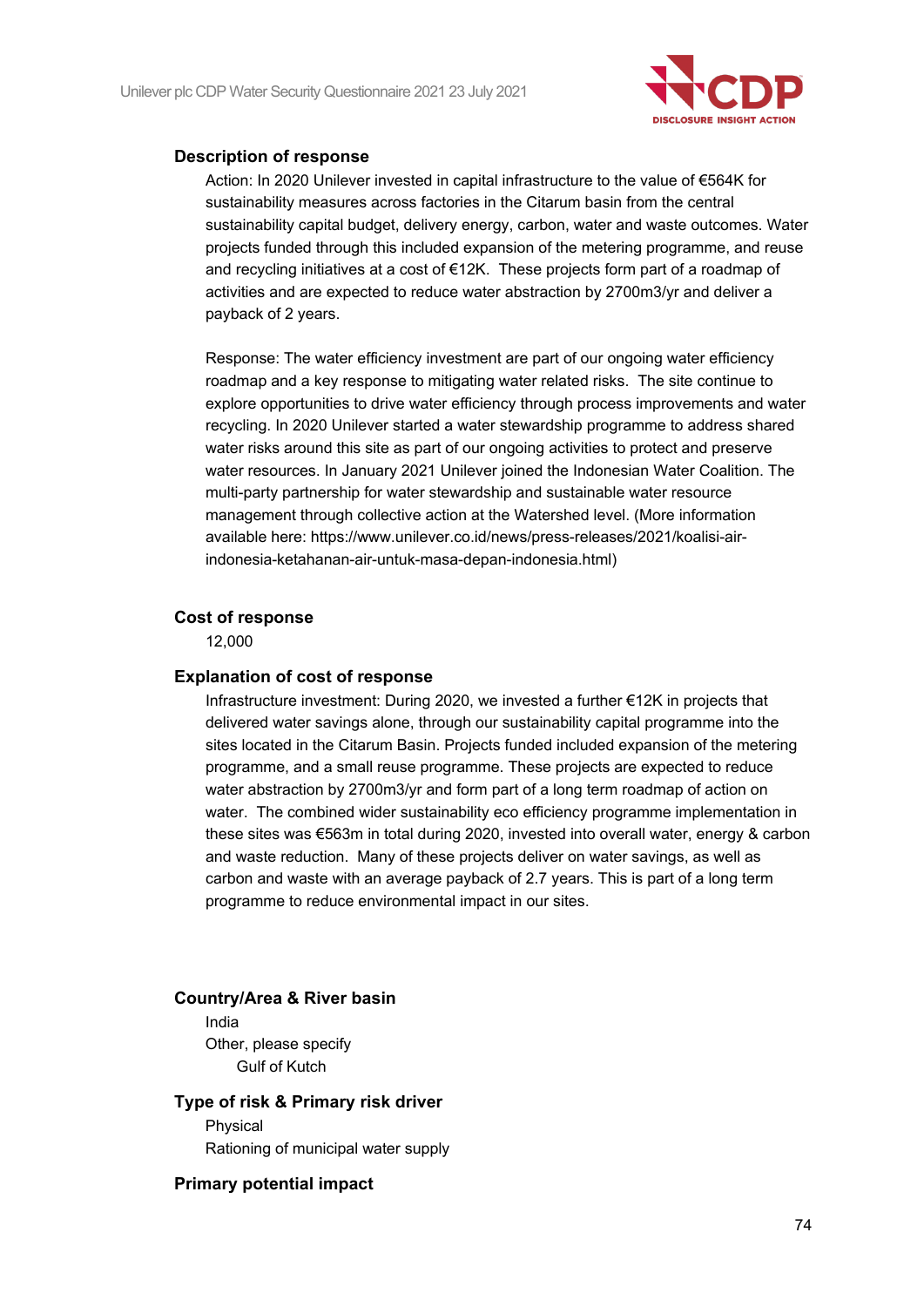

Reduction or disruption in production capacity

#### **Company-specific description**

Situation: Baseline water stress in the region is high and is expected to increase into the future. This is driven by high seasonal variability, an expected increase in overall demand and declining water quality. The ground water levels in the region are already in decline and saline intrusion in the coastal areas is further contaminating water supplies making it unfit for consumption or irrigation. A reliance in the region on rainfed irrigation for farming, and the increasing volatility of monsoon rains threatens the livelihoods of millions of farmers in the region.

Task: Unilever makes Skin Cleansing products at this location, which account for approximately 1.1% of global production (used as a proxy for revenue), which are supplied with municipal water, with additional tankered water used for higher quality purposes like drinking water. Competition for water resources between users could lead to protests and /or the reallocation of water by municipalities and result in restricted supply for our sites, meaning reduced production capacity. In the event that production was significantly disrupted, Unilever has the potential to use the wider regional network to meet market demands but this would likely result in increased logistics costs.

Action: The operations in the Kutch basin are already one of the most water efficient within the Unilever Skin Cleansing network, however through water & energy audit programmes (last assessment occurred in June 2019), continue to seek new ways to continue to drive operational savings. In addition, to address issues beyond the factory boundary, the factory team are working with the NGOs BAIF to create infrastructure for water conservation, Water use efficiency in agriculture, Water governance by the local community and creating a local cadre to ensure sustainability of the initiatives.

Result: The cost of response figure includes the investment into community engagement initiatives such as construction and rehabilitation of check dams, farm ponds and farm bunding in the local area with support from partners BAIF. This is expected to deliver a combined saving of 1.45 billion litres conserved, creating additional 803 tonnes of agricultural production and creation of 5500 person days of employment in 2020.

#### **Timeframe**

1-3 years

#### **Magnitude of potential impact** Medium

**Likelihood**

Unknown

**Are you able to provide a potential financial impact figure?** Yes, a single figure estimate

#### **Potential financial impact figure (currency)**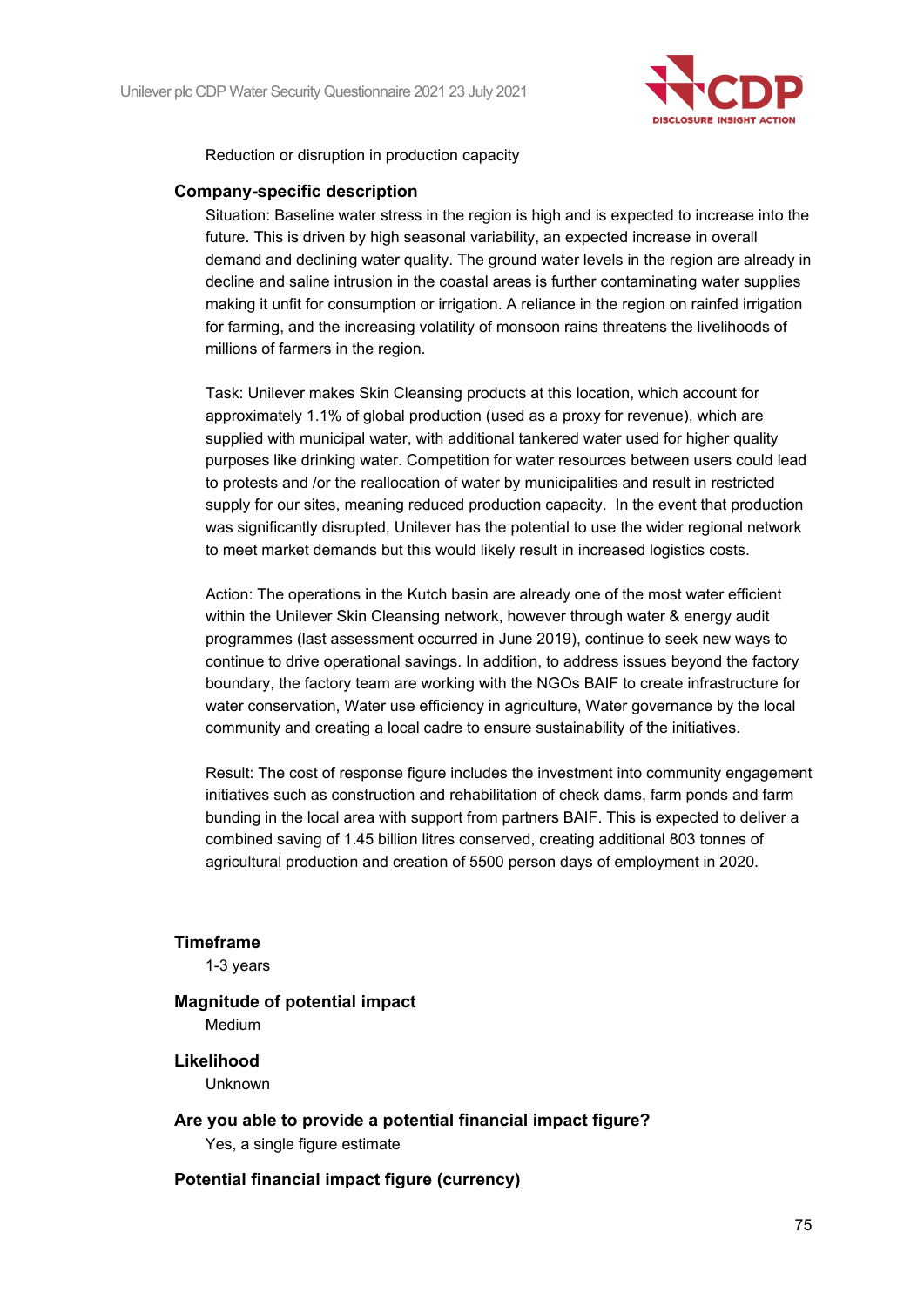

#### 110,000

### **Potential financial impact figure - minimum (currency)**

#### **Potential financial impact figure - maximum (currency)**

#### **Explanation of financial impact**

The potential financial impact figure includes the cost to move annual production volume from this facility to the nearest similar production facility. It is calculated using the production volume and the on cost of getting the new production line up and running at the nearest facility.

#### **Primary response to risk**

Engage with local communities

#### **Description of response**

Action: The operations in the Kutch basin are already one of the most water efficient within the Unilever Skin Cleansing network, however through water & energy audit programmes (last assessment occurred in June 2019), continue to seek new ways to continue to drive operational savings. In addition, to address issues beyond the factory boundary, the factory team have been engaging with the local community and working with the NGOs BAIF and Sahjeevan to create infrastructure for water conservation, Water use efficiency in agriculture, Water governance by the local community and creating a local cadre to ensure sustainability of the initiatives.

#### **Cost of response**

46,500

#### **Explanation of cost of response**

Result: The cost of response figure includes the investment into community engagement initiatives such as construction and rehabilitation of check dams, farm ponds and farm bunding in the local area which totals €46,500 with support from partners with BAIF . This is one of 3 programmes with BAIF, expected to deliver a combined saving of 21 billion litres water saved over a 4 year period.

#### **Country/Area & River basin**

Indonesia Other, please specify Mas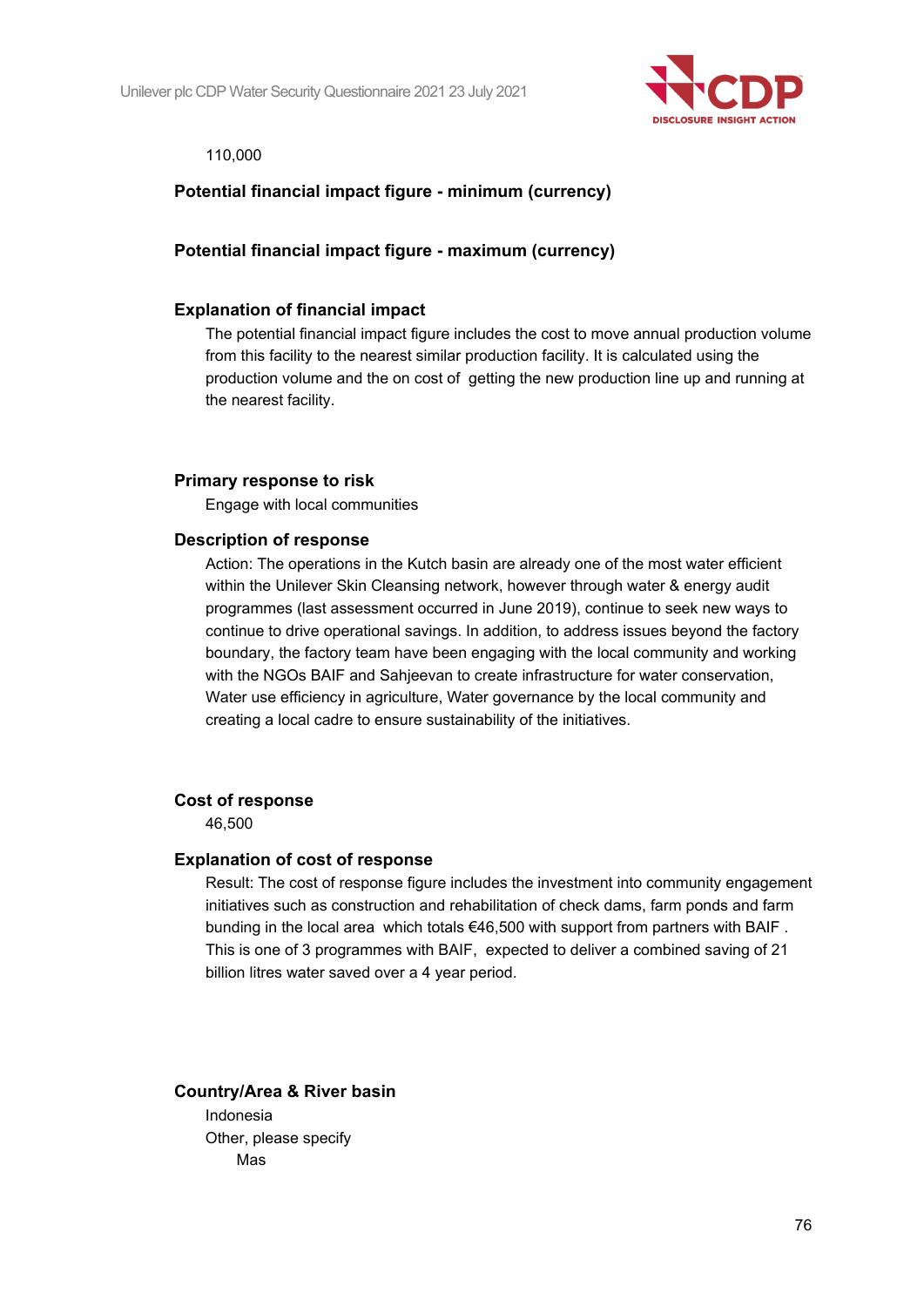

### **Type of risk & Primary risk driver**

Physical Rationing of municipal water supply

#### **Primary potential impact**

Reduction or disruption in production capacity

#### **Company-specific description**

Situation: The baseline water stress in the Mas River basin is extremely high and expected to increase into the future. This is driven by an increase in water demand and declining water quality from domestic, farming and industrial waste.

Task: Unilever has Beauty & Personal Care facility in this river basin which account for around 1.1% of our global production (used as a proxy for total revenue) (as indicated in W4.1c). Water for our manufacturing operations here is sourced from municipal supply only. The potential impact on our manufacturing operations relate to declining quality and interrupted supplies. The site has not experienced any water related impacts during the reporting period. In the event that production was significantly disrupted, Unilever has the potential to use the wider regional network to meet market demands but this would likely result in increased logistics costs.

Action: The potential financial impact of €140,000 is based on our knowledge of the oncost of additional water treatment for poor quality water derived from other locations in the Unilever network. This has been adapted to take into account the size and output of this specific site so we can be specific with our estimation.

Result: During the reporting year, the site investment into water savings initiatives was €58K into 2 direct water efficiency projects, with an average payback of 2.2years. A total of €487K was spent through the Low Carbon Fund (previously known as the Clean Technology Fund) on 11 energy, carbon, waste and water efficiency projects, some of which have additional water savings. This is part of a long-term programme to drive continuous improvement on the site. This figure is based on the capital requests from factories & is a one-off cost.

#### **Timeframe**

4-6 years

#### **Magnitude of potential impact**

Medium

#### **Likelihood**

Unknown

- **Are you able to provide a potential financial impact figure?** Yes, a single figure estimate
- **Potential financial impact figure (currency)** 140,000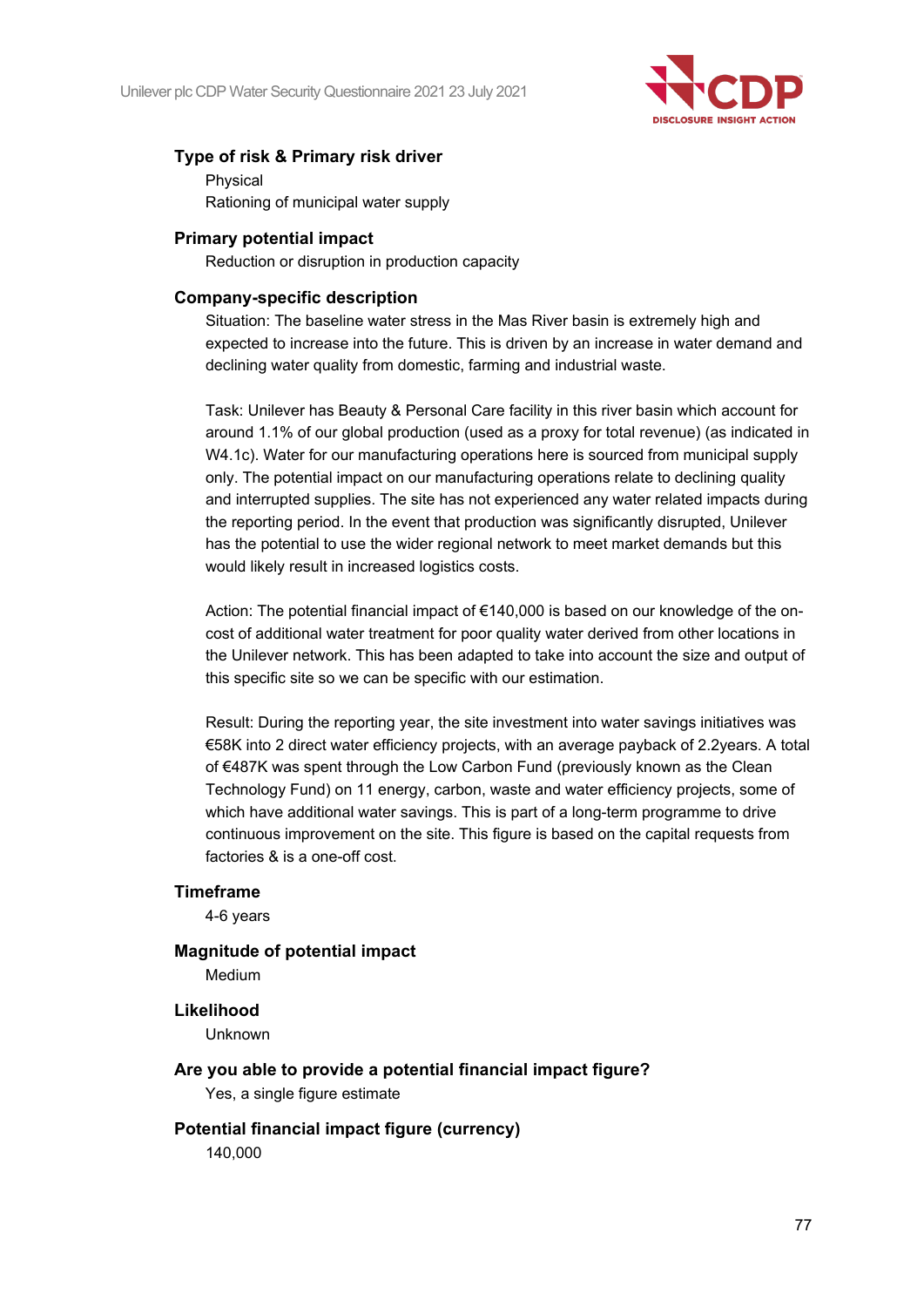

# **Potential financial impact figure - minimum (currency)**

### **Potential financial impact figure - maximum (currency)**

#### **Explanation of financial impact**

Action: The potential financial impact of €140,000 is based on our knowledge of the oncost of additional water treatment for poor quality water derived from other locations in the Unilever network. This has been adapted to take into account the size and output of this specific site so we can be specific with our estimation.

#### **Primary response to risk**

Increase investment in new technology

#### **Description of response**

The factory team continue to work to drive efficiency in water use. We invested over €487K through our sustainability capital programme into the sites located in the Mas Basin. Projects funded included production efficiencies, compressor upgrades, metering expansion, condensate return, RO backwash return. These projects will deliver on overall eco-efficiency with an average payback of 1.7 years.

#### **Cost of response**

487,000

#### **Explanation of cost of response**

Result: During the reporting year, the site investment into water savings initiatives was €487K. This is part of a long-term programme to drive continuous improvement on the site. This figure is based on the capital requests from factories & is a one-off cost. Many of these projects deliver on water savings, as well as carbon and waste with an average payback of 1.7 years.

#### **Country/Area & River basin**

South Africa **Orange** 

#### **Type of risk & Primary risk driver**

Physical Increased water stress

#### **Primary potential impact**

Constraint to growth

#### **Company-specific description**

Situation: The Orange River Basin is medium high water stress and expected to increase over the coming 20 years. Medium-high seasonal variability, demand is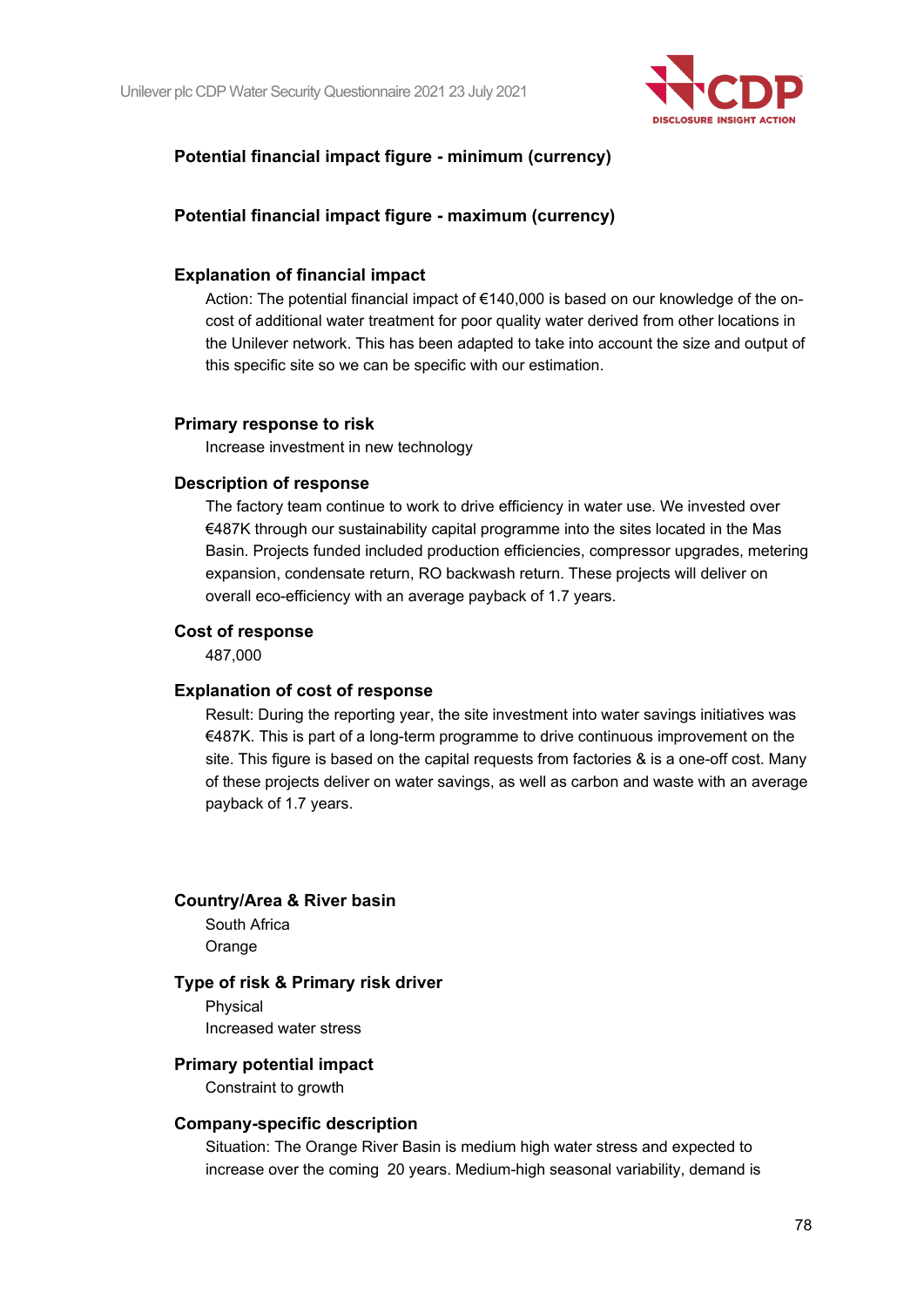

expected to increase whilst water availability decreases. The river basin spans 4 countries: Lesotho, Botswana, Namibia and South Africa. The section in South Africa is sub-divided into 5 further water management areas.

Task: We have 3 manufacturing facilities located in the Upper Vaal management area. Industrial, agricultural and domestic growth and mining mean there is a gap between supply and demand that could pose issues related to access. Today, the Upper Vaal relies on water transfers from the other management areas to meet the demand. In the future this could result in water shortages or restricted access impacting the sites operating in the region. Declining water quality in the region could impact cost of water treatment. During the reporting year the site did not face any restricted access to water supplies.

Unilever has 2 Homecare manufacturing facilities and an ice cream facility in this river basin which in total account for around 2.3% of our global total production (used as a proxy for revenue) (as indicated in W4.1c). In the event that production was significantly disrupted, Unilever has the potential to use the wider regional network to meet market demands but this would likely result in increased logistics costs.

Action: In 2020, we invested €44K on eco-efficiency measures in factories in the basin to minimize environmental impacts. Covid had a significant impact on the ability to manage and implement more investment.

Result: In 2020, we invested €44K on eco-efficiency measures in factories the Orange basin to minimize environmental impacts. This figure is based on the capital requests from factories & was a one-off cost to manage the risk going forward. The site continue to explore opportunities to drive water efficiency through process improvements and water recycling. In 2020 Unilever began the Water Stewardship programme, using the Alliance for Water Stewardship standard to identify shared water risks and design a roadmap for action.

#### **Timeframe**

4-6 years

**Magnitude of potential impact** Medium

**Likelihood**

Likely

# **Are you able to provide a potential financial impact figure?**

Yes, a single figure estimate

#### **Potential financial impact figure (currency)** 150,000

#### **Potential financial impact figure - minimum (currency)**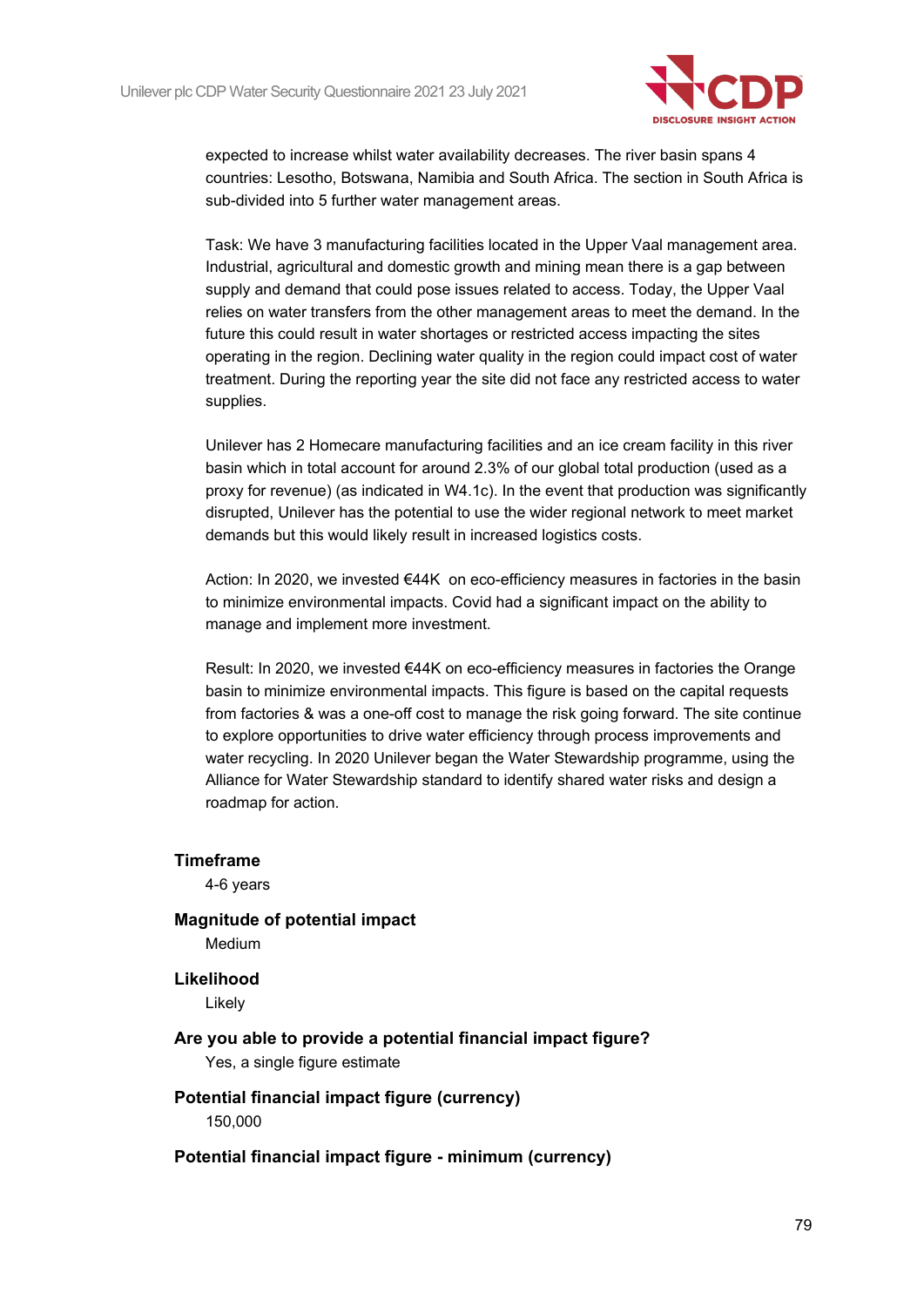

### **Potential financial impact figure - maximum (currency)**

#### **Explanation of financial impact**

The financial impact is an estimate based on the costs incurred during 2019 when restricted access to water resulted in a loss of 40-hours of production time.

#### **Primary response to risk**

Increase investment in new technology

#### **Description of response**

Action: In 2020 investment into eco-efficiency in the region was €44K to support the implementation of the sustainability agenda in the Orange basin. Project included a pump and motor replacement programme.

#### **Cost of response**

44,000

#### **Explanation of cost of response**

Result: In 2020 investment into eco-efficiency in the region was unrepresentatively low due to restrictions associated with Covid. As such we invested €44K to support the implementation of the sustainability agenda in the Orange basin. The previous year's investment had been over €600K for eco-efficiency measures in these factories . Project included a pump and motor replacement programme. In 2020 Unilever began the Water Stewardship programme, using the Alliance for Water Stewardship standard to identify shared water risks and design a roadmap for action as part of our Compass goal to protect and preserve water resources.

#### **Country/Area & River basin**

Brazil Paraiba Do Sul

#### **Type of risk & Primary risk driver**

Physical Increased water stress

#### **Primary potential impact**

Increased operating costs

#### **Company-specific description**

Situation: The Paraiba river basin covers a significant area of north eastern Brazil. Risks to the Parnaiba basin include declining water quality, reduction in availability caused by silting of rivers & reservoirs and desertification resulting in changes to run off. Climate change is expected to exacerbate issues further.

Task: Unilever have Homecare operations in this basin which account for approximately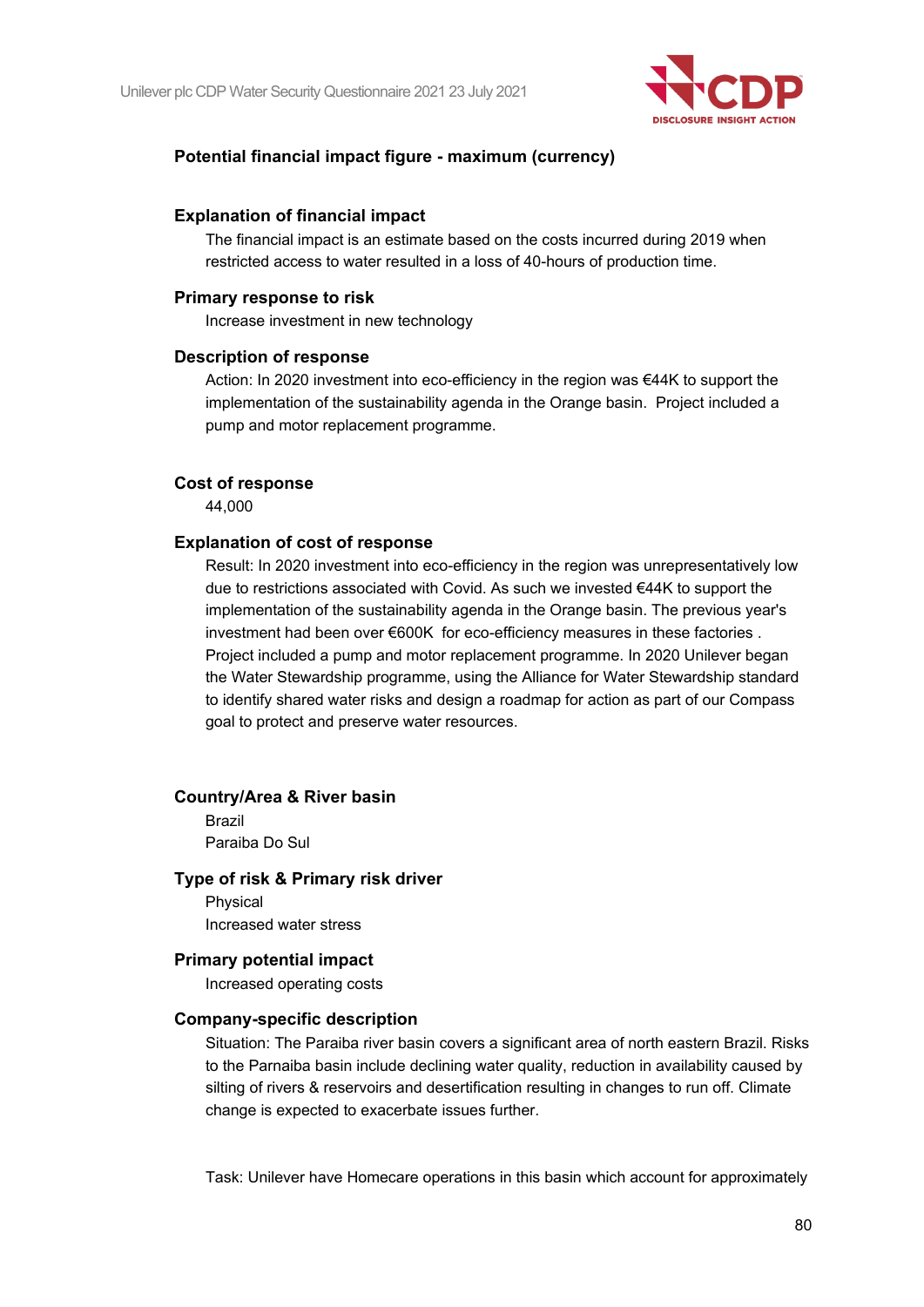

1.06% of global production (used as a proxy for revenue) (as indicated in W4.1c). In reality, the potential impact would be much lower as we would likely switch production elsewhere. Water stress could affect our manufacturing operations through volatility of supply, increased costs & restrictions on access, increased treatment requirements to manage declining quality, interrupted energy supply (hydro based) and potential reputational pressures caused by the poor access to water and sanitation by communities. The site sources water for production from groundwater supplies, and tankers a small volume for drinking water.

Action: The sites continue to drive their Sustainability roadmaps & invest into new technologies. However in 2020, there was no sustainability capital applied for by the site through the centrally managed Low Carbon Fund (previously known as the Clean Technology Fund). Previous years' projects have included condensate returns, metering expansion, boiler optimization.

Result: In our factories located across Brazil, we support water efficiency projects through the central capital programme ton continue to reduce water demand. The site has not experienced any water related impacts during the reporting period.

#### **Timeframe**

1-3 years

# **Magnitude of potential impact** Medium

#### **Likelihood**

Likely

# **Are you able to provide a potential financial impact figure?**

Yes, a single figure estimate

# **Potential financial impact figure (currency)**

170,000

#### **Potential financial impact figure - minimum (currency)**

#### **Potential financial impact figure - maximum (currency)**

#### **Explanation of financial impact**

In the event that water supplies were restricted, and the full capacity was met through tankered water from another catchment, this would result in an annual additional potential financial impact to the factory of €170K. This is based on the size of the operation and the production/operational requirements. This however, is not a feasible response and is used for illustrative purposes only.

#### **Primary response to risk**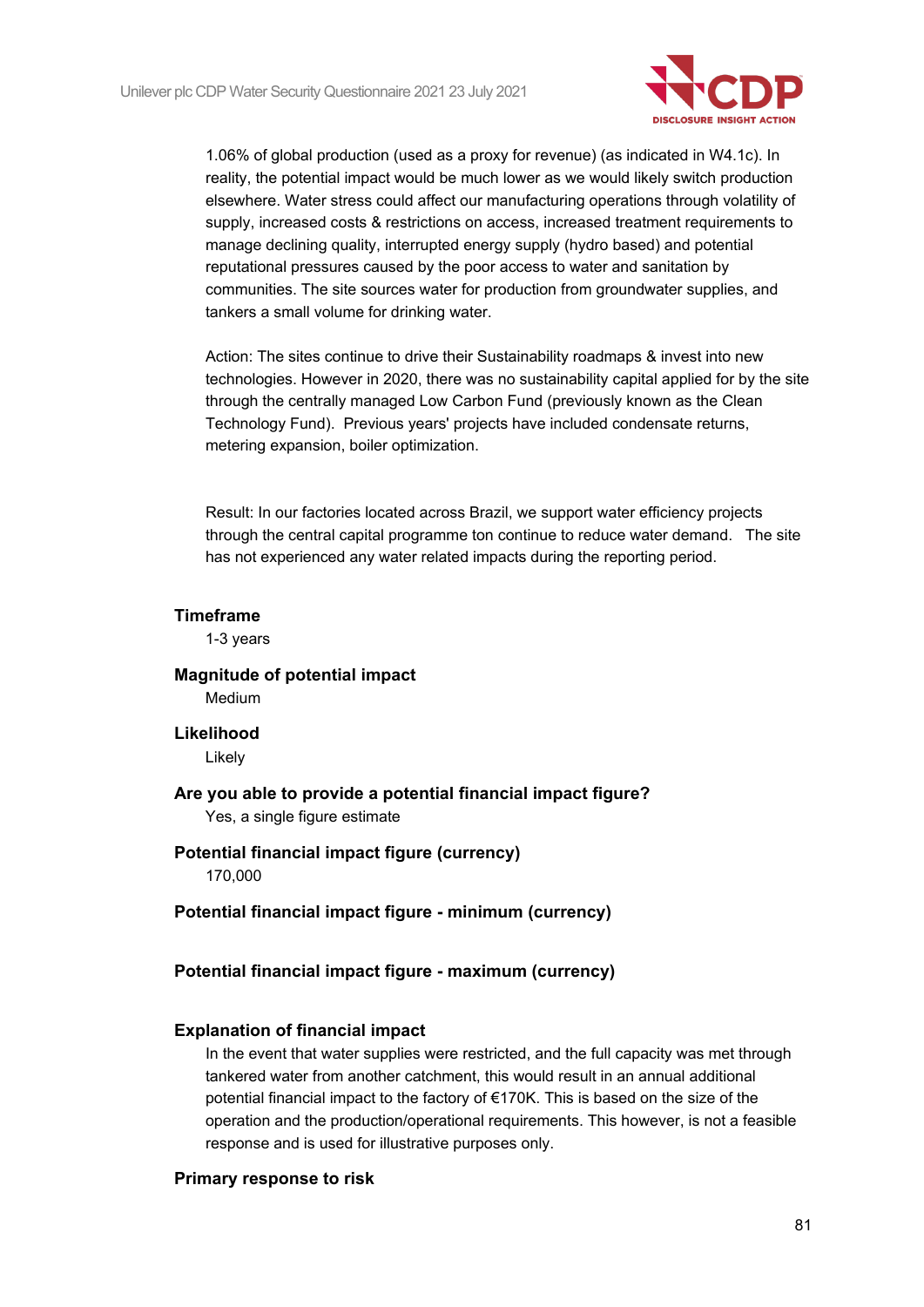

Increase investment in new technology

#### **Description of response**

Result: In our factories located across Brazil, we support water efficiency projects through the central capital programme. During 2020, there was no application so for capital investment through the Low Carbon Fund (previously known as the Clean Technology Fund). Operational restrictions due to Covid limited site access and local resourcing. In previous years (2019), we invested over 120K Euro through our sustainability capital programme, projects have included condensate returns, metering expansion, boiler optimization.

#### **Cost of response**

120,000

#### **Explanation of cost of response**

Infrastructure investment: During 2020, there was no application so for capital investment through the Low Carbon Fund (previously known as the Clean Technology Fund). Operational restrictions due to Covid limited site access and local resourcing. In previous years (2019), we invested over 120K Euro through our sustainability capital programme, projects have included condensate returns, metering expansion, boiler optimization. The site continue to explore opportunities to drive water efficiency through process improvements and water recycling.

#### **Country/Area & River basin**

Brazil Parana

#### **Type of risk & Primary risk driver**

Physical Increased water stress

#### **Primary potential impact**

Increased operating costs

#### **Company-specific description**

Situation: Water stress in the São Paulo State and the Cantareira reservoir system continue to be a concern for our operations in the area. The ongoing situation has the potential to impact our factories through both access to water and energy. Factories are reliant on energy from the grid, where hydropower makes up 70-75% of national grid electricity.

Task: Unilever have operations in the Parana Basin which can be adversely affected if drought conditions continue into the future. Our operations in the Parana Basin account for over 1% of global production (used as a proxy for revenue). We currently anticipate we will we required to reduce load, self-generate or face brown/black-outs. During the 2015 drought, several of our factories needed to tanker in water from other river basins to substitute the restricted water; this resulted in increased water costs, but also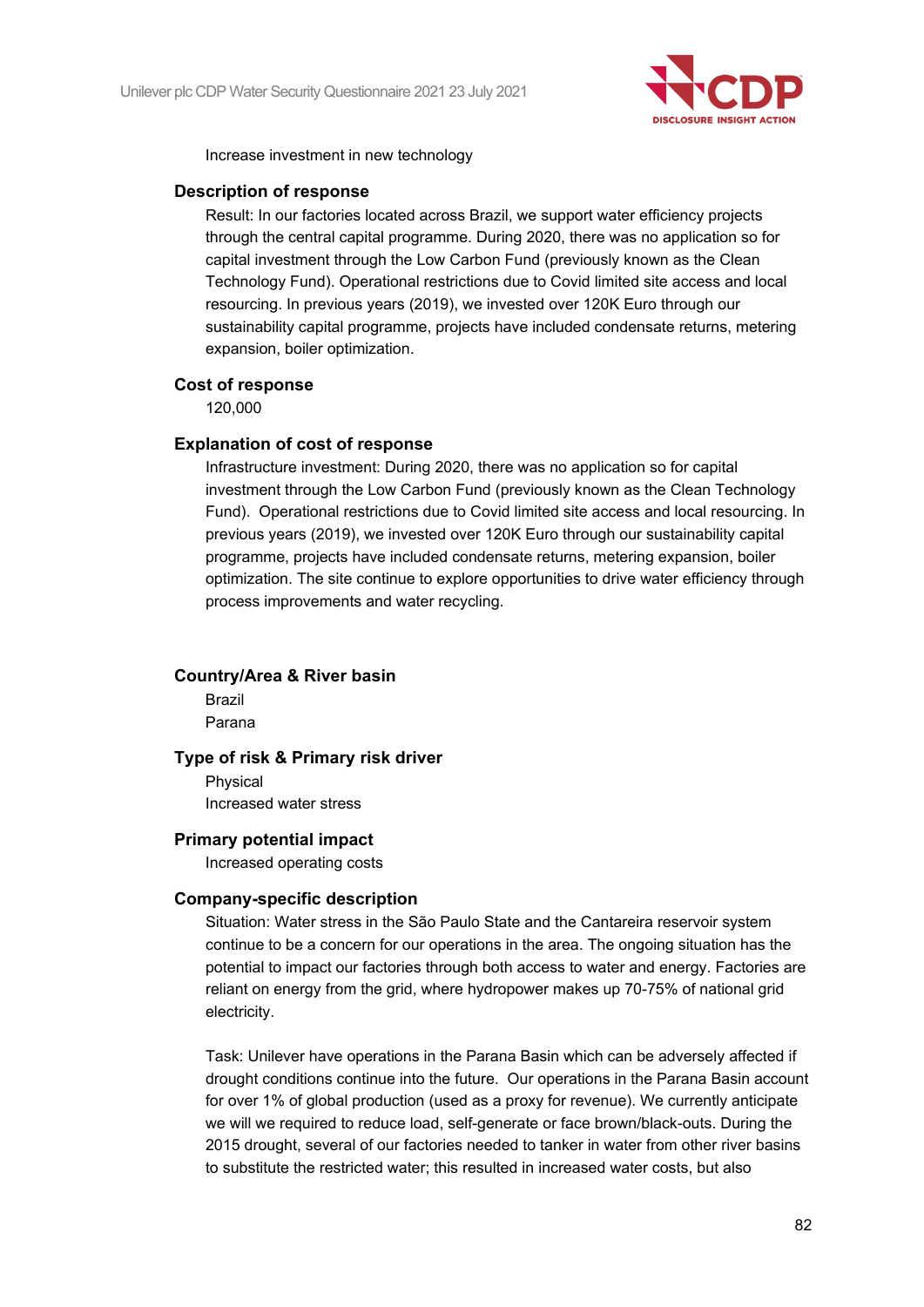

represented a potential reputational risk for the facility. The unit costs for tankered water were ~ 600x higher than the abstraction costs of groundwater. Increased operating costs have been identified as the primary impact but in reality there are likely to be multiple. However, the more significant impact for the business was associated with consumer use, as citizens of major cities were restricted access to water for basic services like laundry and washing.

Action: The potential financial impact of €1.6m is based on an experience Unilever has already seen. This takes into account the scale and production/operational requirements. In 2015, a drought in Brazil meant some of our factories in Sao Paolo needed to supplement water supplies with tankered water due to restricted water access for a limited duration. The potential annual financial impact figure is therefore based on the assumption this reoccurs, with 3 of the sites in the Parana basin having to source 100% of their annual water supply from another catchment, delivered by tanker.

Result: Infrastructure investment: In our Brazilian factories we support water efficiency projects through the central capital programme. In 2020, we invested €460K into the sites located in the Parana Basin which include cooling tower optimisation, steam condensate and biomass. Water projects alone had an average payback of 1.2years.

In 2020 Unilever started a water stewardship programme to address shared water risks around this site as part of our ongoing activities to protect and preserve water resources.

#### **Timeframe**

Current up to one year

#### **Magnitude of potential impact**

**High** 

#### **Likelihood**

Likely

# **Are you able to provide a potential financial impact figure?**

Yes, a single figure estimate

# **Potential financial impact figure (currency)**

1,600,000

#### **Potential financial impact figure - minimum (currency)**

#### **Potential financial impact figure - maximum (currency)**

#### **Explanation of financial impact**

Action: The potential financial impact of €1.6m assumes 3 of the sites in the Parana basin having to source 100% of their annual water supply from another catchment,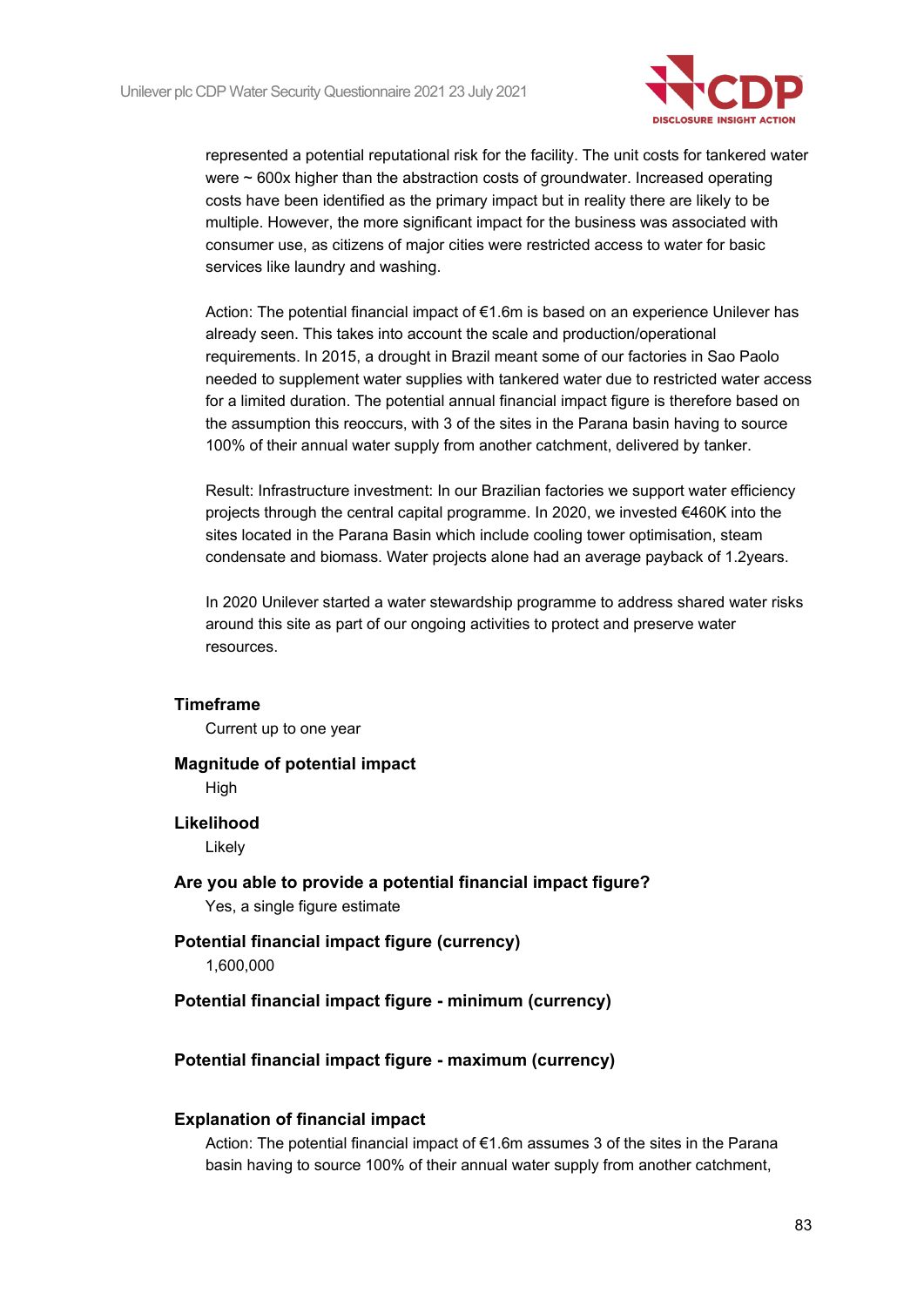

delivered by tanker.is based on an experience Unilever has already seen.

#### **Primary response to risk**

Other, please specify

Multiple activities, as described in our response

#### **Description of response**

The business is adopting a multi-pronged approach to address the water related risks in the region.

● Include in Business Continuity Plan: Contingency plans were put in place for both water & energy as energy is derived largely from hydropower.

● Water-related capital expenditure: The sites have accelerated their Sustainability roadmaps & increased investment in new technology, e.g. investing into fully circular water systems capable of recycling water for production.

● Improve alignment of our public policy influencing activity with our water stewardship commitments: Since 2015 Unilever have been partnering with Trata Brasil to address issues re: basic sanitation services & overall improved water resources. In 2020 Unilever began the Water Stewardship programme, using the Alliance for Water Stewardship standard to identify shared water risks and design a roadmap for action. In 2020 Unilever also became a member of the 2030 Water Resources Group, engaging in key strategic markets to address water insecurity. Brazil is one of our priority markets.

#### **Cost of response**

460,000

#### **Explanation of cost of response**

Result: Infrastructure investment: In our Brazilian factories we support water efficiency projects through the central capital programme. In 2020, we invested over €460K into the sites located in the Parana Basin which include cooling tower optimisation, steam condensate and biomass.

In 2020 Unilever began the Water Stewardship programme, using the Alliance for Water Stewardship standard to identify shared water risks and design a roadmap for action.

#### **Country/Area & River basin**

India Penner River

#### **Type of risk & Primary risk driver**

Physical Declining water quality

#### **Primary potential impact**

Increased operating costs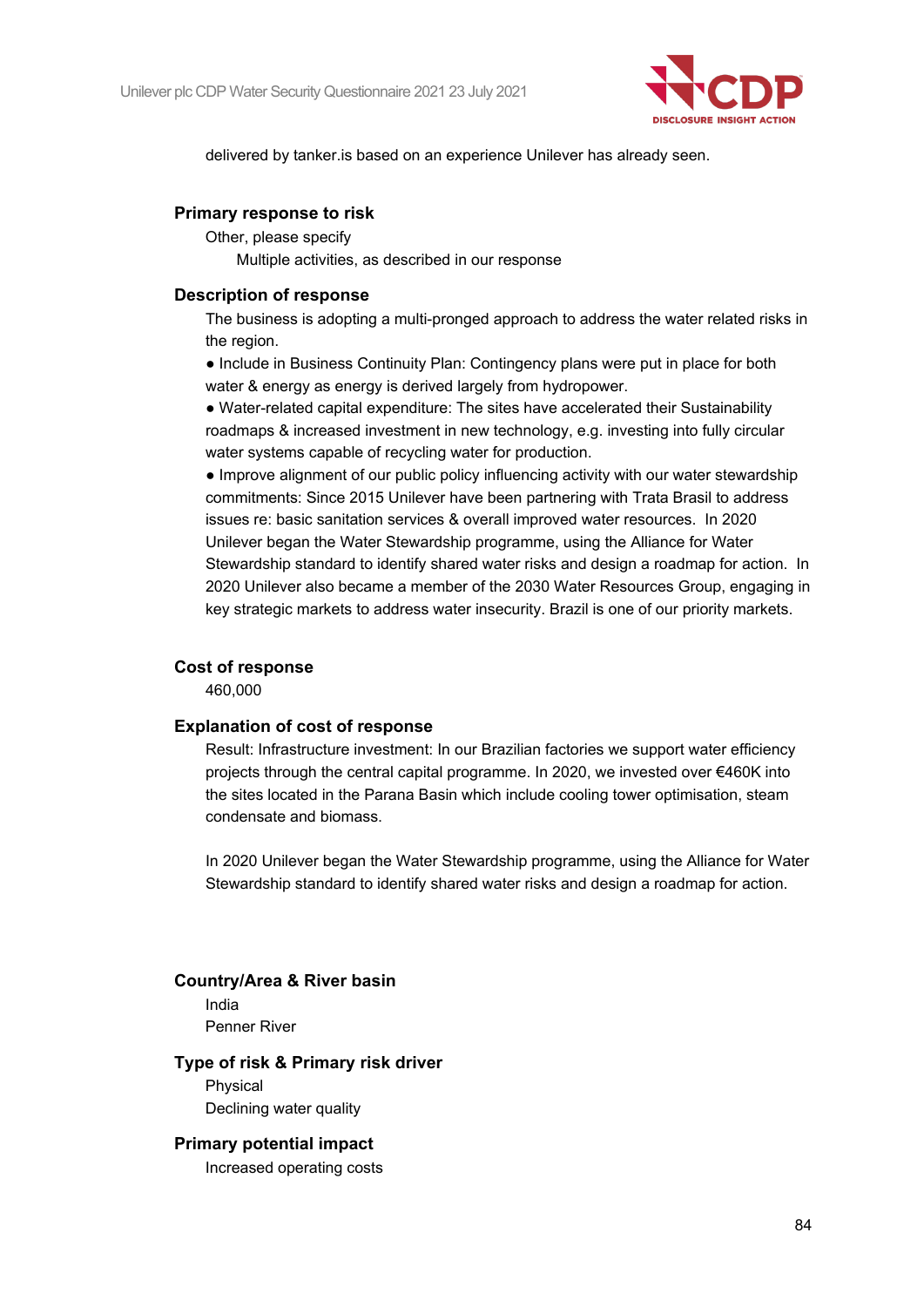

#### **Company-specific description**

Situation: The sites in the Pennar river basin have a high baseline water stress with extremely high seasonal variability and account for over 1% of global production (used as a proxy for revenue). Water demand is expected to increase due to increased population growth & industrialization, broadening the gap in supply/demand. Water quality is expected to decline as a result of uncontrolled growth & poor regulation.

Task: Depleting quality & availability could impact Unilever's ability to operate in this area, as pre-treatment of incoming water will become more intensive & complex, ultimately resulting in higher operating costs in the form of energy, maintenance & testing for direct operations. Regulatory changes to address the increasing water stress could represent both opportunities & risks for our business. Greater regulation on quality & abstraction could lead to a better operating environment but may result in increased investment into initiatives such as Zero Liquid Discharge & ground water replenish schemes–increasing operating costs. We have already been impacted by regulation introduced in the state of Himachal Pradesh where local Unilever factories can no longer treat wastewater onsite & must send 100% to an industrial site treatment plant previously our factory treated & recycled 100% of water onsite, reaching Zero Liquid Discharge. The new requirement is resulting in increased abstraction and Chemical Oxygen Demand (COD) leaving the site.

Action: In our factories located across India, we support water efficiency projects through the central capital programme, the factory teams also run process optimisation projects such as CIP optimisation through CIP Matrix reviews. The site had previously achieved zero liquid discharge status through reuse of washwater, condensate recovery & reuse and recycling of treated water into the utilities.

Result: The annual investment in water conservation and efficiency is expected to be approximately 50K Euro. Investment into projects in the local area through the Prabhat programme will be coupled with continuous water efficiency programme within the factory. It is estimated that 2020 actions resulted in 10.64 billion litres in water savings and an increase in agricultural yield of 1,384 tonnes (2020 data).

#### **Timeframe**

1-3 years

#### **Magnitude of potential impact**

Medium

#### **Likelihood**

Likely

- **Are you able to provide a potential financial impact figure?** Yes, a single figure estimate
- **Potential financial impact figure (currency)** 200,000

**Potential financial impact figure - minimum (currency)**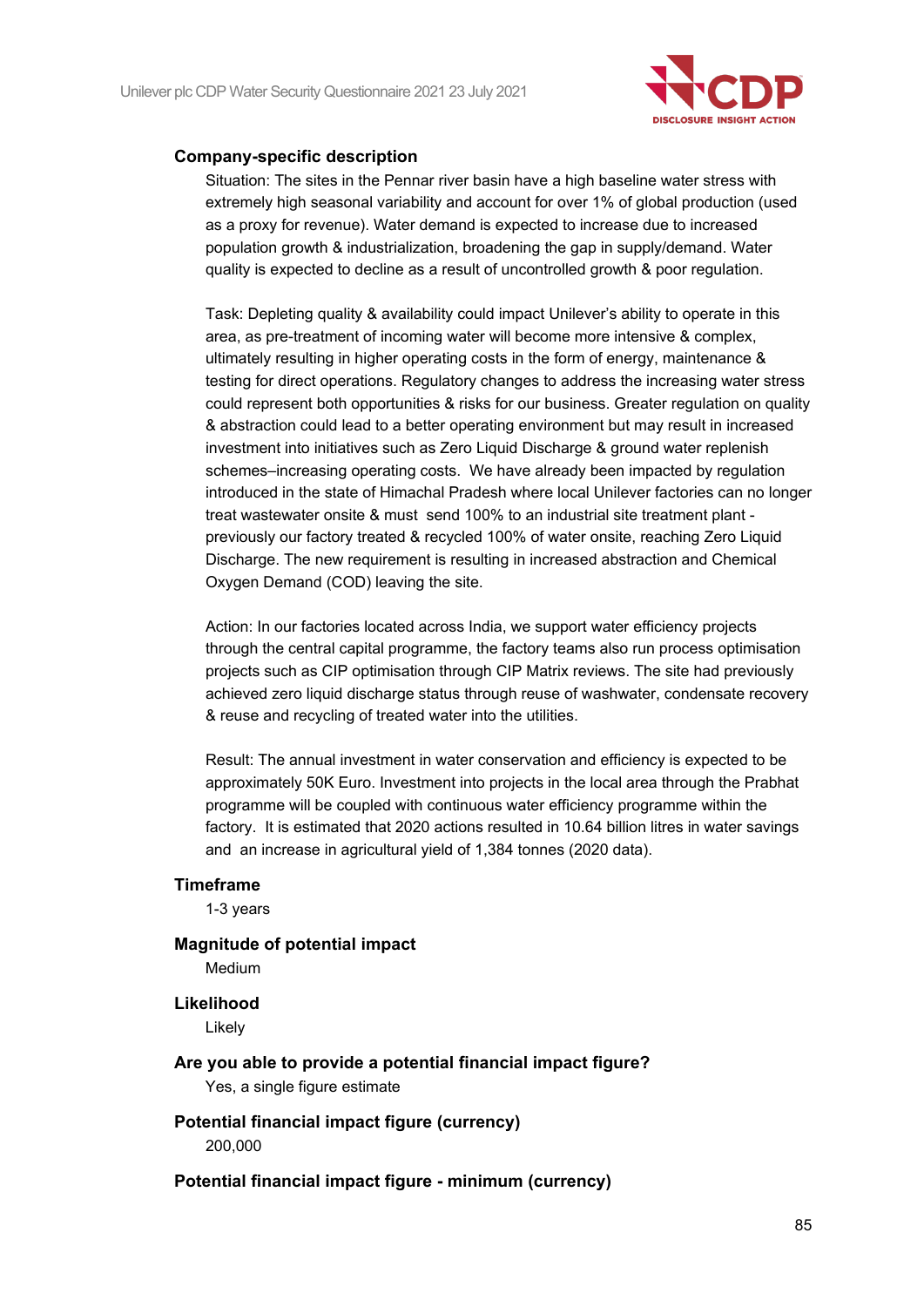

### **Potential financial impact figure - maximum (currency)**

#### **Explanation of financial impact**

The potential financial impact of  $\epsilon$ 200,000 is based on the our knowledge of the on-cost, where other locations within India had to use industrial treatment plants over onsite treatment. In reality, the costs will be based on the wastewater flow rate and load leaving the site. This figure does not include the additional water abstraction costs or any business continuity costs associated with intermittent access.

#### **Primary response to risk**

Increase investment in new technology

#### **Description of response**

Action: In our factories located across India, we support water efficiency projects through the central capital programme, the factory teams also run process optimisation projects such as CIP optimisation. During 2018, the site has achieved zero liquid discharge status through opportunities such as: reuse of washwater, condensate recovery & reuse and recycling of treated water into the utilities. Through our Prabhat factory scheme, the site team have worked with local NGOs to restore village ponds to support water conservation and support farmers with rice intensification and micro irrigation schemes to support water use efficiency in the agricultural practices.

#### **Cost of response**

50,000

#### **Explanation of cost of response**

Result: The annual investment in water conservation and efficiency is expected to be approximately 50K Euro. Investment into projects in the local area through the Prabhat programme will be coupled with continuous water efficiency programme within the factory. It is estimated that this has resulted in 1.7billion litres of water conservation and an increase in agricultural yield of 217 tonnes (December 2019 data).

#### **Country/Area & River basin**

**Turkey** Other, please specify Konya Closed Basin

#### **Type of risk & Primary risk driver**

Physical Increased water stress

#### **Primary potential impact**

Reduction or disruption in production capacity

#### **Company-specific description**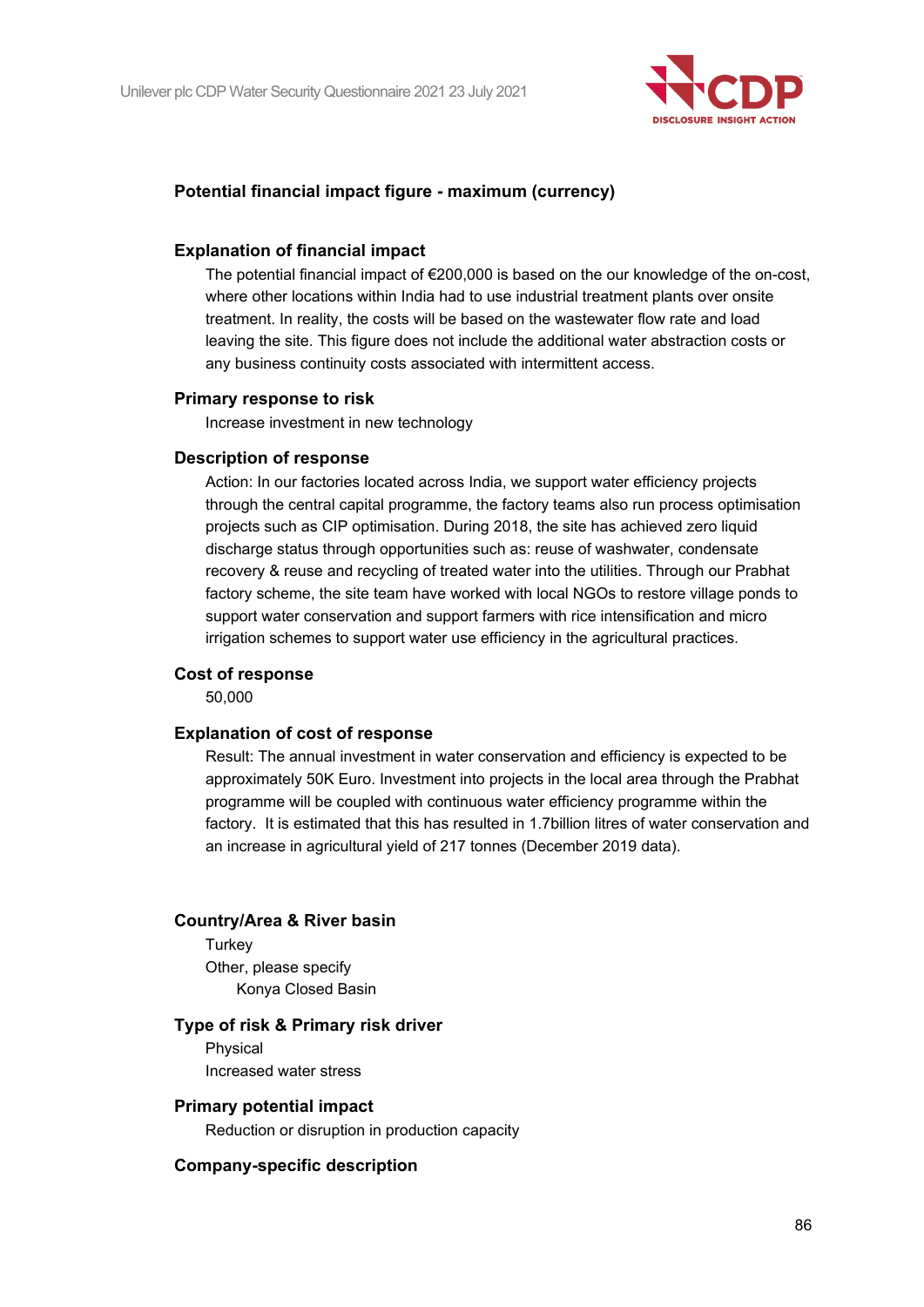

Situation: This site is located in a water stressed area, and dominated by the baseline water stress with 2030 projections worsening as a result of increased demand, reducing supply and underlying seasons variability. Our operations at this site contribute to over 1% of global production (used as a proxy for revenue). Significant growth in agriculture and industrial activity in the area is impacting on declining groundwater levels. Water is provided by industrial park operator, originating from groundwater source. Agricultural irrigation is the predominant user in the area. Within the reporting year our operations were not directly affected by water security issues but it remains an area of potential risk to the business.

Task: The production is dependent on continued access to water. Interruptions or restrictions in water supply would impact on our ability to supply the market and would incur financial impact to the business as sites would need to procure water from elsewhere or meet market demands from elsewhere in the Unilever network resulting in increased logistical costs.

Action: As part of the business' continuous improvement programme the site has advanced water monitoring capabilities and is taking action to minimise water use. In 2020, the site invested €770K in environmental efficiencies through the Low Carbon Fund (previously known as the Clean Technology Fund). In 2020 started their water stewardship journey to address shared water risks.

Result: The Water Stewardship programme which started in 2020 has identified multiple opportunities to address shared risks. Site will begin design & execution in 2021.

#### **Timeframe**

4-6 years

#### **Magnitude of potential impact** Medium

**Likelihood**

Likely

**Are you able to provide a potential financial impact figure?** Yes, a single figure estimate

#### **Potential financial impact figure (currency)** 110,000

**Potential financial impact figure - minimum (currency)**

**Potential financial impact figure - maximum (currency)**

**Explanation of financial impact**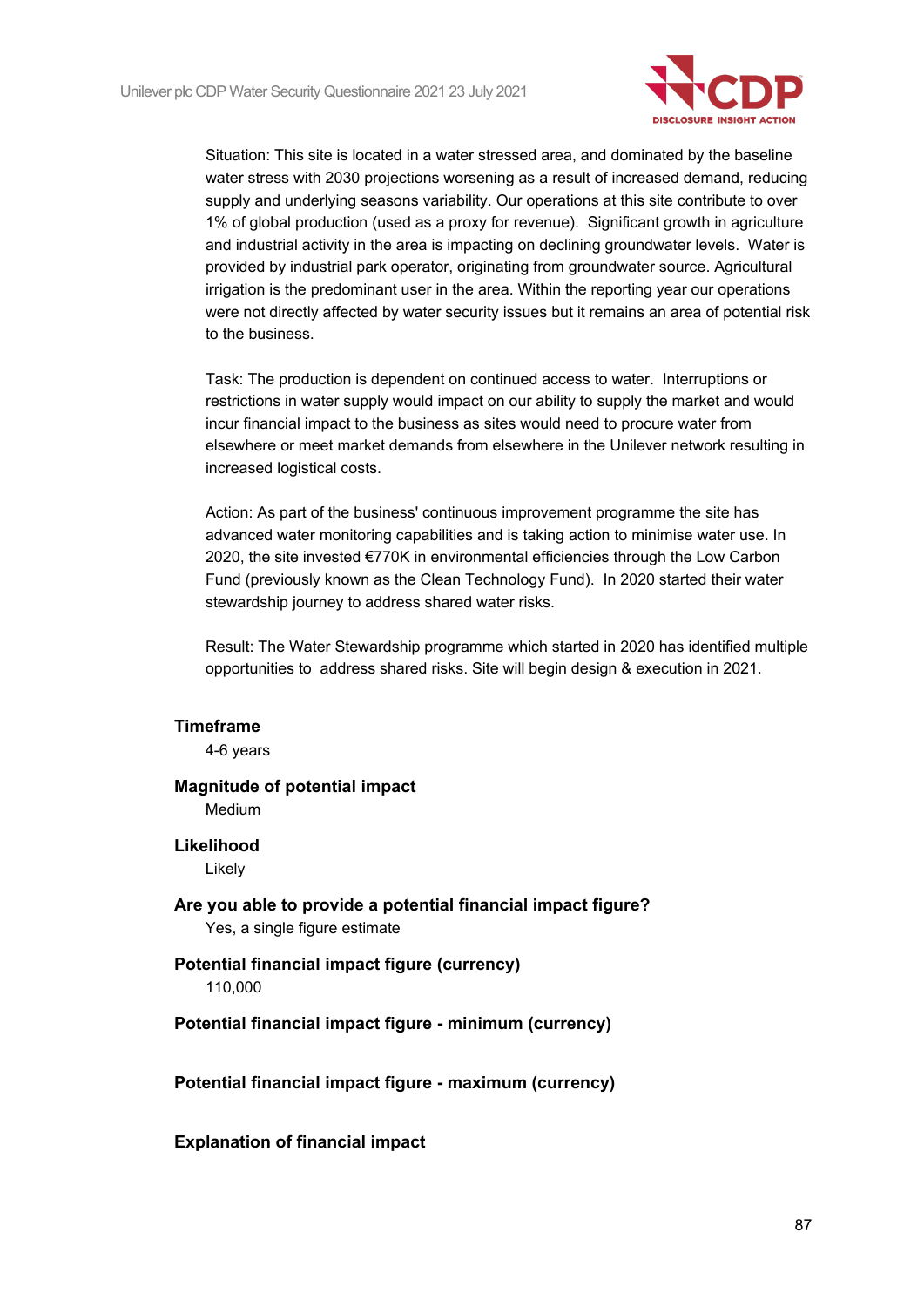

This is an estimate of the cost to move annual production volume from this facility to the nearest similar production facility.

### **Primary response to risk**

Increase investment in new technology

### **Description of response**

In 2020, the site invested €770K in environmental efficiencies through the Low Carbon Fund (previously known as the Clean Technology Fund). Projects included a sulphonation heat recovery, expected to reduce heat demand with secondary benefits to water use. In 2020 started their water stewardship journey to address shared water risks. Site will begin design & execution in 2021, a key component will be about engagement with communities, industrial park, and authorities to raise awareness.

### **Cost of response**

770,000

### **Explanation of cost of response**

The costs of response is the 2020 investment associated with environmental efficiencies through the Low Carbon Fund (previously known as the Clean Technology Fund).

### **Country/Area & River basin**

China Yongding He

#### **Type of risk & Primary risk driver**

Physical Declining water quality

#### **Primary potential impact**

Increased production costs

#### **Company-specific description**

This site is located in a water stressed area, and dominated by the baseline water stress and seasonal variability and accounts for over 1% of global production (used as a proxy for revenue) . This is projected to remain constant into the longer term future. Declining water quality is associated with poorly treated wastewater and reducing flows affecting ability to dilute and assimilate pollutants. Water for production is provided by local water authority / municipality. Average water prices per m3 have increased by 10% in the past 2 years.

Within the reporting year our operations were not directly affected by water security issues but it remains an area of potential risk to the business. Production tonnage has been used as a proxy for turnover, a loss in volume due to water stress will result in a drop in turnover.

#### **Timeframe**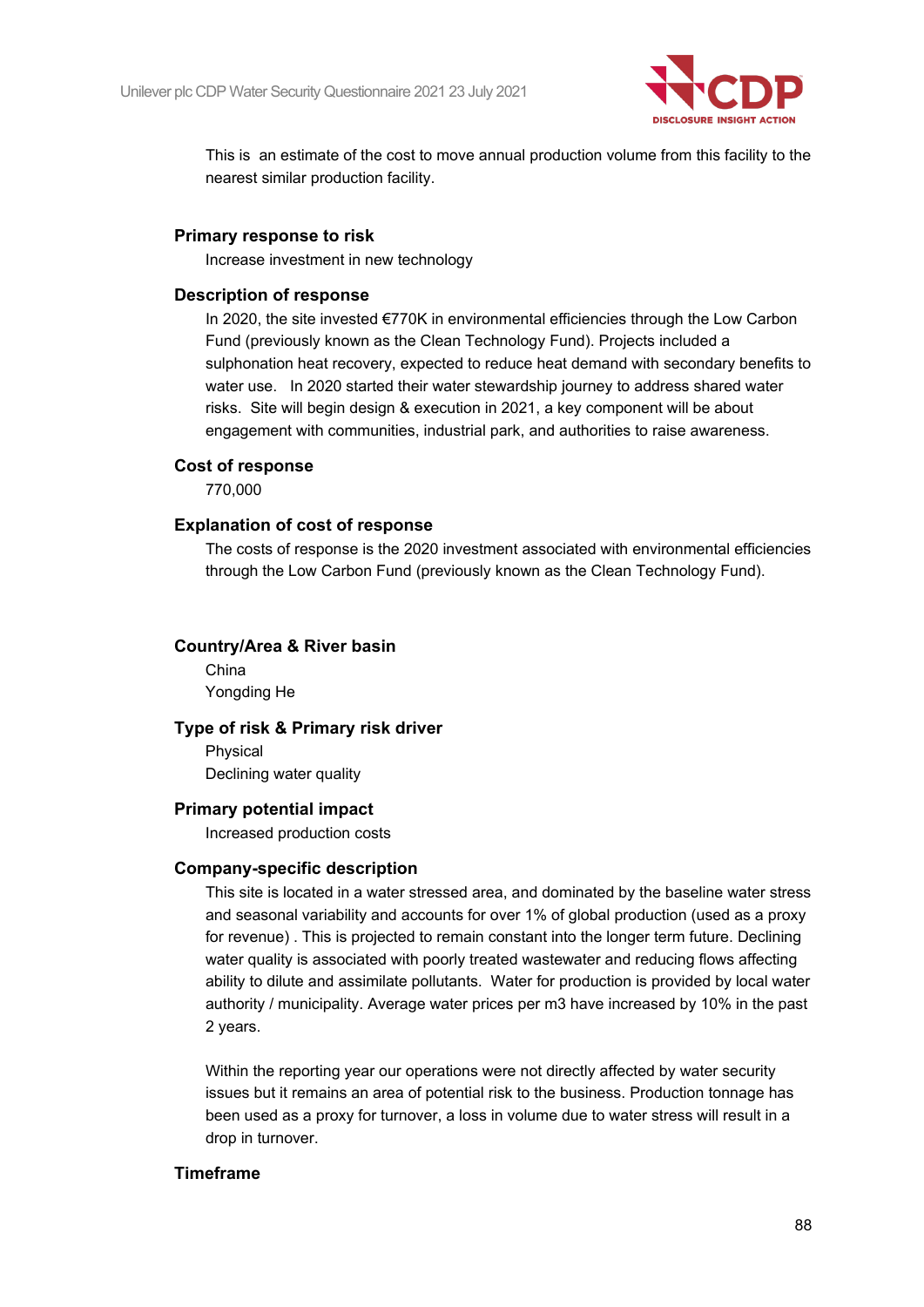

Current up to one year

# **Magnitude of potential impact**

Low

#### **Likelihood** Very likely

**Are you able to provide a potential financial impact figure?** Yes, a single figure estimate

# **Potential financial impact figure (currency)** 12,000

**Potential financial impact figure - minimum (currency)**

# **Potential financial impact figure - maximum (currency)**

# **Explanation of financial impact**

This cost estimate relates to the avoided costs associated with water purchase price increases. These costs have been largely mitigated at site through the water efficiency programme, reducing water abstraction by 12% over the same period.

# **Primary response to risk**

Increase investment in new technology

# **Description of response**

In 2020, the site invested €187K in environmental efficiencies through the Low Carbon Fund (previously known as the Clean Technology Fund) to deliver energy, carbon, waste and water efficiencies as part of their overall site sustainability roadmap. Projects included optimised sludge management system which saved 4500m3 of water, a winter chiller system using ambient air temperatures and improved steam system totalling €187,000 investment.

# **Cost of response**

187,000

# **Explanation of cost of response**

Projects included optimised sludge management system which saved 4500m3 of water, a winter chiller system using ambient air temperatures and improved steam system totalling €187,000 investment.

# **W4.2a**

**(W4.2a) Provide details of risks identified within your value chain (beyond direct operations) with the potential to have a substantive financial or strategic impact on your business, and your response to those risks.**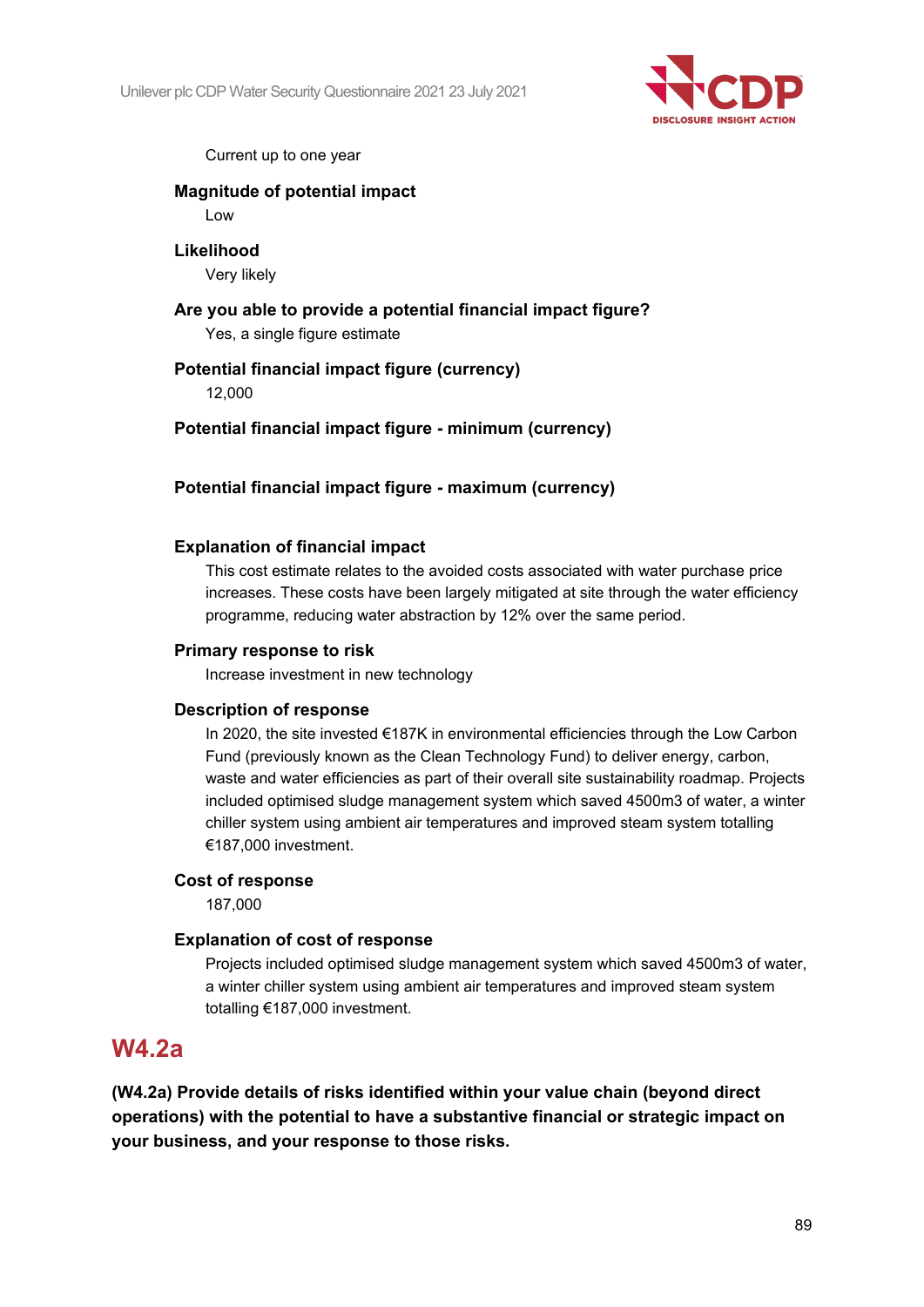

#### **Country/Area & River basin**

India Tapti River

**Stage of value chain**

Use phase

#### **Type of risk & Primary risk driver**

Reputation & markets Inadequate access to water, sanitation, and hygiene services

### **Primary potential impact**

Constraint to growth

#### **Company-specific description**

Situation: Rapid urbanisation means many low-income people in India live without easy access to clean water, a flushing toilet & other basic services. More than half of Mumbai's 12.5 million inhabitants don't have their own toilet. The urban poor may pay up to 50x more for a litre of water than their richer neighbours, as they often have to buy water from private vendors. The Tapti basin extends over states of Madhya Pradesh, Maharashtra & Gujarat, & includes rural & urban areas of water scarcity.

Task: Unilever studies observing & interviewing consumers in their homes showed that when water is scarce, or supplies are unreliable, people limit how frequently they wash or do the laundry. This reduces the demand for our products such as those in our Beauty & Personal Care portfolio (shampoo) or Home Care (laundry detergent), impacting sales. India is a key growth market for our business as part of our Compass Strategy and water insecurity can restrict growth, aswell as represent an opportunity to address tackle water scarcity, improve people's lives, build our brands & contribute towards SDG Goal 6.

Action: We are investing in new projects & business models that increase access to water, including the creation of community hygiene & water centres. By doing so, we are providing entire communities with infrastructure that enables them to use our products locally, delivering social benefits whilst increasing growth.

Result: In partnership with HSBC India, Unilever has opened 5 Suvidha Centres in Mumbai since 2016. Suvidha offers affordable drinking water, clean flushing toilet facilities for women, men and children, accessible toilets for people with disabilities, facilities for feminine hygiene needs and state-of-the-art laundry services for urban lowincome households. Located in the heart of Azad Nagar, one of Mumbai's many slums, the first Centre helps 1,500 gain access to clean water & facilities, meeting almost 80% of people's basic water needs for laundry, showers, toilets & handwashing. The services are provided on a pay-per-use basis below market rates. Saving water is a priority for the Centre & circular economy principles have been integrated into its design. Fresh water is first used for bathing, handwashing & laundry. The wastewater from these activities is used to flush toilets. The Centre's water recycling unit helps to recycle 90% of the water used – and a rainwater harvesting system helps to reduce the demand on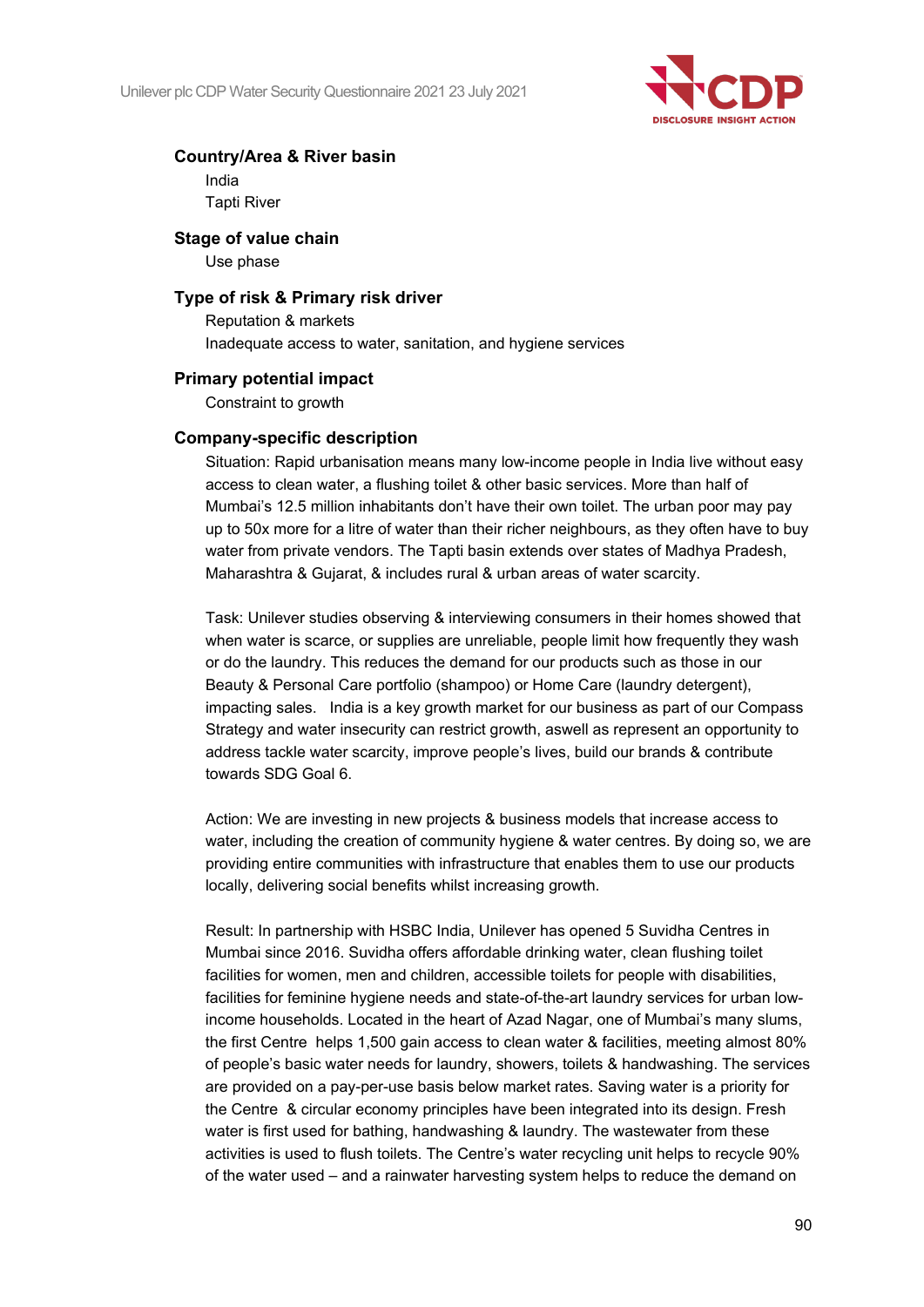

mains water supplies.

**Timeframe** Current up to one year

**Magnitude of potential impact** Medium-high

**Likelihood** Very likely

**Are you able to provide a potential financial impact figure?** Yes, a single figure estimate

**Potential financial impact figure (currency)** 225,000,000

**Potential financial impact figure - minimum (currency)**

#### **Potential financial impact figure - maximum (currency)**

#### **Explanation of financial impact**

Based on detailed business case studies estimating the potential financial opportunities of innovative new products using future water-smart technologies to address demand in areas of water scarcity. This work predominantly focused on portfolio shifts towards lowwater or waterless formats in our Home Care and Beauty & Personal Care categories, using 2015 information on incremental turnover, net product value and projected growth.

Unilever estimated that designing products that can work well with less water or lowquality water could represent an equivalent of net present value opportunity of  $\epsilon$ 225m over the next 5 years. The original work was based on a 10-year period so we have annualised this to reflect the figures as at YE 2020.

#### **Primary response to risk**

Downstream Increase/review infrastructure investment

#### **Description of response**

Action: Unilever are investing in new projects and business models that can increase access to water, including the creation of community hygiene and water centres. By doing so, we are providing entire communities with the infrastructure that enables them to use our products locally, delivering social benefits whilst increasing growth. Result: In partnership with HSBC India, Unilever have opened 5 Suvidha Centres in Mumbai since 2016. Suvidha (which means 'facility' in Hindi) offers affordable drinking water, clean flushing toilet facilities for women, men and children, accessible toilets for people with disabilities, facilities for feminine hygiene needs and state-of-the-art laundry services for urban low-income households.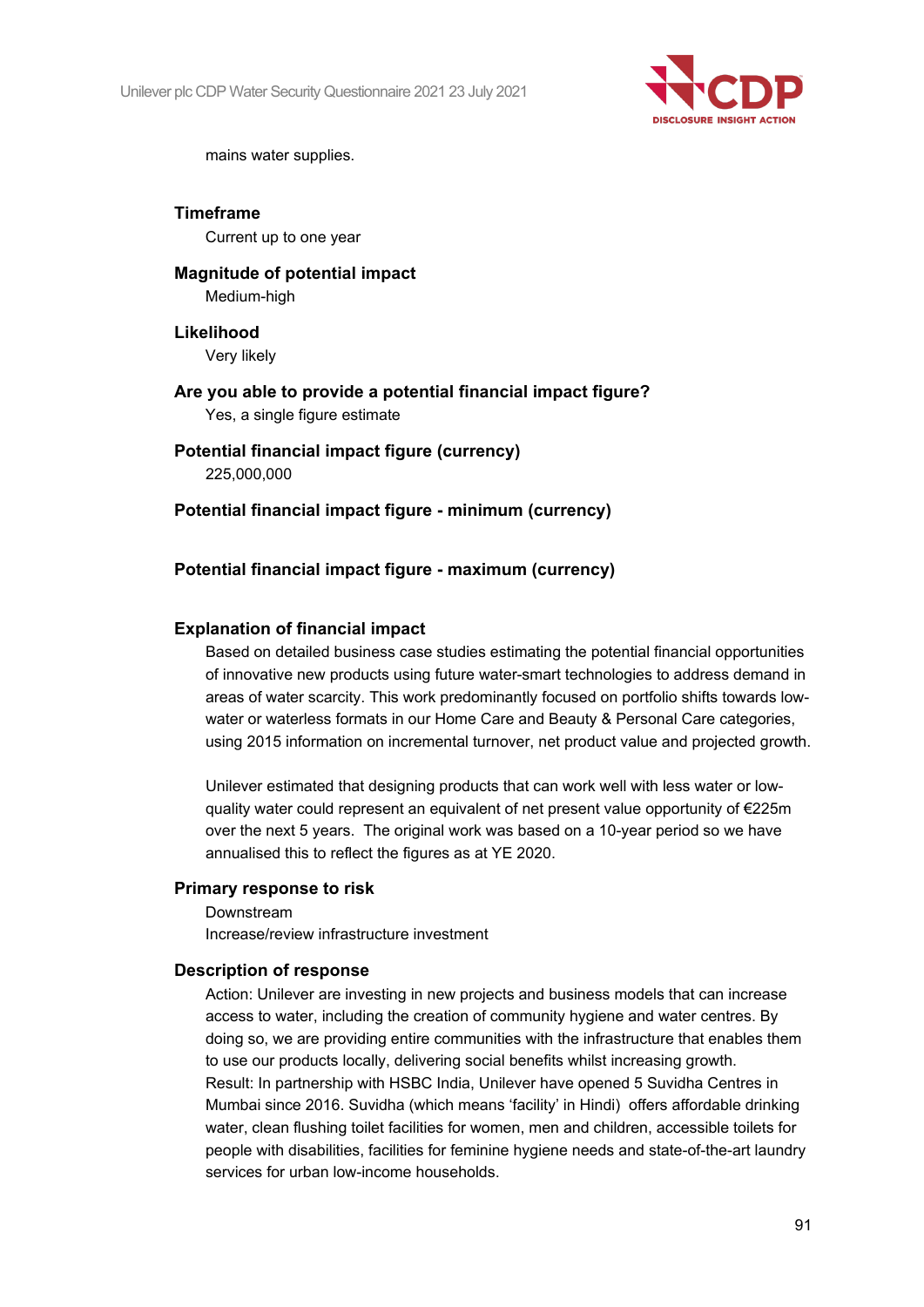

Located in the heart of Azad Nagar, one of Mumbai's many slums, the first Centre now helps 1,500 gain access to clean water and facilities, meeting almost 80% of people's basic water needs for laundry, showers, toilets and handwashing. The services are provided on a pay-per-use basis, which are below market rates. Saving water is a priority for the Centre - and circular economy principles have been integrated into its design. Fresh water is first used for bathing, handwashing and laundry. The wastewater from these activities is then used for flushing toilets. The Centre's water recycling unit helps to recycle 90% of the water used – and a rainwater harvesting system helps to reduce the demand on mains water supplies.

#### **Cost of response**

160,000

#### **Explanation of cost of response**

The cost of response is for the maintenance and further rollout of Suvidha centres in India. This includes the role of 1 full time employee to manage the facility  $\sim \epsilon$  160k in India p.a.

# **W4.3**

# **(W4.3) Have you identified any water-related opportunities with the potential to have a substantive financial or strategic impact on your business?**

Yes, we have identified opportunities, and some/all are being realized

# **W4.3a**

**(W4.3a) Provide details of opportunities currently being realized that could have a substantive financial or strategic impact on your business.**

#### **Type of opportunity**

Products and services

#### **Primary water-related opportunity**

Sales of new products/services

#### **Company-specific description & strategy to realize opportunity**

Situation: 2.8 billion people around the world are experiencing poor access to water. And this number is estimated to increase significantly, with the Water Resources Group estimating that 40% of the total water demand in 2030 will not be met.

Task: Our biggest water use - over 85% of our end to end water footprint - occurs when consumers use our products. Helping consumers to do more with less with water-smart products represents a commercial opportunity. We are investing in water-smart products, which are particularly suited to the needs of people living in water-stressed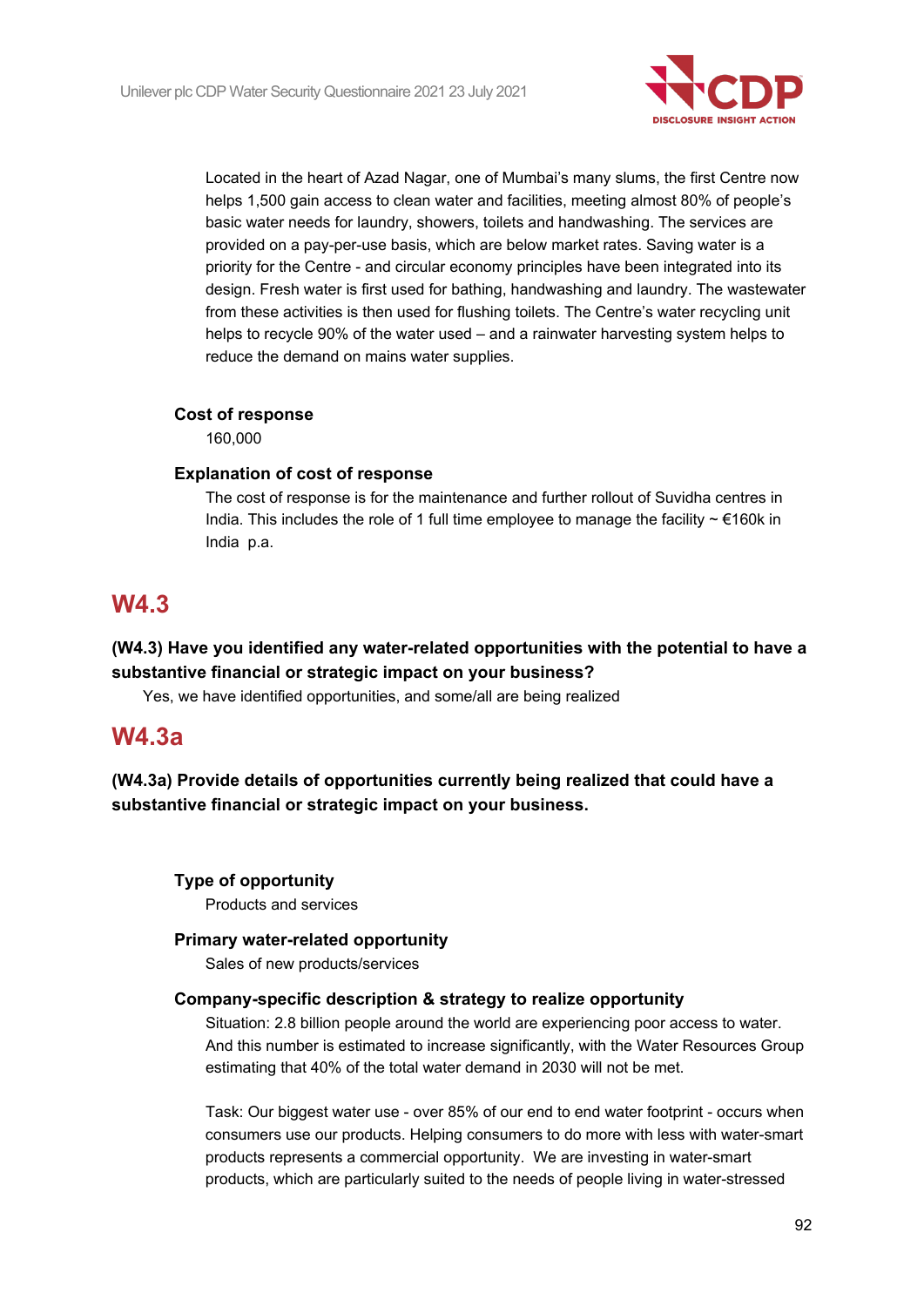

areas but can also help encourage a wider shift to more sustainable consumption of water. For example, our Robijn Dry Wash Spray that freshens up clothes in 15 minutes. Each bottle saves 60 litres of water and prevents 400g of CO2 being emitted or 'the good stuff', a brand which offers a leave-in conditioner made to nourish hair without weighing it down. Another example is our SmartFoam technology, which is a patented anti-foam molecule reducing the number of rinses by breaking down soap suds more quickly. This saves significant amounts of water. It was first launched in South Africa in 2016 in our Sunlight 2-in-1 Handwashing Laundry Powder and in India in our Rin soap bars. In India, our market research shows that people who use a liquid detergent rather than a bar use 1/3 less water when washing dishes. We continue to drive market conversion towards liquids across key water-scarce countries.

In the 2020 Unilever Compass launch of our new environmental goals, we established new commitments around biodegradable ingredients and formulations to protect the aquatic environment in emerging and developed markets alike. Water quality is increasingly a concern for our consumers and we anticipate biodegradable formulations to be a market differentiator. Today, more than 90% of our ingredients in our Home Care and Beauty & Personal Care portfolio are biodegradable. One example is our partnership with speciality chemicals company Clariant to develop more nature-based ingredients in laundry liquids such as Omo. Clariant have helped us develop 'soil release' polymers, which are more biodegradable and renewable than previous ingredients while still giving great cleaning.

Action: Our strategy is to develop innovative products which help people adapt to water insecurity, expanding usage occasions whilst eliminating any negative impacts on aquatic environments from wash-off.

#### **Estimated timeframe for realization**

4 to 6 years

#### **Magnitude of potential financial impact**

Medium-high

- **Are you able to provide a potential financial impact figure?** Yes, an estimated range
- **Potential financial impact figure (currency)**
- **Potential financial impact figure – minimum (currency)** 2,000,000,000

#### **Potential financial impact figure – maximum (currency)** 3,000,000,000

#### **Explanation of financial impact**

Action: Our strategy is to develop innovative products which help people adapt to water scarcity, expanding usage occasions. Result: Based on detailed business case studies estimating the potential financial impact of new products using future water-smart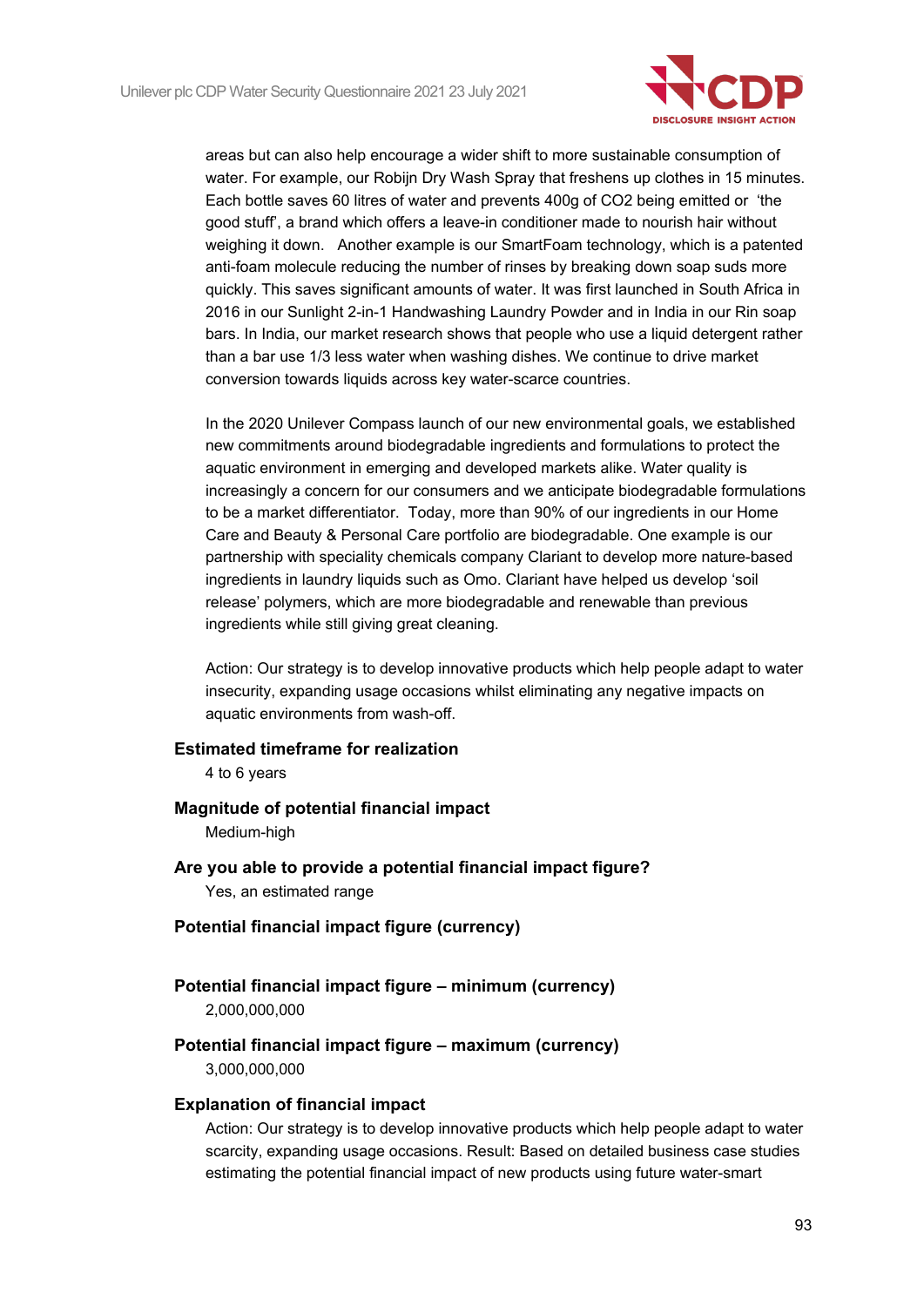

technologies and portfolio shifts towards low-water or waterless formats in our Home Care and Beauty & Personal Care Divisions, Unilever estimates this could yield around €2-3 billion incremental sales in 2025 based market analysis study conducted in 2015.

# **W5. Facility-level water accounting**

# **W5.1**

**(W5.1) For each facility referenced in W4.1c, provide coordinates, water accounting data, and a comparison with the previous reporting year.**

**Facility reference number** Facility 2 **Facility name (optional) Country/Area & River basin** India Other, please specify Gulf of Kutch **Latitude** 23.25 **Longitude** 69.67 **Located in area with water stress** Yes **Total water withdrawals at this facility (megaliters/year)** 118 **Comparison of total withdrawals with previous reporting year** Lower **Withdrawals from fresh surface water, including rainwater, water from wetlands, rivers and lakes**  $\Omega$ **Withdrawals from brackish surface water/seawater**  $\Omega$ **Withdrawals from groundwater - renewable**  $\Omega$ **Withdrawals from groundwater - non-renewable**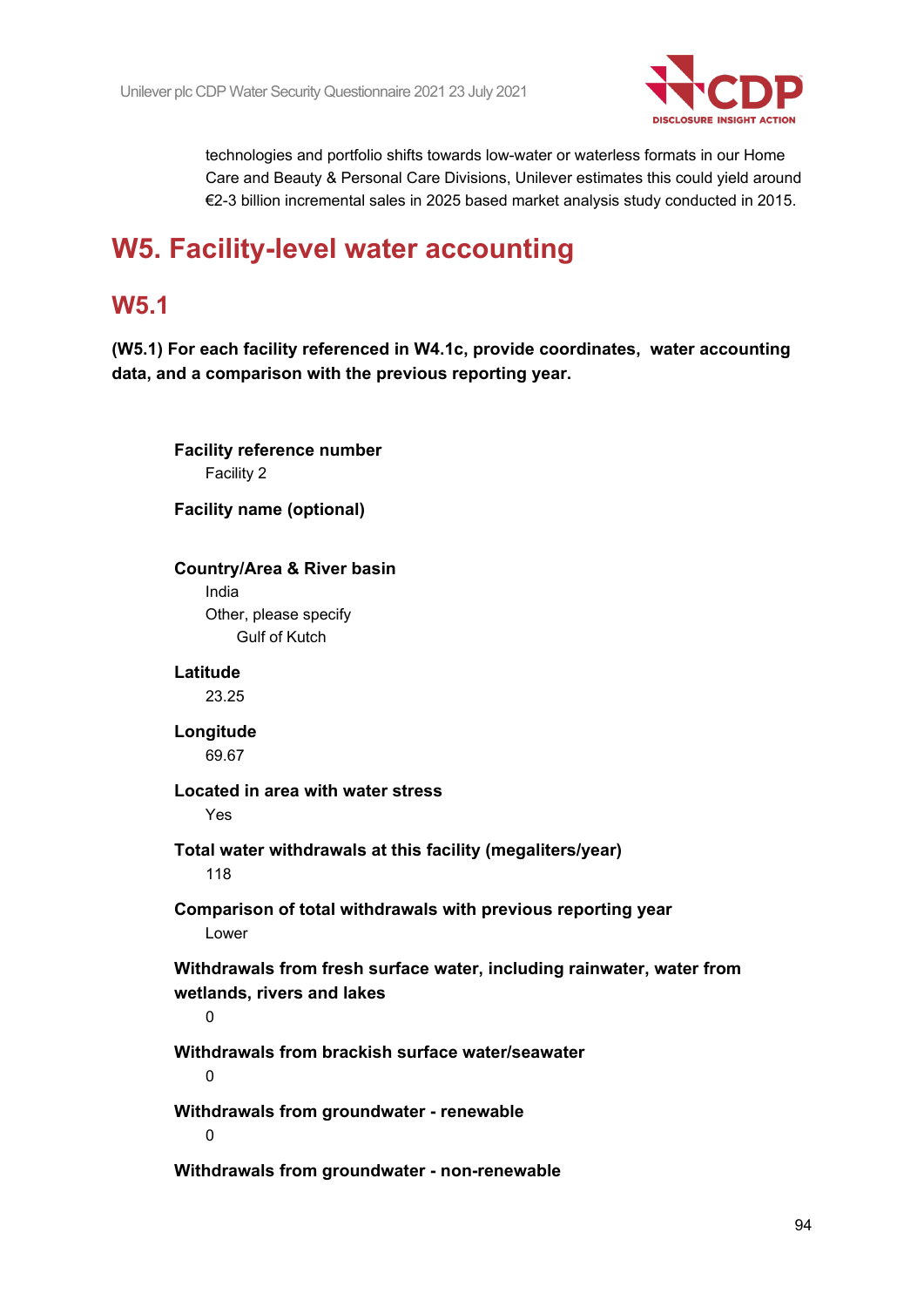

#### $\Omega$

**Withdrawals from produced/entrained water**  $\Omega$ **Withdrawals from third party sources** 118 **Total water discharges at this facility (megaliters/year)**  $\Omega$ **Comparison of total discharges with previous reporting year** About the same **Discharges to fresh surface water**  $\theta$ **Discharges to brackish surface water/seawater**  $\Omega$ **Discharges to groundwater**  $\Omega$ **Discharges to third party destinations**  $\Omega$ **Total water consumption at this facility (megaliters/year)**

118

**Comparison of total consumption with previous reporting year** Lower

#### **Please explain**

Situation: Production volume has increased by 7% whilst total water abstraction has reduced by 5% creating water intensity efficiencies of 11% vs previous year. This is a zero liquid discharge factory, with all wastewater treated and reused on site. Wastewater data is managed on site & used for compliance, managing costs & targeting efficiencies.

Task: As part of the continuous improvement programme the factory continued to drive action on water efficiency.

Action: In 2019 the site worked with the central engineering team to conduct a utility assessment, bringing specialists and suppliers together to identify further opportunities and establish a short to medium term capital investment programme. In 2020, site in mainly energy improvement projects (3 projects at €256K) delivering over 3000m3 of water savings.

Result: Key water projects identified were associated with further improving the water recycling opportunities with impact expected to be realized by 2021. In addition, to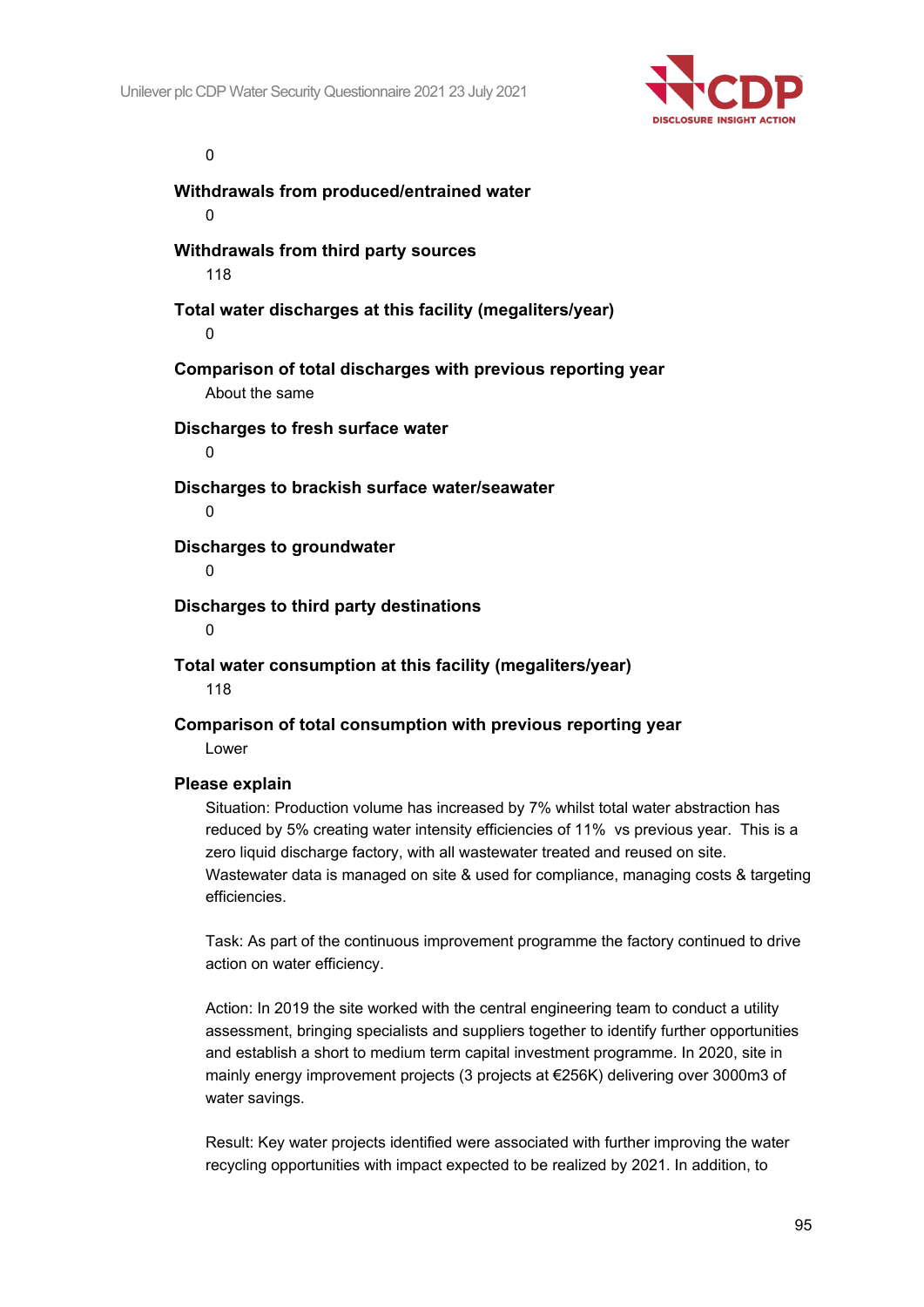

address issues beyond the factory boundary, the factory team have been working with the NGOs BAIF and creating infrastructure for water conservation, Water use efficiency in agriculture, Water governance by the local community and creating a local cadre to ensure sustainability of the initiatives.

| <b>Facility reference number</b>                                                                         |  |
|----------------------------------------------------------------------------------------------------------|--|
| Facility 3                                                                                               |  |
| <b>Facility name (optional)</b>                                                                          |  |
| <b>Country/Area &amp; River basin</b><br>Indonesia<br>Other, please specify                              |  |
| Mas                                                                                                      |  |
| Latitude                                                                                                 |  |
| $-7.25$                                                                                                  |  |
| Longitude<br>112.75                                                                                      |  |
| Located in area with water stress<br>Yes                                                                 |  |
| Total water withdrawals at this facility (megaliters/year)<br>297.2                                      |  |
| Comparison of total withdrawals with previous reporting year<br>Much lower                               |  |
| Withdrawals from fresh surface water, including rainwater, water from<br>wetlands, rivers and lakes<br>0 |  |
| Withdrawals from brackish surface water/seawater<br>$\mathbf 0$                                          |  |
| Withdrawals from groundwater - renewable<br>289                                                          |  |
| Withdrawals from groundwater - non-renewable<br>0                                                        |  |
| Withdrawals from produced/entrained water<br>0                                                           |  |
| Withdrawals from third party sources                                                                     |  |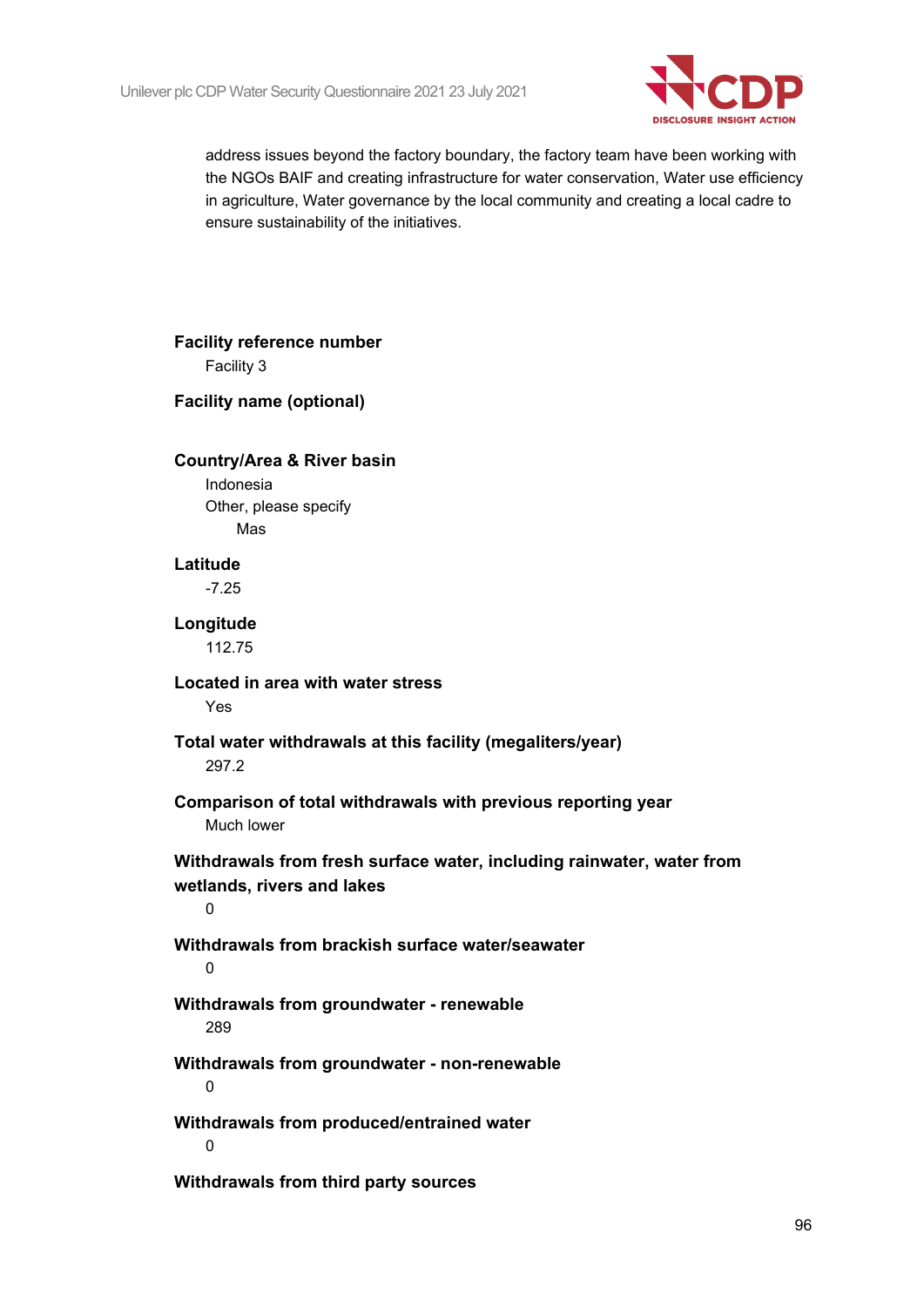

8.2

# **Total water discharges at this facility (megaliters/year)** 25.8 **Comparison of total discharges with previous reporting year** Much lower **Discharges to fresh surface water**  $\theta$ **Discharges to brackish surface water/seawater**  $\Omega$ **Discharges to groundwater**

 $\theta$ 

**Discharges to third party destinations** 25.8

**Total water consumption at this facility (megaliters/year)**

271.4

**Comparison of total consumption with previous reporting year** Much lower

#### **Please explain**

Situation: There has been a significant reduction in total water and water intensity of the production by 38% vs previous year. The change is a combination of €350K ecoefficiency investment in 2019 delivering impacts sustainability projects namely 1) Condensate return at process and glycerine plant, 2) Water leakage focused improvement programme and 3) RO optimation programme to minimise backwashing.

Task: As part of the continuous improvement programme the factory continues to drive action on water efficiency.

Action: In 2020, the site accessed €487K for investment into eco-efficiency initiatives. Key water initiatives included a pressure reduction, condensate recovery, and water metering expansion delivering anticipated savings of 22,000 m3/yr and a 1.7 year simple payback.

Result: The impact of the programme will be seen in 2020/21 annual data.

**Facility reference number** Facility 4

**Facility name (optional)**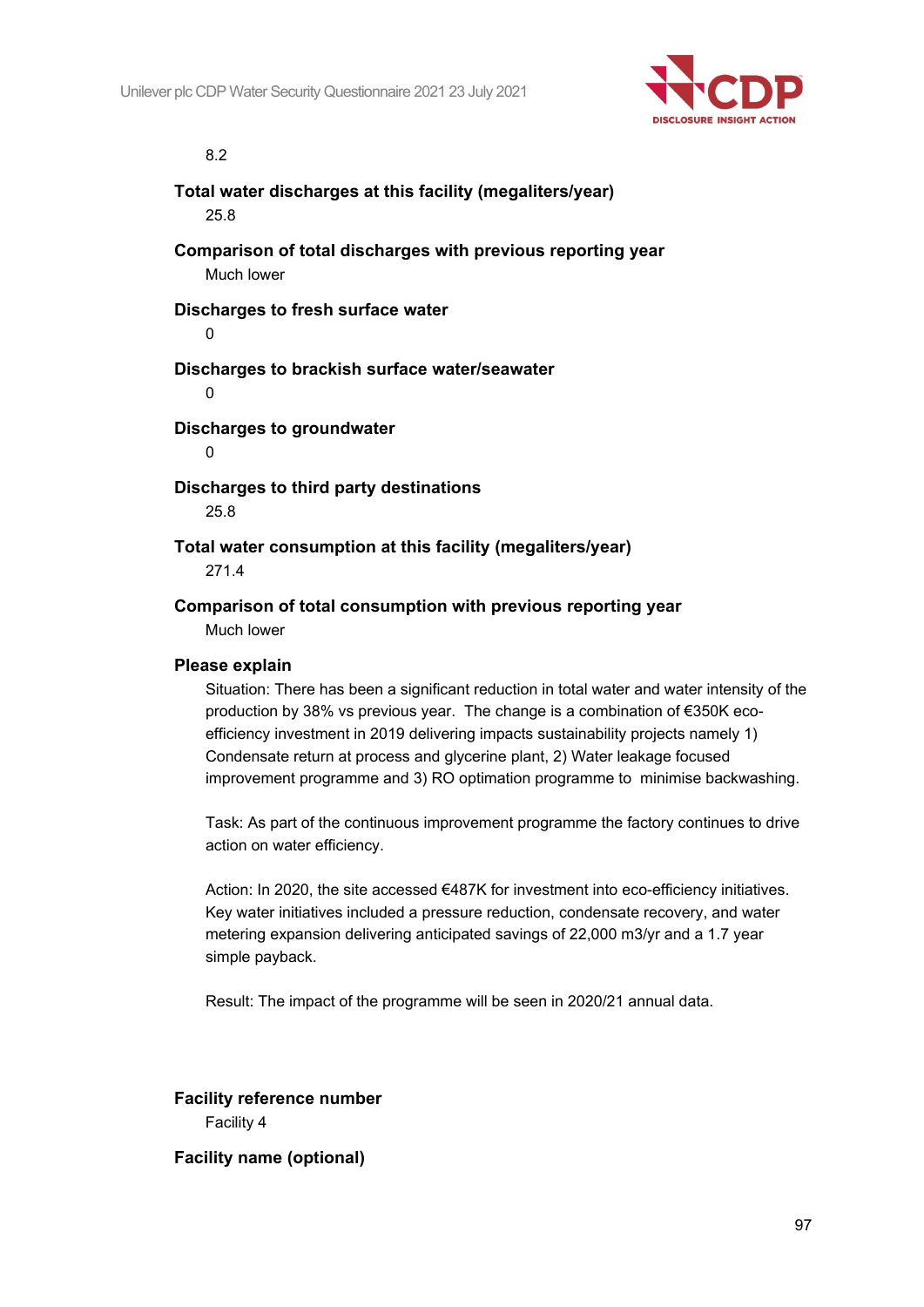

| <b>Country/Area &amp; River basin</b><br>South Africa<br>Orange                                          |
|----------------------------------------------------------------------------------------------------------|
| Latitude<br>$-26.25$                                                                                     |
| Longitude<br>28.37                                                                                       |
| Located in area with water stress<br>Yes                                                                 |
| Total water withdrawals at this facility (megaliters/year)<br>52                                         |
| Comparison of total withdrawals with previous reporting year<br>Much higher                              |
| Withdrawals from fresh surface water, including rainwater, water from<br>wetlands, rivers and lakes<br>0 |
| Withdrawals from brackish surface water/seawater<br>0                                                    |
| Withdrawals from groundwater - renewable<br>0                                                            |
| Withdrawals from groundwater - non-renewable<br>0                                                        |
| Withdrawals from produced/entrained water<br>0                                                           |
| Withdrawals from third party sources<br>52                                                               |
| Total water discharges at this facility (megaliters/year)<br>0                                           |
| Comparison of total discharges with previous reporting year<br>About the same                            |
| Discharges to fresh surface water<br>0                                                                   |
| Discharges to brackish surface water/seawater<br>0                                                       |
| <b>Discharges to groundwater</b>                                                                         |

0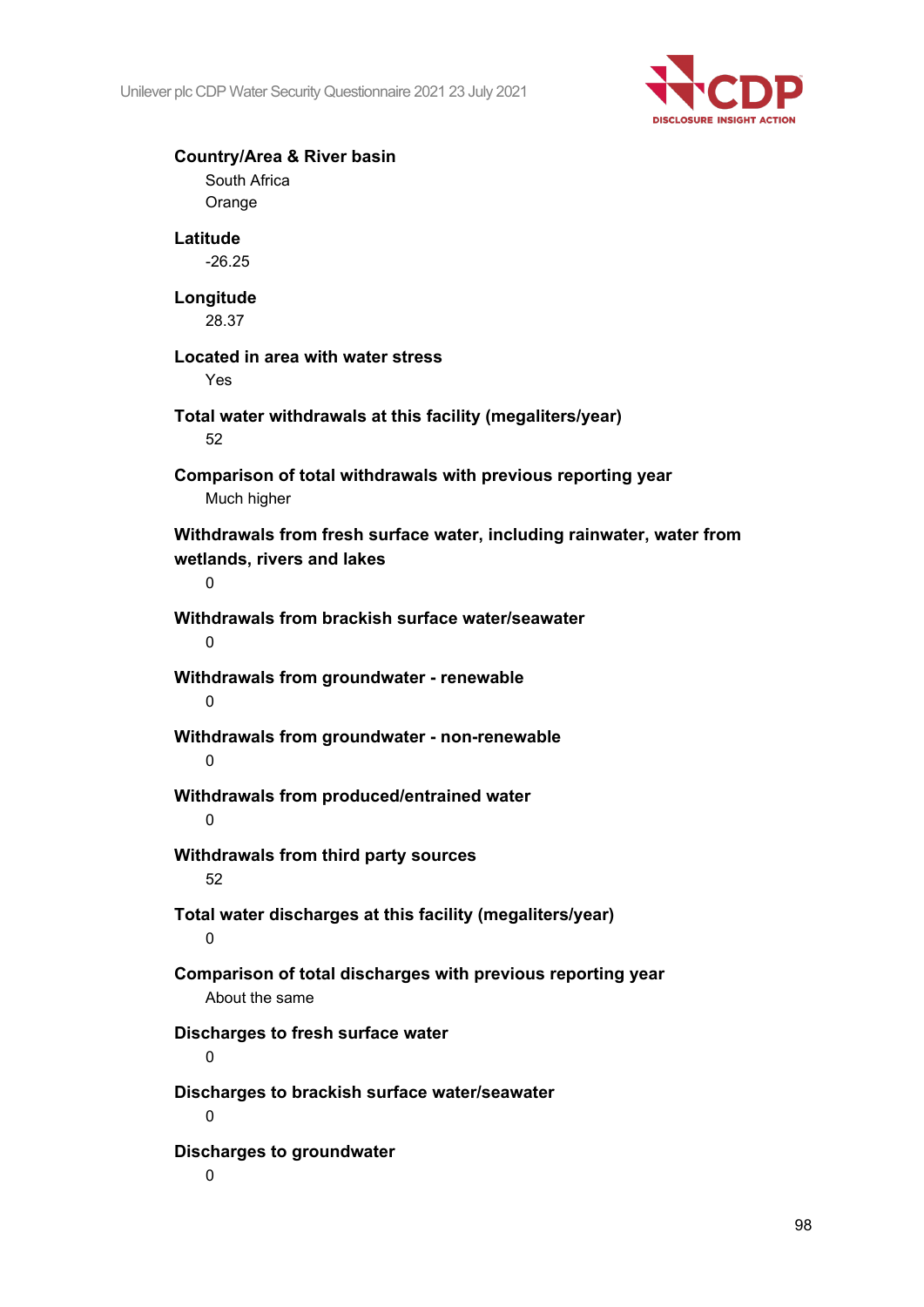

### **Discharges to third party destinations**

 $\Omega$ 

**Total water consumption at this facility (megaliters/year)** 52

**Comparison of total consumption with previous reporting year**

Much higher

#### **Please explain**

Result: Overall the site has increased water abstraction on an absolute basis (+15%) and intensity (+7%). This is associated with the increased production (+8%) and an increase in change overs associated with agility programme.

Task/Action: The site continues to drive water efficiency as part of its continuous improvement programme. Due to the nature of the production: spray dry towers for homecare powders plant – this is predominantly driven around energy efficiency e.g. project such as spray drying heat recovery. The site is a zero liquid site with water recycled into the utilities and processing. The total discharge is an assumption based on a site water balance model.

Situation: In 2020 Unilever started the Water Stewardship programme in this site and neighbouring site to address shared water risks inside and around this site as part of our ongoing activities to protect and preserve water resources.

**Facility reference number** Facility 5

**Facility name (optional)**

# **Country/Area & River basin** Brazil Paraiba Do Sul

**Latitude** -23.18

**Longitude** -51.83

#### **Located in area with water stress** Yes

**Total water withdrawals at this facility (megaliters/year)**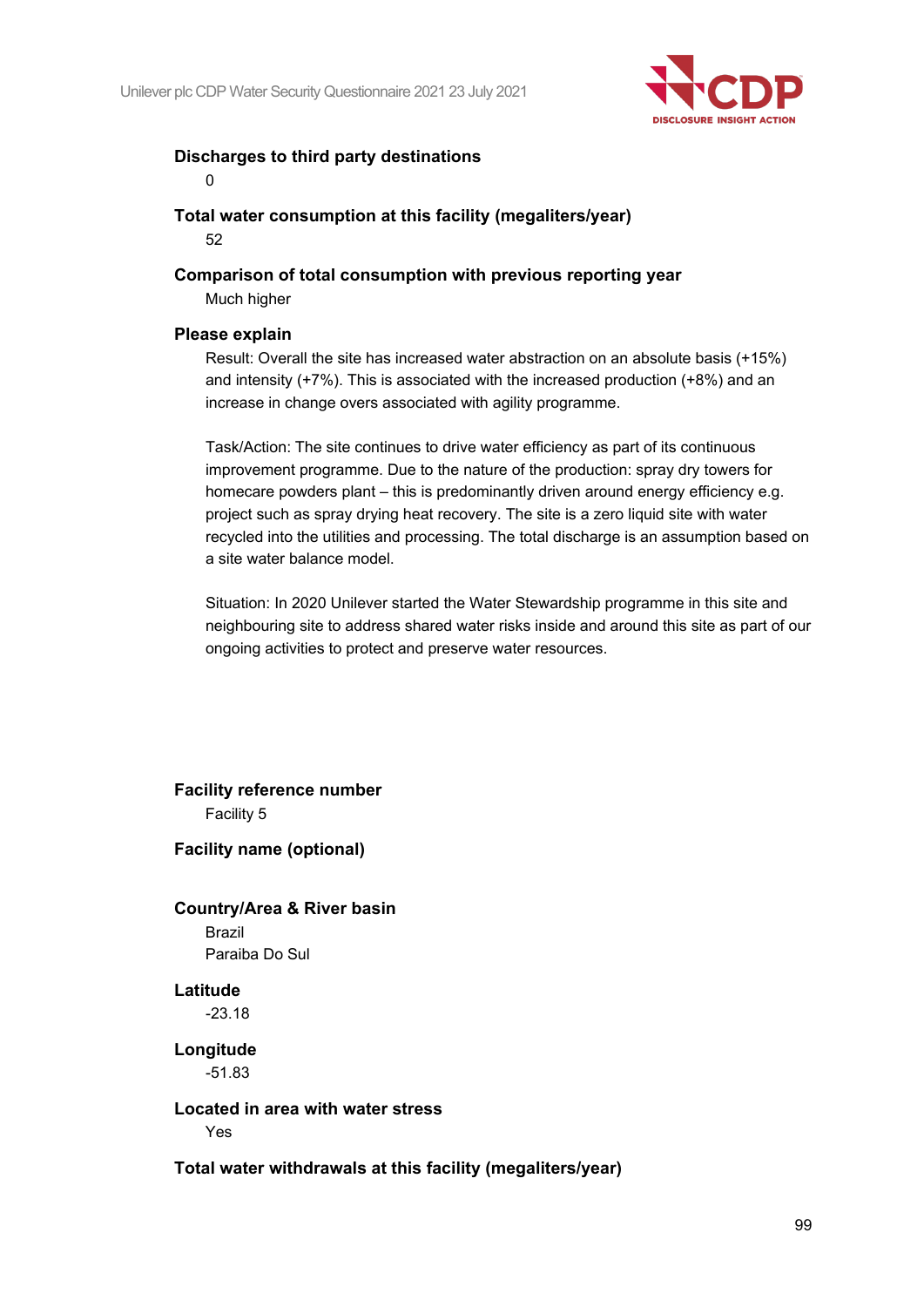

30.5

| Comparison of total withdrawals with previous reporting year<br>Much lower                                 |
|------------------------------------------------------------------------------------------------------------|
| Withdrawals from fresh surface water, including rainwater, water from<br>wetlands, rivers and lakes<br>2.6 |
| Withdrawals from brackish surface water/seawater<br>0                                                      |
| Withdrawals from groundwater - renewable<br>27.9                                                           |
| Withdrawals from groundwater - non-renewable<br>0                                                          |
| Withdrawals from produced/entrained water<br>$\Omega$                                                      |
| Withdrawals from third party sources<br>0                                                                  |
| Total water discharges at this facility (megaliters/year)<br>0                                             |
| Comparison of total discharges with previous reporting year<br>About the same                              |
| Discharges to fresh surface water<br>0                                                                     |
| Discharges to brackish surface water/seawater<br>0                                                         |
| <b>Discharges to groundwater</b><br>0                                                                      |
| Discharges to third party destinations<br>0                                                                |
| Total water consumption at this facility (megaliters/year)<br>30.5                                         |
| Comparison of total consumption with previous reporting year<br>Much lower                                 |
| Please explain                                                                                             |

Situation: The site is a laundry site, using spray dry towers to manufacture homecare laundry powders. The site is a zero liquid discharge site with water recycled into the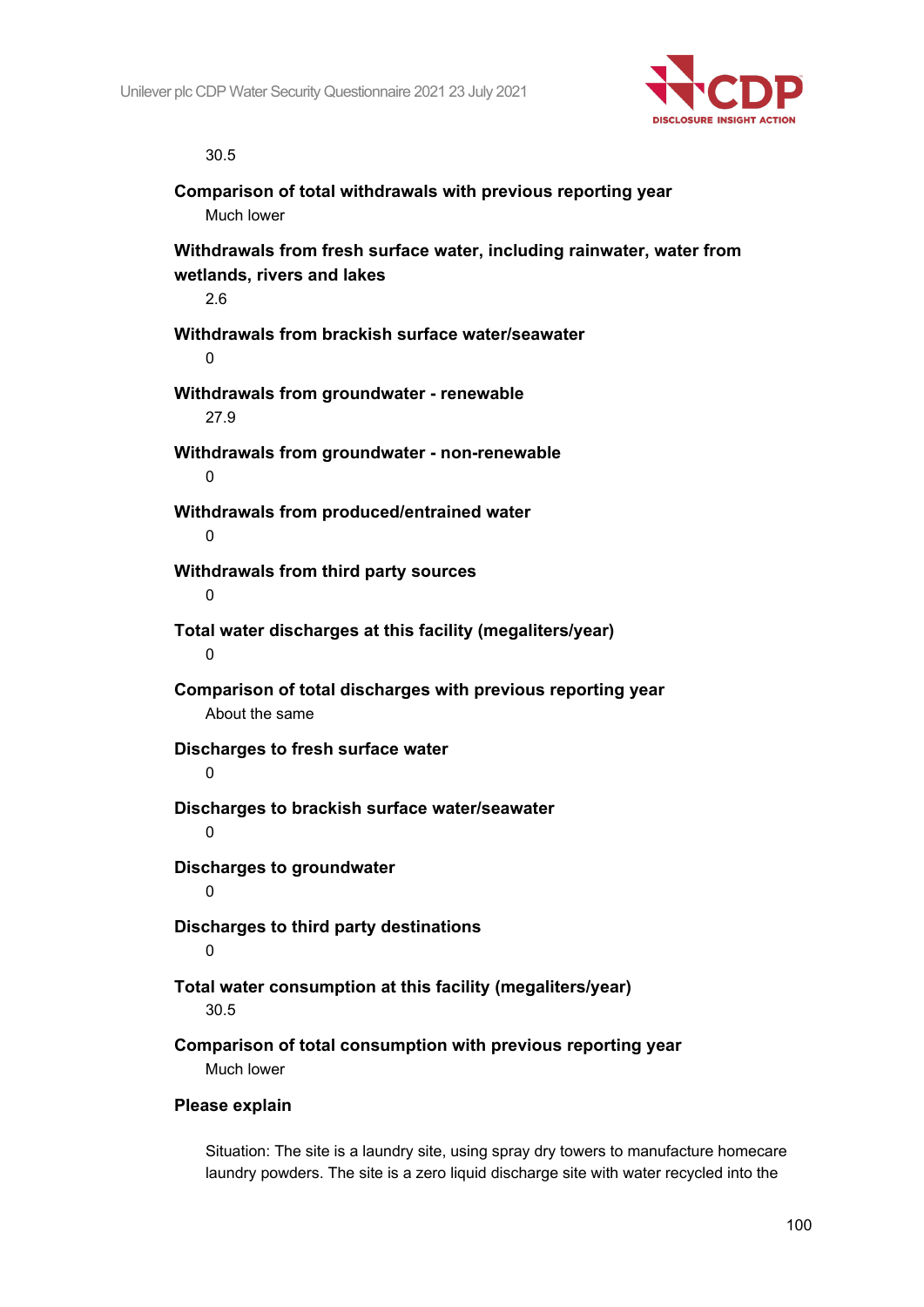

utilities and processing. Wastewater (from sanitation) is treated onsite using primary and secondary treatment before being discharged via infiltration trenches, and excluded from this data.

Task: The site continue to drive aggressive water reduction programme in the factory. Significant water reductions were delivered from insights derived from the installation of the online metering system continue to drive improvements, and used to drive a focussed improvement programme which included leakage detection and overconsumption from the evaporative cooling towers and boiler blowdown. These improvements were only possible through the new insights gained from the Strata digital platform.

Result: Despite growth in production (+2%) the site have continued to deliver savings in absolute (-16%) and water intensity (-18%).

# **Facility reference number** Facility 6 **Facility name (optional) Country/Area & River basin** Brazil Parana **Latitude** -23.08 **Longitude** -47.22 **Located in area with water stress** Yes **Total water withdrawals at this facility (megaliters/year)** 208 **Comparison of total withdrawals with previous reporting year** About the same **Withdrawals from fresh surface water, including rainwater, water from wetlands, rivers and lakes** 179.9 **Withdrawals from brackish surface water/seawater**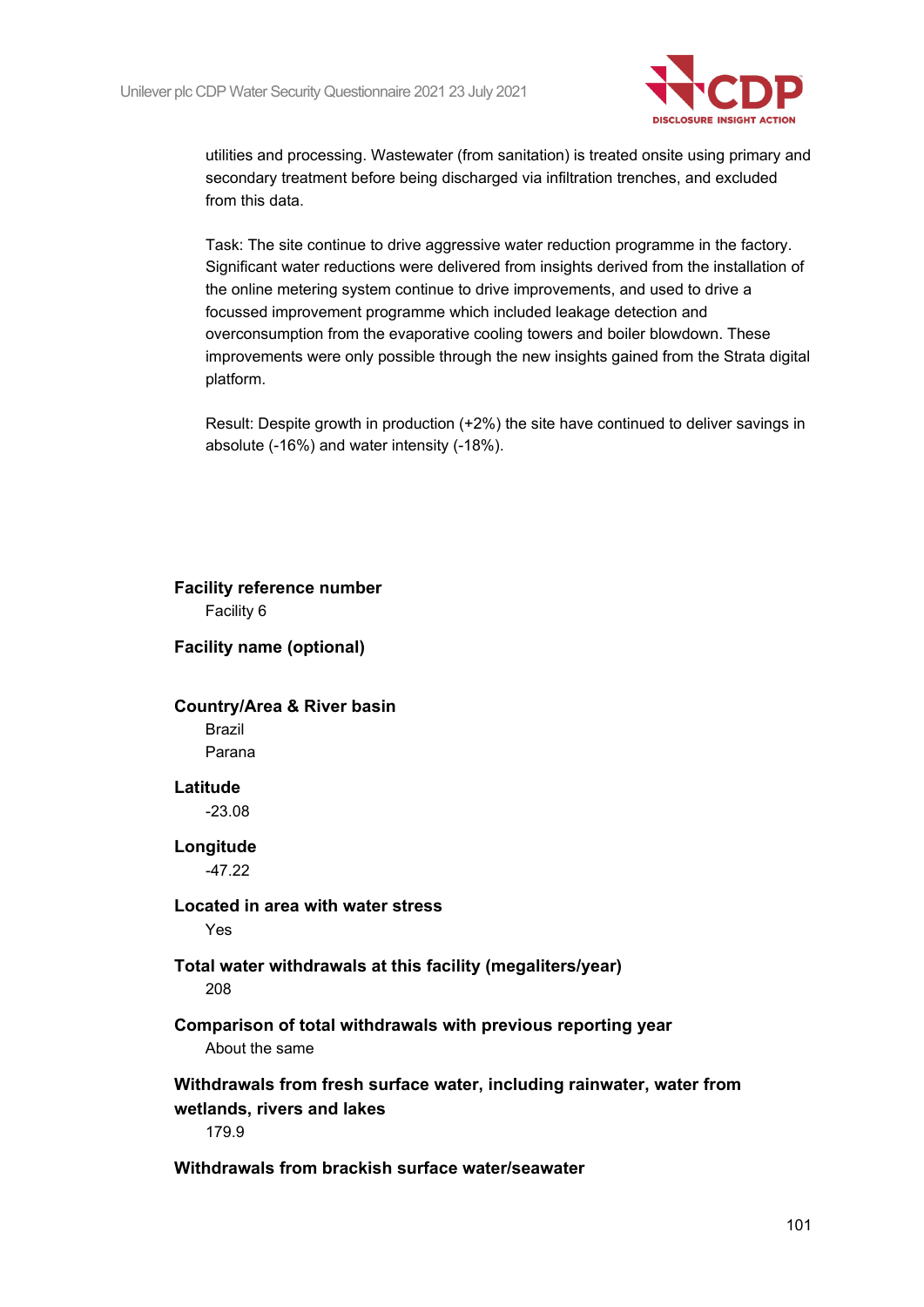

#### $\Omega$

**Withdrawals from groundwater - renewable** 27.6 **Withdrawals from groundwater - non-renewable**  $\Omega$ **Withdrawals from produced/entrained water**  $\Omega$ **Withdrawals from third party sources** 0.5 **Total water discharges at this facility (megaliters/year)**  $\theta$ **Comparison of total discharges with previous reporting year** About the same **Discharges to fresh surface water** 0 **Discharges to brackish surface water/seawater**  $\Omega$ **Discharges to groundwater**  $\Omega$ **Discharges to third party destinations** 0 **Total water consumption at this facility (megaliters/year)** 208

**Comparison of total consumption with previous reporting year** About the same

#### **Please explain**

Situation: Changes to product compaction continue to impact volumetric production (- 7%) however water intensity has increased. This is coupled with increased production of laundry liquids vs powders as market demands shift.

Task: The site has been focusing on the optimization of their water recycling system, already a zero liquid discharge factory.

Action: In 2020 the site invested in cooling tower optimization and steam condensate recovery programme saving an estimated 36,000m3 of water.

Result: Overall 4 eco-efficiency projects were installed to the value of €460K investment, delivering an average payback of 3.6 years. Funding was delivered via the Low Carbon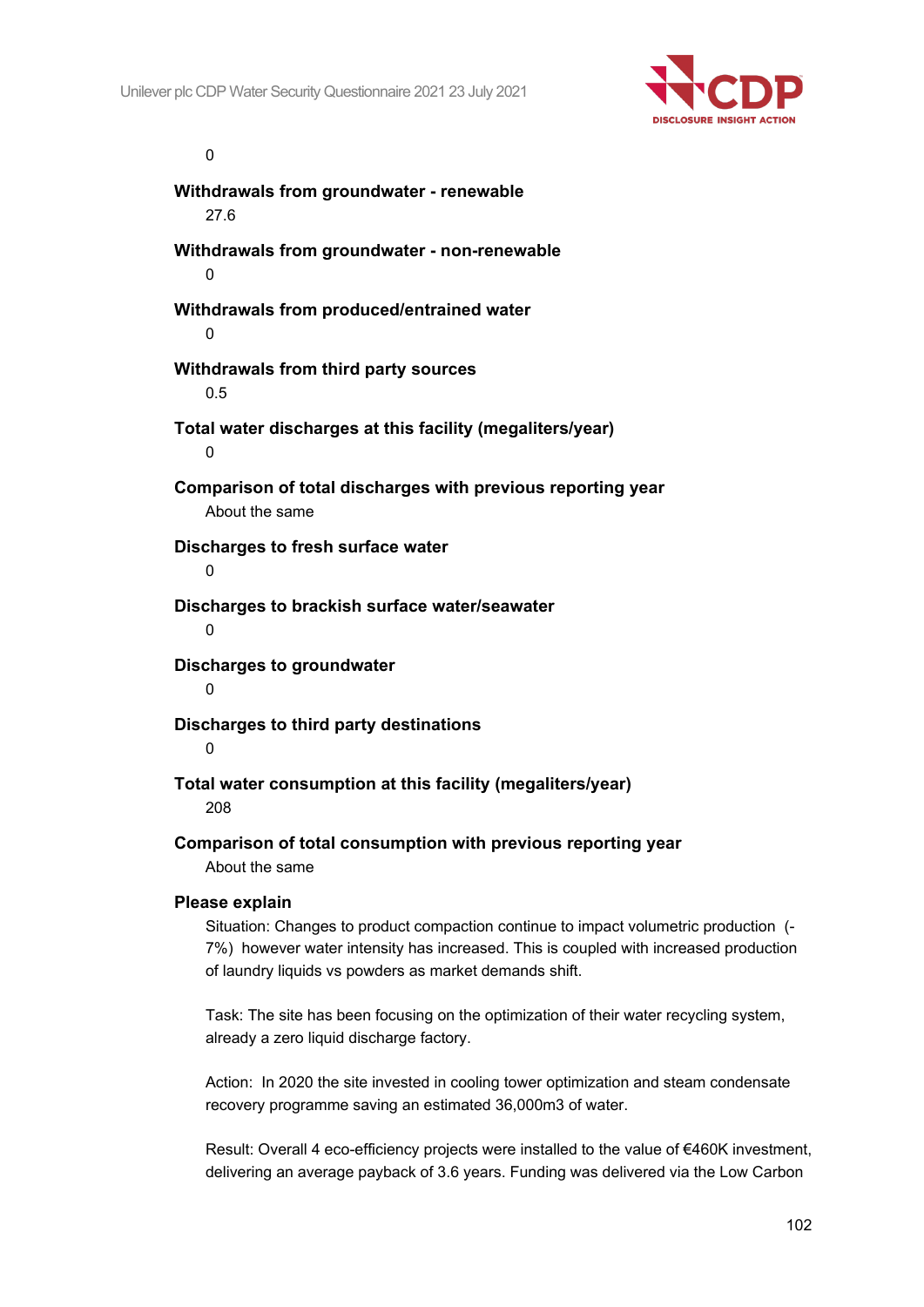

Fund (previously known as the Clean Technology Fund).

| <b>Facility reference number</b><br>Facility 7                                                           |
|----------------------------------------------------------------------------------------------------------|
| <b>Facility name (optional)</b>                                                                          |
| <b>Country/Area &amp; River basin</b><br><b>Brazil</b><br>Parana                                         |
| Latitude<br>$-23.25$                                                                                     |
| Longitude<br>$-46.97$                                                                                    |
| Located in area with water stress<br>Yes                                                                 |
| Total water withdrawals at this facility (megaliters/year)<br>394.3                                      |
| Comparison of total withdrawals with previous reporting year<br>Lower                                    |
| Withdrawals from fresh surface water, including rainwater, water from<br>wetlands, rivers and lakes<br>0 |
| Withdrawals from brackish surface water/seawater<br>0                                                    |
| Withdrawals from groundwater - renewable<br>357.88                                                       |
| Withdrawals from groundwater - non-renewable<br>0                                                        |
| Withdrawals from produced/entrained water<br>0                                                           |
| Withdrawals from third party sources<br>36.4                                                             |
| Total water discharges at this facility (megaliters/year)                                                |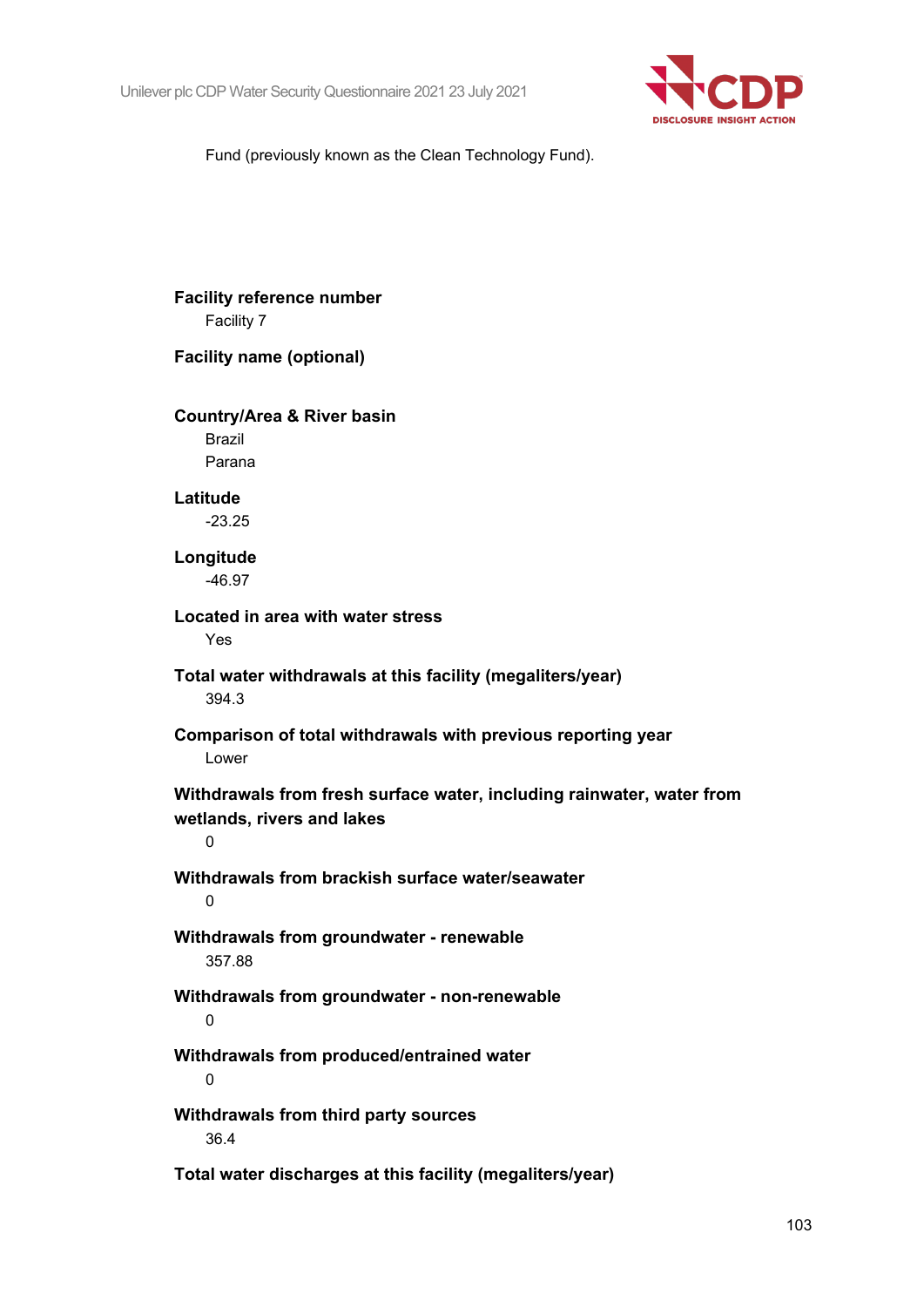

#### 13

**Comparison of total discharges with previous reporting year** Much higher

**Discharges to fresh surface water**

13

**Discharges to brackish surface water/seawater**

 $\Omega$ 

#### **Discharges to groundwater**

 $\Omega$ 

#### **Discharges to third party destinations**

 $\theta$ 

**Total water consumption at this facility (megaliters/year)** 381.3

**Comparison of total consumption with previous reporting year**

Lower

#### **Please explain**

Situation: Responding to demands for homecare and personal care (skin care) products, production facilities have simplified production complexities, this has created some improvements in sustainability metrics. Groundwater level decline during dry periods mean that some water is required to be tankered to site.

Task/ Action: In preparation for increased production agility following covid, site team have been engaging in Cleaning-In-Place and planning optimizations - much of which achieved without investment requirements. Run strategies and simplification in product mixes due to Covid have also created some optimization in water abstraction. During the reporting year the site experienced some challenges associated with their previously implemented Circular Water solution. As such wastewater discharge volumes increased. Following trials, additional treatment for removal of minerals will be implemented in 2021 and the Circular Water activities resumed.

Results: Despite an increase in production (2%), absolute (-6%) and water intensity (- 8%) metrics have reduced. Challenges with the Circular Water system during the reporting year meant that wastewater volumes increased and consumption as a percentage of total abstraction reduce.

**Facility reference number** Facility 8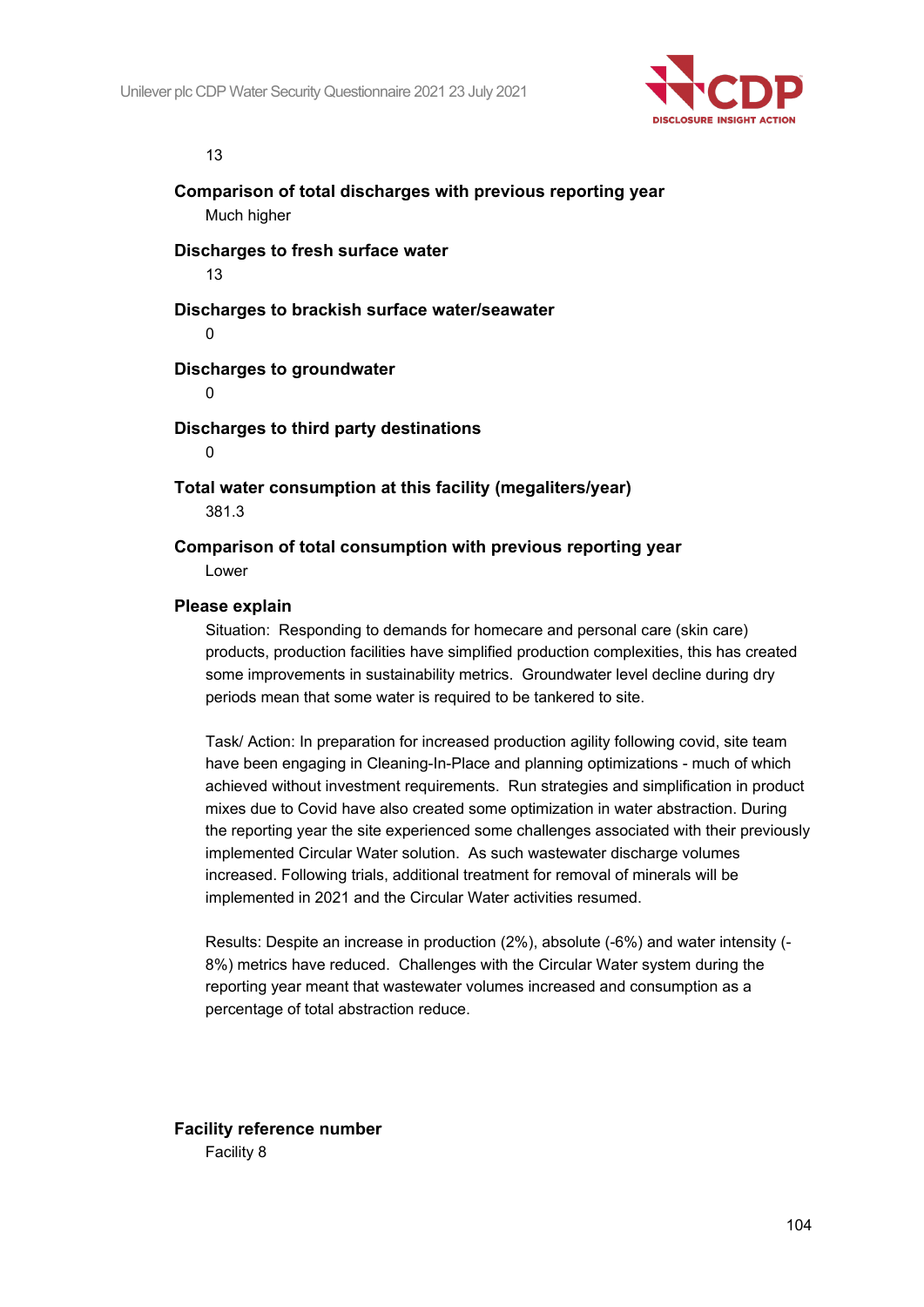

# **Facility name (optional)**

**Country/Area & River basin** India Penner River **Latitude** 11.93 **Longitude** 79.88 **Located in area with water stress** Yes **Total water withdrawals at this facility (megaliters/year)** 190.4 **Comparison of total withdrawals with previous reporting year** About the same **Withdrawals from fresh surface water, including rainwater, water from wetlands, rivers and lakes**  $\Omega$ **Withdrawals from brackish surface water/seawater**  $\Omega$ **Withdrawals from groundwater - renewable** 188.3 **Withdrawals from groundwater - non-renewable** 0 **Withdrawals from produced/entrained water**  $\Omega$ **Withdrawals from third party sources** 2.1 **Total water discharges at this facility (megaliters/year)**  $\Omega$ **Comparison of total discharges with previous reporting year Higher Discharges to fresh surface water**  $\Omega$ **Discharges to brackish surface water/seawater**  $\Omega$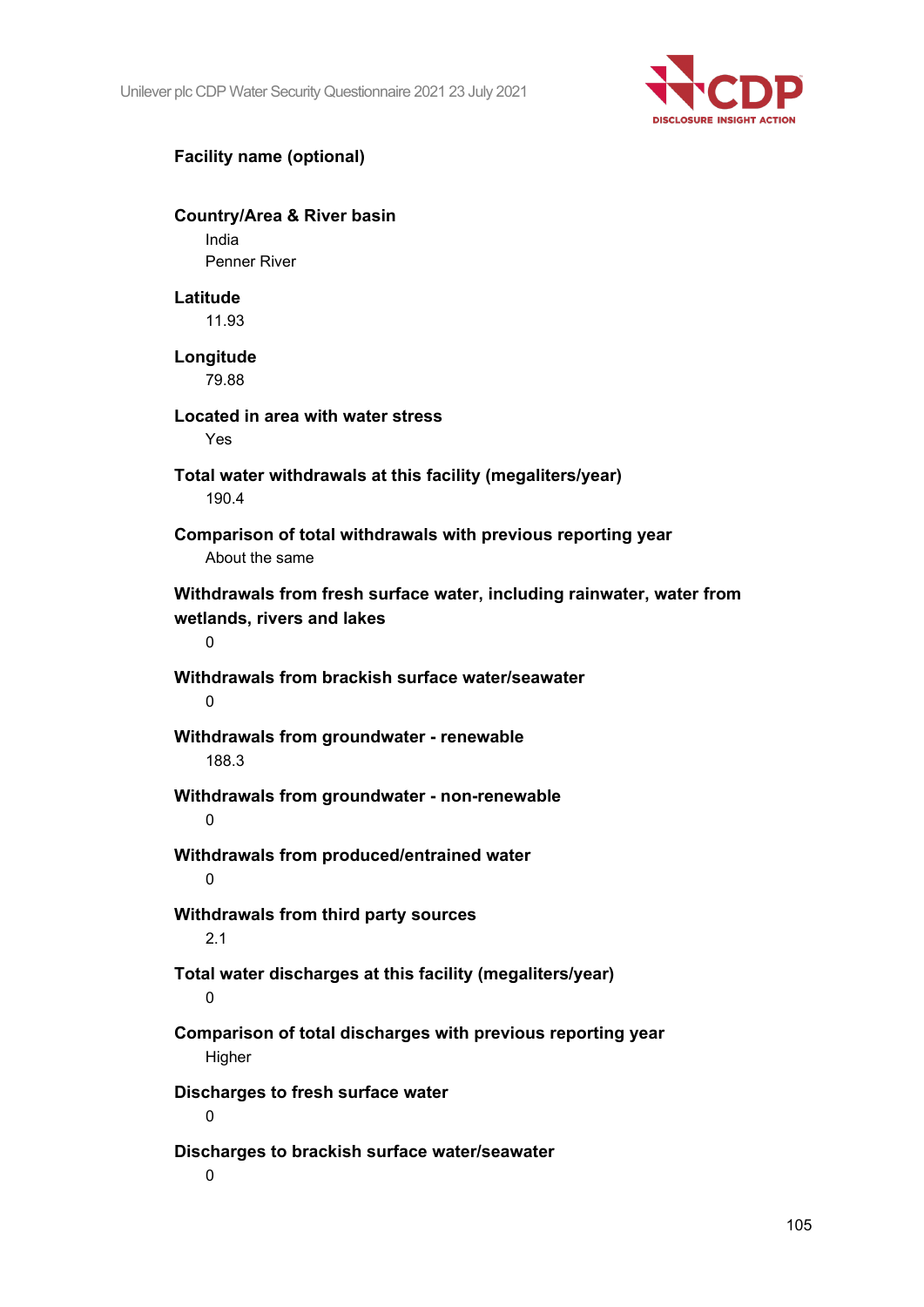

### **Discharges to groundwater**

 $\theta$ 

 $\Omega$ 

**Discharges to third party destinations**

**Total water consumption at this facility (megaliters/year)** 190.4

### **Comparison of total consumption with previous reporting year**

About the same

#### **Please explain**

Situation: Production at the site has increased by 2% , water abstraction has remained the same, 0% increase on the previous year, with a -2% water intensity. This is a zero liquid discharge factory, with all wastewater treated and reused on site. Discharge data is managed on site & used for compliance, managing costs & targeting efficiencies. The total discharge is an assumption based on a the water balance model.

Task: The site continue to drive water savings through the world class manufacturing programme.

Action: Through our Prabhat factory scheme, the site team have worked with local NGOs to restore village ponds to support water conservation and support farmers with rice intensification and micro irrigation schemes to support water use efficiency in the agricultural practices.

Results: It is estimated that this has resulted in 10.64 billion litres of water conservation and an increase in agricultural yield of 1,384 tonnes (2020 data).

**Facility reference number** Facility 9

#### **Facility name (optional)**

#### **Country/Area & River basin**

**Turkey** Other, please specify Konya Closed Basin

#### **Latitude**

37.89

# **Longitude**

32.48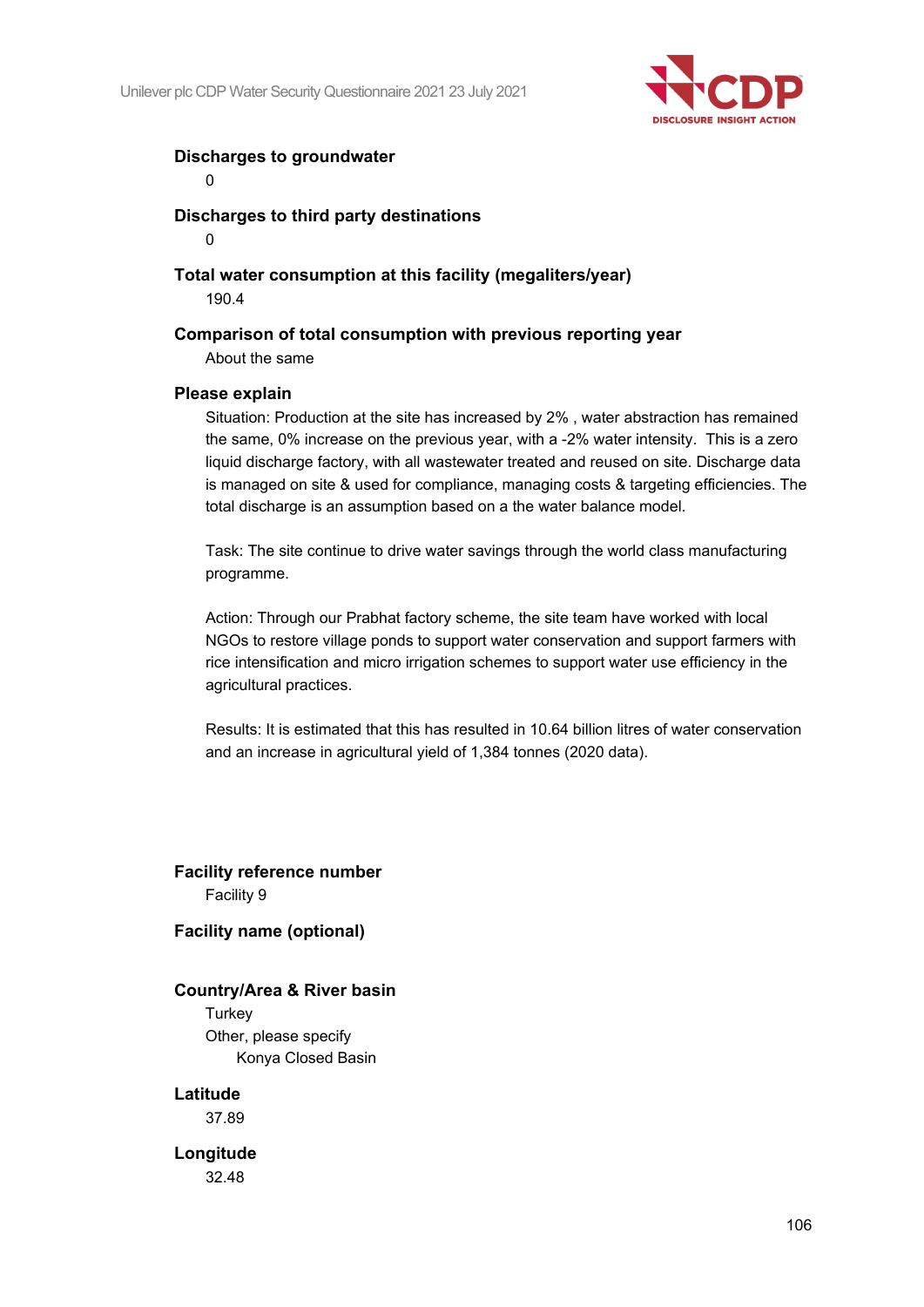

| Located in area with water stress<br>Yes                                                                 |
|----------------------------------------------------------------------------------------------------------|
| Total water withdrawals at this facility (megaliters/year)<br>570                                        |
| Comparison of total withdrawals with previous reporting year<br>Much higher                              |
| Withdrawals from fresh surface water, including rainwater, water from<br>wetlands, rivers and lakes<br>0 |
| Withdrawals from brackish surface water/seawater<br>0                                                    |
| Withdrawals from groundwater - renewable<br>0                                                            |
| Withdrawals from groundwater - non-renewable<br>0                                                        |
| Withdrawals from produced/entrained water<br>0                                                           |
| Withdrawals from third party sources<br>570                                                              |
| Total water discharges at this facility (megaliters/year)<br>142                                         |
| Comparison of total discharges with previous reporting year<br>Much lower                                |
| Discharges to fresh surface water<br>0                                                                   |
| Discharges to brackish surface water/seawater<br>0                                                       |
| Discharges to groundwater<br>0                                                                           |
| Discharges to third party destinations<br>142                                                            |
| Total water consumption at this facility (megaliters/year)<br>428                                        |
| Comparison of total consumption with previous reporting year                                             |

Much higher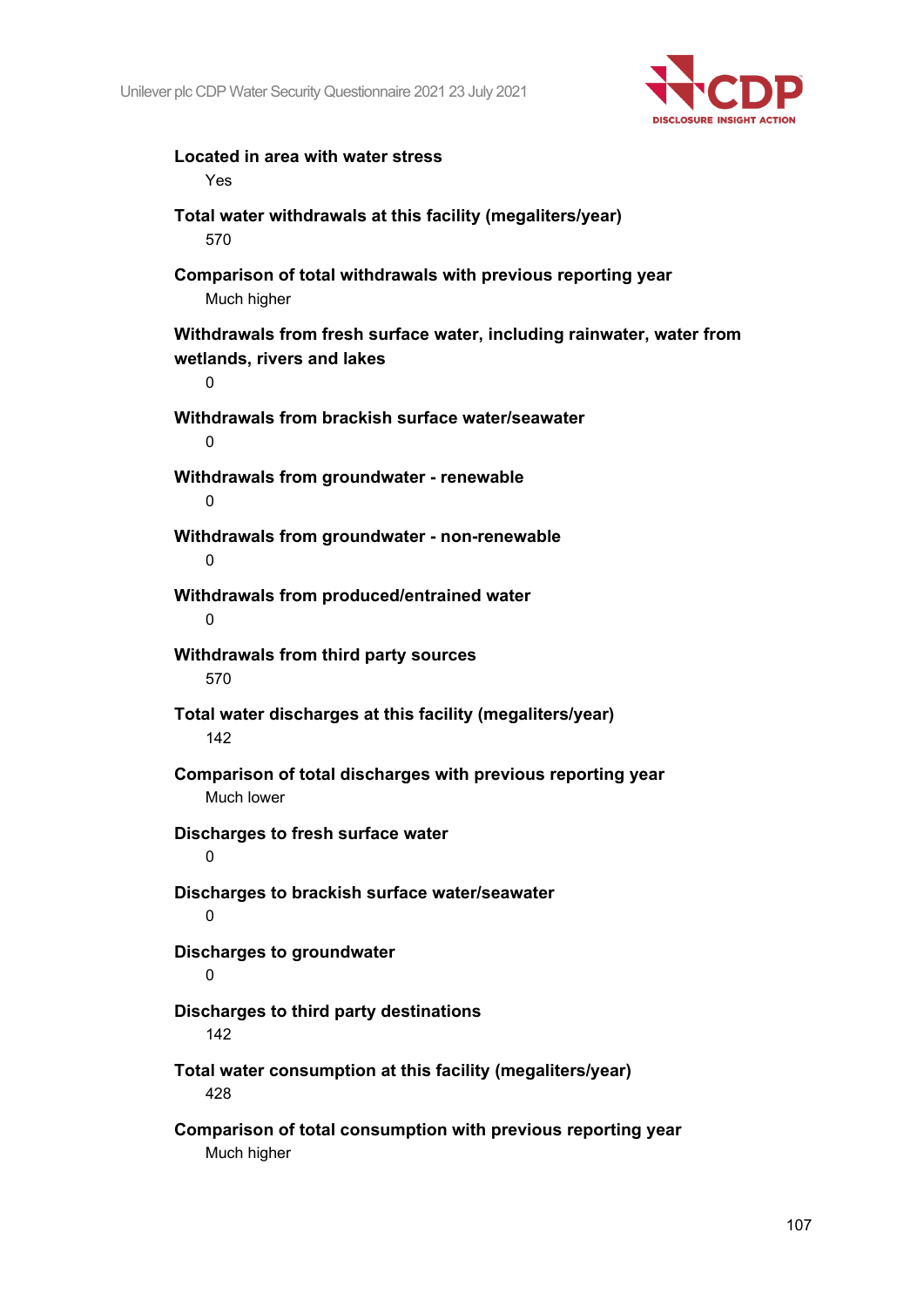

#### **Please explain**

Situation: Production at the site has increased by 11% , total water abstraction has also increased by 15% , with water intensity increasing by 3% vs the previous year.

This is a homecare and personal care site, producing laundry liquids, detergents and shampoos, conditioners and body & handwash. During Covid, production volumes have risen to meeting increasing demands, with changes to product mix in more water intensive products. Water savings from the 2019 eco-efficiency initiatives (Digital CIP improvement programme and rainwater improvement programme - expected to deliver 70,000m3 / yr) are also hidden from the performance metrics.

Task: The site continue to drive water savings through the world class manufacturing programme. During 2020 the site secured funding through the centrally managed Low Carbon Fund (previously known as the Clean Technology Fund) for improvements to irrigation system, solar based sludge drying system and a sulphonation heat recovery improvements, expected to deliver a further10,000 m3 in water savings. The total discharge is an assumption based on the water balance model. COD volumes are reported monthly by site through a central reporting system & externally assured as part of our total waste metric.

Action: In 2020 Unilever started the Water Stewardship programme in this site and neighbouring site to address shared water risks inside and around this site as part of our ongoing activities to protect and preserve water resources.

**Facility reference number** Facility 10 **Facility name (optional) Country/Area & River basin** China Yongding He **Latitude** 39.13 **Longitude** 117.2

#### **Located in area with water stress**

Yes

#### **Total water withdrawals at this facility (megaliters/year)**

169.1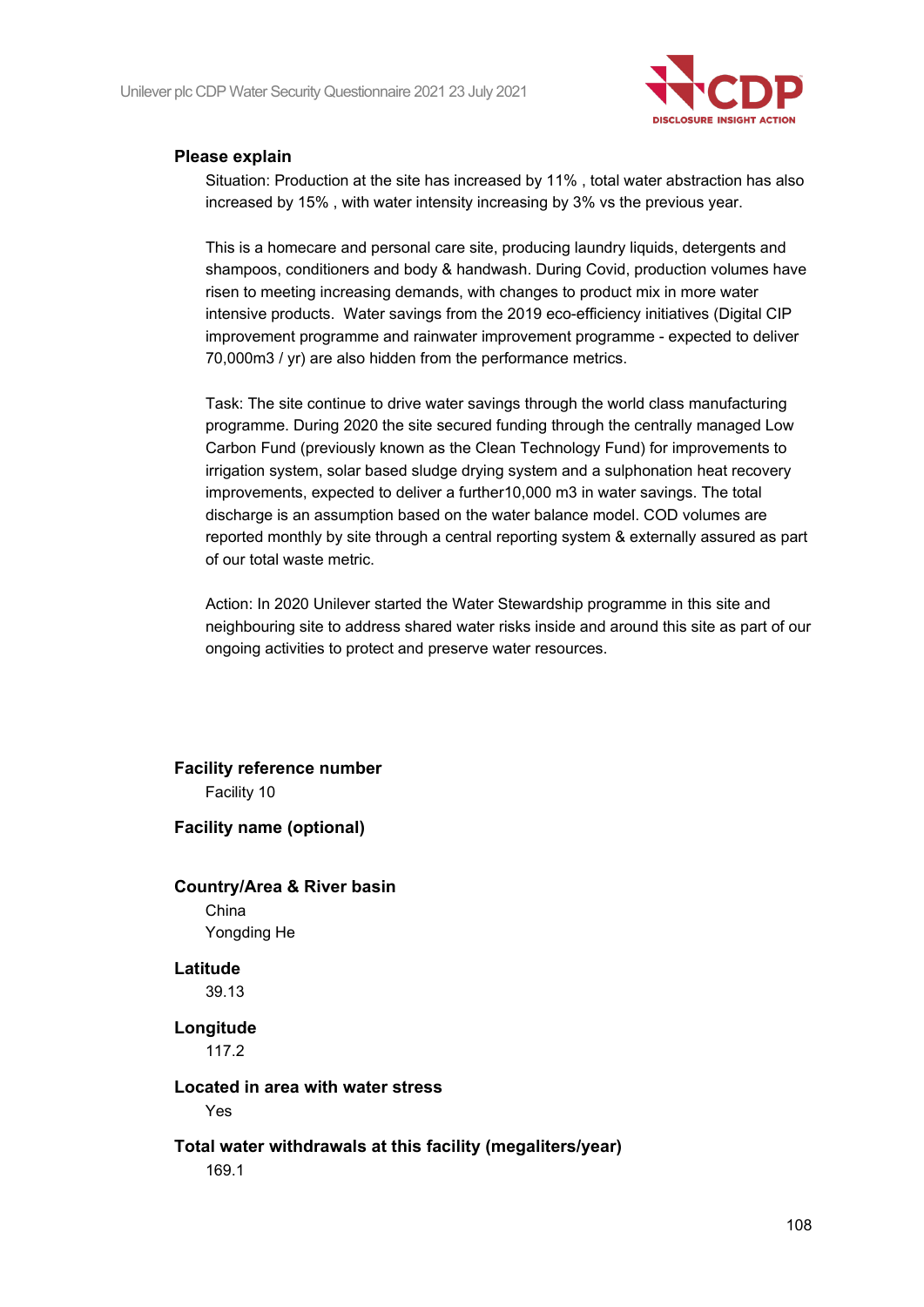

**Comparison of total withdrawals with previous reporting year** Lower **Withdrawals from fresh surface water, including rainwater, water from wetlands, rivers and lakes**  $\Omega$ **Withdrawals from brackish surface water/seawater**  $\Omega$ **Withdrawals from groundwater - renewable**  $\Omega$ **Withdrawals from groundwater - non-renewable**  $\Omega$ **Withdrawals from produced/entrained water**  $\Omega$ **Withdrawals from third party sources** 169.1 **Total water discharges at this facility (megaliters/year)** 43.1 **Comparison of total discharges with previous reporting year** Lower **Discharges to fresh surface water**  $\Omega$ **Discharges to brackish surface water/seawater**  $\Omega$ **Discharges to groundwater**  $\Omega$ **Discharges to third party destinations** 43.1 **Total water consumption at this facility (megaliters/year)** 169.1 **Comparison of total consumption with previous reporting year** Much higher **Please explain**

Situation: Production at the site has reduced by 6% , whilst total water abstraction has also reduced by 8% with water intensity reducing by 2% vs the previous year.

This is a dual site making laundry and savoury products. During the Covid pandemic, volumes of savoury products reduced significantly, as out of home sales reduced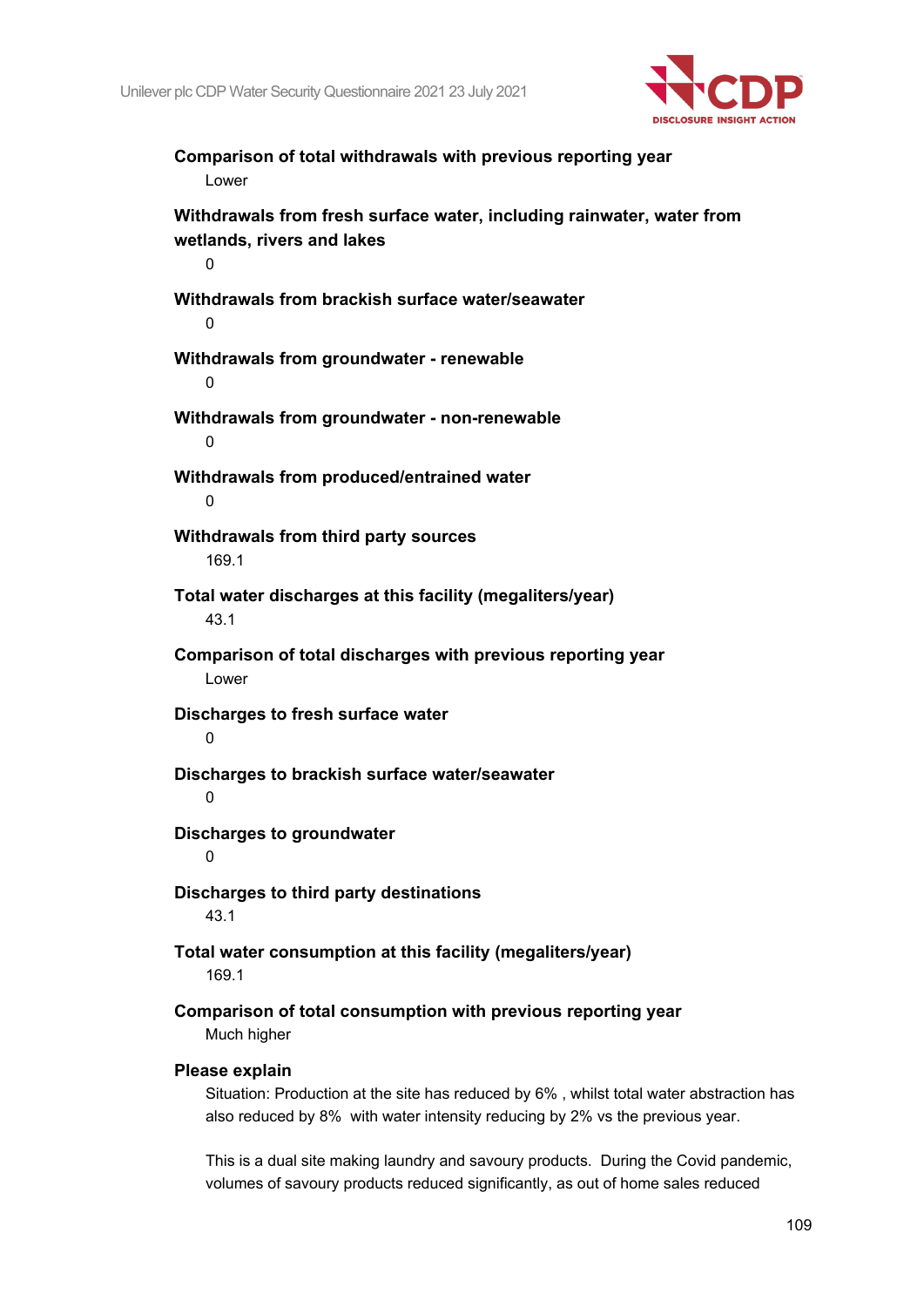

significantly. Whilst homecare volumes remained consistent water abstraction reduced, drive by eco-efficiency programme and simplified run strategies.

Task/ Action: The site continue to drive water savings through the world class manufacturing programme. During 2020 the site secured funding through the centrally managed Low Carbon Fund (previously known as the Clean Technology Fund) for improvements to steam and chiller systems. The total discharge is an assumption based on the water balance model. COD volumes are reported monthly by site through a central reporting system & externally assured as part of our total waste metric.

**Facility reference number** Facility 1 **Facility name (optional)**

#### **Country/Area & River basin**

Indonesia Other, please specify Citarum

**Latitude**

6.25

### **Longitude**

106.98

#### **Located in area with water stress**

Yes

#### **Total water withdrawals at this facility (megaliters/year)** 1,165

#### **Comparison of total withdrawals with previous reporting year** About the same

### **Withdrawals from fresh surface water, including rainwater, water from wetlands, rivers and lakes**

 $\Omega$ 

# **Withdrawals from brackish surface water/seawater**

0

**Withdrawals from groundwater - renewable**  $\Omega$ 

**Withdrawals from groundwater - non-renewable**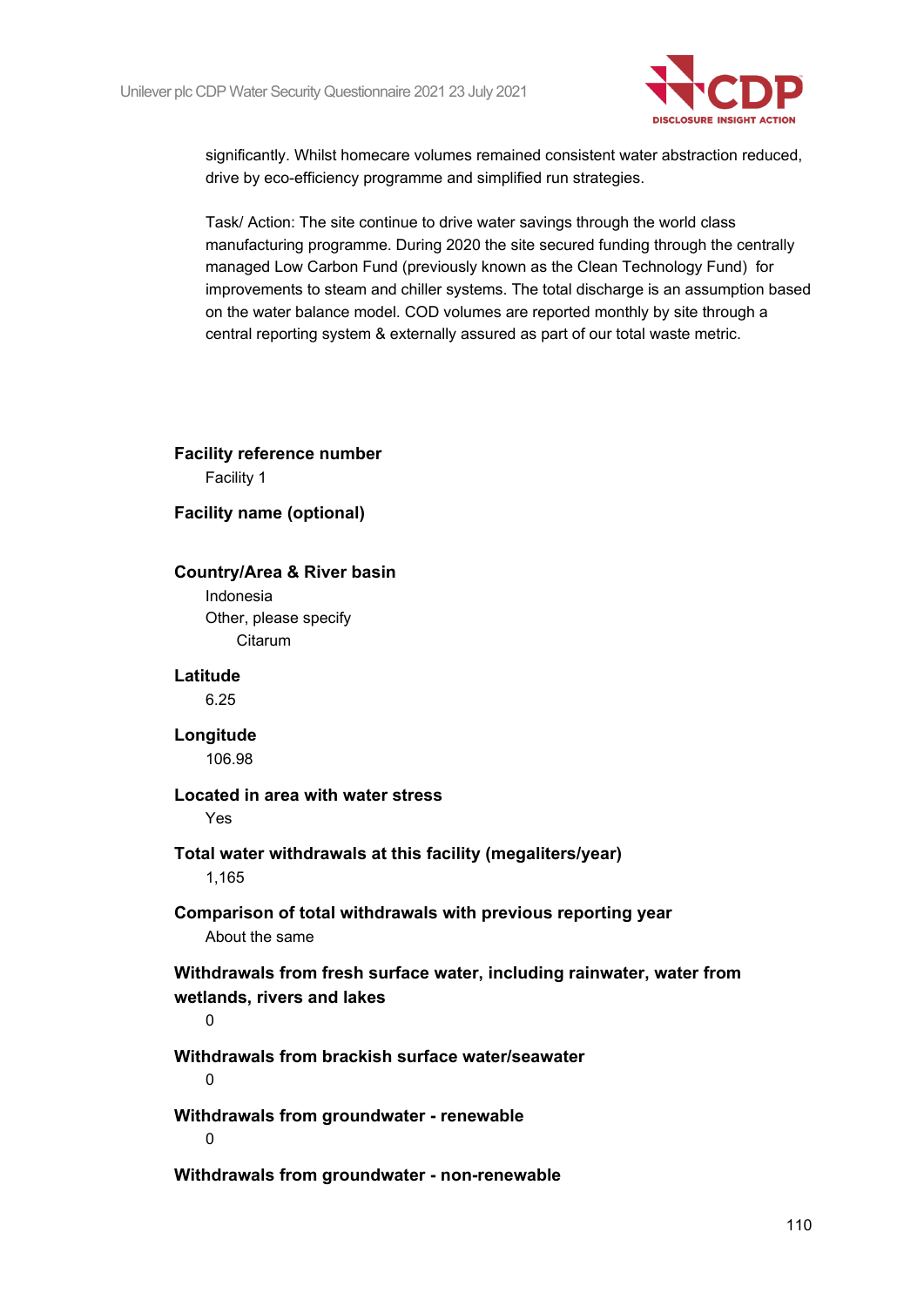

#### $\Omega$

**Withdrawals from produced/entrained water**  $\Omega$ **Withdrawals from third party sources** 1,165 **Total water discharges at this facility (megaliters/year)** 797 **Comparison of total discharges with previous reporting year** About the same **Discharges to fresh surface water**  $\theta$ **Discharges to brackish surface water/seawater**  $\Omega$ **Discharges to groundwater**  $\Omega$ **Discharges to third party destinations** 797 **Total water consumption at this facility (megaliters/year)** 368

**Comparison of total consumption with previous reporting year Higher** 

#### **Please explain**

Situation: The absolute water abstraction is about the same as the previous year >1%, but water intensity decreased by 10%. This was mainly the result of production changes, with an increase in Skin Care category and reduction in the production of Ice Cream which is more water intensive.

Information on discharge volumes is managed by site teams & used for compliance & targeting efficiencies. Total discharged is based on assumptions from a site water model and information on ingredients. Wastewater is treated onsite using primary & secondary treatment before being discharged to the municipal sewer for further treatment. Discharge data is managed on site & used for compliance, managing costs & targeting efficiencies. The total discharge is an assumption based on a site water balance model.

Task: As part of the continuous improvement programme the site factory hub continued to drive action on water efficiency. During 2020 the site team initiated their Water Stewardship programme and in 2021 were a founding member of the Indonesia Water Coalition.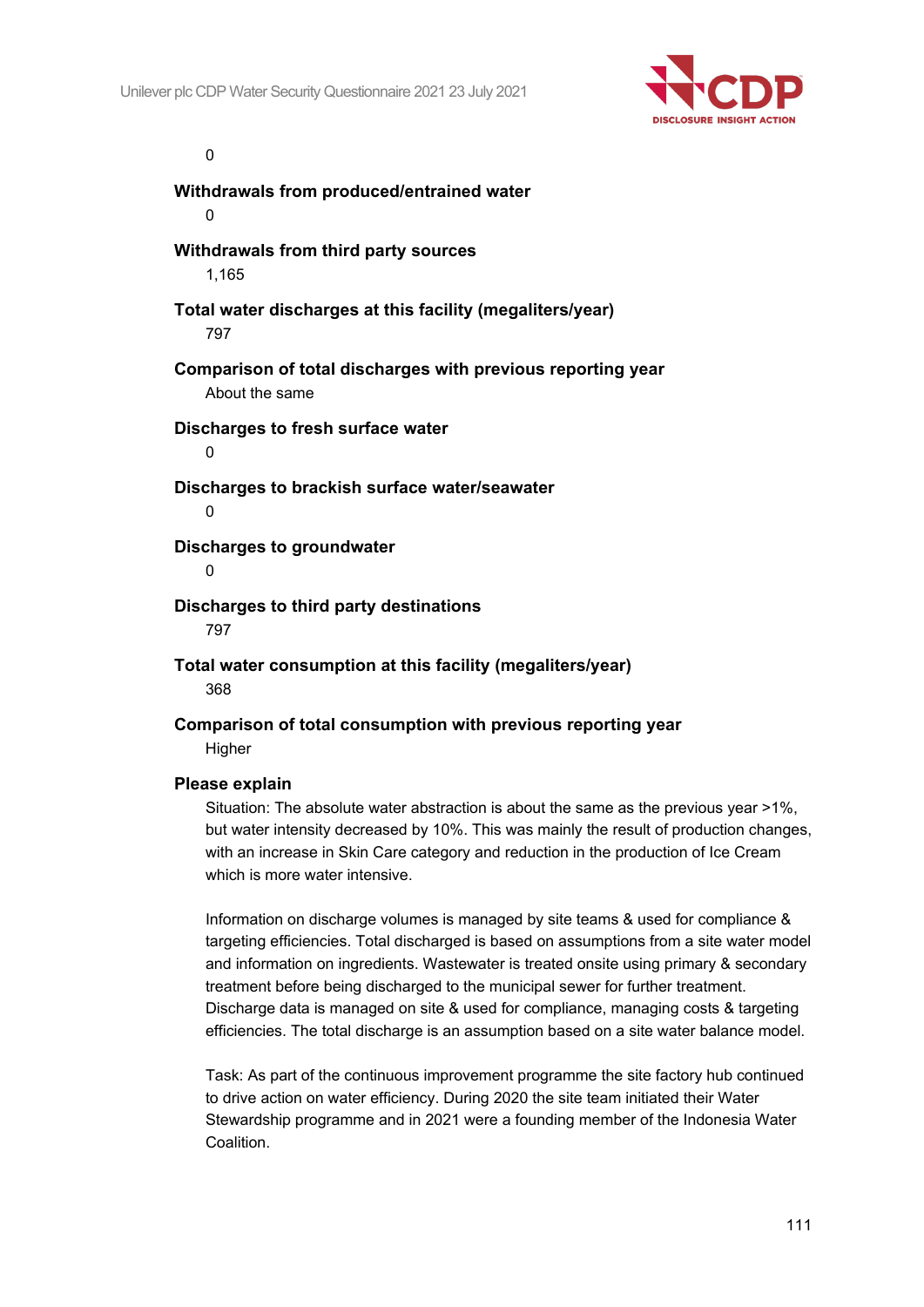

Action: Key improvements in the site factory hub include: Chiller optimization and water reuse initiatives

Result: In 2020 the site factory hub invested nearly €563k to deliver 12 eco-efficiency projects, including 2 water-led initiatives which are expected to reduce annual water abstraction by 2700m3.

### **W5.1a**

### **(W5.1a) For the facilities referenced in W5.1, what proportion of water accounting data has been externally verified?**

#### **Water withdrawals – total volumes**

**% verified** 76-100

#### **What standard and methodology was used?**

PricewaterhouseCoopers (PwC) has been providing independent limited assurance on selected Unilever Sustainable Living Plan performance indicators for 10 years and water for nine years. Prior to this Deloitte carried out independent assurance on our environmental manufacturing performance indicators, including water. PwC's assurance engagement is in accordance with ISAE 3000 & they apply the Institute of Chartered Accountants in England & Wales (ICAEW) Code of Ethics. PwC assurance statement is attached. 2020 Assurance statement available here: https://www.unilever.com/Images/pwc-independent-limited-assurance-report-

2020\_tcm244-559815\_en.pdf

#### **Water withdrawals – volume by source**

**% verified**

Not verified

#### **Water withdrawals – quality**

**% verified** Not verified

#### **Water discharges – total volumes**

**% verified** Not verified

#### **Water discharges – volume by destination**

**% verified**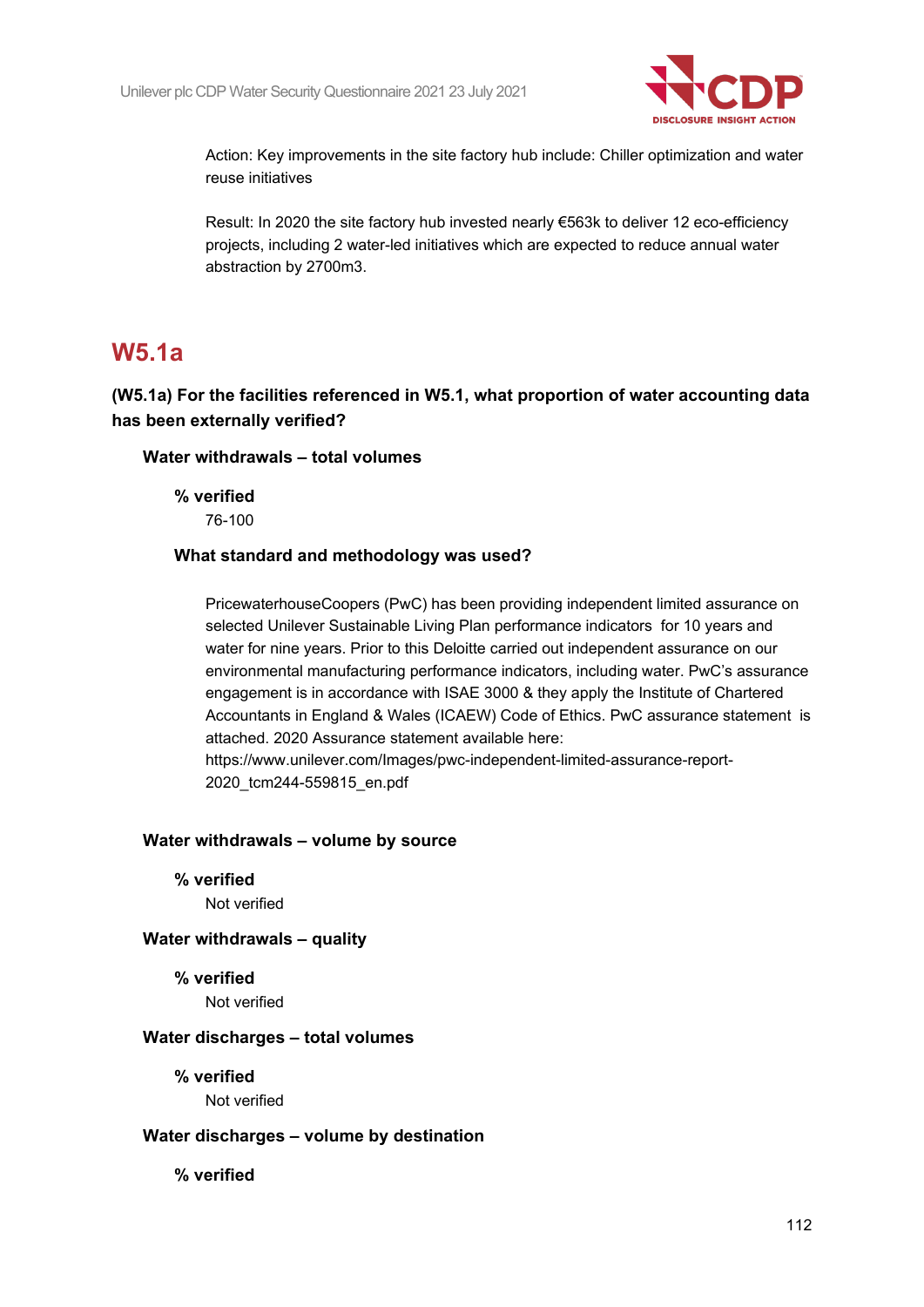

#### Not verified

#### **Water discharges – volume by treatment method**

**% verified** Not verified

#### **Water discharge quality – quality by standard effluent parameters**

#### **% verified**

76-100

#### **What standard and methodology was used?**

Our discharge water quality parameters are reported & monitored using our global EPR system, where we track discharge of COD centrally as a measure of water quality. PwC has been providing independent limited assurance on selected Unilever Sustainable Living Plan performance indicators in accordance with ISAE 3000 for 10 years and Chemical Oxygen Demand for nine years. PwC assurance statement is available here: https://www.unilever.com/Images/pwc-independent-limited-assurance-report-2020\_tcm244-559815\_en.pdf

#### **Water discharge quality – temperature**

**% verified** Not verified

#### **Water consumption – total volume**

**% verified** Not verified

#### **Water recycled/reused**

**% verified**

Not verified

# **W6. Governance**

### **W6.1**

#### **(W6.1) Does your organization have a water policy?**

Yes, we have a documented water policy that is publicly available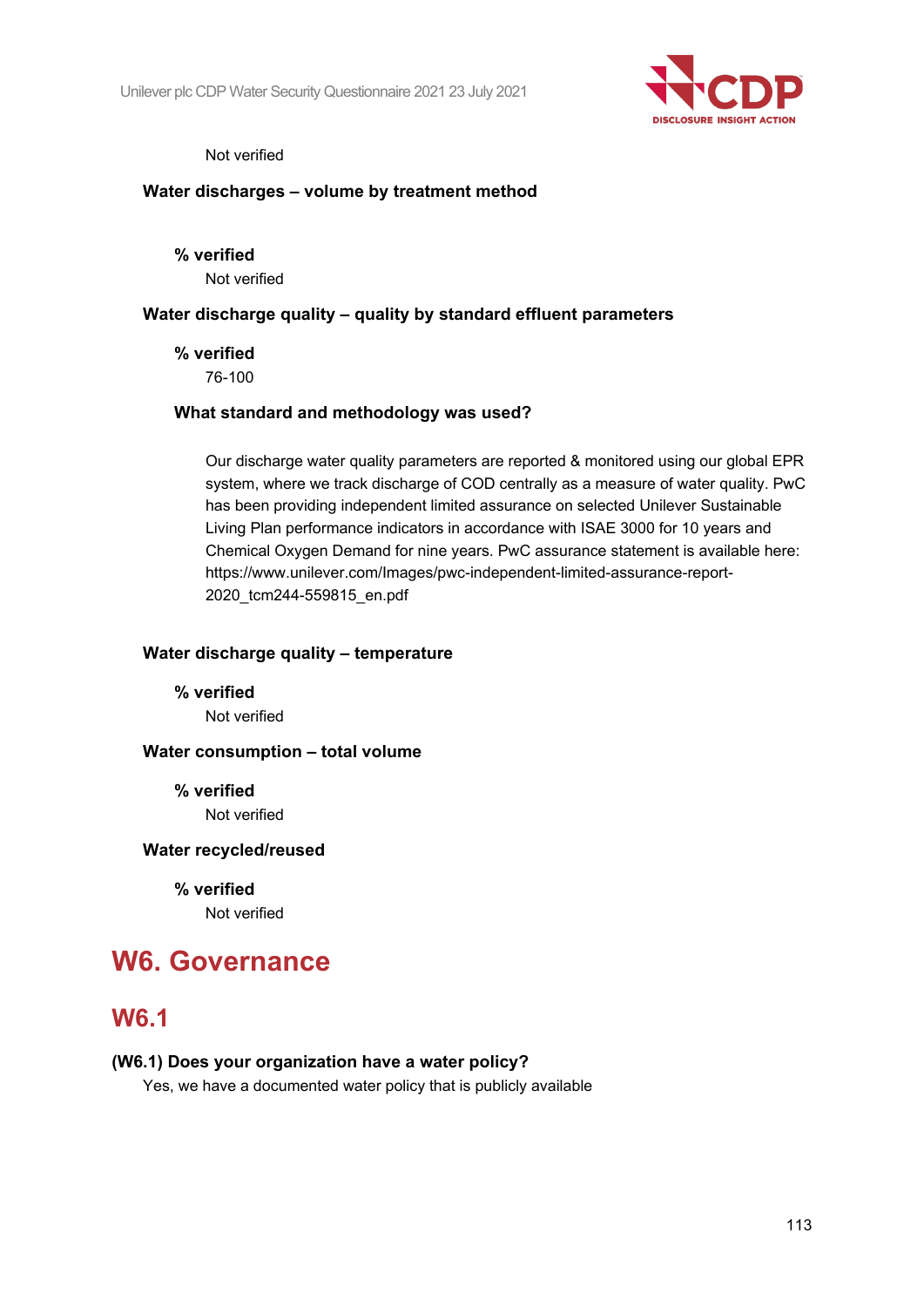

# **W6.1a**

### **(W6.1a) Select the options that best describe the scope and content of your water policy.**

|          | <b>Scope</b>     | <b>Content</b>                                                                                                                                                                                                                                                                                                                               | <b>Please explain</b>                                                                                                                                                                                                                                                                                                                                                                                                                                                                                                                                                                                                                     |
|----------|------------------|----------------------------------------------------------------------------------------------------------------------------------------------------------------------------------------------------------------------------------------------------------------------------------------------------------------------------------------------|-------------------------------------------------------------------------------------------------------------------------------------------------------------------------------------------------------------------------------------------------------------------------------------------------------------------------------------------------------------------------------------------------------------------------------------------------------------------------------------------------------------------------------------------------------------------------------------------------------------------------------------------|
| Row<br>1 | Company-<br>wide | <b>Description of business</b><br>dependency on water<br><b>Description of business</b><br>impact on water<br>Description of water-<br>related performance<br>standards for direct<br>operations<br>Description of water-<br>related standards for<br>procurement<br>Reference to international<br>standards and widely-<br>recognized water | Our water policy is embedded in our Unilever<br>Compass Strategy, which was announced in 2020.<br>We take a holistic approach to water which is why our<br>water goals under the Unilever Sustainable Living<br>Plan (USLP) (2010-2020), and under the Unilever<br>Compass (2020-2030), extend right across our value<br>chain, including in the sustainable sourcing of our<br>agricultural commodities, manufacturing and product<br>innovation.<br>We use our annual water footprint assessment to<br>understand our impact and dependencies on water<br>and help guide our commitments and strategy.<br>Our strategy is supported by: |
|          |                  | initiatives<br>Company water targets<br>and goals<br>Commitment to align with<br>public policy initiatives,<br>such as the SDGs<br><b>Commitments beyond</b><br>regulatory compliance<br>Commitment to water-                                                                                                                                | 1) our Group Environmental Policy which embeds<br>performance standards for factories. In 2020, as part<br>of our Unilever Compass goals, we committed to<br>implementing water stewardship programs in and 100<br>of our most water stressed manufacturing sites.<br>2) The Unilever Sustainable Agriculture Code (SAC)<br>and the Unilever Regenerative Agriculture Principles                                                                                                                                                                                                                                                          |
|          |                  | related innovation<br>Commitment to<br>stakeholder awareness<br>and education<br>Commitment to water<br>stewardship and/or<br>collective action<br>Commitment to safely                                                                                                                                                                      | (RAPs) launched in 2021, and provide the basis for<br>our sustainable sourcing, including requirements for<br>water management. These policies apply to all<br>suppliers and include mandatory and best practices<br>associated with water management. We use our RAPs<br>to set up best practice pilots with suppliers to support<br>improvements in soil health, biodiversity, water quality<br>and climate resilience.                                                                                                                                                                                                                 |
|          |                  | managed Water,<br>Sanitation and Hygiene<br>(WASH) in the workplace<br>Acknowledgement of the<br>human right to water and<br>sanitation<br>Recognition of<br>environmental linkages,                                                                                                                                                         | The Unilever Compass strategy includes commitments<br>to transition all formulations to be fully biodegradable,<br>minimizing pollutants on the aquatic environment.<br>Product innovation plays a key role e.g. creating<br>products such as Domestos Flush less in South Africa<br>or the partnership with specialty chemicals company<br>Clariant to develop more nature-based ingredients in<br>our laundry liquids products, such as Omo. Innovation                                                                                                                                                                                 |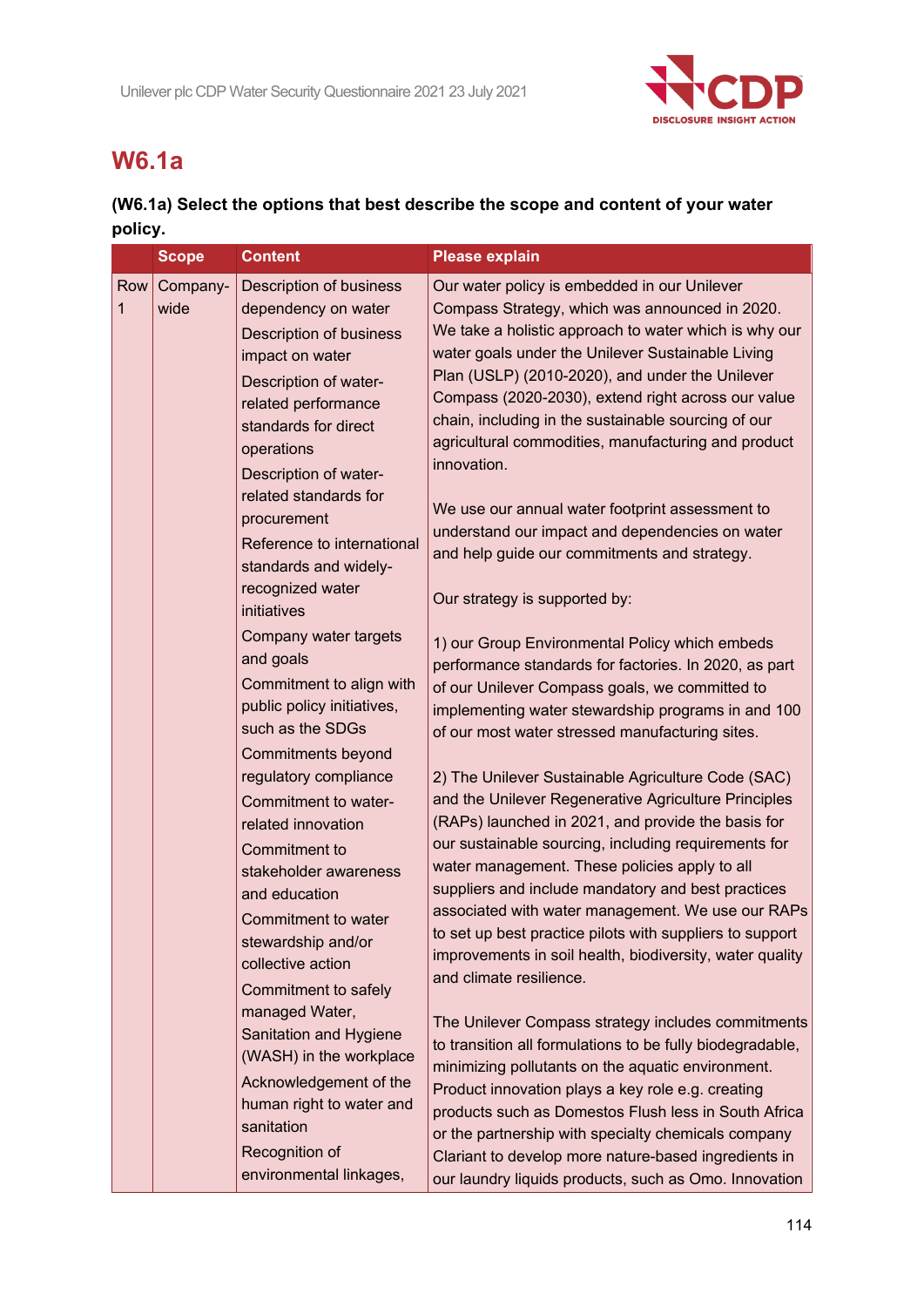

|  | for example, due to | is core to our water stewardship strategy.                                                                                                                                                                                                                                                                                                                                                                             |
|--|---------------------|------------------------------------------------------------------------------------------------------------------------------------------------------------------------------------------------------------------------------------------------------------------------------------------------------------------------------------------------------------------------------------------------------------------------|
|  | climate change      | We communicate progress on water-related<br>innovation and performance on company-wide targets<br>related to our value chain in our Annual Report and                                                                                                                                                                                                                                                                  |
|  |                     | Accounts (ARA). Our TCFD aligned disclosures                                                                                                                                                                                                                                                                                                                                                                           |
|  |                     | include water related risks, and are included in our                                                                                                                                                                                                                                                                                                                                                                   |
|  |                     | ARA and updated annually.                                                                                                                                                                                                                                                                                                                                                                                              |
|  |                     | We recognize the human right to water, and through<br>our brands, operations and supply chain, we're<br>committed to respecting people's rights to water, and<br>to acting as water stewards. We have also signed the<br>World Business Council for Sustainable<br>Development's (WBCSD) WASH Pledge to provide<br>access to Water, Sanitation and Hygiene (WASH) in<br>all our factories, plantations and workplaces. |

# **W6.2**

**(W6.2) Is there board level oversight of water-related issues within your organization?** Yes

# **W6.2a**

**(W6.2a) Identify the position(s) (do not include any names) of the individual(s) on the board with responsibility for water-related issues.**

| <b>Position of</b><br>individual    | <b>Please explain</b>                                                                                                                                                                                                                                                                                                                                                                                                                                                                                |
|-------------------------------------|------------------------------------------------------------------------------------------------------------------------------------------------------------------------------------------------------------------------------------------------------------------------------------------------------------------------------------------------------------------------------------------------------------------------------------------------------------------------------------------------------|
| Chief<br>Executive<br>Officer (CEO) | The Unilever Board delegates the running of Unilever Group to the CEO, with the<br>exception of some strategic matters (i.e. approval of dividends). Whilst the Board<br>takes accountability, the CEO is ultimately responsible for the oversight of our<br>environmental agenda, including management of water related risks and<br>opportunities, including our commitments to tackle water security.                                                                                             |
|                                     | The CEO can delegate responsibilities to the Unilever Leadership Executive (ULE).<br>The ULE is comprised of the CEO, CFO and other senior executives. All ULE<br>members report to the CEO but are not part of the Board's decision-making process,<br>which is reserved for the CEO and CFO as the only two executive Board members.                                                                                                                                                               |
|                                     | In 2020, our CEO approved Unilever's new set of sustainability commitments under<br>the Unilever Compass, which will succeed the Unilever Sustainable Living Plan<br>(USLP). These included commitments on implementing water stewardship<br>programmes in 100 locations in water-stressed areas by 2030. These commitments<br>were further supported by the CEO's approval of Unilever's dedicated €1bn Climate<br>& Nature Fund, a commitment that will see our brands taking meaningful action on |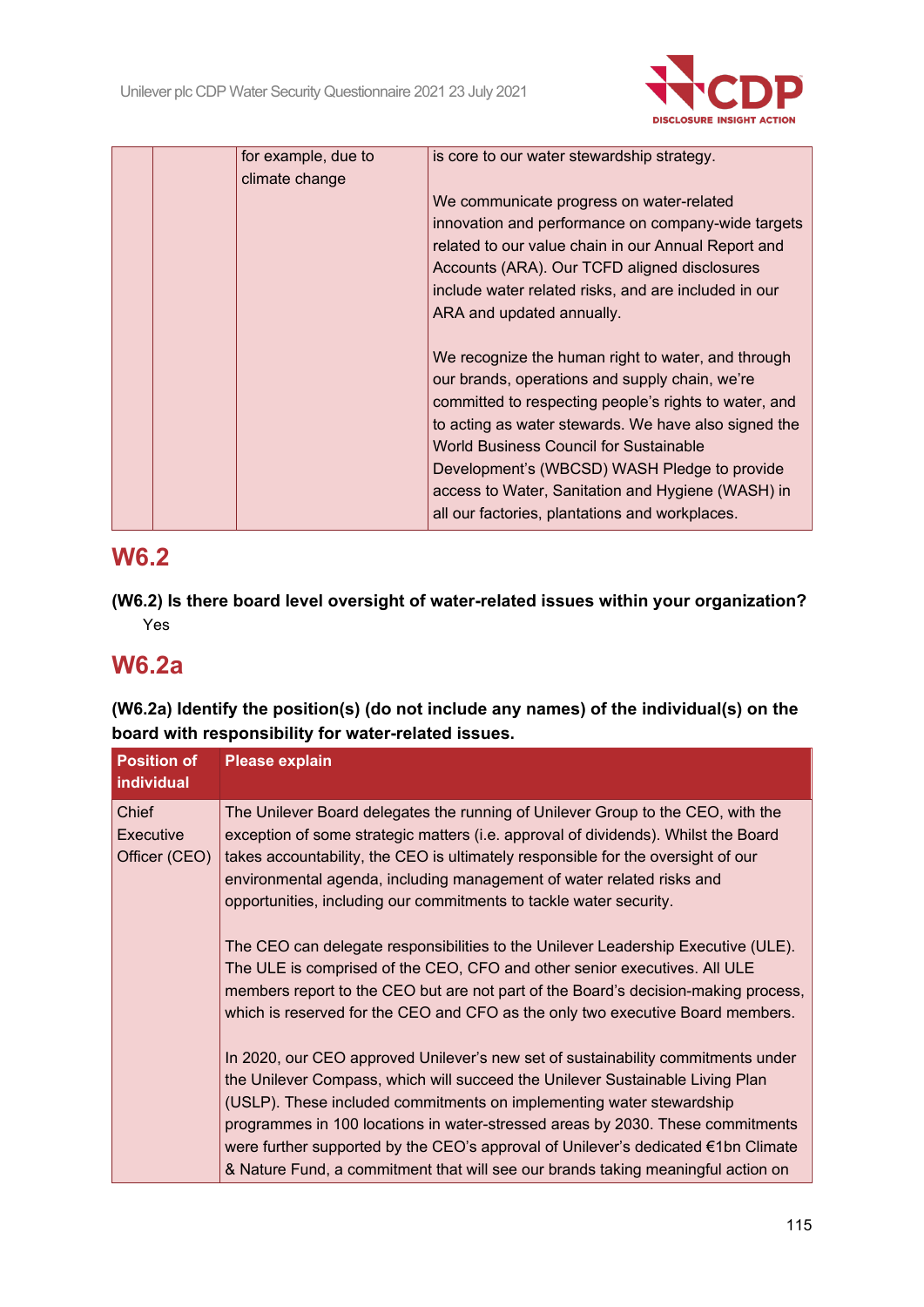

projects including landscape restoration, reforestation, carbon sequestration, wildlife protection and water preservation.

# **W6.2b**

### **(W6.2b) Provide further details on the board's oversight of water-related issues.**

|          | <b>Frequency that</b><br>water-related<br>issues are a<br>scheduled<br>agenda item | <b>Governance</b><br>mechanisms into<br>which water-related<br><b>issues are</b><br>integrated                                                                                                                                                                                                                                                                                                                                                                                                                                      | <b>Please explain</b>                                                                                                                                                                                                                                                                                                                                                                                                                                                                                                                                                                                                                                                                                                                                                                                                                                                                                                                                                                                                                                                                                                                                                                                                                                                                                                                                                                                                                                                                                                                                                                                                                                                |
|----------|------------------------------------------------------------------------------------|-------------------------------------------------------------------------------------------------------------------------------------------------------------------------------------------------------------------------------------------------------------------------------------------------------------------------------------------------------------------------------------------------------------------------------------------------------------------------------------------------------------------------------------|----------------------------------------------------------------------------------------------------------------------------------------------------------------------------------------------------------------------------------------------------------------------------------------------------------------------------------------------------------------------------------------------------------------------------------------------------------------------------------------------------------------------------------------------------------------------------------------------------------------------------------------------------------------------------------------------------------------------------------------------------------------------------------------------------------------------------------------------------------------------------------------------------------------------------------------------------------------------------------------------------------------------------------------------------------------------------------------------------------------------------------------------------------------------------------------------------------------------------------------------------------------------------------------------------------------------------------------------------------------------------------------------------------------------------------------------------------------------------------------------------------------------------------------------------------------------------------------------------------------------------------------------------------------------|
| Row<br>1 | Scheduled -<br>some meetings                                                       | Monitoring<br>implementation and<br>performance<br>Overseeing<br>acquisitions and<br>divestiture<br>Overseeing major<br>capital expenditures<br>Providing employee<br>incentives<br>Reviewing and<br>guiding business<br>plans<br>Reviewing and<br>guiding major plans<br>of action<br>Reviewing and<br>guiding risk<br>management policies<br>Reviewing and<br>guiding strategy<br>Reviewing and<br>guiding corporate<br>responsibility strategy<br>Reviewing<br>innovation/R&D<br>priorities<br>Setting performance<br>objectives | Unilever's Board has ultimate responsibility for<br>reviewing, monitoring and guiding the strategy for<br>the Unilever Group, as well as its conduct. The<br>Board has overall accountability for the management<br>and guidance of risks and opportunities, including<br>those associated with climate change, water security<br>and water stewardship.<br>The Unilever Leadership Executive (ULE) and the<br><b>Board delegated Corporate Responsibility</b><br>Committee (CRC) support the Board's management<br>of water-related issues. In 2020, the Board held 6<br>planned meetings and 7 ad-hoc meetings.<br>The Board's delegated CRC tracks the progress and<br>potential risks associated with the USLP, which<br>came to an end in 2020, and the new Unilever<br>Compass, which was launched in 2020. The CRC<br>feeds into the Board for key decisions on major<br>plans of action to be made. Within the USLP and<br>Unilever Compass, there are water-related targets<br>including those for manufacturing, agriculture and<br>consumer use, which the CRC oversees, which the<br>CRC oversees. The CRC report their findings to the<br>Board regularly so that they can fulfil their oversight<br>responsibilities.<br>The CRC's responsibilities are complemented by<br>those of the Audit Committee, which is responsible<br>for reviewing the assurance of Unilever Sustainable<br>Living Plan (USLP) targets (2020 was the final year<br>for USLP targets assurance) and signing off our<br>Annual Report & Accounts (ARA). During 2020 the<br>Audit Committee continued its oversight of the<br>independent assurance work that is performed on |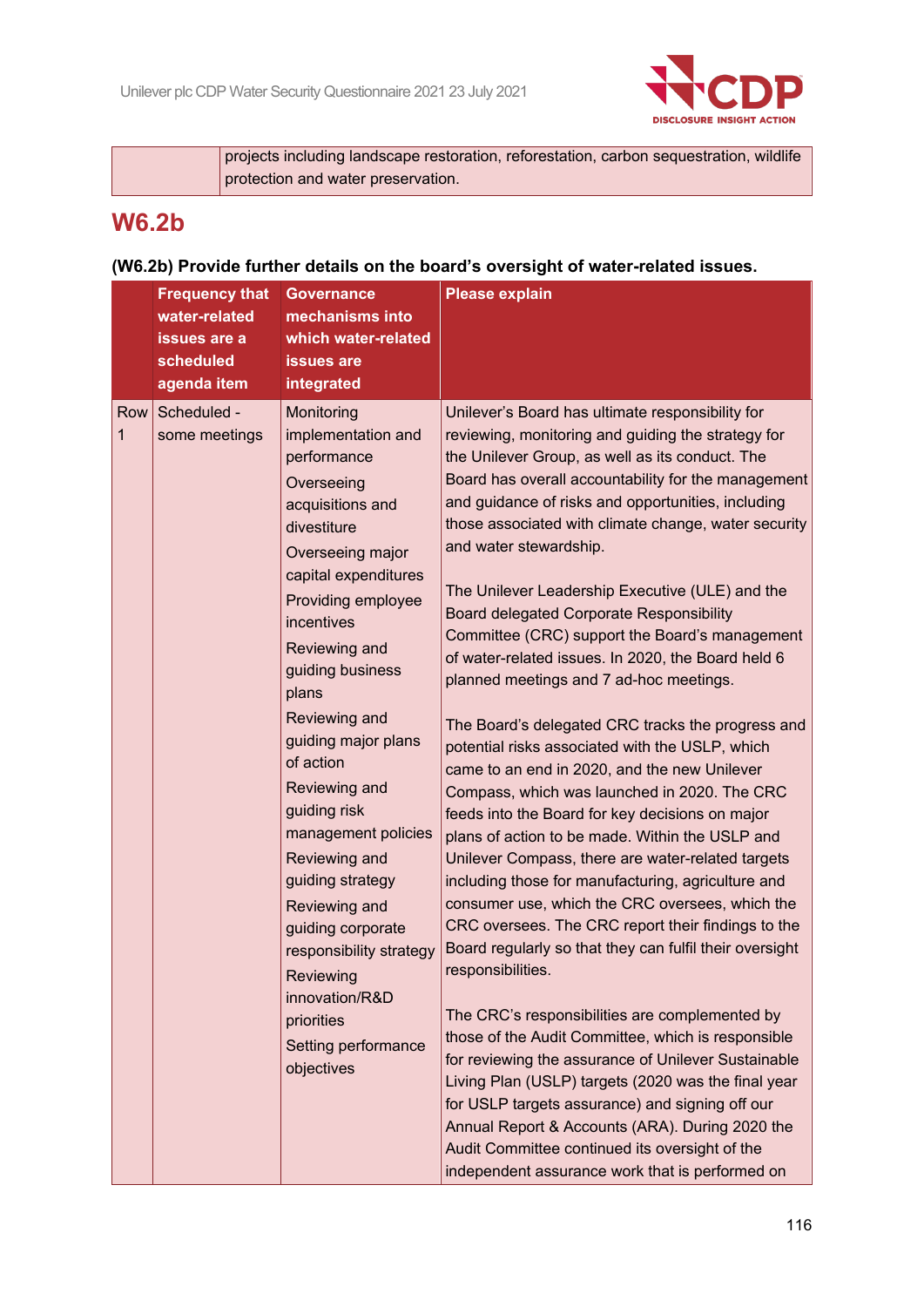

|  | Environment & Occupational Safety which               |
|--|-------------------------------------------------------|
|  | includes USLP metrics such as goals to reduce         |
|  | water use in manufacturing.                           |
|  |                                                       |
|  | For the fourth year, we applied the                   |
|  | recommendations of the TCFD, including in our         |
|  | Annual Report and Accounts (ARA), which in 2020       |
|  | included disclosures on water related risks to our    |
|  | business. Unilever has adopted TCFD                   |
|  | recommendations since their establishment. In         |
|  | Unilever's 2020 ARA, water (water shortages may       |
|  | disrupt our production and/or reduce consumer         |
|  | demand for our products) was included as one of       |
|  | our key business risks. As part of the Board sign-off |
|  | process, the Board and the Audit Committee are        |
|  | required to approve the ARA, which includes our       |
|  | TCFD statement. These risks are reviewed by the       |
|  | Board on an annual basis.                             |
|  |                                                       |

### **W6.3**

**(W6.3) Provide the highest management-level position(s) or committee(s) with responsibility for water-related issues (do not include the names of individuals).**

#### **Name of the position(s) and/or committee(s)**

Chief Executive Officer (CEO)

#### **Responsibility**

Both assessing and managing water-related risks and opportunities

### **Frequency of reporting to the board on water-related issues**

**Quarterly** 

#### **Please explain**

Our CEO is one of two Executive Directors on our Board, and is a member of the Unilever Leadership Executive (ULE), our highest operational leadership group. The Board delegate responsibility for the day-to-day operational leadership of the business including strategy, monitoring of performance and policy, to the CEO. A key responsibility is assessing and reporting progress on sustainability targets, including those on water. In 2020, the new Unilever Compass was added to the ULE agenda reflecting the integration of sustainability into our strategy. This includes reducing water use in manufacturing and commitments to implement water stewardship programmes in 100 locations in water-stressed areas by 2030. The ULE meet quarterly to discuss sustainability progress, including risks and opportunities relating to water. The CEO is responsible for reporting back to the Board. This can vary from verbal updates, presentations, or written reports, with feedback documented in Board minutes.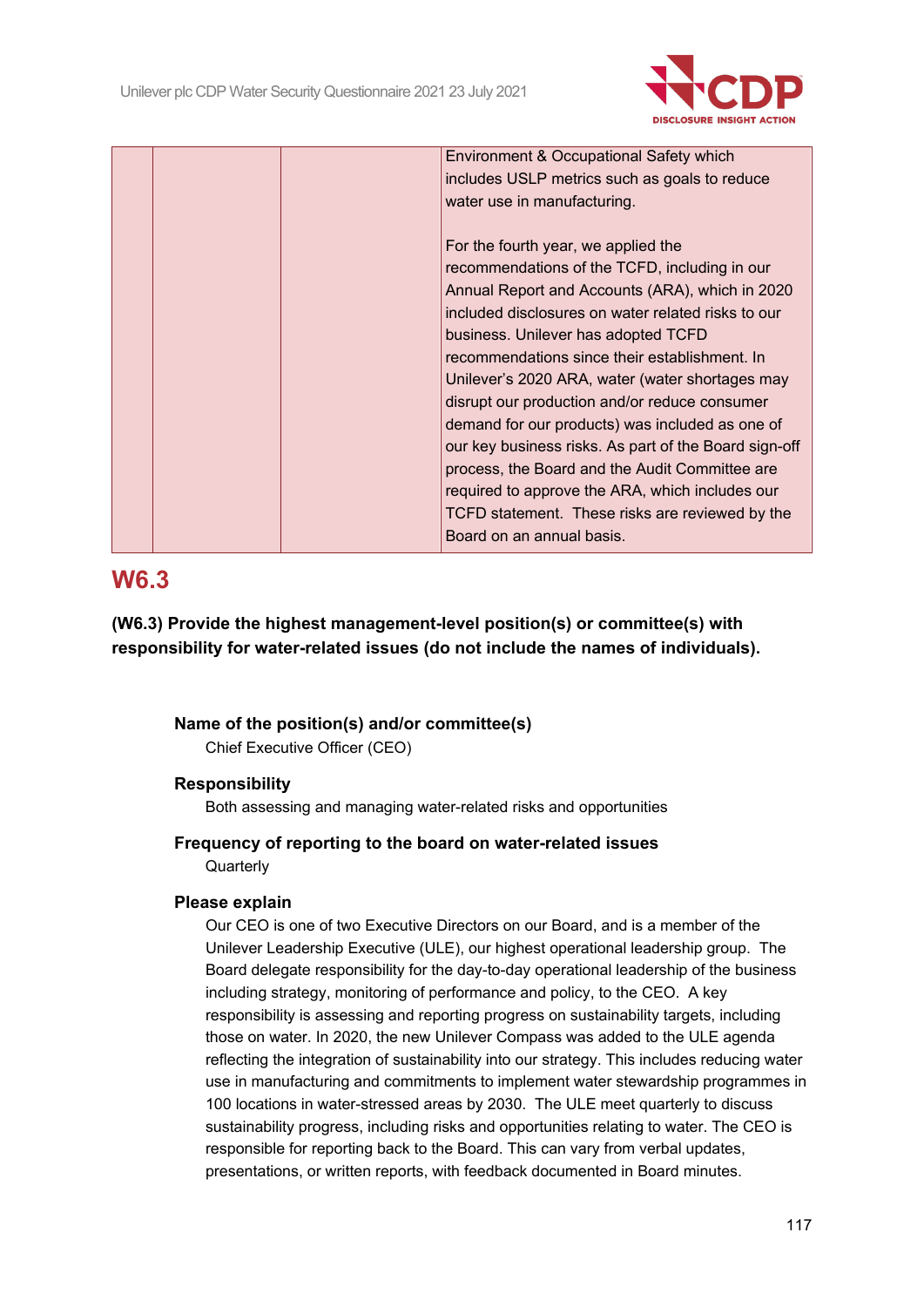

#### **Name of the position(s) and/or committee(s)**

Other C-Suite Officer, please specify Chief Supply Chain Officer

#### **Responsibility**

Both assessing and managing water-related risks and opportunities

### **Frequency of reporting to the board on water-related issues Quarterly**

#### **Please explain**

The Chief Supply Chain Officer (CSCO) is a member of the Unilever Leadership Executive (ULE) and leads on key water-related matters so the CEO and Board can fulfil their oversight responsibilities e.g. driving reduction in absolute water abstraction and water intensity metrics for manufacturing, and the sustainable sourcing of agricultural ingredients. The ULE is the highest operational leadership group. The CSCO directly reports to the CEO. We have a dedicated internal water steering group, led by the operational lead for our water targets and reporting into the CSCO. This group takes a full value chain approach to its water oversight, including supply chain, R&D and advocacy.

### **W6.4**

### **(W6.4) Do you provide incentives to C-suite employees or board members for the management of water-related issues?**

|     | <b>Provide incentives for management of water-related Comment</b><br><b>issues</b> |                                          |
|-----|------------------------------------------------------------------------------------|------------------------------------------|
| Row | 'es                                                                                | Please see W6.4a for more<br>information |

## **W6.4a**

**(W6.4a) What incentives are provided to C-suite employees or board members for the management of water-related issues (do not include the names of individuals)?**

|          | Role(s)<br>entitled to<br><b>incentive</b> | <b>Performance</b><br><b>indicator</b> | <b>Please explain</b>                           |
|----------|--------------------------------------------|----------------------------------------|-------------------------------------------------|
| Monetary | <b>Chief Executive</b>                     | Reduction of water                     | One element of our Remuneration Policy is a     |
| reward   | Officer (CEO)                              | withdrawals                            | share-matching scheme based on company          |
|          | <b>Chief Financial</b>                     | Reduction in                           | performance called the Management Co-           |
|          | Officer (CFO)                              | consumption                            | Investment Plan (MCIP). 25% of the total MCIP   |
|          | Other C-suite                              | volumes                                | award for the CEO and other C-Suite officers is |
|          | Officer                                    |                                        | assessed on progress against the targets in the |
|          | <b>All Unilever</b>                        |                                        | Unilever Sustainable Living Plan (USLP).        |
|          | Leadership                                 |                                        | Performance is determined through the           |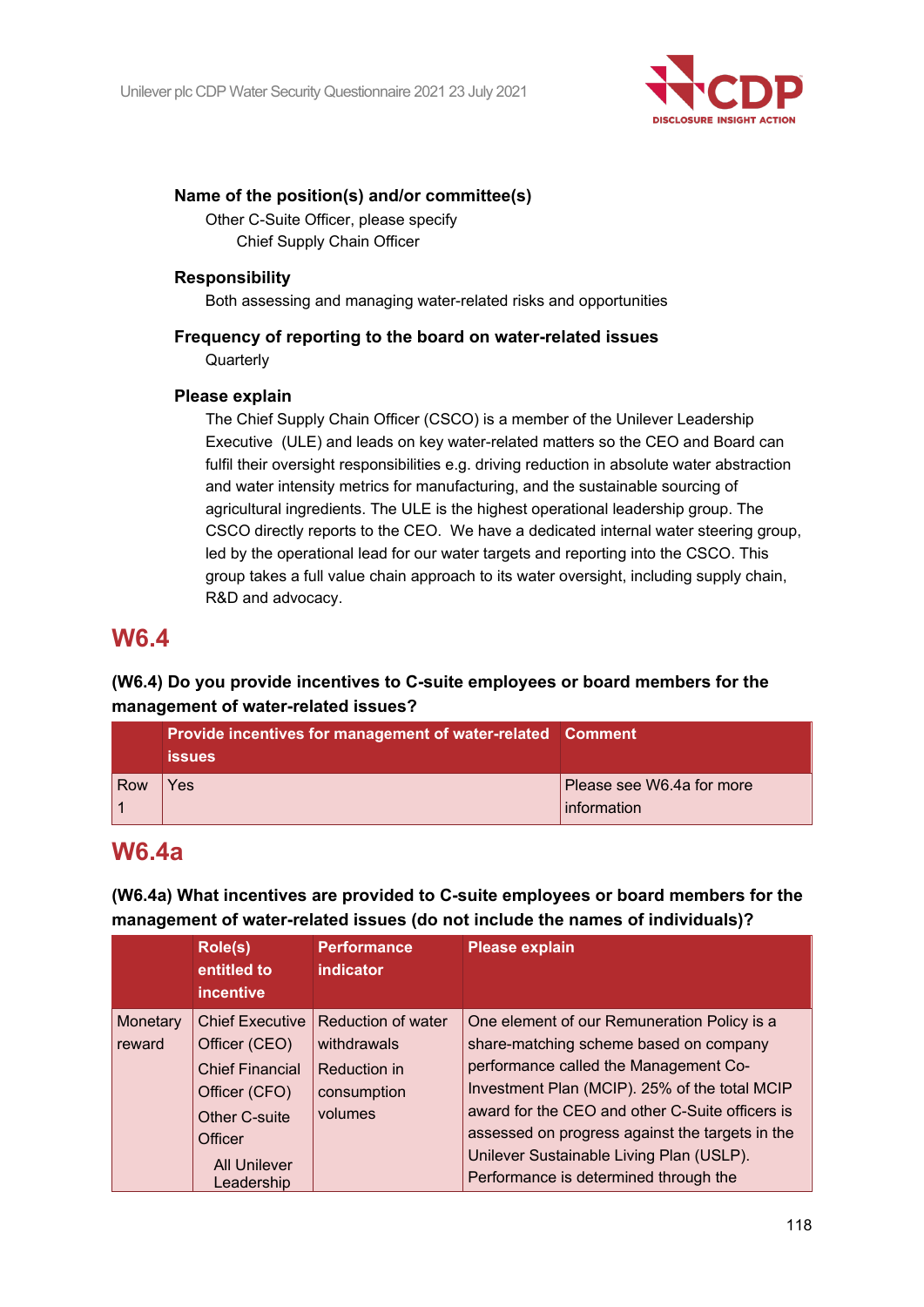

|                            | Executive<br>(ULE)                    | Improvements in<br>efficiency - product-<br>use                                                                                                                                                                                                                                      | Sustainability Progress Index (SPI), a qualitative<br>and quantitative assessment made jointly by the<br>Board-delegated Corporate Responsibility and<br><b>Compensation Committees. The Committees</b><br>determine a rating from 0% to 200% each year<br>based on 7 key performance indicators. This<br>includes external recognition and performance<br>such as achieving Leader or A ratings in CDP<br>Water, as well as other CDP responses and<br>DJSI. In 2020 we overachieved on our target.<br>MCIP performance is assessed annually and<br>then tallied as an average index for each four-<br>year MCIP performance period, enabling the<br>Compensation Committee to determine the level<br>of matched shares. The level of monetary reward<br>is dependent on the average score between 0 to<br>200% over the four years, and is rewarded every<br>four years.<br>The CEO leads the Unilever Leadership<br>Executive who all play a significant role in driving<br>progress towards our USLP targets, including our<br>wider sustainable sourcing ones. Employees<br>from Work Level 2 (the first rung of management)<br>to ULE level are eligible to join MCIP. Executive |
|----------------------------|---------------------------------------|--------------------------------------------------------------------------------------------------------------------------------------------------------------------------------------------------------------------------------------------------------------------------------------|----------------------------------------------------------------------------------------------------------------------------------------------------------------------------------------------------------------------------------------------------------------------------------------------------------------------------------------------------------------------------------------------------------------------------------------------------------------------------------------------------------------------------------------------------------------------------------------------------------------------------------------------------------------------------------------------------------------------------------------------------------------------------------------------------------------------------------------------------------------------------------------------------------------------------------------------------------------------------------------------------------------------------------------------------------------------------------------------------------------------------------------------------------------------------------------|
|                            |                                       |                                                                                                                                                                                                                                                                                      | Directors (CEO & CFO) are required to invest at<br>least 33% of their annual bonus in MCIP                                                                                                                                                                                                                                                                                                                                                                                                                                                                                                                                                                                                                                                                                                                                                                                                                                                                                                                                                                                                                                                                                             |
| Non-<br>monetary<br>reward | Other, please<br>specify<br>Employees | Improvements in<br>efficiency - direct<br>operations<br>Improvements in<br>efficiency - supply<br>chain<br>Improvements in<br>efficiency - product-<br>use<br>Implementation of<br>employee<br>awareness<br>campaign or training<br>program<br>Increased access to<br>workplace WASH | Unilever Compass Awards are an internal<br>recognition program aimed at recognizing<br>teams/individuals who are pioneering new ways<br>of doing business. Every team (functional or<br>project team) team) can apply and winners will<br>be selected by the Board Panel.<br>Projects must align with one of the three pillars of<br>the Unilever Compass - Improve the health of<br>the planet; Improve people's health, confidence<br>and wellbeing; Contribute to fairer, more socially<br>inclusive world. Unilever sees giving recognition<br>for great work as an important way of motivating<br>employees to feel empowered, help them<br>collaborate and use an owner's mindset for<br>planning. It also helps share best practice across<br>the business and drive efficiencies. Measures of<br>success: Winners are chosen based on their                                                                                                                                                                                                                                                                                                                                    |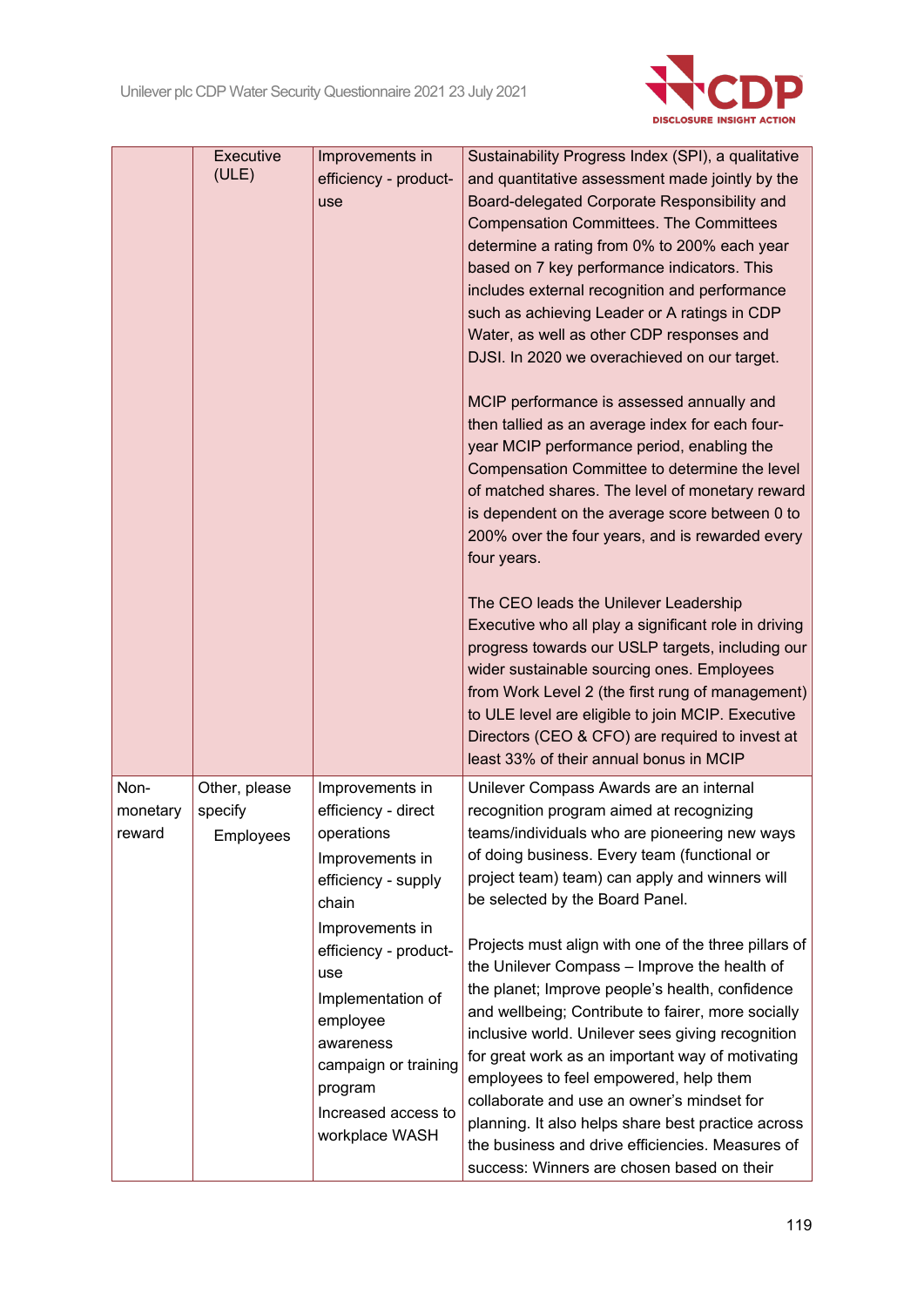

| Other, please | alignment with the Unilever Compass goals -       |
|---------------|---------------------------------------------------|
| specify       | one of which relates to climate and               |
| Behavioural   | environmental targets and includes water targets. |
| change        | This could include, for example, water-smart      |
|               | innovations which reduce product water intensity  |
|               | (e.g fast-rinsing laundry detergent or non-rinse  |
|               | hair conditioner), working with suppliers and     |
|               | farmers to reduce water in agriculture or         |
|               | behaviour change programs to use less domestic    |
|               | water or WASH programs on drinking water,         |
|               | handwashing with soap or sanitation. Both are     |
|               | aligned with the Improve the health of the planet |
|               | pillar of the Unilever Compass.                   |

# **W6.5**

### **(W6.5) Do you engage in activities that could either directly or indirectly influence public policy on water through any of the following?**

- Yes, direct engagement with policy makers
- Yes, trade associations
- Yes, funding research organizations
- Yes, other

### **W6.5a**

### **(W6.5a) What processes do you have in place to ensure that all of your direct and indirect activities seeking to influence policy are consistent with your water policy/water commitments?**

Our materiality assessment confirms the issues important to us and our stakeholders are consistent with our approach to engagement. We use stakeholder research and consider alignment with our Vision & Purpose; potential value chain impacts; and the degree we can affect change. We take a multi-stakeholder approach to avoid over focus on a handful of topics and update our assessment annually to make sure it reflects business changes and the external environment. Our 2020 assessment confirmed climate change and water continue to be material, and will continue to be addressed in our new Unilever Compass strategy, launched in 2020. Policy and advocacy in support of these ambitious climate and nature goals (which include water commitments) is an explicit part of the Unilever Compass strategy and a responsibility of the Global Sustainability Team in partnership with Corporate Affairs.

As a company, Unilever committed to support the Paris Agreement and we have continued advocating for policies that advance its goals ever since. At the Group level, we're active members of the UN CEO Water Mandate, WEF Global Water Initiative, the WBCSD Water Group and in 2020 as part of the Unilever Compass announcement joined 2030 Water Resources Group and the Alliance for Water Stewardship. We work closely with these organizations to help ensure business contributes to progress on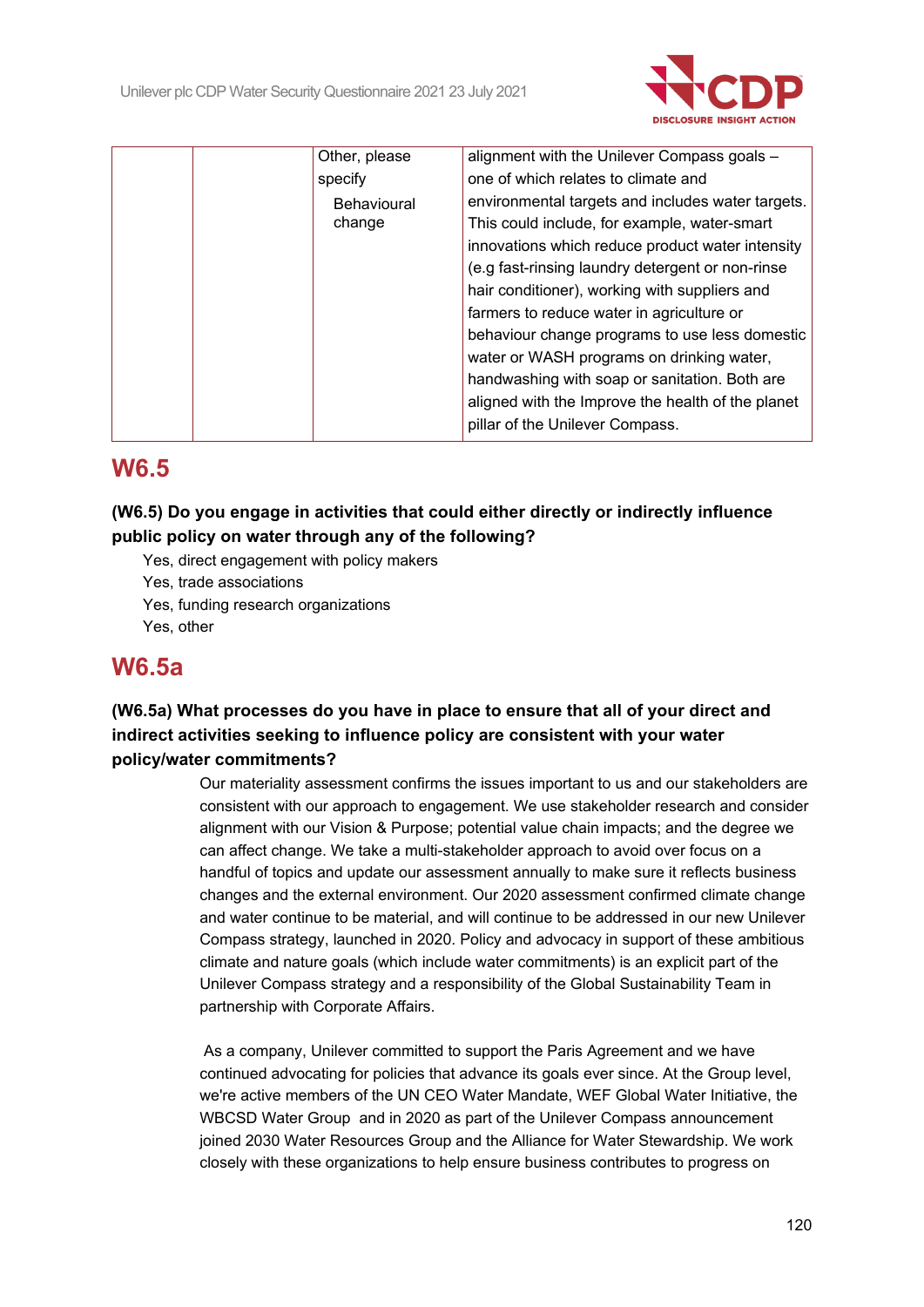

WASH and water issues, and to mobilize greater cross-industry engagement to mitigate water risk

### **W6.6**

### **(W6.6) Did your organization include information about its response to water-related risks in its most recent mainstream financial report?**

Yes (you may attach the report - this is optional)

# **W7. Business strategy**

# **W7.1**

|                                     | Are water-<br>related issues<br>integrated?     | Long-<br>term time<br>horizon<br>(years) | <b>Please explain</b>                                                                                                                                                                                                                                                                                                                                                                                                                                                                                                                                                                                                                                                                                                                                                                                                                                                                                                                                                                                                                                                                                                                                                                                                                                                                                                                                                                              |
|-------------------------------------|-------------------------------------------------|------------------------------------------|----------------------------------------------------------------------------------------------------------------------------------------------------------------------------------------------------------------------------------------------------------------------------------------------------------------------------------------------------------------------------------------------------------------------------------------------------------------------------------------------------------------------------------------------------------------------------------------------------------------------------------------------------------------------------------------------------------------------------------------------------------------------------------------------------------------------------------------------------------------------------------------------------------------------------------------------------------------------------------------------------------------------------------------------------------------------------------------------------------------------------------------------------------------------------------------------------------------------------------------------------------------------------------------------------------------------------------------------------------------------------------------------------|
| Long-term<br>business<br>objectives | Yes, water-<br>related issues<br>are integrated | $5 - 10$                                 | Our Vision is to be the global leader in sustainable<br>business by demonstrating how purpose-led, future-fit<br>business model drives superior performance. Our<br>Unilever Sustainable Living Plan (2010-2020) set targets<br>that spanned 9 pillars, including GHG, Water Use,<br>Waste & Sustainable Sourcing. In 2021, we launched<br>the Unilever Compass (UC), our new long-term<br>business strategy with sustainability at its core. The UC<br>contains long-term 2030 goals to tackle the intertwined<br>issues of climate, water & nature to combat water<br>insecurity:<br>• Implement water stewardship programmes in 100<br>locations in water stressed areas<br>• 100% of our ingredients will be biodegradable<br>• Help protect and regenerate 1.5 million hectares of<br>land, forests and oceans<br>Protecting water for our manufacturing & for growing<br>ingredients is crucial. So too is responding to water<br>insecurity faced by our consumers who may choose / be<br>forced to reduce use of our products as many of them<br>require water (eg laundry detergent), as we saw during<br>the 2015 Sao Paulo drought. In 2020 we joined the<br>2030 Water Resources Group working through multi-<br>stakeholder platforms to address water insecurity in key<br>water stressed markets. We reshaped our long-term<br>product innovation strategy to invest in water-smart |

**(W7.1) Are water-related issues integrated into any aspects of your long-term strategic business plan, and if so how?**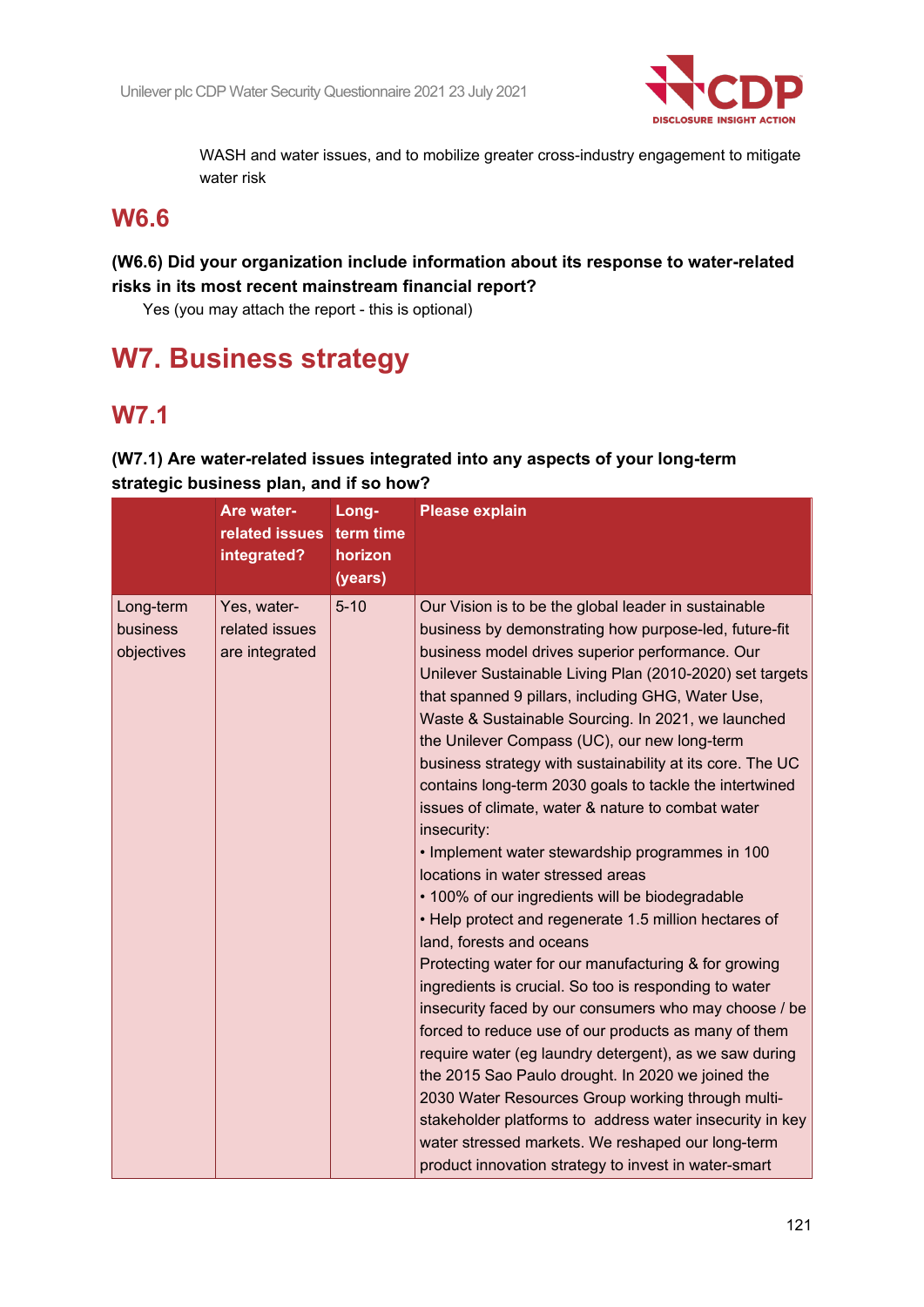

|                                                      |                                                 |          | products & formulations which help people adapt to a<br>water-scarce world, e.g. development of low & no rinse<br>laundry products, hair & skin-cleansing products for<br>water-stressed countries; & making our ingredients<br>biodegradable.                                                                                                                                                                                                                                                                                                                                                                                                                                                                                                                                                                                                                                                                                               |
|------------------------------------------------------|-------------------------------------------------|----------|----------------------------------------------------------------------------------------------------------------------------------------------------------------------------------------------------------------------------------------------------------------------------------------------------------------------------------------------------------------------------------------------------------------------------------------------------------------------------------------------------------------------------------------------------------------------------------------------------------------------------------------------------------------------------------------------------------------------------------------------------------------------------------------------------------------------------------------------------------------------------------------------------------------------------------------------|
| Strategy for<br>achieving<br>long-term<br>objectives | Yes, water-<br>related issues<br>are integrated | $5 - 10$ | Through the USLP (2010-2020) we gained insights on<br>the water quality & quantity 'pain points' consumers face<br>in different geographies. These learnings have been<br>incorporated into our strategy for achieving our long-<br>term water-related goals in our new integrated business<br>strategy, the Unilever Compass (UC).<br>Action plans include innovations in key portfolio<br>segments & more R&D & consumer research. Our<br>water-smart products include: SmartFoam Rin laundry<br>detergent bar which cuts rinsing by half; & our Love<br>Beauty & Planet hair care range uses fast-rinse<br>technology in its conditioners. Home Care's Clean<br>Future strategy is creating a new generation of cleaning<br>& laundry products that biodegrade in the environment<br>eg Seventh Generation 100% biodegradable liquid<br>laundry formulas & Sunlight (Quix) dishwashing liquid<br>now contains rhamnolipids, a renewable & |
|                                                      |                                                 |          | biodegradable surfactant.<br>Our Sustainable Agriculture Code & new Unilever<br>Regenerative Agriculture Principles provide guidance on<br>improving water quality and climate resilience.<br>We're building on what we've learnt from our Prabhat<br>programme in India, which works with communities to<br>tackle water quality & supply risks, adopting the Alliance<br>for Water Stewardship Standard, & sharing best practice<br>with our peers'. To address water insecurity for our<br>consumers in key markets we joined the 2030 Water<br>Resources Group, working collectively through Multi-<br>Stakeholder Platforms.                                                                                                                                                                                                                                                                                                            |
| Financial<br>planning                                | Yes, water-<br>related issues<br>are integrated | $5 - 10$ | Within the USLP (2010-2020), we have conducted an<br>extensive analysis to model the potential impact of<br>increasing water scarcity and quality issues on our<br>business. We estimate Unilever's Home Care and<br>Personal Care turnover could be at risk by 2025 due to<br>water scarcity affecting frequency of use of our products<br>if we continued with business as usual and did not<br>reshape our product innovation strategy and product<br>portfolio. As a result, our Home and Personal Care                                                                                                                                                                                                                                                                                                                                                                                                                                  |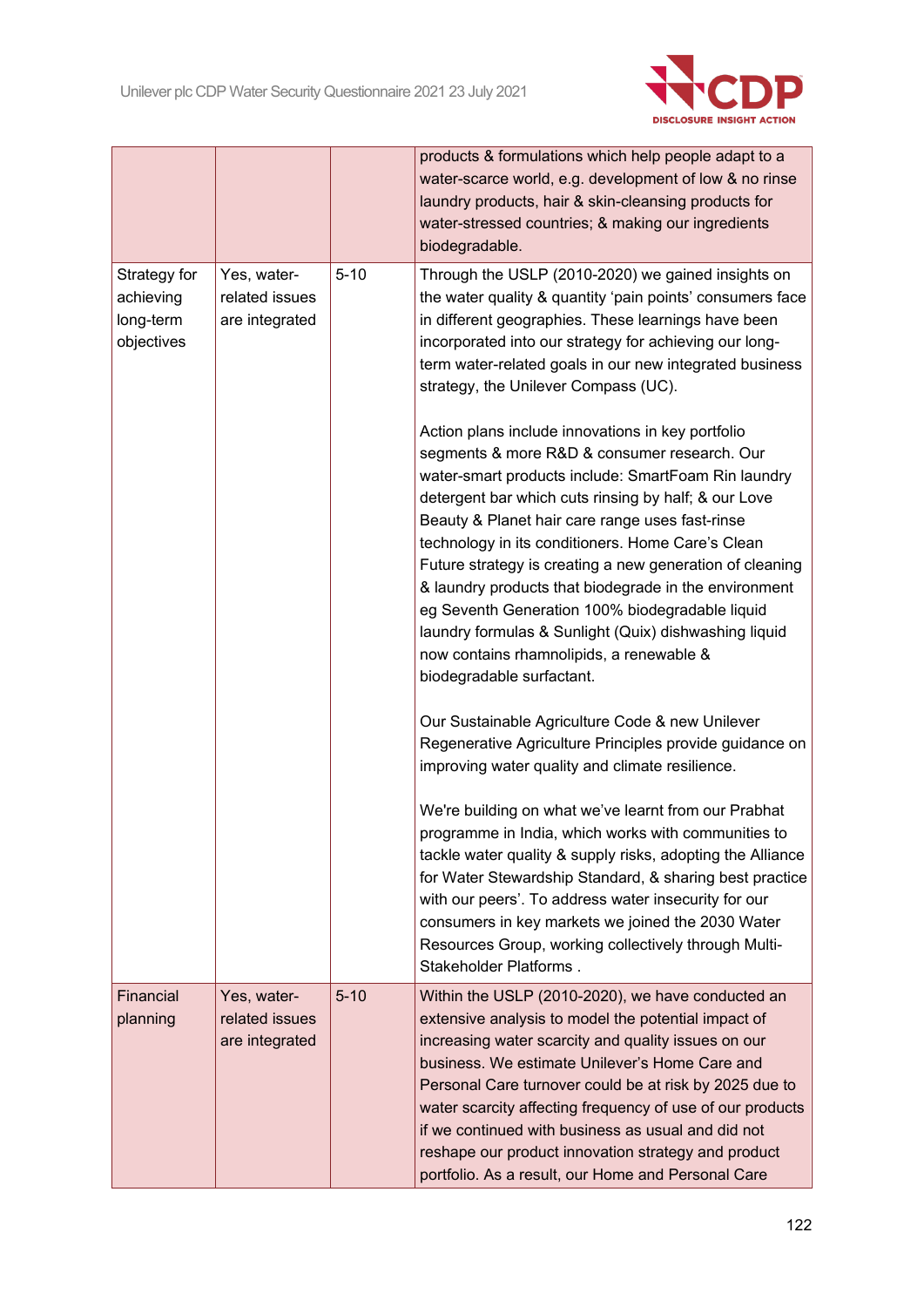

|  |  | categories are re-shaping their portfolios to adapt to the   |
|--|--|--------------------------------------------------------------|
|  |  | water-stressed world. In order to ensure that the scale of   |
|  |  | our action is appropriate for the scale of the opportunity   |
|  |  | and risk, we have set ourselves some internal business       |
|  |  | targets on water. These targets measure the business         |
|  |  | contribution (sales and profits) of our products which are   |
|  |  | designed for use in a water-stressed situations. They        |
|  |  | range in time horizon (averaging 5-10+ years) however,       |
|  |  | as these are internal targets relating to sales and profits, |
|  |  | we do not share these externally.                            |
|  |  |                                                              |
|  |  | In 2020, we launched our new Climate & Nature goals          |
|  |  | which includes stretching multi-year goals across the        |
|  |  | value chain, integrated into the business and                |
|  |  | recognising the interdependence of people and planet.        |
|  |  |                                                              |
|  |  |                                                              |

### **W7.2**

**(W7.2) What is the trend in your organization's water-related capital expenditure (CAPEX) and operating expenditure (OPEX) for the reporting year, and the anticipated trend for the next reporting year?**

#### **Row 1**

**Water-related CAPEX (+/- % change)**

-89

**Anticipated forward trend for CAPEX (+/- % change)**

89

**Water-related OPEX (+/- % change)**

52

**Anticipated forward trend for OPEX (+/- % change)**

5

### **Please explain**

During 2020 €22m was invested into eco-efficiency capital projects in our manufacturing operations with a projected 416,000m3 water saving. €1.5m was allocated to water-led projects with an average payback of 2.8 years.

In 2019, a total of €37.4m was invested into eco-efficiency capital projects in our manufacturing operations with water related projects accounting for €13.5m. The significant reduction in spend is a result of limited site access and resource constraints as teams manage operations under Covid restrictions. We anticipate that in subsequent years, implementation of continuous improvement programmes and investment will resume.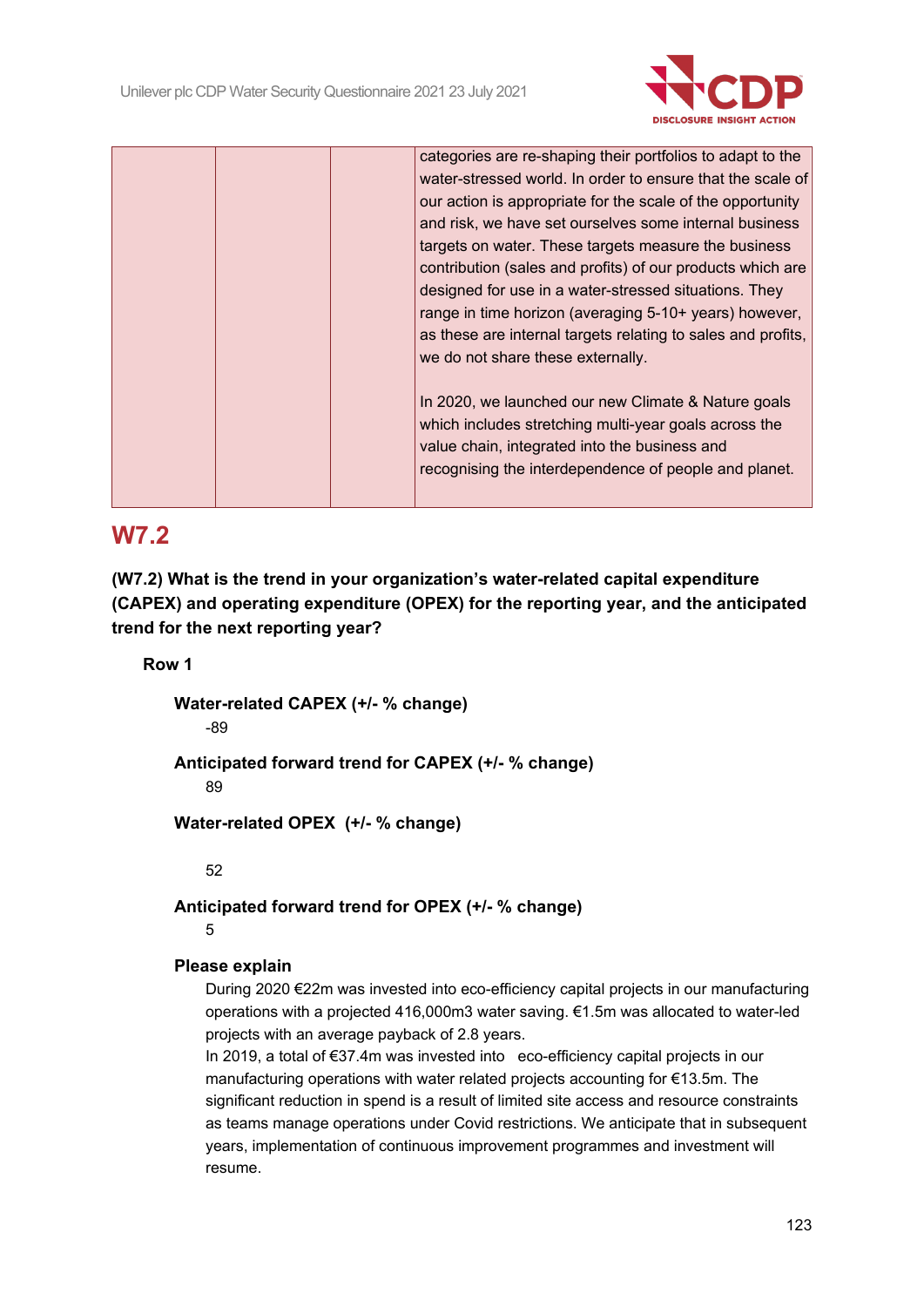

Across global operations we have seen an increase in prices associated with water costs. This has been driven by municipal water costs which account for the majority of our water used in our manufacturing sites. Water is generally under valued, we anticipate that water costs will continue to increase above inflation.

# **W7.3**

### **(W7.3) Does your organization use climate-related scenario analysis to inform its business strategy?**

|          | Use of<br>climate-<br>related<br>scenario<br>analysis | <b>Comment</b>                                                                                                                                                                                                                                                                                                                                                                                                                                                                                                                                                                                                                                                                                                                                                                                                                                                                                                                                                                                                                                           |
|----------|-------------------------------------------------------|----------------------------------------------------------------------------------------------------------------------------------------------------------------------------------------------------------------------------------------------------------------------------------------------------------------------------------------------------------------------------------------------------------------------------------------------------------------------------------------------------------------------------------------------------------------------------------------------------------------------------------------------------------------------------------------------------------------------------------------------------------------------------------------------------------------------------------------------------------------------------------------------------------------------------------------------------------------------------------------------------------------------------------------------------------|
| Row<br>1 | Yes                                                   | To understand the impact that climate change could have on Unilever's 2030<br>business we have looked at the impact of 2°C and 4°C global warming by<br>2100 assuming we have the same business activities in 2030 as we do today.<br>In the $2^{\circ}$ C scenario, we assumed that in the period to 2030 society acts<br>rapidly to limit greenhouse gas emissions and puts in place measures to<br>restrain deforestation and discourage emissions (eg. implementing carbon<br>pricing at \$75-\$100 per tonne, taken from the IEA's 450 scenario). We have<br>assumed that there will be no significant impact to our business from the<br>physical ramifications of climate change by 2030 – i.e. from greater scarcity of<br>water or increased impact of severe weather events. The scenario assesses<br>the impact on our business from regulatory changes. In the 4°C scenario, we<br>assumed climate policy is less ambitious and emissions remain high so the<br>physical manifestations of climate change are increasingly apparent by 2030. |

# **W7.3a**

**(W7.3a) Has your organization identified any water-related outcomes from your climate-related scenario analysis?**

Yes

### **W7.3b**

**(W7.3b) What water-related outcomes were identified from the use of climate-related scenario analysis, and what was your organization's response?**

| Climate-<br>related<br>scenarios | Description of possible water-<br>related outcomes | Company response to possible<br>water-related outcomes |
|----------------------------------|----------------------------------------------------|--------------------------------------------------------|
|----------------------------------|----------------------------------------------------|--------------------------------------------------------|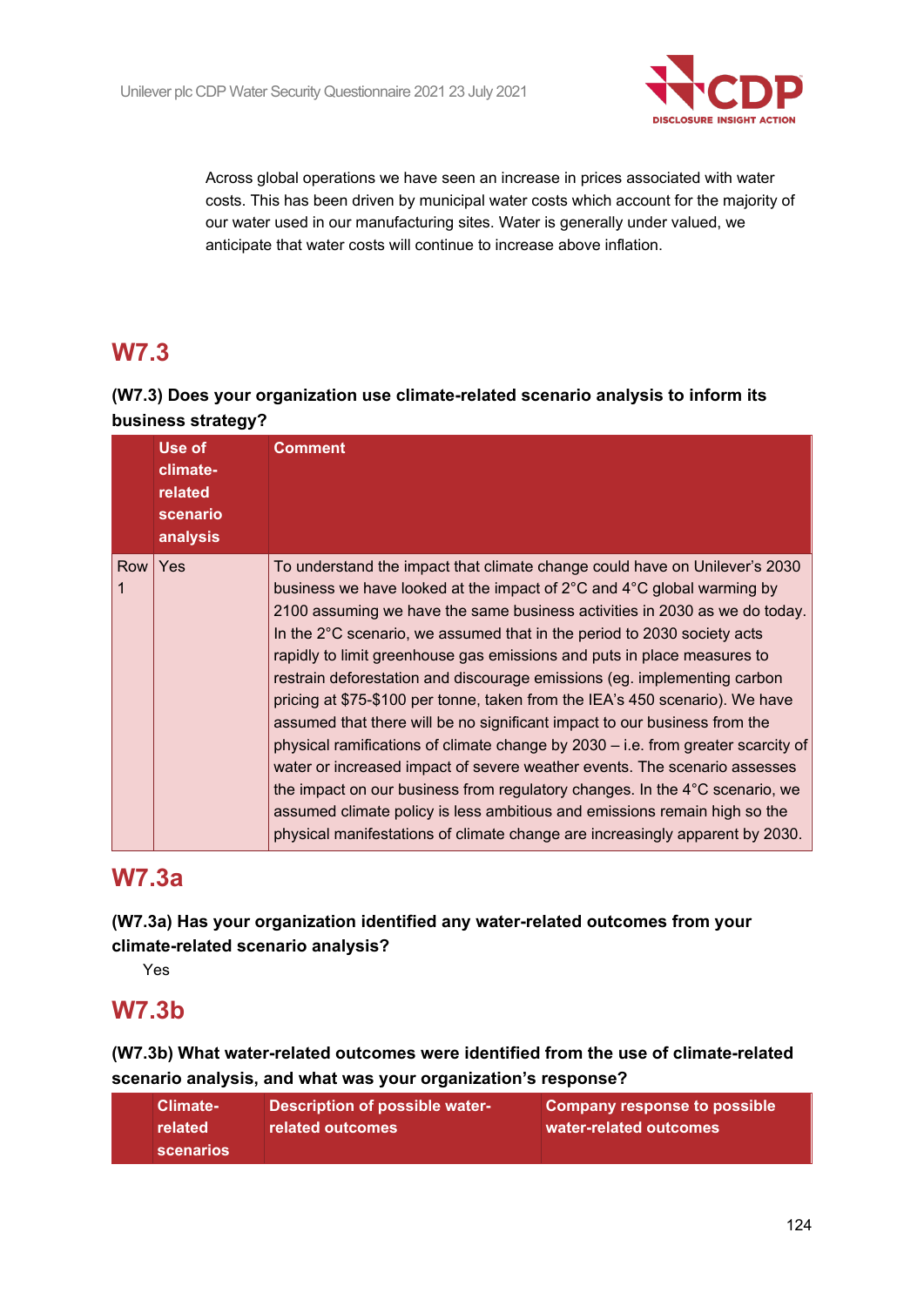

|          | and models<br>applied                                                             |                                                                                                                                                                                                                                                                                                                                                                                                                                                                                                                                                                                                                                                                                                                                                                                                                                                                                                                                                                                                                                                                                                                                                                  |                                                                                                                                                                                                                                                                                                                                                                                                                                                                                                                                                                                                                                                                                                                                                                                                                                                                                                                                                                                                                                                                                                                                                                                                                                                                                                                                                                                                                                                                                                                                                                                                                                                                                        |
|----------|-----------------------------------------------------------------------------------|------------------------------------------------------------------------------------------------------------------------------------------------------------------------------------------------------------------------------------------------------------------------------------------------------------------------------------------------------------------------------------------------------------------------------------------------------------------------------------------------------------------------------------------------------------------------------------------------------------------------------------------------------------------------------------------------------------------------------------------------------------------------------------------------------------------------------------------------------------------------------------------------------------------------------------------------------------------------------------------------------------------------------------------------------------------------------------------------------------------------------------------------------------------|----------------------------------------------------------------------------------------------------------------------------------------------------------------------------------------------------------------------------------------------------------------------------------------------------------------------------------------------------------------------------------------------------------------------------------------------------------------------------------------------------------------------------------------------------------------------------------------------------------------------------------------------------------------------------------------------------------------------------------------------------------------------------------------------------------------------------------------------------------------------------------------------------------------------------------------------------------------------------------------------------------------------------------------------------------------------------------------------------------------------------------------------------------------------------------------------------------------------------------------------------------------------------------------------------------------------------------------------------------------------------------------------------------------------------------------------------------------------------------------------------------------------------------------------------------------------------------------------------------------------------------------------------------------------------------------|
| Row<br>1 | 2DS<br>Greenpeace<br>Other, please<br>specify<br><b>IPCC AR5</b><br><b>RCP8.5</b> | Our analysis shows that, without<br>action, both 2°C and 4°C scenarios will<br>probably present financial risks to<br>Unilever by 2030, predominantly due<br>to increased costs. However, whilst<br>there are financial risks which would<br>need to be managed, we would not<br>have to materially change our<br>business model. The most significant<br>impacts of both scenarios are on our<br>supply chain where costs of raw<br>materials and packaging rise due to<br>carbon pricing and rapid shift to<br>sustainable agriculture in a 2°C<br>scenario and due to chronic water<br>stress and extreme weather in a 4°C<br>scenario. The impacts on sales and<br>the cost of manufacturing operations<br>are likely to be relatively small in these<br>scenarios. The results of this analysis<br>confirm the importance of doing further<br>work to ensure that we understand the<br>critical dependencies of climate<br>change on our business and to ensure<br>we have action plans in place to help<br>mitigate these risks and thus prepare<br>the business for the future<br>environment in which we will operate.<br>(No change - MH complete 2021) | We are taking action to address our<br>water-related climate change risks in<br>line with the output from the scenario<br>analysis. Both 2 & 4°C scenarios<br>highlighted risks in our supply chain.<br>While the overall impact of water<br>stress on our sales - from both policy<br>and physical impacts - was not found<br>to be significant in our scenario<br>analysis at a global level within the<br>2030 time horizon evaluated, the<br>impacts we see in the short term tend<br>to be more local, where access to<br>quantity and/or quality water can<br>inhibit use of products. We are<br>therefore adapting our portfolios to<br>future proof our growth. We are<br>investing in new products and<br>formulations that work just as well<br>with less water, poor quality water or<br>no water, with a particular focus on<br>household cleaning, skin cleansing,<br>oral and hair care. These investments<br>are currently being realised, with<br>many Unilever Beauty & Personal<br>Care and Home Care products such<br>as 'the good stuff' and Love Beauty<br>and Planet now having fast-rinse<br>technology as standard, using less<br>water or low temperature washing.<br>We have also developed dry<br>shampoos (e.g. TRESemmé) and<br>'leave in' conditioners (e.g. Dove).<br>In 2020, we announced our 2020-<br>2030 Compass strategy. Our new<br>integrated business strategy includes<br>new goals to achieve net zero carbon<br>emissions from all our products, from<br>sourcing to point of sale, to eliminate<br>deforestation from our supply chain<br>by 2023 and new commitments to<br>address water security in strategic<br>water stressed markets. |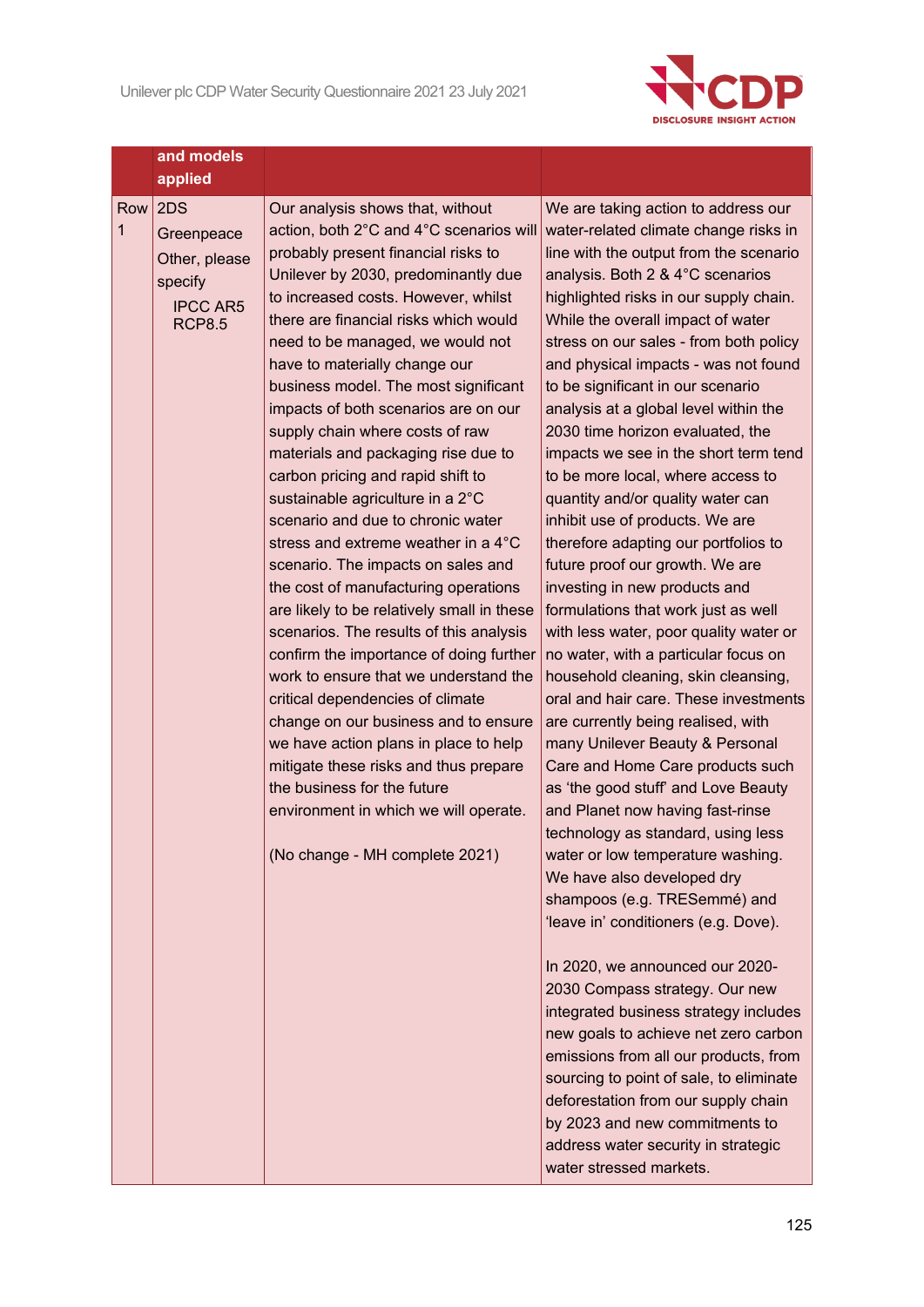

# **W7.4**

#### **(W7.4) Does your company use an internal price on water?**

**Row 1**

#### **Does your company use an internal price on water?**

No, but we are currently exploring water valuation practices

#### **Please explain**

The low purchase price of water and the perception of low purchase price continues to represent a challenge to driving water efficiency whilst meeting internal investment criteria. Much of the water we use on site is treated, heated, cooled &/or has chemicals added to it, the cost of this can be up to 40x more expensive than the per m3 unit price. Through awareness raising with our manufacturing network, and improved access to data from the MMT programme is helping sites to calculate their site specific true costs of water. We continue to support sites with access to funding through the centrally managed Low Carbon Fund (previously the Clean Technology Fund), and support with calculating the true cost of water. We continue to explore water valuation processes that address future water risks & means of embedding into business cases & operational decision making.

# **W8. Targets**

### **W8.1**

| Approach to setting and monitoring targets and/or<br><b>Levels for</b><br><b>Monitoring at</b><br>targets and/or<br>corporate<br>goals<br>goals<br>level<br>Row<br>Company-wide<br>Targets are<br>Situation: Water systems are hugely complex &<br>1<br>targets and goals<br>monitored at<br>interconnected; what water risks affecting suppliers can<br>the corporate<br><b>Business level</b><br>ultimately, impact our consumers. Likewise, water is<br>level<br>specific targets<br>and/or goals<br>Goals are<br>monitored at<br>Site/facility<br>care for their homes. This is reflected in our water<br>the corporate<br>specific targets<br>footprint; over 85% of our water use occurs when<br>level<br>and/or goals<br>consumers use our products, particularly when doing<br>Brand/product<br>specific targets<br>by consumer therefore impacts demand & sales.<br>and/or goals |  | gouro. |  |                                                                                                                                                                                                                                                                                                                                                                         |  |  |  |  |
|-------------------------------------------------------------------------------------------------------------------------------------------------------------------------------------------------------------------------------------------------------------------------------------------------------------------------------------------------------------------------------------------------------------------------------------------------------------------------------------------------------------------------------------------------------------------------------------------------------------------------------------------------------------------------------------------------------------------------------------------------------------------------------------------------------------------------------------------------------------------------------------------|--|--------|--|-------------------------------------------------------------------------------------------------------------------------------------------------------------------------------------------------------------------------------------------------------------------------------------------------------------------------------------------------------------------------|--|--|--|--|
|                                                                                                                                                                                                                                                                                                                                                                                                                                                                                                                                                                                                                                                                                                                                                                                                                                                                                           |  |        |  |                                                                                                                                                                                                                                                                                                                                                                         |  |  |  |  |
| on minimising the impact of water-using activities in our                                                                                                                                                                                                                                                                                                                                                                                                                                                                                                                                                                                                                                                                                                                                                                                                                                 |  |        |  | impact the availability of raw materials to our business &<br>essential for consumers to use our products. With limited<br>water, consumers struggle to wash their hands, clothes &<br>laundry, showering or bathing. Poor accessibility of water<br>Task: In the USLP (2010-2020) we focused our approach<br>water-intensive product categories (e.g. Hair Care) where |  |  |  |  |

**(W8.1) Describe your approach to setting and monitoring water-related targets and/or goals.**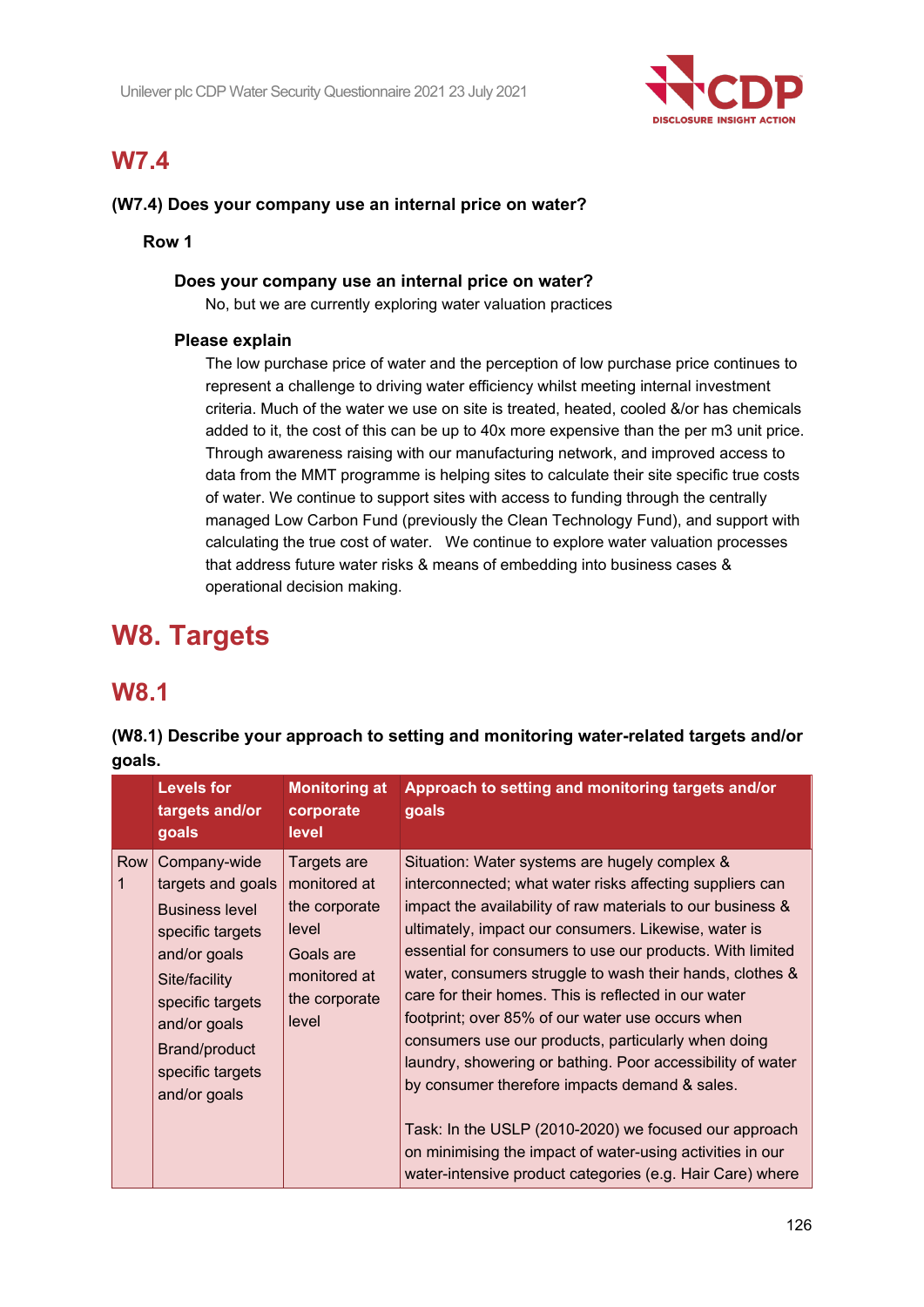

#### we could make the biggest impact.

Action: Our global water strategy aims to both safeguard our ability to operate & help contribute to SDG 6. Our public target to reduce consumer water use is to halve the water associated with the consumer use of our products by 2020. In addition, we have developed specific and stretching targets for the different parts of the value chain which support the delivery of the company-wide ambition. We report on progress annually via our Annual Report & Accounts, which is supported by disclosure & communications through our online Planet & Society Hub. Response: Our R&D teams are focusing on products that provide the same performance with less water, poor quality water or no water at all. This work builds on a public target to provide 50 million households in waterscarce countries with laundry products that deliver excellent results but use less water by 2020. We exceeded this, reaching over 59 million households worldwide. We reported on progress annually.

We're also working with our suppliers to reduce the water used to grow our crops, & we're reducing water use in our own factories across the world. Our public target is to: develop comprehensive plans with our suppliers & partners to reduce the water used to grow our crops in water-scarce countries. We report on progress annually. The actions of one user in a watershed can determine the water supply for everyone else. If the water system in which we operate depletes in quality or quantity, our business is at risk. Because of this, in areas where there are higher water risks, or we own agricultural sites, we're building our efficiency efforts through engaging local communities & other contributors to ensure better water security for all.

In June 2020, we announced our new Unilever Compass Climate & Nature goals which include 3 water-related commitments: 1) make our product formulations biodegradable by 2030, to minimise their impact on water and the aquatic ecosystems 2) implement water stewardship programmes in 100 water stressed sites 3) join the 2030 Water Resources Group, hosted by the World Bank, to contribute to transformative change and building resilience in water management in key waterstressed markets.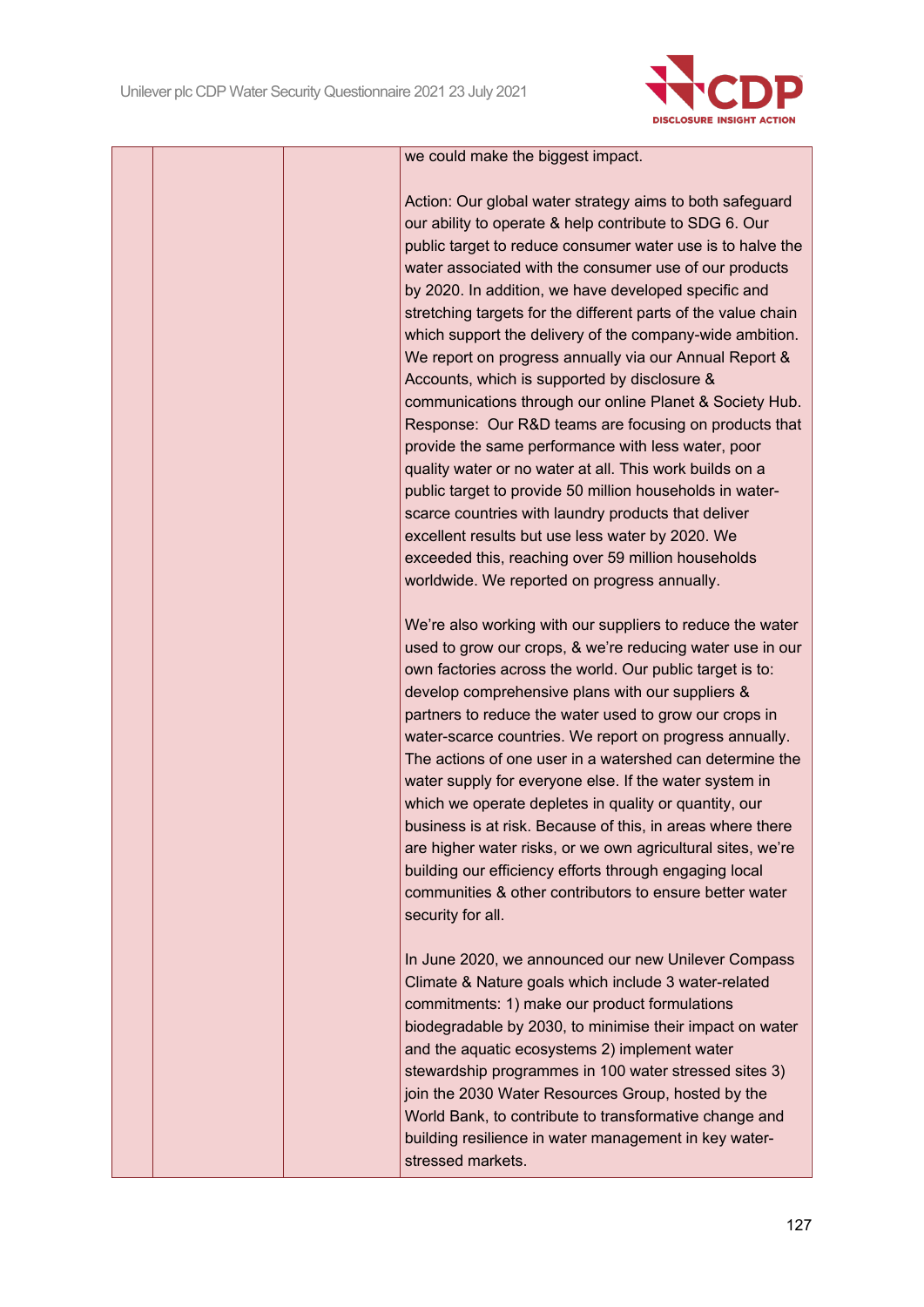

# **W8.1a**

**(W8.1a) Provide details of your water targets that are monitored at the corporate level, and the progress made.**

### **Target reference number** Target 1

**Category of target** Water withdrawals

**Level**

Company-wide

#### **Primary motivation**

Risk mitigation

#### **Description of target**

Target: By 2020, water abstraction by our global factory network will be at or below 2008 levels, despite significantly higher volumes.

Whilst we have achieved this target early, we are not resting on our laurels and continue to drive water efficiency. In June 2020, we announced a range of ambitious new commitments and actions to fight climate change, protect and regenerate nature, and preserve resources for future generations – part of which is a commitment to protect and preserve water. We will implement water stewardship programmes to 100 locations in water-stressed areas by 2030 and join the 2030 Water Resources Group partnership to scale water resilience programmes.

Unilever's brands will collectively invest €1 billion in a new Climate & Nature Fund, which will be used over the next ten years to take meaningful and decisive action.

#### **Quantitative metric**

Absolute reduction in total water withdrawals

#### **Baseline year**

2008

**Start year** 2010

**Target year** 2020

**% of target achieved** 100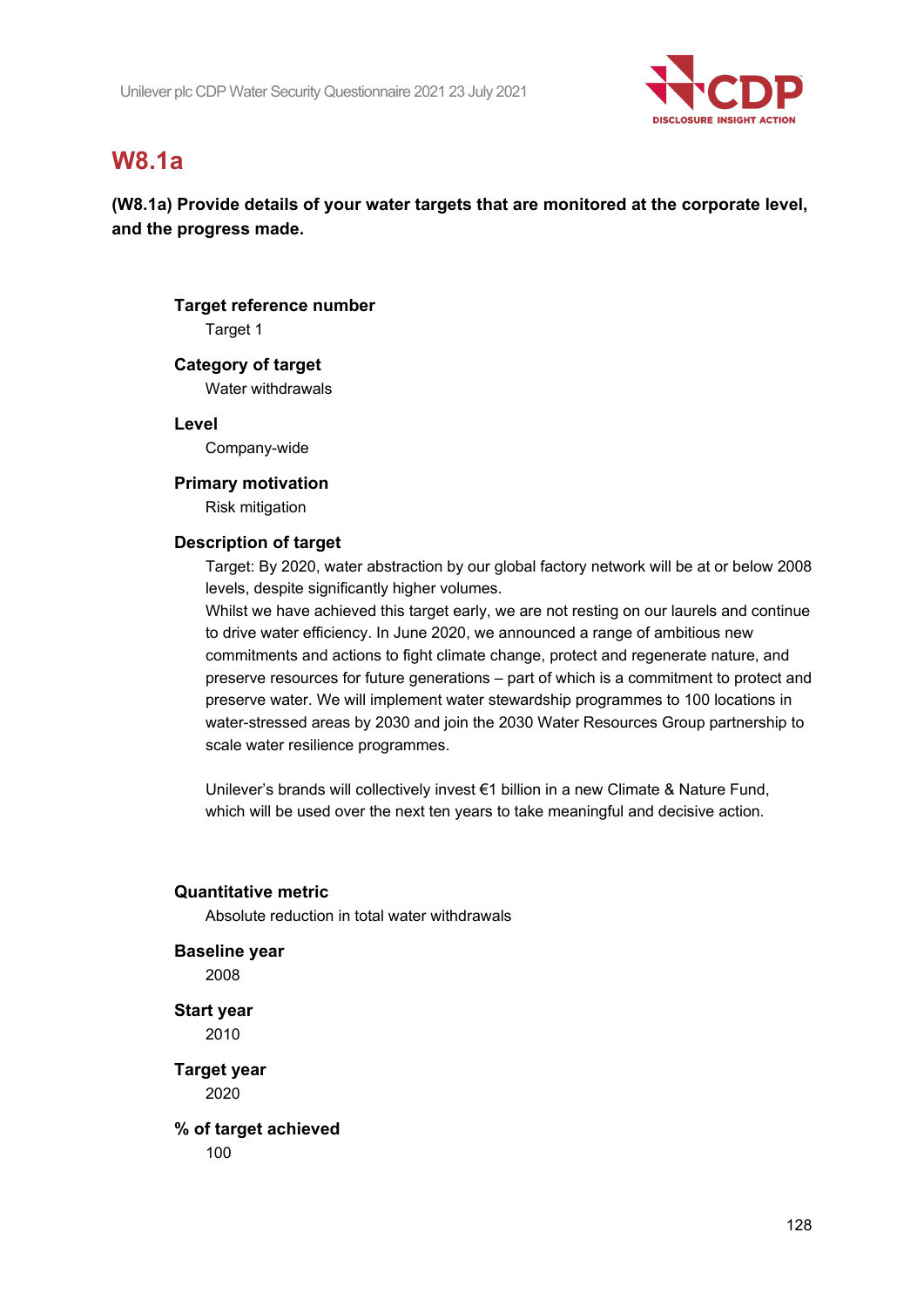

#### **Please explain**

Total water abstracted 27.1 million fewer cubic metres in 2020 than in 2008 (a reduction of 48% absolute water reduction and 49% per tonne of production). We reached our target of 40% 2 years early. The data has been independently assured annually. Benefits to our business include risk mitigation, costs savings and promoting best practice across our factory network.

Whilst we have achieved this target early, we are not resting on our laurels and continue to drive performance. We have also expanded the scope of the water programme and targets, in June 2020, we announced a range of ambitious new commitments and actions to fight climate change, protect and regenerate nature, and preserve resources for future generations – part of which is a commitment to protect and preserve water. We will implement water stewardship programmes to 100 sites in water-stressed areas by 2030 and join the 2030 Water Resources Group partnership to scale water resilience programmes.

# **Target reference number**

Target 2

#### **Category of target**

Water use efficiency

#### **Level**

Brand/product

#### **Primary motivation**

Climate change adaptation and mitigation strategiess

#### **Description of target**

Target: to halve the water associated with the consumer use of our products by 2020.

Our biggest water impact – over 85% – occurs when consumers shower, bathe and wash clothes with our products.

Whilst we have struggled to meet this target, we are taking what we have learned during the 10 years of the USLP. We recognise the need to address domestic water security in key markets, in addition to product efficiency. In June 2020, we announced a range of ambitious new commitments and actions to fight climate change, protect and regenerate nature, and preserve resources for future generations – part of which is a commitment to protect and preserve water. To take action to address consumer water security we have joined the 2030 Water Resources Group and engaging in strategic water stressed markets. Unilever's brands will collectively invest €1 billion in a new Climate & Nature Fund, used over the next ten years to take meaningful and decisive action.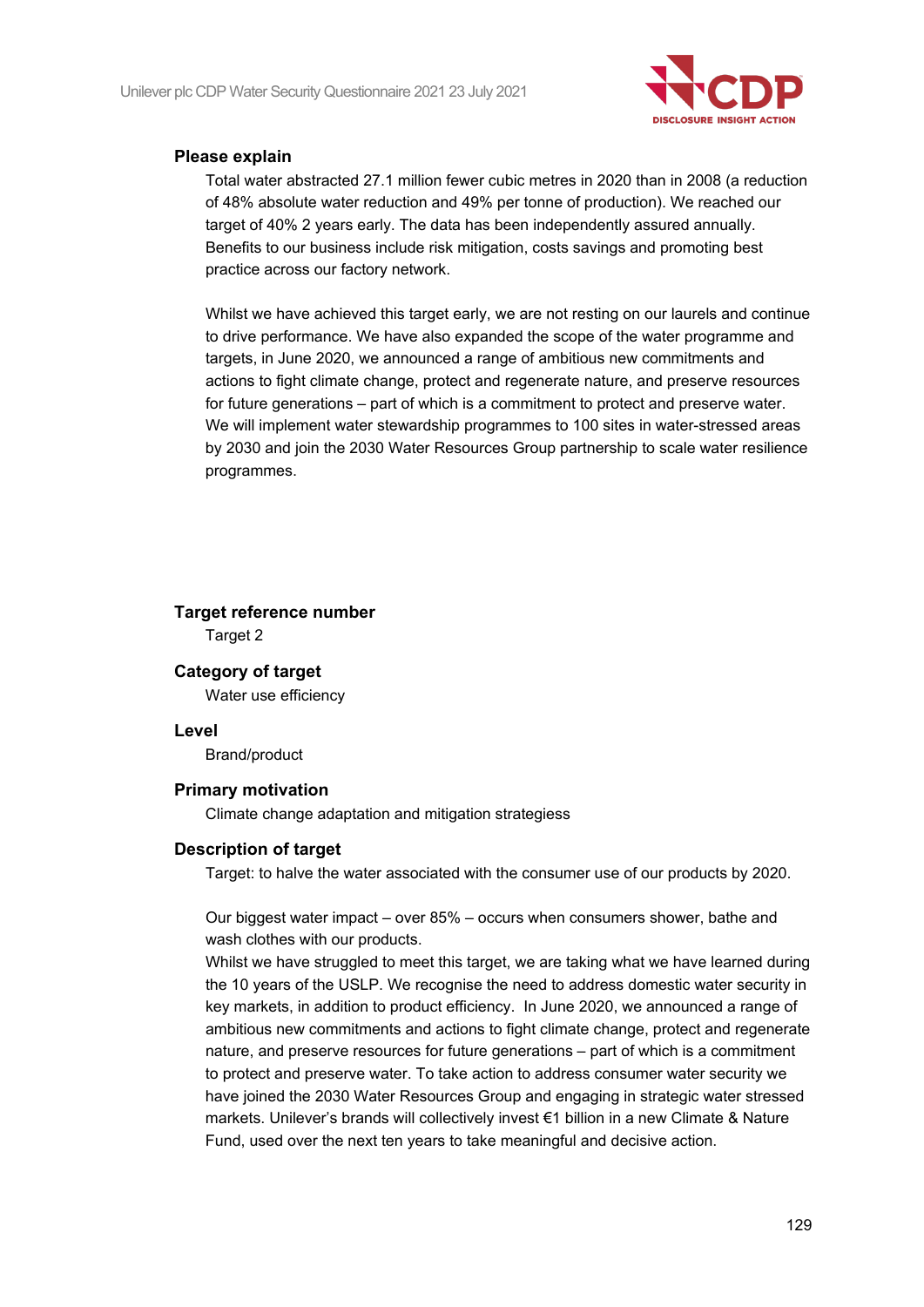

#### **Quantitative metric**

Other, please specify % reduction per use (dose) of a product

#### **Baseline year**

2010

**Start year** 2010

**Target year** 2020

#### **% of target achieved**

 $\Omega$ 

#### **Please explain**

Access to safe water is a basic human right. It's become even more critical this year, with the importance of good hygiene in protecting against Covid-19. We fell some way short of our 2020 targets for consumer water use of our products. We continue to produce and promote products that use less water, e.g. Rin and Sunlight smart-foam fast-rinse laundry detergents available in India and South Africa respectively, and Love Beauty and Planet range, which uses fast-rinse technology in conditioners to help people use less water. We are also developing products which use no water at all, such as Domestos Flush Less, a toilet spray that disinfects and eliminates odours without the need to flush, and Love Home and Planet and Day2 dry wash sprays, which are made with only 0.02% of the water used in a normal UK laundry load). And to protect aquatic ecosystems, we are developing more biodegradable products, aiming to make our product formulations biodegradable by 2030.

#### **Target reference number**

Target 3

#### **Category of target**

Water, Sanitation and Hygiene (WASH) services in the community

#### **Level**

Brand/product

#### **Primary motivation**

Other, please specify

Brand equity + sales of new products + Commitment to the UN Sustainable Development Goals (SDGs)

#### **Description of target**

TARGET: By 2020 we will help 25 million people gain improved access to a toilet by promoting the benefits of using clean toilets and by making toilets accessible.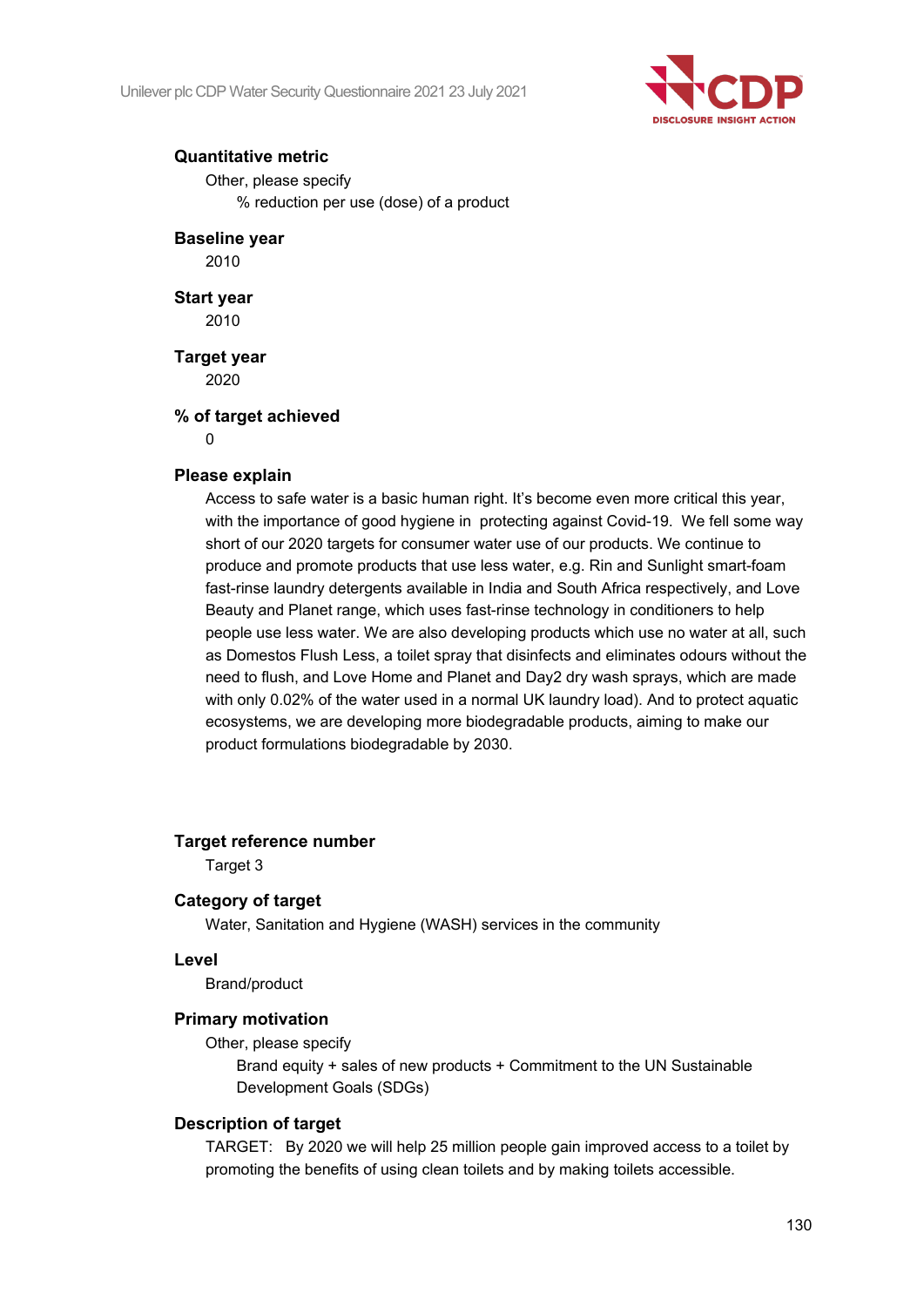

Two in three people in the world are at risk of sickness and disease because they don't have access to a clean, safe toilet. And one in three schools around the world don't have a usable toilet, meaning many children are reluctant to use toilets because they aren't clean.

Sanitation is one of the most complex areas of development, so we're working with partners to roll out quality sanitation programmes. We've learned we need to change how people think and feel about having a toilet, or access to one, as well as teach them how to keep it clean so they feel comfortable using it. We became the first company to make a commitment to improve sanitation at scale.

#### **Quantitative metric**

Other, please specify

Number of people who have gained improved access to a toilet through our toilet cleaning brand Domestos' partnership with UNICEF

#### **Baseline year**

2014

**Start year** 2014

**Target year** 2020

#### **% of target achieved**

100

#### **Please explain**

By 2020, Domestos had helped over 29 million people gain improved access to a toilet. We rolled out our Cleaner Toilets, Brighter Futures programme in schools in 2018. We're working with janitors, teachers and children so that once toilets are clean and usable, they can be kept that way. And we're teaching children how handwashing and using appropriate toilet manners go together. Between 2018 and 2020 the programme helped schools serving more than 213,000 children. We've worked in partnership UNICEF on sanitation issues since 2012. When people buy a specially marked bottle of Domestos, they're supporting UNICEF's work to help every child have access to a cleaner, safer toilet.

In 2020 Unilever launched the new Compass strategy which includes a new commitment to take action through our brands to improve health and wellbeing and advance equity and inclusion, reaching 1 billion people per year by 2030, including initiatives associated with hand hygiene, sanitation.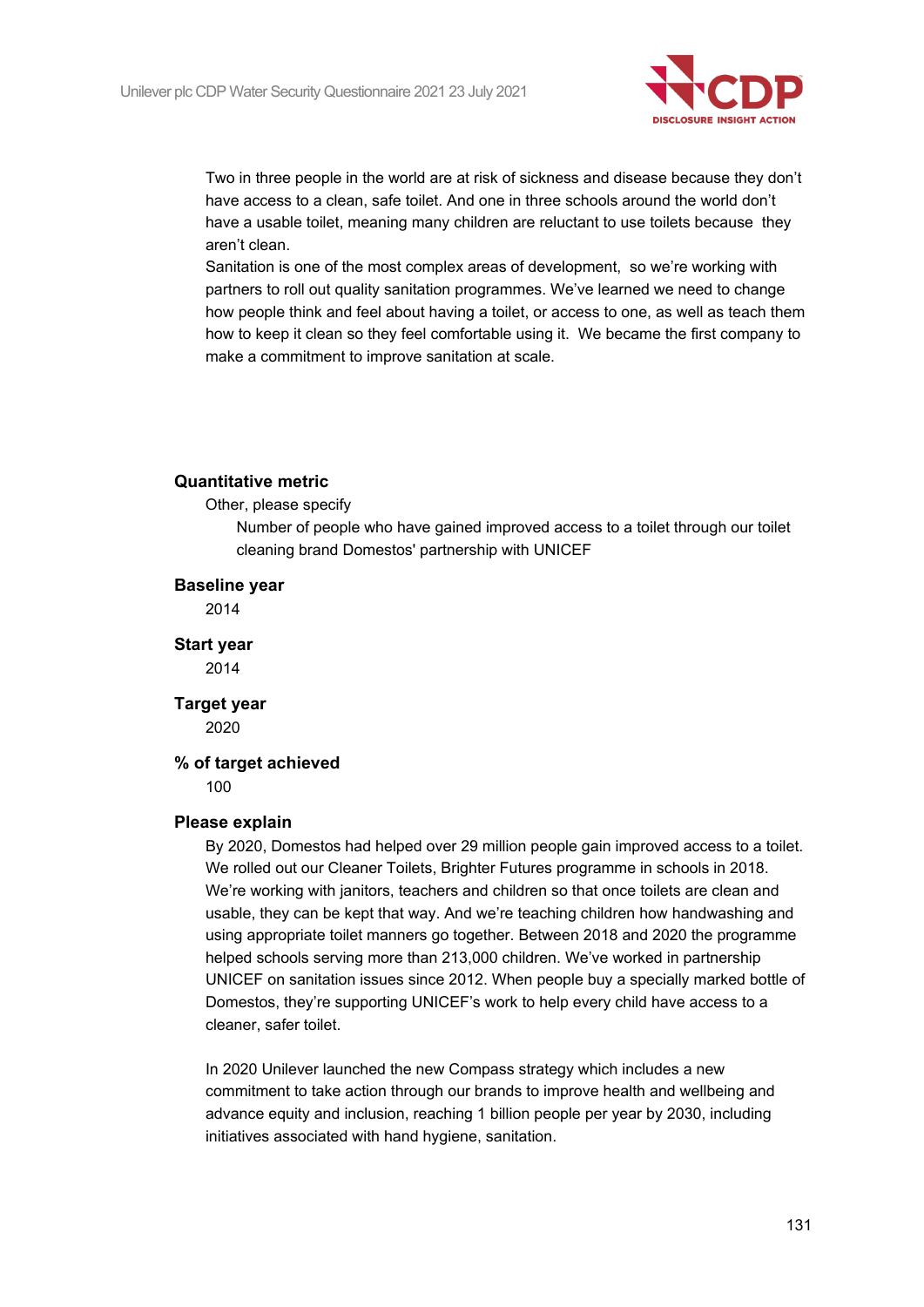

#### **Target reference number**

Target 4

#### **Category of target**

Other, please specify Provide safe-drinking water

#### **Level**

Brand/product

#### **Primary motivation**

Other, please specify

Brand equity + sales of new products + commitment to the UN Sustainable Development Goals (SDGs)

#### **Description of target**

Through our range of water purifiers, we aim to provide 150 billion litres of safe drinking water by 2020.

Pureit is the world's most advanced home water purification system, producing water that's as safe as boiled water. Without the need for boiling, it uses our unique GermKill Kit™ to remove harmful viruses, bacteria, parasites and other impurities from water, in line with strict international standards. It's available in 12 countries including India, China, Indonesia, Ghana, Kenya and Brazil. Between 2005 and 2020, we provided more than 121 billion litres of safe drinking water through our Pureit water purifiers.

Through this target, we are contributing to SDG 6, specifically target 6.1.

#### **Quantitative metric**

Other, please specify Litres of safe-drinking water provided

#### **Baseline year**

2005

### **Start year**

2005

### **Target year**

2020

#### **% of target achieved**

81

#### **Please explain**

Between 2005 and 2020 Pureit provided over 121 billion litres of safe drinking water by 2020. This is short of our 150 billion target, in part due to the fact that in some markets, rapid scale-up proved challenging so we adapted our strategy to focus on more sustainable business growth. We're continuing to reach low-income households through partnerships with micro-finance institutions in several Indian states and remain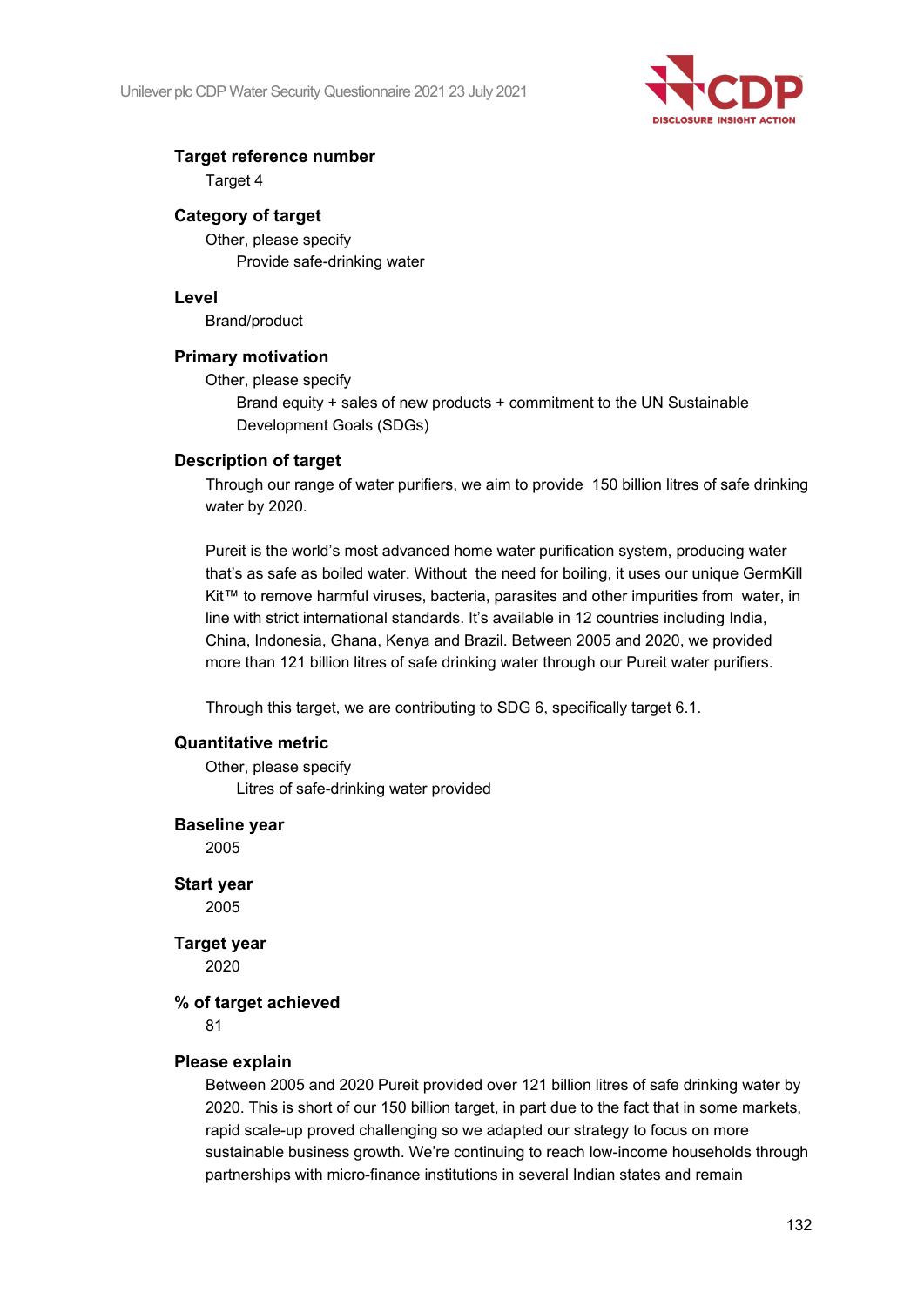

committed to providing safe drinking water through Pureit and our Truliva water purification brand which is available in China

#### **Target reference number**

Target 5

#### **Category of target**

Water, Sanitation and Hygiene (WASH) services in the community

#### **Level**

Other, please specify Handwashing and behaviour change

#### **Primary motivation**

Other, please specify

Brand equity + sales of new products + commitment to the UN Sustainable Development Goals (SDGs)

#### **Description of target**

By 2020 our Lifebuoy brand aims to change the hygiene behaviour of 1 billion consumers across Asia, Africa and Latin America by promoting the benefits of handwashing with soap at key times.

For more than a century, our Lifebuoy soap brand has been on a mission to change handwashing behaviours. Through Lifebuoy's Social Mission programmes and communications, we've helped over a billion people develop better handwashing habits, improving hygiene, protecting against illness and helping to prevent childhood deaths. We're proud to have reached our milestone two years early.

#### **Quantitative metric**

% increase in the proportion of local population using safely managed sanitation services, including a hand-washing facility with soap and water around our facilities and operations

**Baseline year**

2010

### **Start year**

2010

**Target year** 2020

**% of target achieved** 100

**Please explain**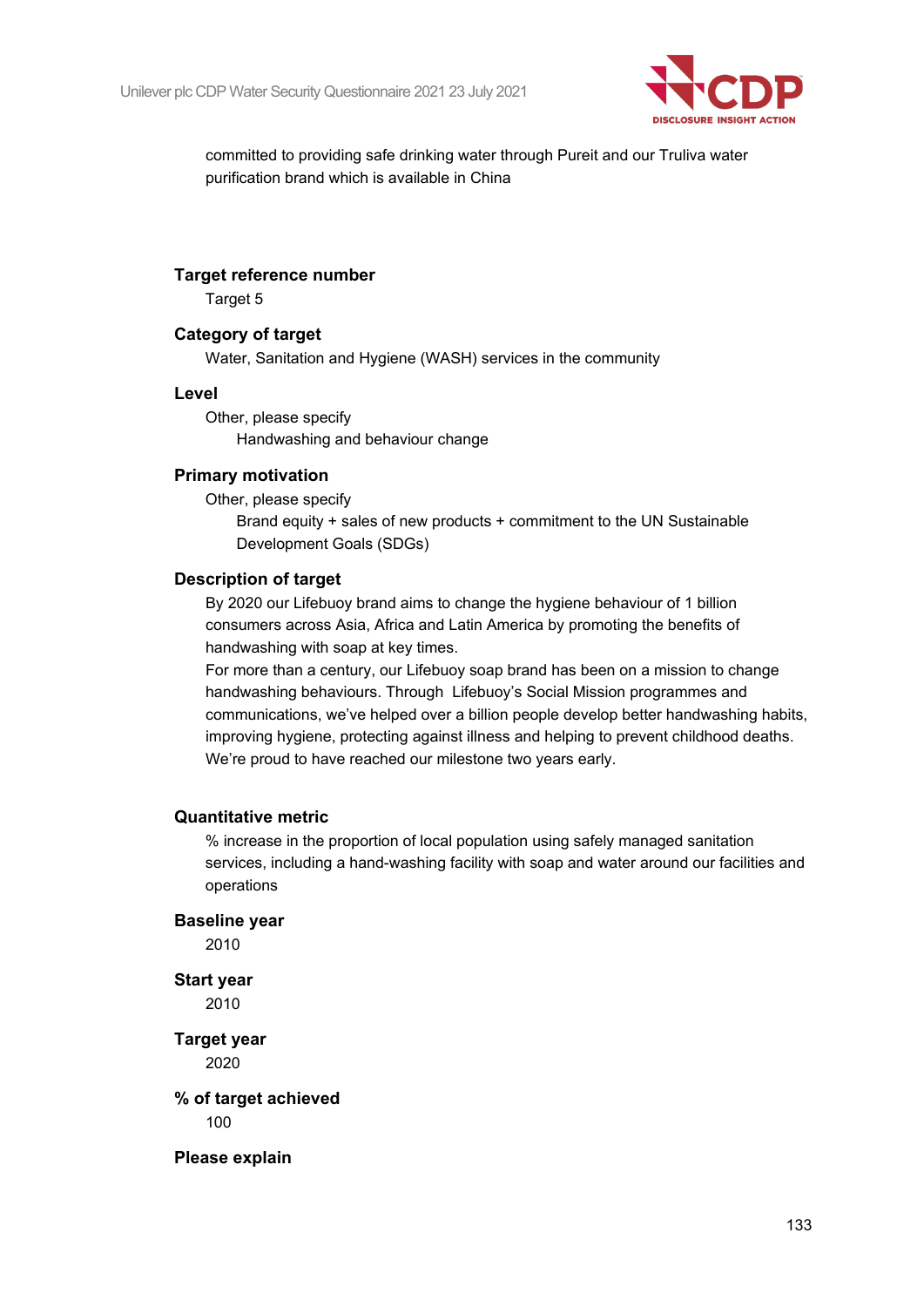

By 2019, Lifebuoy brand reached 1.07 billion people across Asia, Africa & Latin America. The events of 2020 reaffirmed our commitment to working with education experts to make handwashing a lifelong habit. Covid-19 significantly disrupted our usual activities and data collection and we made significant changes to our on-ground programmes. This meant we could not measure our reach according to our Basis of Preparation and so we did not formally count any on-ground reach for 2020. The 2020 results above are therefore the same as we reported in 2019. In 2020 Unilever launched the new Compass strategy which includes a new commitment to take action through our brands to improve health and wellbeing and advance equity and inclusion, reaching 1 billion people per year by 2030, includes initiatives associated with hand hygiene, sanitation. In 2021, we'll kick-start our €30 million initiative to encourage more children to adopt handwashing habits for life.

### **W8.1b**

### **(W8.1b) Provide details of your water goal(s) that are monitored at the corporate level and the progress made.**

#### **Goal**

Other, please specify

Reducing environmental footprint of product across the whole value chain - By 2030 our goal is to halve the environmental footprint of the making and use of our products as we grow our business.

#### **Level**

Company-wide

#### **Motivation**

Increased revenue

#### **Description of goal**

Situation: We operate in many regions which are water-stressed - in developed and emerging economies alike.

Importance: Task: Sufficient amounts of good quality freshwater is vital for UL throughout the value chain: i) As an ingredient in Foods & Refreshment & Home Care, Beauty & Personal Care products. It's also used for heating, cooling & cleaning processes in all 264 manufacturing sites; ii) Many agricultural suppliers need access to freshwater to grow product ingredients - whether rainfed or irrigated; iii) Most of our products need water for use eg shampoo. Poor quality or limited availability constrains demand for products as consumers reduce frequency of use, impacting demand for products, restricting future growth.

Action: Our water goal considers 2 phases 1) the ingredients phase & 2) the consumeruse phase. Performance in these phases is calculated 'per consumer use' to give a performance measure of a representative cluster of products. The assessment is then extrapolated at category & country level to account for un-clustered products in 7 waterscarce countries. Knowing intensity provides insight to R&D for the development of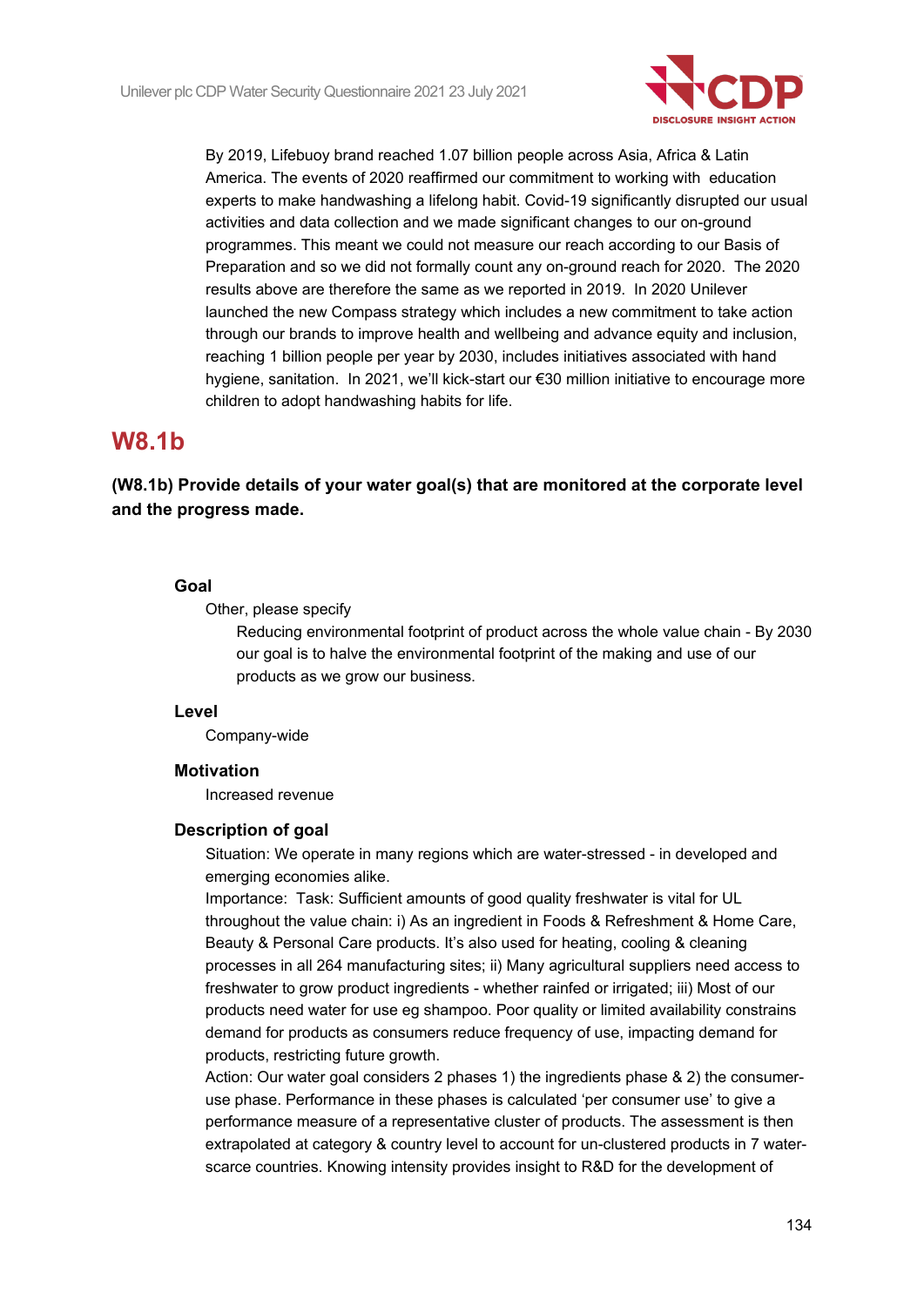

new/reformulation of existing products.

Result: While we fell some way short of our 2020 targets for water connected to the consumer use of our products, we made good progress in reducing the water used in manufacturing, cutting this by 49% since 2008 and hitting our 2020 target two years early.

#### **Baseline year**

2010

#### **Start year**

2010

#### **End year**

2030

#### **Progress**

Action: We're investing in new products and formulations that work with less water, poor quality water or no water, with a particular focus on household cleaning, skin cleansing, oral and hair care. Many of our Beauty & Personal Care and Home Care products now have fast-rinse technology as standard, using less water or low-temperature washing.

Result: % change in UL's impact (water added to the products & water associated with use) between the 2010 baseline & the current period since 2010. Success = achieving target. Progress = % change vs 2010 baseline.

Part of our Vision (2010-2020) was to grow our business whilst decoupling our environmental impact from our growth. Our USLP 'Environmental Big Goal' was designed to help deliver our Vision. We measured progress against our Big Goal through a series of targets which aim to reduce by halving our greenhouse gas (GHG), water and waste impacts across our value chain, from sourcing our raw materials to within our own manufacturing and operations and consumer use. Progress against this target is available in both our Annual Report and Accounts 2020 and our Unilever Sustainable Living Plan Summary of Progress PDF (2010-2020). While we fell some way short of our 2020 targets for water connected to the consumer use of our products, we made good progress in reducing the water used in manufacturing, cutting this by 49% since 2008 and hitting our 2020 target two years early.

# **W9. Verification**

### **W9.1**

**(W9.1) Do you verify any other water information reported in your CDP disclosure (not already covered by W5.1a)?**

Yes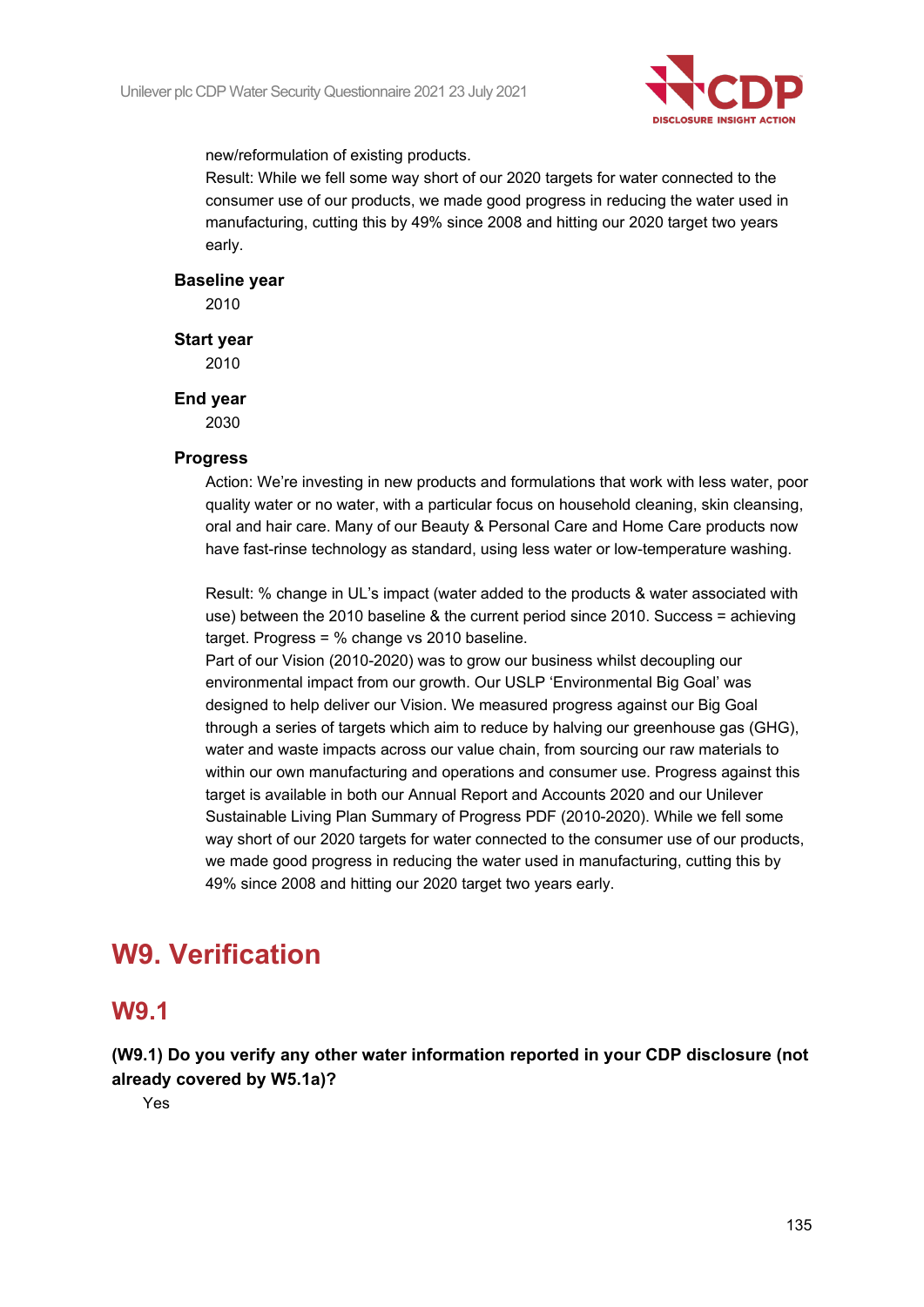

# **W9.1a**

### **(W9.1a) Which data points within your CDP disclosure have been verified, and which standards were used?**

| <b>Dis</b>     |                 |              | Data Veri Please explain                                                                  |
|----------------|-----------------|--------------|-------------------------------------------------------------------------------------------|
| clo            | verif fica      |              |                                                                                           |
| sur            | ied             | tion         |                                                                                           |
| е              |                 | sta          |                                                                                           |
| mo             |                 | nda          |                                                                                           |
| dul            |                 | rd           |                                                                                           |
| $\mathbf e$    |                 |              |                                                                                           |
| W <sub>8</sub> | Wat             | <b>ISA</b>   | In 2020, PricewaterhouseCoopers LLP (PwC) assured our water abstraction                   |
| Tar            | er              | E            | metric. PwC's assurance engagement is in accordance with ISAE 3000 and they               |
| get            | abstr           | 300          | apply the Institute of Chartered Accountants in England & Wales (ICAEW) Code of           |
| s.             | acte            | $\mathbf{0}$ | Ethics. The Unilever Board's Audit Committee oversees the USLP assurance                  |
|                | d in            |              | programme. External independent assurance supports our internal controls. Risk            |
|                | m <sub>3</sub>  |              | management is integrated into every stage of our activities, processes and                |
|                | per             |              | systems to ensure we mitigate accuracy and reliability risks. Our Corporate Audit         |
|                | tonn            |              | function provides us with an objective and independent review of the effectiveness        |
|                | e of            |              | of risk management and internal control systems throughout Unilever. The                  |
|                | prod            |              | Reporting Criteria "Unilever's Basis of Preparation 2020"                                 |
|                | uctio<br>$n$ in |              | http://www.unilever.com/investor-relations/annual-report-and-accounts has been<br>used to |
|                | 2020            |              | prepare and report the Selected Information and Selected Statements. PwC                  |
|                | (1)             |              | Assurance statement available:                                                            |
|                | Octo            |              | https://assets.unilever.com/files/92ui5egz/production/85f570eede33413aad718a54            |
|                | ber             |              | 9b654584a6f92b1a.pdf/Unilever%20Sustainability_SLR%20Assurance%20Report                   |
|                | 2019            |              | %209%20March%202021%20.pdf                                                                |
|                | to $30$         |              |                                                                                           |
|                | Sept            |              |                                                                                           |
|                | emb             |              |                                                                                           |
|                | er              |              |                                                                                           |
|                | 2020            |              |                                                                                           |
|                | );              |              |                                                                                           |
|                | Cha             |              |                                                                                           |
|                |                 |              |                                                                                           |
|                | nge<br>in       |              |                                                                                           |
|                | the             |              |                                                                                           |
|                | volu            |              |                                                                                           |
|                | me              |              |                                                                                           |
|                | of              |              |                                                                                           |
|                | wate            |              |                                                                                           |
|                | r in            |              |                                                                                           |
|                | m <sub>3</sub>  |              |                                                                                           |
|                | abstr           |              |                                                                                           |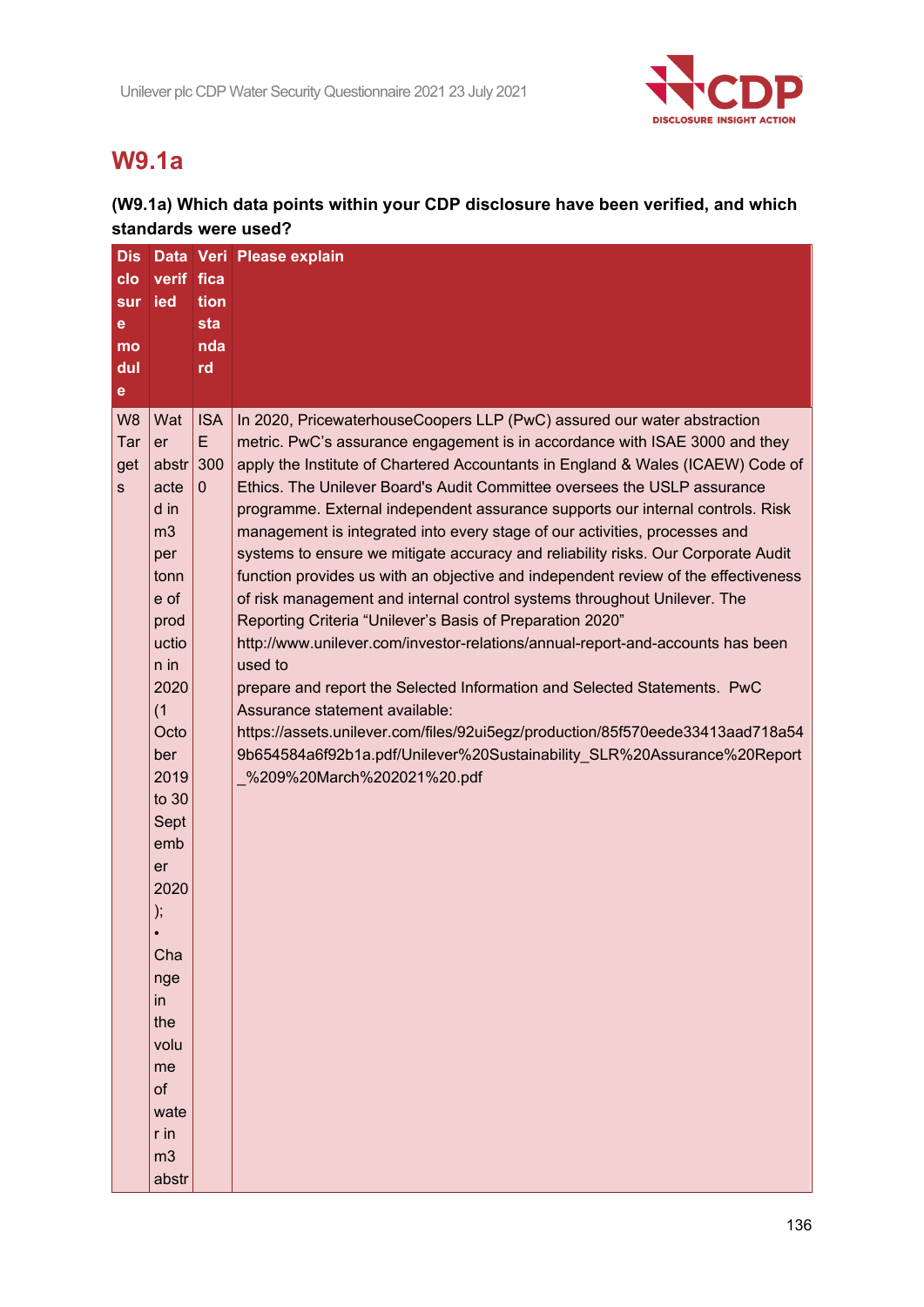

|           | acte              |                 |                                                                                                                                                                  |
|-----------|-------------------|-----------------|------------------------------------------------------------------------------------------------------------------------------------------------------------------|
|           | d in              |                 |                                                                                                                                                                  |
|           | 2020<br>$\bullet$ |                 |                                                                                                                                                                  |
|           | Perc              |                 |                                                                                                                                                                  |
|           | enta              |                 |                                                                                                                                                                  |
|           | ge                |                 |                                                                                                                                                                  |
|           | chan              |                 |                                                                                                                                                                  |
|           | ge in             |                 |                                                                                                                                                                  |
|           | the               |                 |                                                                                                                                                                  |
|           | wate              |                 |                                                                                                                                                                  |
|           | r                 |                 |                                                                                                                                                                  |
|           | abstr             |                 |                                                                                                                                                                  |
|           | acte              |                 |                                                                                                                                                                  |
|           | d per             |                 |                                                                                                                                                                  |
|           | tonn              |                 |                                                                                                                                                                  |
|           | e of              |                 |                                                                                                                                                                  |
|           | prod              |                 |                                                                                                                                                                  |
|           | uctio             |                 |                                                                                                                                                                  |
|           | n                 |                 |                                                                                                                                                                  |
|           | $\bullet$         |                 |                                                                                                                                                                  |
|           | Emis<br>sion      |                 |                                                                                                                                                                  |
|           | s of              |                 |                                                                                                                                                                  |
|           | che               |                 |                                                                                                                                                                  |
|           | mica              |                 |                                                                                                                                                                  |
|           |                   |                 |                                                                                                                                                                  |
|           | oxyg              |                 |                                                                                                                                                                  |
|           | en                |                 |                                                                                                                                                                  |
|           | dem               |                 |                                                                                                                                                                  |
|           | and               |                 |                                                                                                                                                                  |
|           | (CO)              |                 |                                                                                                                                                                  |
|           | $D)$ in           |                 |                                                                                                                                                                  |
|           | kg                |                 |                                                                                                                                                                  |
|           | per               |                 |                                                                                                                                                                  |
|           | tonn              |                 |                                                                                                                                                                  |
|           | e of              |                 |                                                                                                                                                                  |
|           | prod              |                 |                                                                                                                                                                  |
|           | uctio<br>n in     |                 |                                                                                                                                                                  |
|           | 2020              |                 |                                                                                                                                                                  |
|           |                   |                 |                                                                                                                                                                  |
| W8<br>Tar | Metri<br>c:       | <b>ISA</b><br>E | PricewaterhouseCoopers LLP (PwC) assure our sanitation metric every other year.<br>They independently assured our Health and Hygiene pillar commitments in 2020. |
| get       | The               | 300             | The Unilever Board's Audit Committee oversees the USLP assurance programme.                                                                                      |
| s         | num               | 0               | External independent assurance supports our internal controls. Risk management                                                                                   |
|           | ber               |                 | is integrated into every stage of our activities, processes and systems to ensure we                                                                             |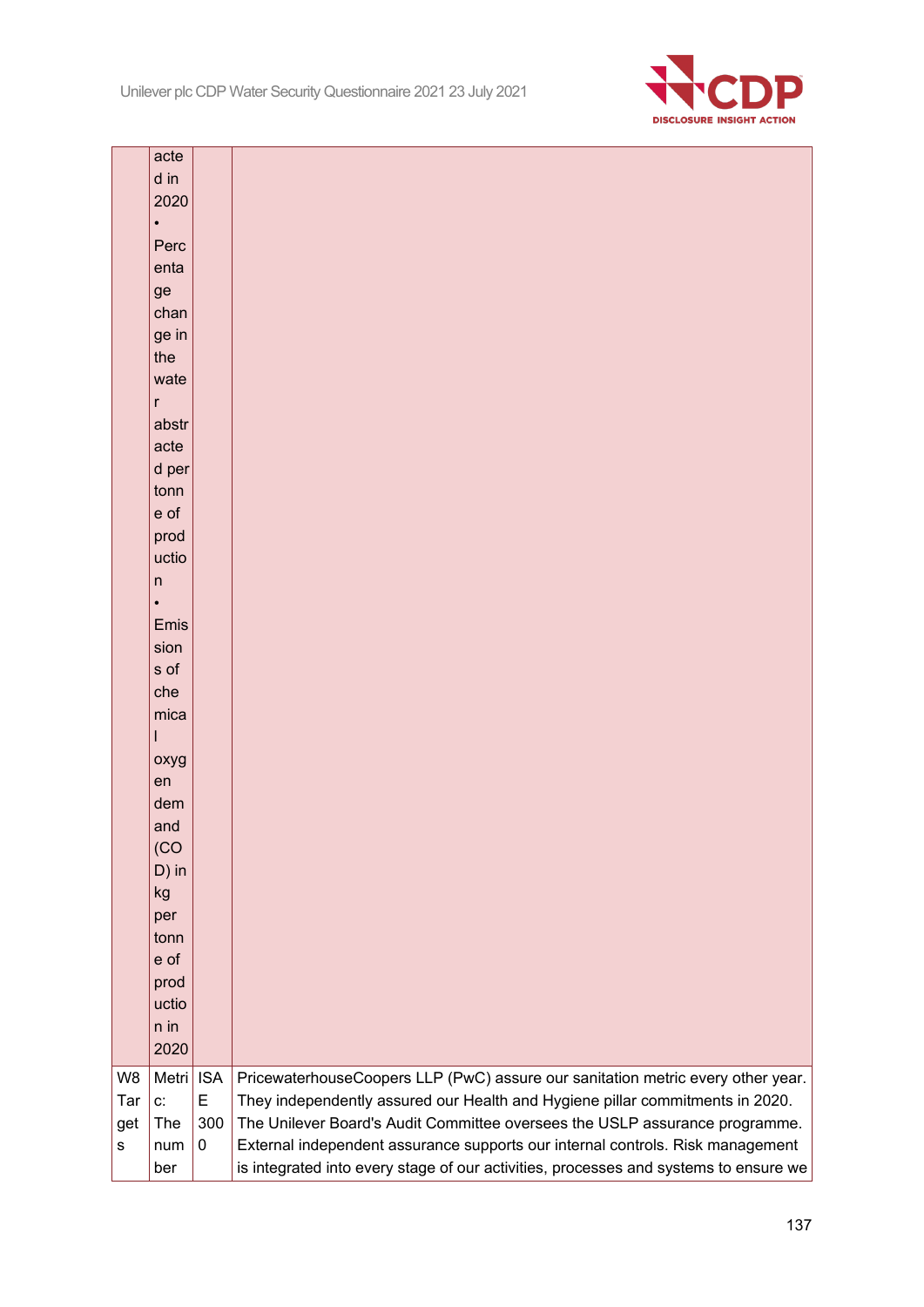

| of     | mitigate accuracy and reliability risks. Our Corporate Audit function provides us |
|--------|-----------------------------------------------------------------------------------|
| peop   | with an objective and independent review of the effectiveness of risk management  |
| le     | and internal control systems throughout Unilever. The Reporting Criteria          |
| reac   | "Unilever's Basis of Preparation 2020" http://www.unilever.com/investor-          |
| hed    | relations/annual-report-and-accounts has been used to                             |
| on a   | prepare and report the Selected Information and Selected Statements.              |
| cum    |                                                                                   |
| ulati  | PwC Assurance statement available                                                 |
| ve     | https://assets.unilever.com/files/92ui5egz/production/85f570eede33413aad718a54    |
| basi   | 9b654584a6f92b1a.pdf/Unilever%20Sustainability SLR%20Assurance%20Report           |
| s by   | _%209%20March%202021%20.pdf                                                       |
| an     |                                                                                   |
| inter  |                                                                                   |
| venti  |                                                                                   |
| on     |                                                                                   |
| throu  |                                                                                   |
| gh     |                                                                                   |
| our    |                                                                                   |
| prog   |                                                                                   |
| ram    |                                                                                   |
| mes    |                                                                                   |
| on     |                                                                                   |
| hand   |                                                                                   |
| was    |                                                                                   |
| hing,  |                                                                                   |
| selfe  |                                                                                   |
| stee   |                                                                                   |
| m,     |                                                                                   |
| sanit  |                                                                                   |
| ation  |                                                                                   |
| , oral |                                                                                   |
| healt  |                                                                                   |
| h,     |                                                                                   |
| skin   |                                                                                   |
| heali  |                                                                                   |
| ng     |                                                                                   |
| and    |                                                                                   |
| safe   |                                                                                   |
| drink  |                                                                                   |
| ing    |                                                                                   |
| wate   |                                                                                   |
| r by   |                                                                                   |
| the    |                                                                                   |
| end    |                                                                                   |
| of     |                                                                                   |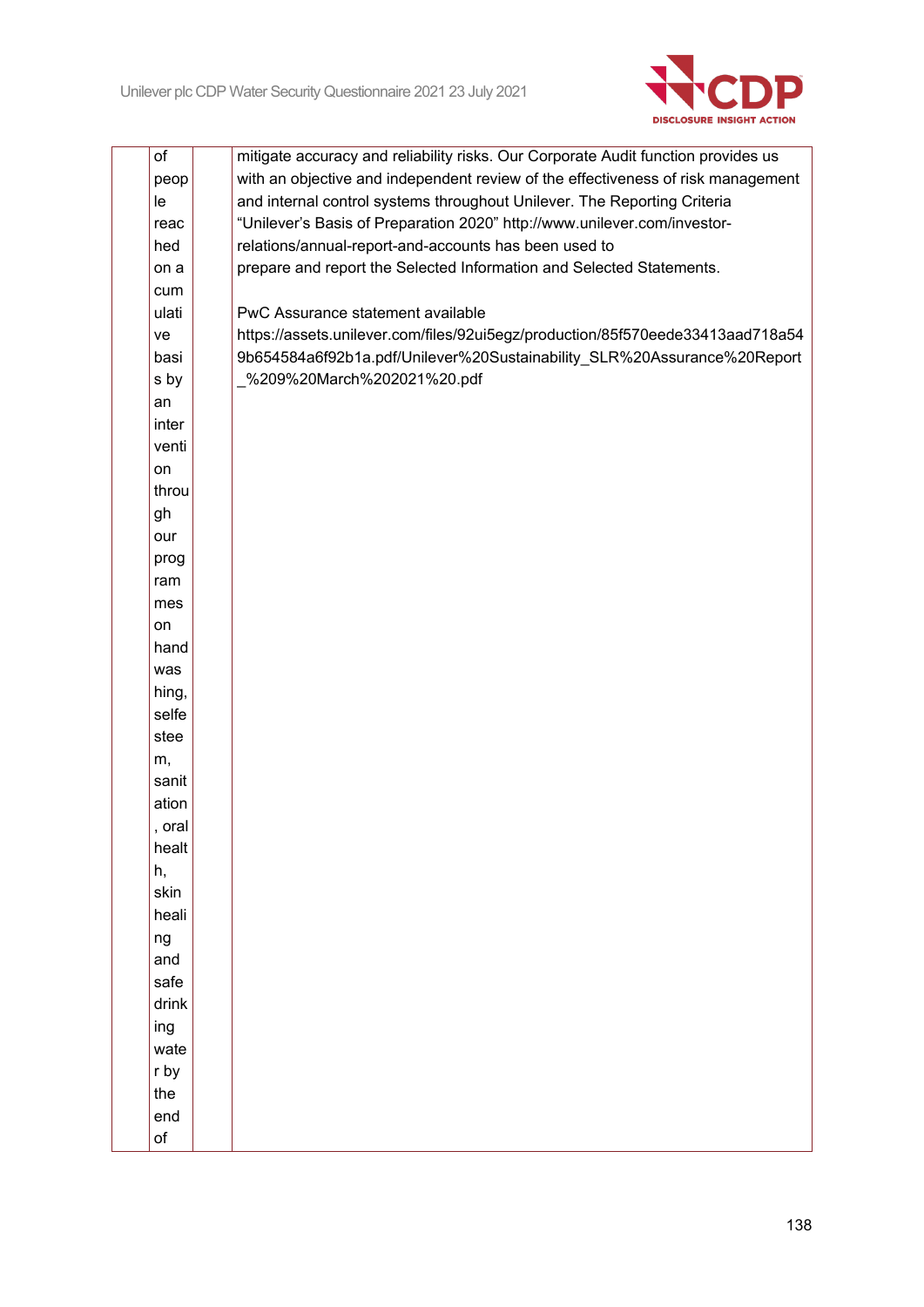

# **W10. Sign off**

## **W-FI**

**(W-FI) Use this field to provide any additional information or context that you feel is relevant to your organization's response. Please note that this field is optional and is not scored.**

No additional comments

# **W10.1**

**(W10.1) Provide details for the person that has signed off (approved) your CDP water response.**

|     | <b>Job title</b>                                                                                                                                         | <b>Corresponding job</b><br>category |
|-----|----------------------------------------------------------------------------------------------------------------------------------------------------------|--------------------------------------|
| Row | <b>Chief Supply Chain Officer</b><br>Our CSCO is a member of our Unilever Leadership Executive (ULE)<br>- the highest operational Board within Unilever. | Board/Executive board                |

### **W10.2**

**(W10.2) Please indicate whether your organization agrees for CDP to transfer your publicly disclosed data on your impact and risk response strategies to the CEO Water Mandate's Water Action Hub [applies only to W2.1a (response to impacts), W4.2 and W4.2a (response to risks)].**

Yes

# **SW. Supply chain module**

# **SW0.1**

**(SW0.1) What is your organization's annual revenue for the reporting period?**

|       | <b>Annual revenue</b> |
|-------|-----------------------|
| Row 1 | 50,724,000,000        |

### **SW0.2**

**(SW0.2) Do you have an ISIN for your organization that you are willing to share with CDP?**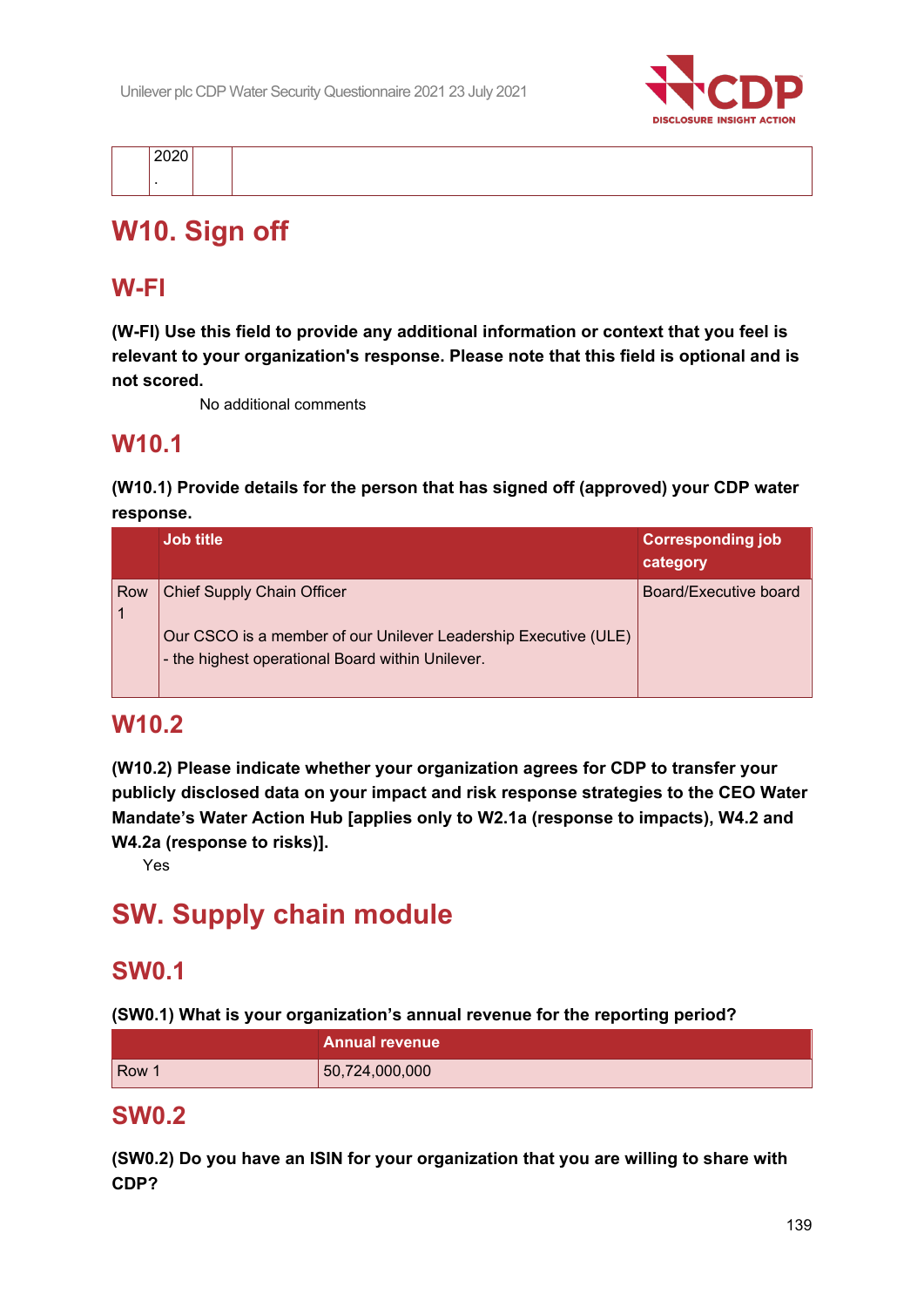

No

### **SW1.1**

### **(SW1.1) Could any of your facilities reported in W5.1 have an impact on a requesting CDP supply chain member?**

This is confidential

# **SW1.2**

### **(SW1.2) Are you able to provide geolocation data for your facilities?**

|       | Are you able to provide geolocation data for your facilities? | ⊾Comment \ |
|-------|---------------------------------------------------------------|------------|
| Row 1 | No, this is confidential data                                 |            |

### **SW2.1**

**(SW2.1) Please propose any mutually beneficial water-related projects you could collaborate on with specific CDP supply chain members.**

#### **Requesting member**

Arcos Dorados

#### **Category of project**

Promote river basin collective action

### **Type of project**

Invite customer to collaborate with other users in their river basins to reduce impact

#### **Motivation**

Water security requires engagement from multiple stakeholders from across the river basins to increase resilience to climate related risks on water as well as underlying vulnerabilities relating to WASH. There is an opportunity for Arcos Dorados to support mobilization of wider supply chain to connect with initiatives in key basins. With a direct consumer connection, Arcos Dorados can play a key role in communicating with consumers on issues of water insecurity.

#### **Estimated timeframe for achieving project**

4 to 5 years

#### **Details of project**

To address consumer water insecurity, we have joined 2030 Water Resources Group and the Alliance for Water Stewardship. Greater engagement in these initiatives would support with increasing resilience for supply chains and consumer access to sustainable and safe water supplies. We have recently started the Alliance for Water Stewardship programme in Brazil, and engaging with the Sao Paolo 2030 Water Resources Group city-level initiative.